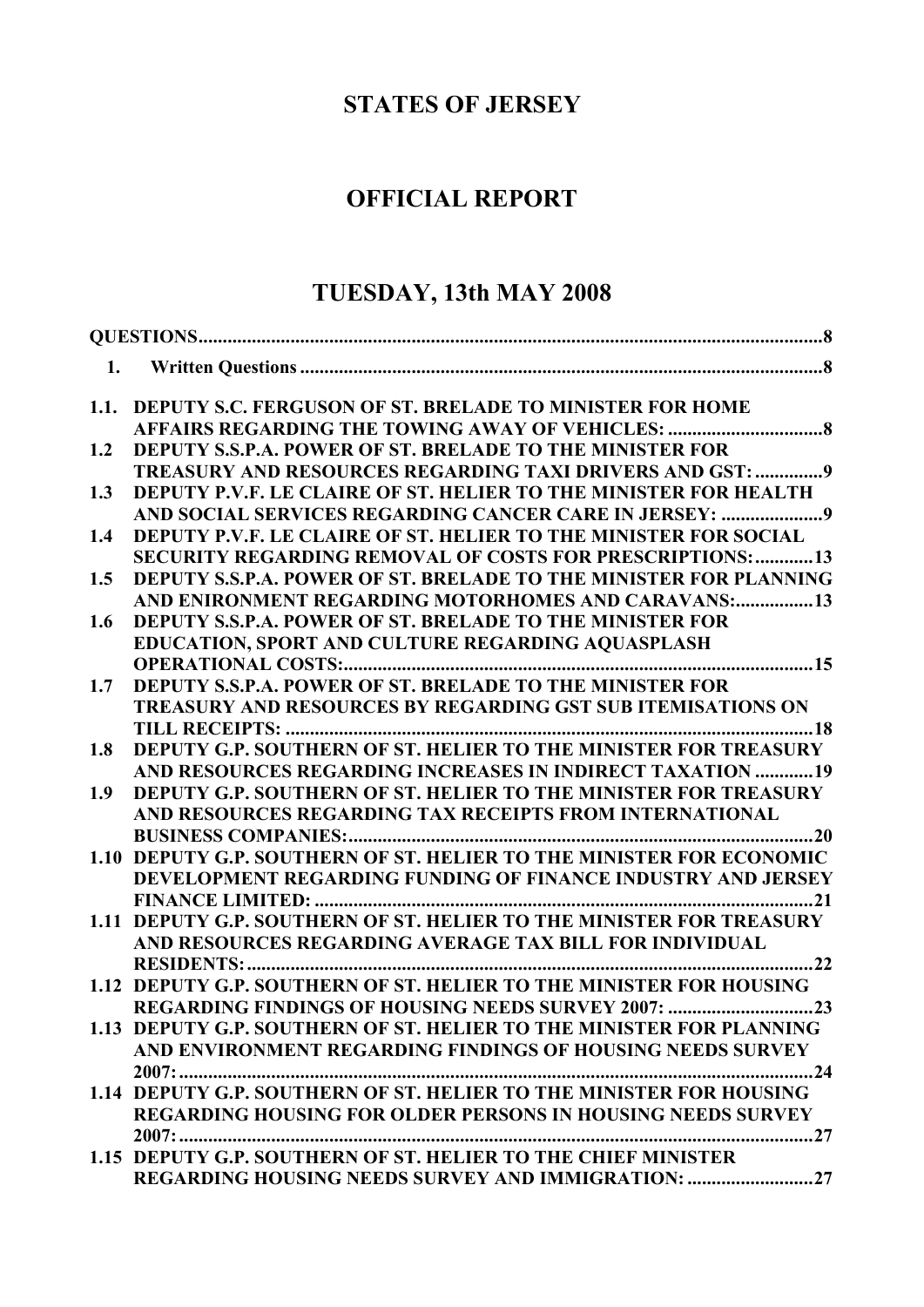| 1.16 DEPUTY G.P. SOUTHERN OF ST. HELIER TO THE MINISTER FOR SOCIAL<br><b>SECURITY REGARDING BENEFITS FOR DISABLED PERSONS28</b>       |  |
|---------------------------------------------------------------------------------------------------------------------------------------|--|
| 1.17 DEPUTY S. PITMAN OF ST. HELIER TO THE MINISTER FOR EDUCATION,<br><b>SPORT AND CULTURE REGARDING ABSENTEEISM THROUGH SICKNESS</b> |  |
|                                                                                                                                       |  |
| 1.18 DEPUTY S. PITMAN OF ST. HELIER TO THE MINISTER FOR HOME AFFAIRS                                                                  |  |
| <b>REGARDING DETAILS OF WORKING GROUP OVERLOOKING POLICE</b>                                                                          |  |
|                                                                                                                                       |  |
| 1.19 DEPUTY G.C.L. BAUDAINS OF ST. CLEMENT TO THE MINISTER FOR HOME<br>AFFAIRS REGARDING PASSING OF ROUTINE INFORMATION TO MEDIA BY   |  |
|                                                                                                                                       |  |
| 1.20 DEPUTY G.C.L. BAUDAINS OF ST. CLEMENT TO THE MINISTER FOR                                                                        |  |
| TRANSPORT AND TECHNICAL SERVICES REGARDING RECYLE OF SOLID                                                                            |  |
|                                                                                                                                       |  |
| 1.21 DEPUTY R.G. LE HÉRISSIER OF ST. SAVIOUR TO THE MINISTER FOR HOME                                                                 |  |
| AFFAIRS REGARDING PHOTOGRAPHIC AND VIDEO MATERIAL AT                                                                                  |  |
| <b>DEMONSTRATIONS:</b>                                                                                                                |  |
| 1.22 DEPUTY R.G. LE HÉRISSIER OF ST. SAVIOUR TO THE CHAIRMAN OF THE<br>ENVIRONMENT SCRUTINY PANEL REGARDING STUDY INTO PROVISION OF   |  |
|                                                                                                                                       |  |
| 1.23 DEPUTY G.P. SOUTHERN OF ST. HELIER TO THE MINISTER FOR TREASURY                                                                  |  |
| AND RESOURCES REGARDING TAX RATES FOR DIFFERENT SECTORS OF                                                                            |  |
|                                                                                                                                       |  |
| 2.                                                                                                                                    |  |
| Deputy I.J. Gorst of St. Clement of the Minister for Economic Development regarding<br>2.1                                            |  |
| the creation of a Jersey Bank Depositors' Compensation Scheme: 35                                                                     |  |
|                                                                                                                                       |  |
|                                                                                                                                       |  |
|                                                                                                                                       |  |
|                                                                                                                                       |  |
|                                                                                                                                       |  |
|                                                                                                                                       |  |
|                                                                                                                                       |  |
|                                                                                                                                       |  |
| Deputy G.P. Southern of St. Helier of the Assistant Minister for Planning regarding the<br>2.2                                        |  |
|                                                                                                                                       |  |
|                                                                                                                                       |  |
|                                                                                                                                       |  |
|                                                                                                                                       |  |
|                                                                                                                                       |  |
|                                                                                                                                       |  |
| Deputy J.A. Martin of St. Helier of the Minister for Social Security regarding the<br>2.3                                             |  |
| phasing-out of Income Support protection payments in October 2008: 40                                                                 |  |
|                                                                                                                                       |  |
|                                                                                                                                       |  |
|                                                                                                                                       |  |
|                                                                                                                                       |  |
|                                                                                                                                       |  |
|                                                                                                                                       |  |
|                                                                                                                                       |  |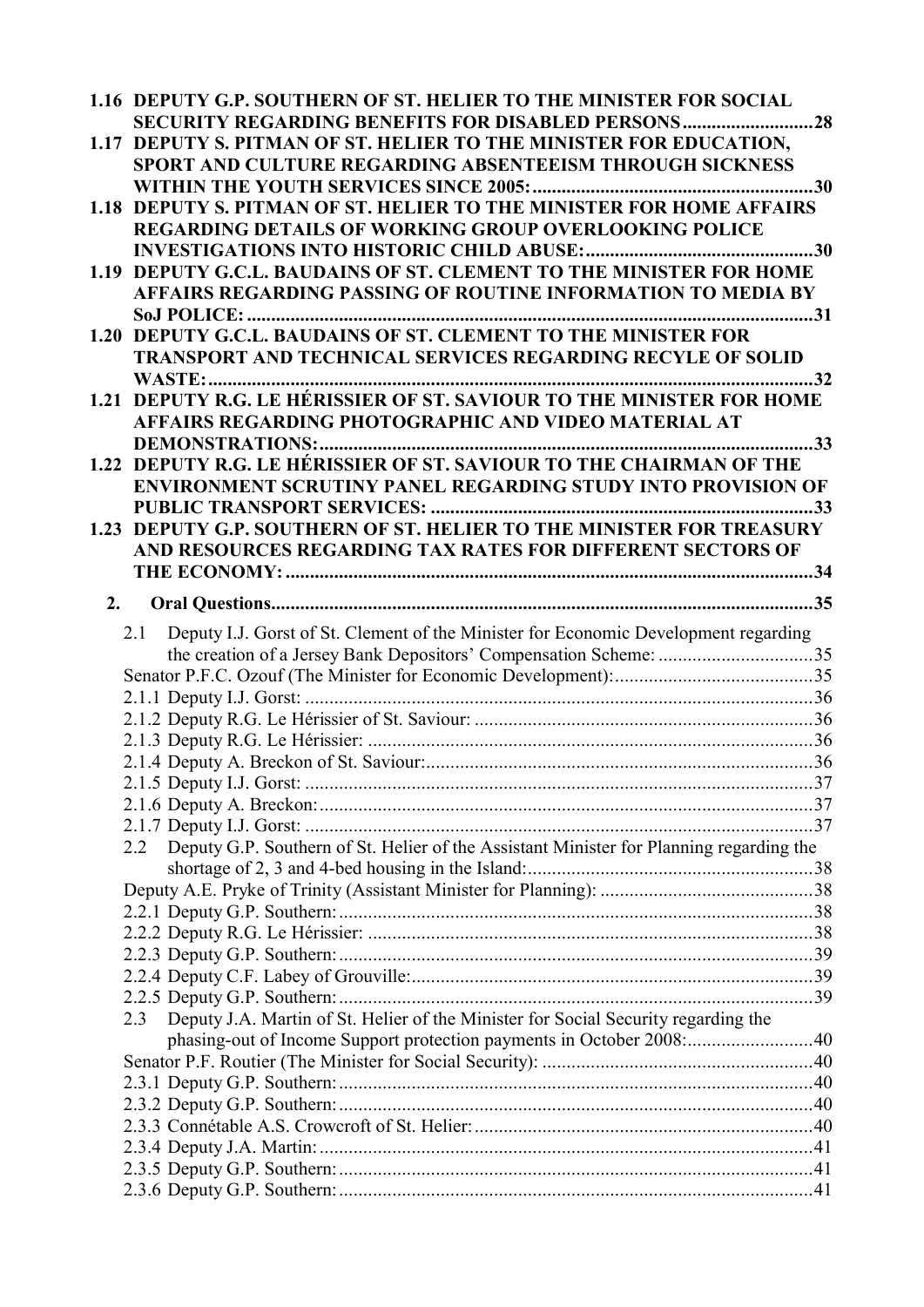|        |                                                                                            | .41 |
|--------|--------------------------------------------------------------------------------------------|-----|
| 2.4    | Deputy I.J. Gorst of the Minister for Transport and Technical Services regarding changes   |     |
|        | to the waste strategy and the proposed Energy from Waste plant in the light of the         |     |
|        |                                                                                            | .42 |
|        | Deputy G.W.J. de Faye of St. Helier (The Minister for Transport and Technical Services):42 |     |
|        |                                                                                            |     |
|        |                                                                                            |     |
|        |                                                                                            |     |
|        |                                                                                            |     |
|        |                                                                                            |     |
|        |                                                                                            | .44 |
| 2.5    | Deputy S.C. Ferguson of St. Brelade of the Minister for Transport and Technical            |     |
|        | Services regarding the extension of the central reservation at Bel Royal: 44               |     |
|        |                                                                                            |     |
|        |                                                                                            |     |
|        |                                                                                            |     |
| 2.6    | Deputy S. Power of St. Brelade of the Minister for Treasury and Resources regarding the    |     |
|        | way in which Police overtime costs, as result of the investigations relating to Haut de la |     |
|        |                                                                                            |     |
|        |                                                                                            |     |
|        |                                                                                            |     |
|        |                                                                                            |     |
| 2.7    | Deputy G.P. Southern of the Assistant Minister for Planning regarding the terms of         |     |
|        | reference for the Jersey Retail Study into the impact of a third supermarket:47            |     |
|        |                                                                                            |     |
|        |                                                                                            |     |
|        |                                                                                            |     |
|        |                                                                                            |     |
| 2.8    | Deputy G.C.L. Baudains of St. Clement of the Minister for Transport and Technical          |     |
|        | Services regarding combined speed humps and pedestrian crossings: 48                       |     |
|        | Deputy G.W.J. de Faye (The Minister for Transport and Technical Services): 48              |     |
|        |                                                                                            |     |
|        |                                                                                            |     |
|        |                                                                                            |     |
|        |                                                                                            |     |
| 2.9    | Deputy S. Power of the Minister for Treasury and Resources regarding the re-use of the     |     |
|        |                                                                                            |     |
|        | Deputy J.A.N. Le Fondré of St. Lawrence (Assistant Minister for Treasury and Resources -   |     |
|        |                                                                                            |     |
|        |                                                                                            |     |
|        |                                                                                            |     |
|        |                                                                                            |     |
|        | 2.10 Deputy J.A. Martin of the Deputy Chief Minister regarding the introduction of the     |     |
|        |                                                                                            |     |
|        |                                                                                            |     |
|        |                                                                                            |     |
|        |                                                                                            |     |
|        | 2.11 Deputy R.G. Le Hérissier of the Minister for Education, Sport and Culture regarding   |     |
|        |                                                                                            |     |
|        |                                                                                            |     |
| 2.11.1 |                                                                                            |     |
| 2.11.2 |                                                                                            |     |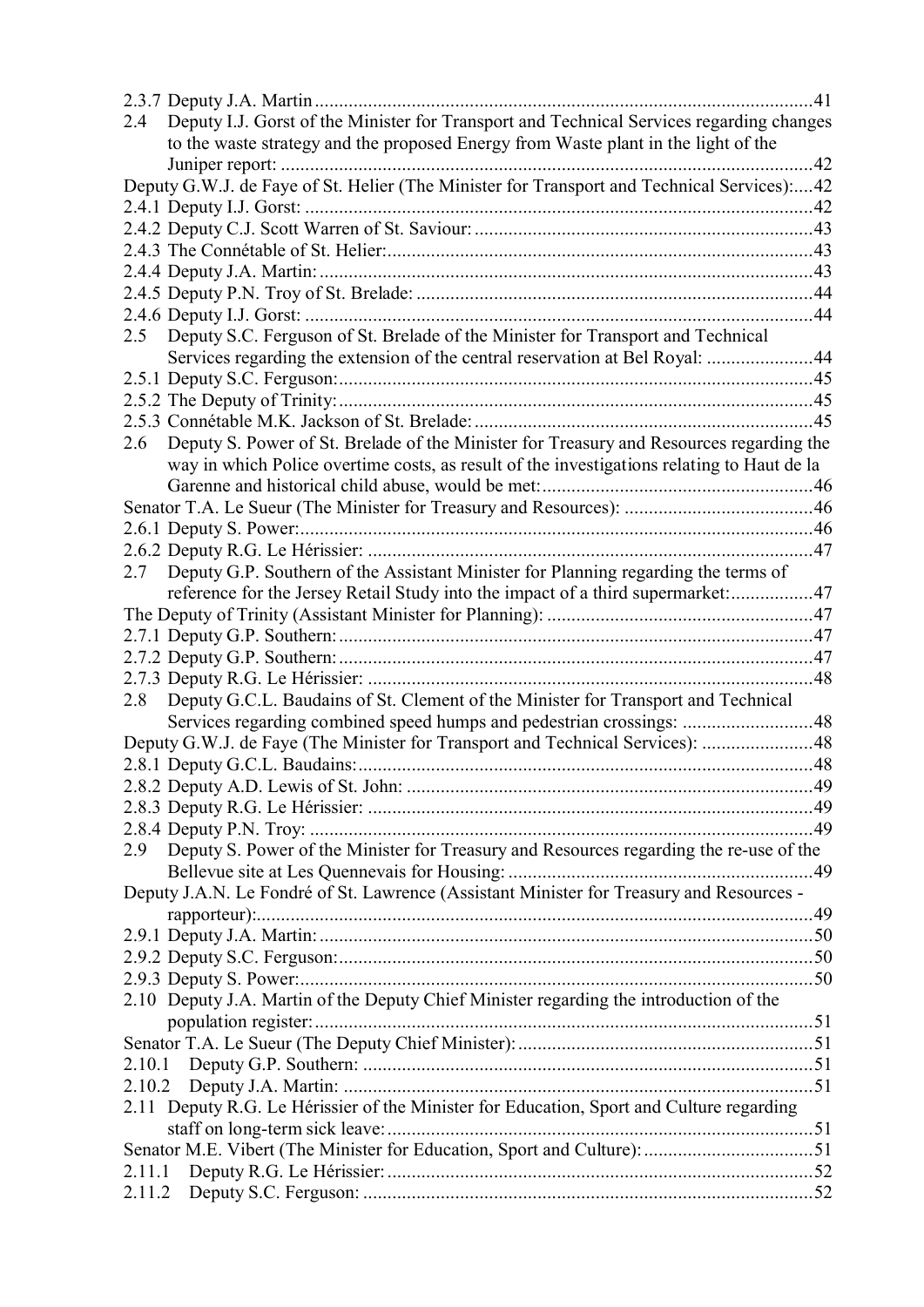| 2.12 Deputy R.G. Le Hérissier of the Minister for Home Affairs regarding the introduction of |  |
|----------------------------------------------------------------------------------------------|--|
| mandatory criminal record checks for persons applying to work in care homes:52               |  |
|                                                                                              |  |
| 2.12.1                                                                                       |  |
| 2.12.2                                                                                       |  |
| 2.12.3                                                                                       |  |
| Questions to Ministers Without Notice - The Minister for Treasury and Resources53<br>3.      |  |
| 3.1                                                                                          |  |
|                                                                                              |  |
|                                                                                              |  |
| 3.2                                                                                          |  |
| 3.3                                                                                          |  |
|                                                                                              |  |
| 3.4                                                                                          |  |
|                                                                                              |  |
| 3.5                                                                                          |  |
| 3.6                                                                                          |  |
|                                                                                              |  |
| 3.7                                                                                          |  |
| 3.8                                                                                          |  |
| 3.9                                                                                          |  |
|                                                                                              |  |
|                                                                                              |  |
| Questions to Ministers Without Notice - The Deputy Chief Minister57<br>4.                    |  |
| 4.1                                                                                          |  |
|                                                                                              |  |
| 4.2                                                                                          |  |
| 4.3                                                                                          |  |
| 4.4                                                                                          |  |
| 4.5                                                                                          |  |
|                                                                                              |  |
| 4.6                                                                                          |  |
|                                                                                              |  |
| <b>Statement by the Chairman of the Health, Social Security and Housing Scrutiny</b><br>5.   |  |
| Panel regarding the New Directions Health and Social Services policy document59              |  |
| Deputy A. Breckon (Chairman, Health, Social Security and Housing Scrutiny Panel:  59<br>5.1  |  |
|                                                                                              |  |
|                                                                                              |  |
| <b>Committee of Inquiry into the Operation of Third Party Planning Appeals</b><br>6.         |  |
| 6.1                                                                                          |  |
|                                                                                              |  |
|                                                                                              |  |
|                                                                                              |  |
|                                                                                              |  |
|                                                                                              |  |
|                                                                                              |  |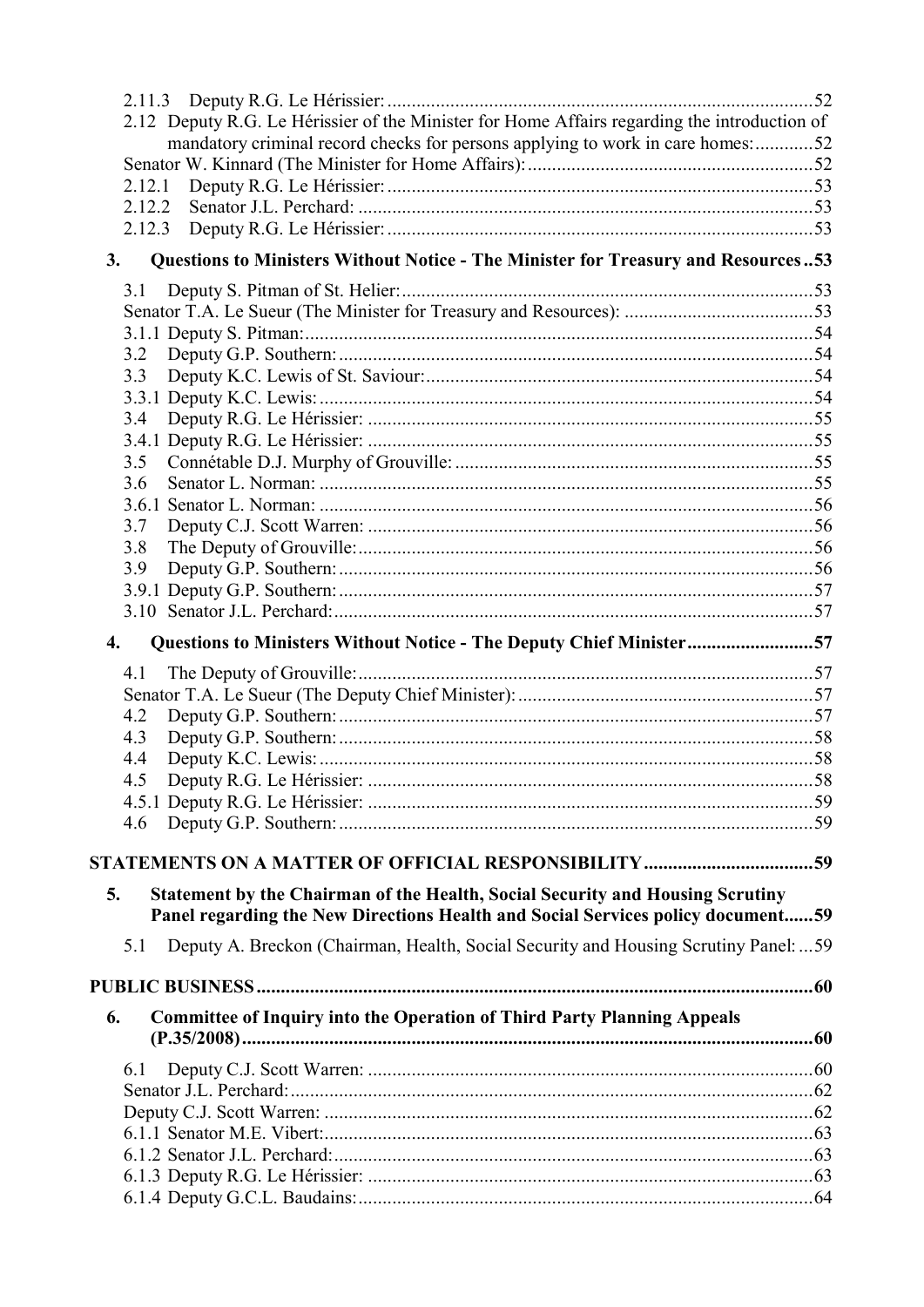| 6.2.10                                                                             |  |
|------------------------------------------------------------------------------------|--|
| 6.2.11                                                                             |  |
| 6.2.12                                                                             |  |
| 6.2.13                                                                             |  |
|                                                                                    |  |
| 6.2.14                                                                             |  |
| 6.2.15                                                                             |  |
| 6.2.16                                                                             |  |
| 6.2.17                                                                             |  |
| 6.2.18                                                                             |  |
| 6.2.19                                                                             |  |
|                                                                                    |  |
|                                                                                    |  |
|                                                                                    |  |
|                                                                                    |  |
|                                                                                    |  |
|                                                                                    |  |
|                                                                                    |  |
|                                                                                    |  |
| 6.3                                                                                |  |
| 6.4                                                                                |  |
| 6.5                                                                                |  |
| 6.6                                                                                |  |
|                                                                                    |  |
| 7.                                                                                 |  |
| 7.1                                                                                |  |
|                                                                                    |  |
| Channel Islands Lottery: allocation of a percentage of profits for 2007-2008<br>8. |  |
|                                                                                    |  |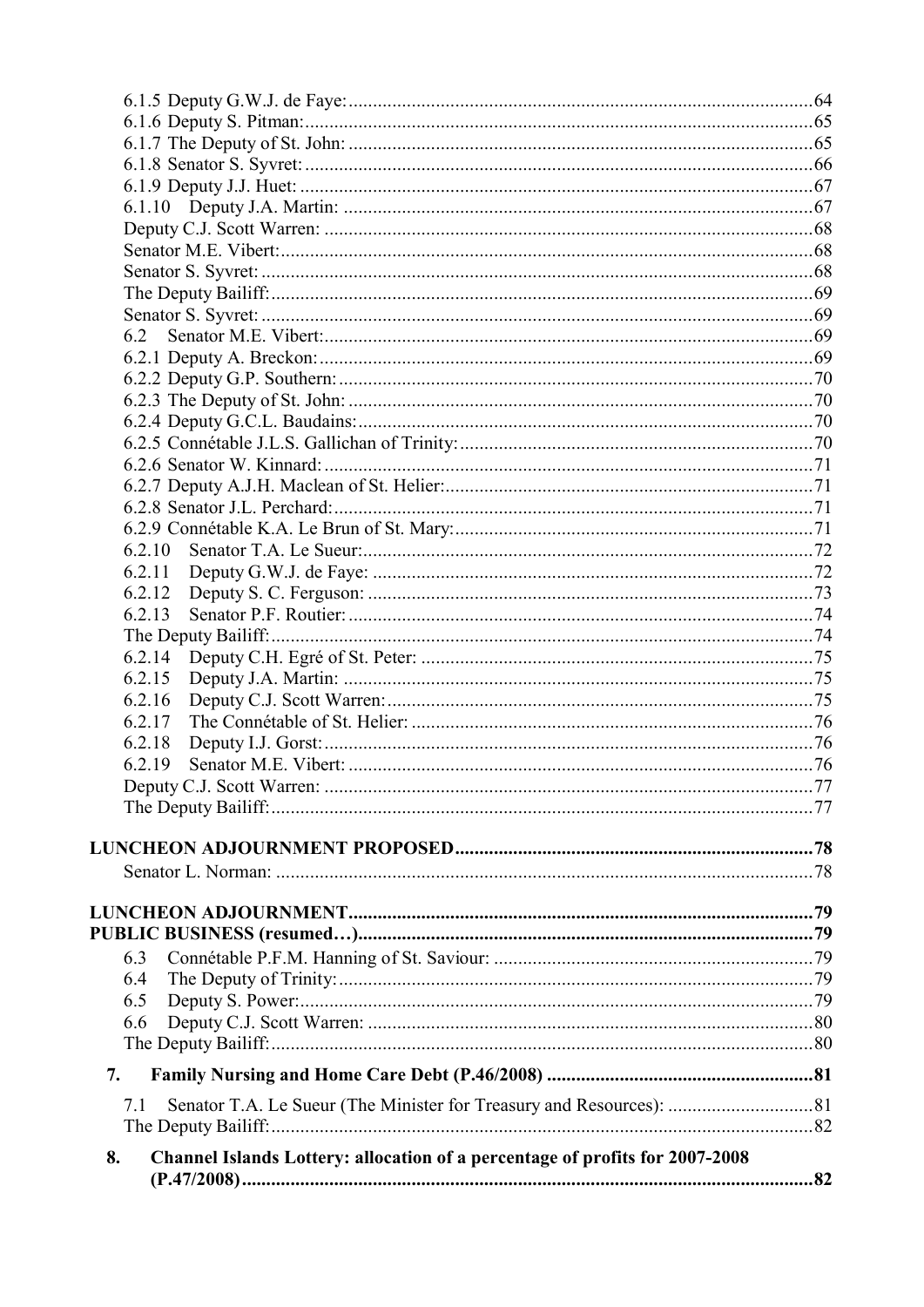| Deputy A.J.H. Maclean (Assistant Minister for Economic Development - rapporteur): 82<br>8.1 |  |
|---------------------------------------------------------------------------------------------|--|
|                                                                                             |  |
|                                                                                             |  |
|                                                                                             |  |
|                                                                                             |  |
|                                                                                             |  |
| Working Party to Review Appropriateness of Departmental Structure (P.49/2008)84<br>9.       |  |
| 9.1                                                                                         |  |
|                                                                                             |  |
|                                                                                             |  |
|                                                                                             |  |
|                                                                                             |  |
|                                                                                             |  |
|                                                                                             |  |
|                                                                                             |  |
|                                                                                             |  |
|                                                                                             |  |
| 10. Draft Legal Deposit (Jersey) Law 2007 (Appointed Day) Act 200- (P.50/2008)97            |  |
| 10.1 The Deputy of Grouville (Assistant Minister for Education, Sport and Culture -         |  |
|                                                                                             |  |
| 10.1.1                                                                                      |  |
| 10.1.2                                                                                      |  |
|                                                                                             |  |
| 10.1.4                                                                                      |  |
|                                                                                             |  |
|                                                                                             |  |
| 11.                                                                                         |  |
| 11.1 The Deputy of Grouville (Assistant Minister for Education, Sport and Culture -         |  |
|                                                                                             |  |
|                                                                                             |  |
| Deputy D.W. Mezbourian of St. Lawrence (Chairman, Education and Home Affairs Scrutiny       |  |
|                                                                                             |  |
|                                                                                             |  |
| 11.2.1                                                                                      |  |
| 11.2.2                                                                                      |  |
| 11.2.3                                                                                      |  |
| 11.2.4                                                                                      |  |
| 11.2.5                                                                                      |  |
| 11.2.6                                                                                      |  |
|                                                                                             |  |
|                                                                                             |  |
|                                                                                             |  |
|                                                                                             |  |
| 12.1                                                                                        |  |
| 12.1.1                                                                                      |  |
| 12.1.2                                                                                      |  |
| 12.1.3                                                                                      |  |
| 12.1.4                                                                                      |  |
| 12.1.5<br>12.1.6                                                                            |  |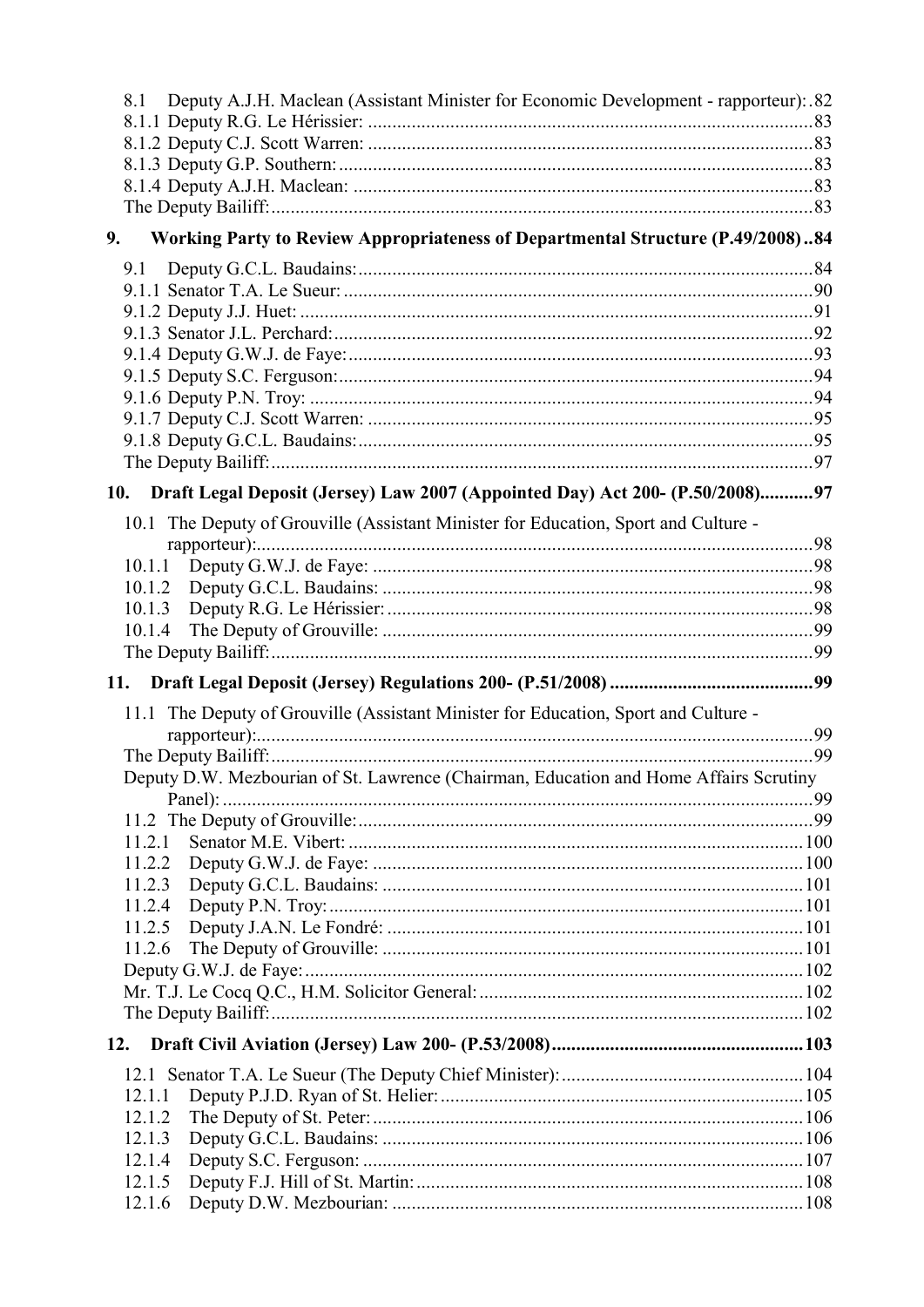| Deputy P.J.D. Ryan (Chairman, Corporate Services Scrutiny Panel):  114                      |  |
|---------------------------------------------------------------------------------------------|--|
|                                                                                             |  |
|                                                                                             |  |
|                                                                                             |  |
|                                                                                             |  |
|                                                                                             |  |
|                                                                                             |  |
| 12.3.1                                                                                      |  |
|                                                                                             |  |
|                                                                                             |  |
|                                                                                             |  |
| 12.4.1                                                                                      |  |
| 12.4.2                                                                                      |  |
| 12.4.3                                                                                      |  |
|                                                                                             |  |
|                                                                                             |  |
|                                                                                             |  |
| <b>ARRANGEMENT OF PUBLIC BUSINESS FOR FUTURE MEETINGS 116</b>                               |  |
|                                                                                             |  |
| Connétable D.F. Gray of St. Clement (Chairman, Privileges and Procedures Committee):<br>13. |  |
|                                                                                             |  |
|                                                                                             |  |
|                                                                                             |  |
|                                                                                             |  |
|                                                                                             |  |
|                                                                                             |  |
|                                                                                             |  |
|                                                                                             |  |
|                                                                                             |  |
|                                                                                             |  |
|                                                                                             |  |
|                                                                                             |  |
|                                                                                             |  |
|                                                                                             |  |
|                                                                                             |  |
|                                                                                             |  |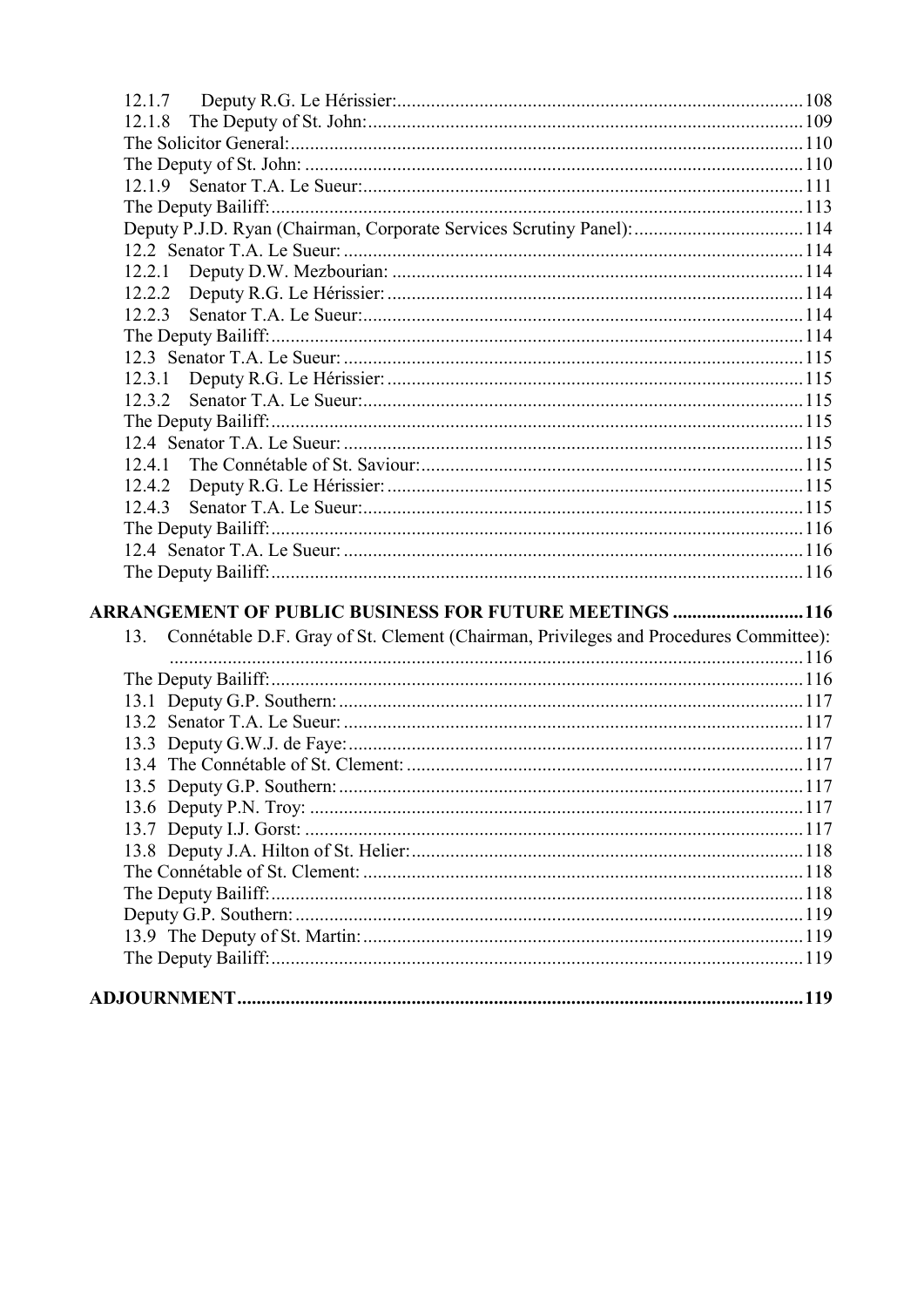# **The Roll was called and the Deputy Greffier led the Assembly in Prayer.**

# **QUESTIONS**

# **1. Written Questions**

# **1.1. DEPUTY S.C. FERGUSON OF ST. BRELADE TO MINISTER FOR HOME AFFAIRS REGARDING THE TOWING AWAY OF VEHICLES: Question**

Will the Minister give:

- a) the total costs of the towing away of vehicles for 2005, 2006 and 2007 as instructed by the police and on their account, by year,
- b) the total reimbursements payable by owners of those vehicles for the same periods
- c) the amount still outstanding for collection from the owners of those vehicles.
- d) The number of vehicles towed away under police instructions and orders per year for 2005, 2006 and 2007.

### **Answer**

a) The total costs of the towing away of vehicles for 2005, 2006 and 2007 as instructed by the police and on their account, by year follows:

| 2005 | £22,405 |
|------|---------|
| 2006 | £27,212 |
| 2007 | £38,840 |

b) The total reimbursements payable by owners of those vehicles for the same periods.

Where a vehicle is involved in a minor traffic accident and the States Police send a recovery vehicle to the scene, the Police are not liable for the cost. The recovery company bills the owner direct.

Vehicles that have been recovered by police after being stolen or sent to DVS for examination are those in respect of which cost recovery has, in the past, not been made from owners. However, following a review of the States of Jersey Police's vehicle recovery policy, it has been identified that current legislation was not being used to its full extent to recover the cost in this category of vehicle recoveries. It was also established that whilst the audit trail under the current system identified and verified each request by police for a vehicle to be recovered, it sometimes did not distinguish the category of recovery and therefore those liable for the cost. As a result, the States of Jersey Police do not have figures available for cost recovery from vehicle owners for the years in question. A new draft police vehicle recovery policy has been developed which will address these issues.

c) The amount still outstanding for collection from the owners of those vehicles.

Not available for the reasons previously stated.

d) The number of vehicles towed away under police instructions and orders per year for 2005, 2006 and 2007 follows: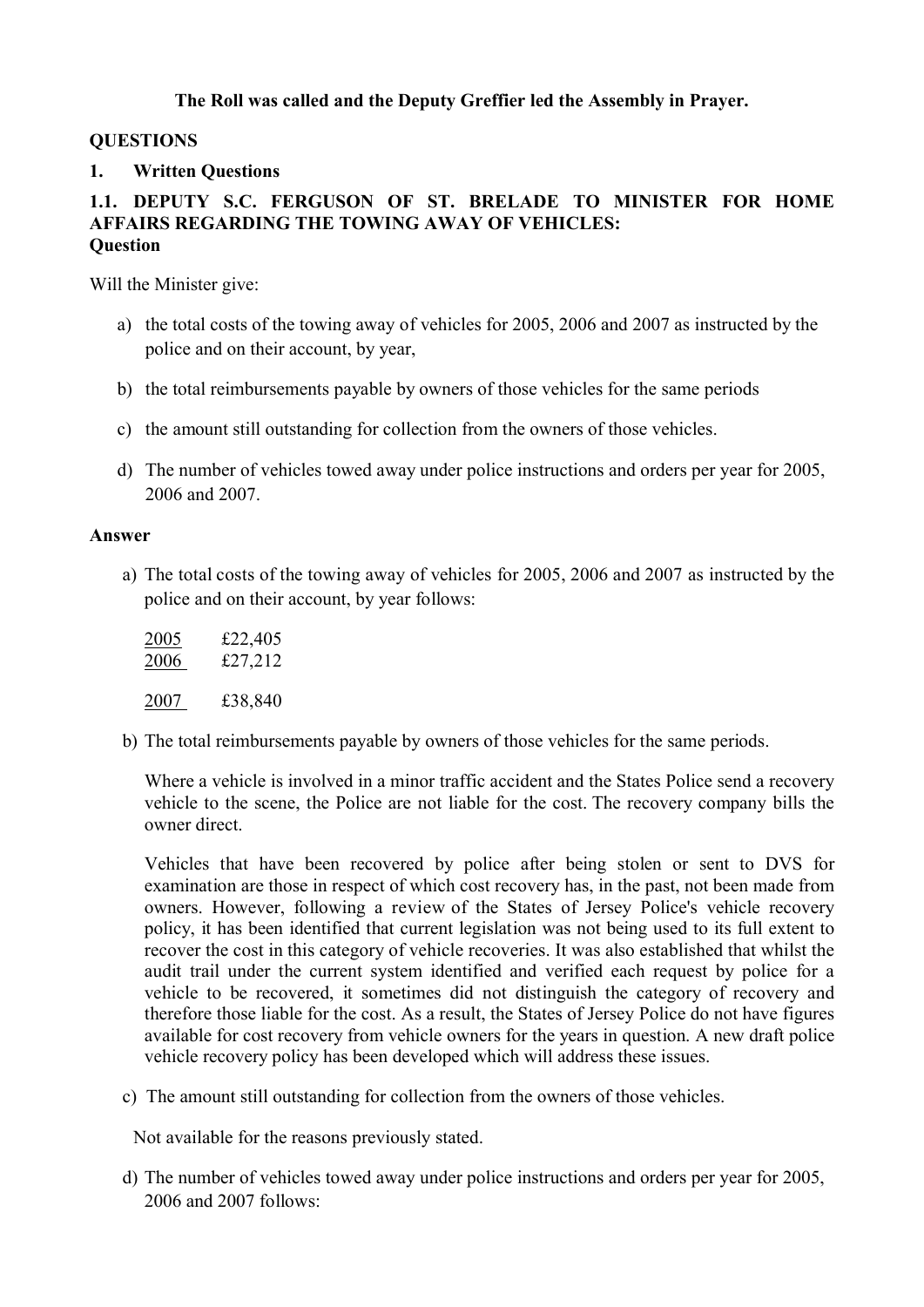# **1.2 DEPUTY S.S.P.A. POWER OF ST. BRELADE TO THE MINISTER FOR TREASURY AND RESOURCES REGARDING TAXI DRIVERS AND GST:**

### **Question**

Will the Minister advise whether taxi drivers on a Private Hire company plate controlled by a company owing 30 or more plates with a turnover of more than £300,000, will have to levy GST, even though they may or may not own the vehicle they drive and , if so, does the Minister not consider that, given many Public Rank taxi drivers as well as Private Hire taxi drivers are selfemployed and will be GST exempt as their turnover will be less than the de minimis £300,000 this could disadvantage company plate drivers?

### **Answer**

The legal requirements to register for GST are the same for taxi drivers as they are for any other business activity – if they make supplies in the course of, or furtherance of, business in Jersey and their taxable turnover exceeds £300,000 per annum - they must register. This applies whether they are "owner drivers" operating as sole proprietors or whether they are structured as a corporate entity. As a result most self-employed taxi drivers will not be required to be registered for GST.

Taxi companies with a taxable turnover in excess of £300,000 p.a., just as any other registered business, will have to account for GST on fares collected but will be able to offset the GST charged on expenditure (vehicles purchase; repairs/servicing and fuel costs). The non registered taxi driver will not have to account for tax on fares but will not be able to recover any GST on their expenditure (and as a result some may apply for a voluntary registration). Since the majority of their operating expenses are likely to suffer GST which they cannot recover unless they are registered (and charge GST), they are likely to have to reflect these costs in fares which match those of the registered taxi driver.

I am aware that the taxi drivers held a meeting in April 2008 and as result some have approached the Income Tax Office with their concerns. Although they came to the table very late I understand the dialogue is ongoing and each application is being dealt with on a case by case basis.

# **1.3 DEPUTY P.V.F. LE CLAIRE OF ST. HELIER TO THE MINISTER FOR HEALTH AND SOCIAL SERVICES REGARDING CANCER CARE IN JERSEY:**

### **Question**

1. Is the incidence of cancer in Jersey high in comparison to other Channel Islands, European Union (E.U.) countries and the USA per head of population and if so, what is planned to address this situation?

### **Answer**

The overall age-standardized cancer incidence rate for Jersey was 431.3 per 100,000 population in 2003-05. This rate is similar to the overall rate for Guernsey and the South West Region of England and the 25 EU countries. It is higher than for England & Wales and Europe as a whole and lower than overall rates for Scotland, France and USA.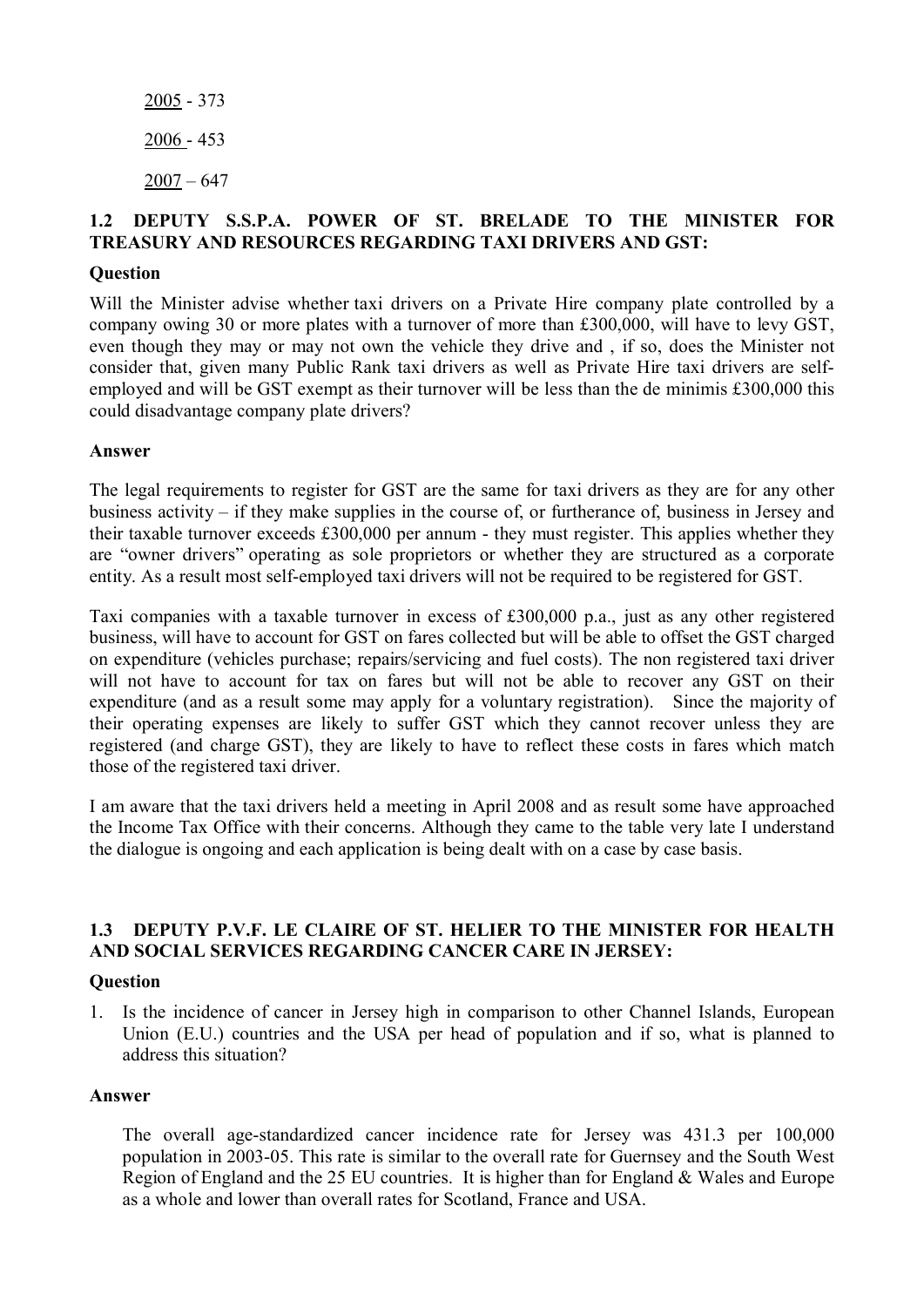As to specific cancers with relatively high incidence rates in Jersey, lung cancer remains one of the biggest cancer challenges. As well as high local incidence, it also has a high mortality rate. This is the Island's legacy from cheap cigarettes. Head and neck cancer is also relatively high in incidence here – the main risk factors being smoking and drinking. The Health and Social Services Department has been working to reduce tobacco and alcohol consumption on the island to try to prevent some of these cancers. It is envisaged that anti-smoking legislation introduced last year - together with services provided free to help people to stop smoking - will be helping to turn the tide and help reduce cancer incidence in the future.

Melanoma (skin cancer) has a higher incidence than would be expected which is probably related to outdoor lifestyles and a good diagnosis service. Melanoma is a cancer that can be treated if caught in time and causes few deaths. The Medical Officer of Health will be working with the Dermatology Service at the General Hospital towards improving understanding of the pattern of incidence of this cancer in Jersey.

Work is also planned to establish a Jersey Cancer Strategy Group to take forward work initiated in partnership with colleagues at the South West Cancer Intelligence Service (part of the SW Public Health Observatory).

# **Question**

2. What analysis, if any, has been conducted to identify any correlation between levels of cancer in the Island and emissions from Bellozanne Incinerator and the Nuclear Reprocessing Facilities in Northern France, and what measures, if any, are planned for monitoring these areas in the future?

### **Answer**

Modeling of emissions from Bellozanne based on real-time weather data indicates that most of the Island is affected by these emissions. However, epidemiological studies examining the impact of emissions from incinerators on people working at or living near them have not demonstrated a causal relationship to any specific disease. A recent large study carried out in the UK investigated the incidence of cancer near municipal solid waste incinerators and found that the increased incidence of certain cancers (all cancer, stomach and lung) was more likely to be associated with the socio economic factors of the area than the incinerator. Incinerators built since 1996 are subject to tighter regulations on emissions and levels of pollutants from incinerators are now much lower than before.

The Health and Social Services Department already undertakes sampling of local marine and agricultural produce for radioactivity. These results are published in an annual report 'UK Radioactivity in Food in the Environment', which is available on the Health Protection web site. The reports have shown that the levels of radioactivity on and around Jersey are very low.

In the first week of May 2008 our Health Protection Unit, in conjunction with the radiological branch of the HPA in UK have installed a long term monitor for air-borne radiation in St Helier.

# **Question**

3. Is the Minister confident that any leak or incident from Nuclear facilities in France will be made known to the Jersey Authorities under the current monitoring systems, in order to sufficiently protect the population of Jersey?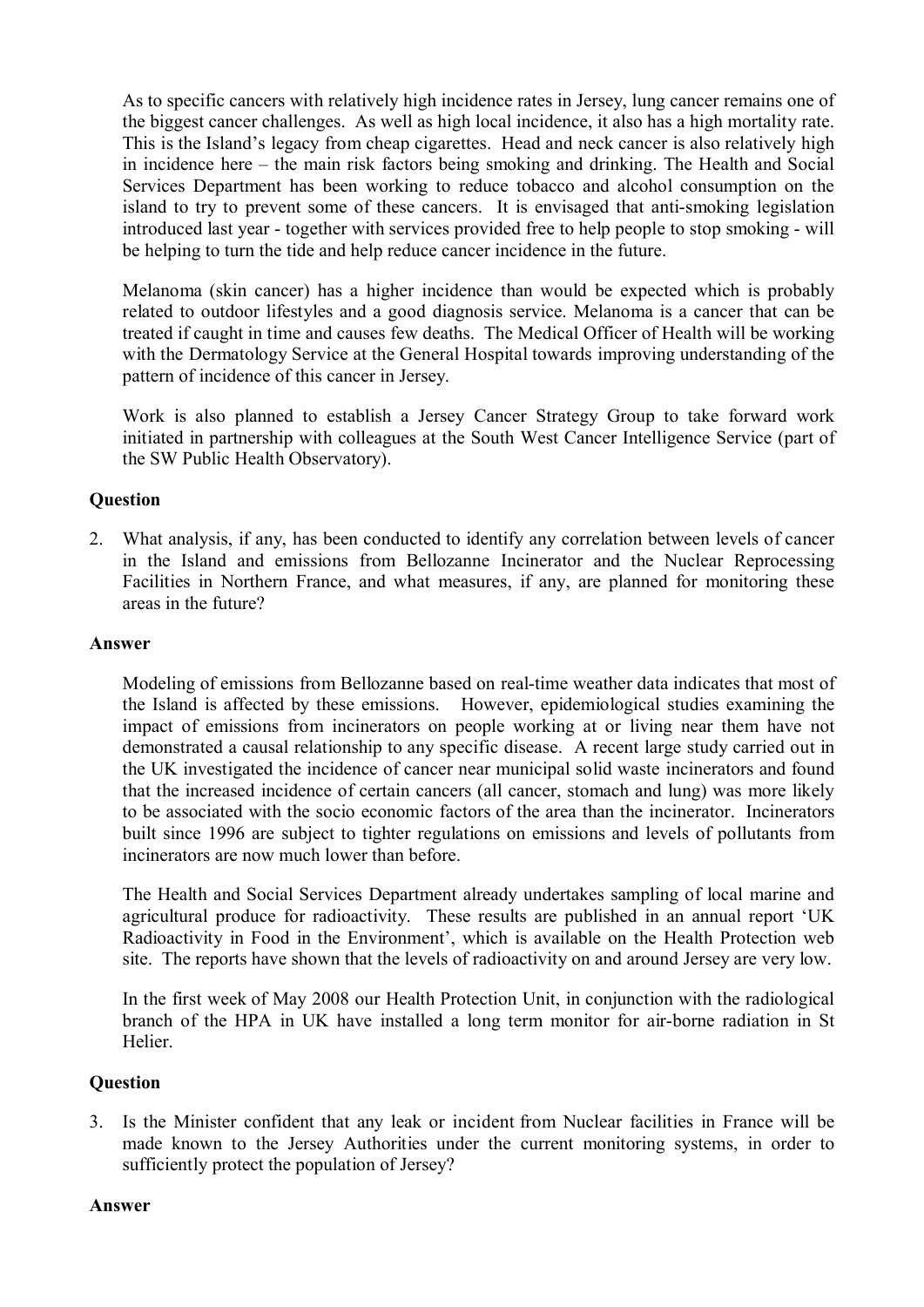There are two parts to this answer.

Firstly, under the World Health Organisation (WHO) International Health Regulations 2005 it is a requirement for Public Health Emergencies of International Concern to be notified to WHO. This follows directly the experiences from the Chernobyl Reactor event in 1986. The WHO will then, through a system of focal points in the international jurisdictions, alert governments to the event/s. An incident at one of the French nuclear facilities would require the French Authorities to notify WHO of the event through this procedure. For Jersey, other UK Crown Dependencies and Overseas Territories the WHO focal point is the UK Health Protection Agency Centre for Infections at Colindale. The contact focal point for the UK with Jersey is Public Health Services of the Health and Social Services Department.

Secondly, the above system is somewhat bureaucratic, given what may be a short time frame for an impact on Jersey. States Ministers and officers have been working with French colleagues in La Manche to improve collaboration on international issues affecting both jurisdictions - particularly Emergency Planning and the development of the nuclear site at Flamanville and the existing facility at La Hague. Senior Officials at La Manche have confirmed that in the event of an incident, Jersey would be notified directly.

# **Question**

4. How closely does Jersey follow National Health Service policies in relation to the funding and availability of new cancer drugs?

# **Answer**

The Health and Social Services Department funds and provides all new cancer drugs which have been approved by the UK / NHS National Institute for Health and Clinical Excellence (NICE), and which can safely be delivered on the Island.

# **Question**

5. What is the annual expenditure for cancer drugs?

### **Answer**

The annual expenditure by the Health and Social Services Department specifically on cancer drugs (as opposed to drugs to treat patients who have cancer) for the last 3 years is approximately as follows: 2005 - £771,504; 2006 - £851,492; 2007 - £1,059,910. This is an overall figure taken from the pharmacy IT system for all issues of drugs classified in BNF Chapter 8 (Malignant Disease and Immunosupression) excluding sections 8.2.1 (antiproliferative immunosupressants) 8.2.2 (corticosteroids and other immunosupressants) and 8.2.4 (other immunomodulating drugs) where the majority of use would be for non cancer treatment. This is the best indicative figure obtainable within the time available. It does not include other drugs which are used in cancer patients (e.g. filgrastim, erythropoietin (EPO), antiemetics etc). These figures include treatments for private patients as well as public. Additionally, this does not include figures for any primary care prescribing by GPs (e.g. anastrazole for breast cancer or bicalutamide for prostate cancer).

# **Question**

6. What is the total estimated spend from private health care on cancer drugs in Jersey each year?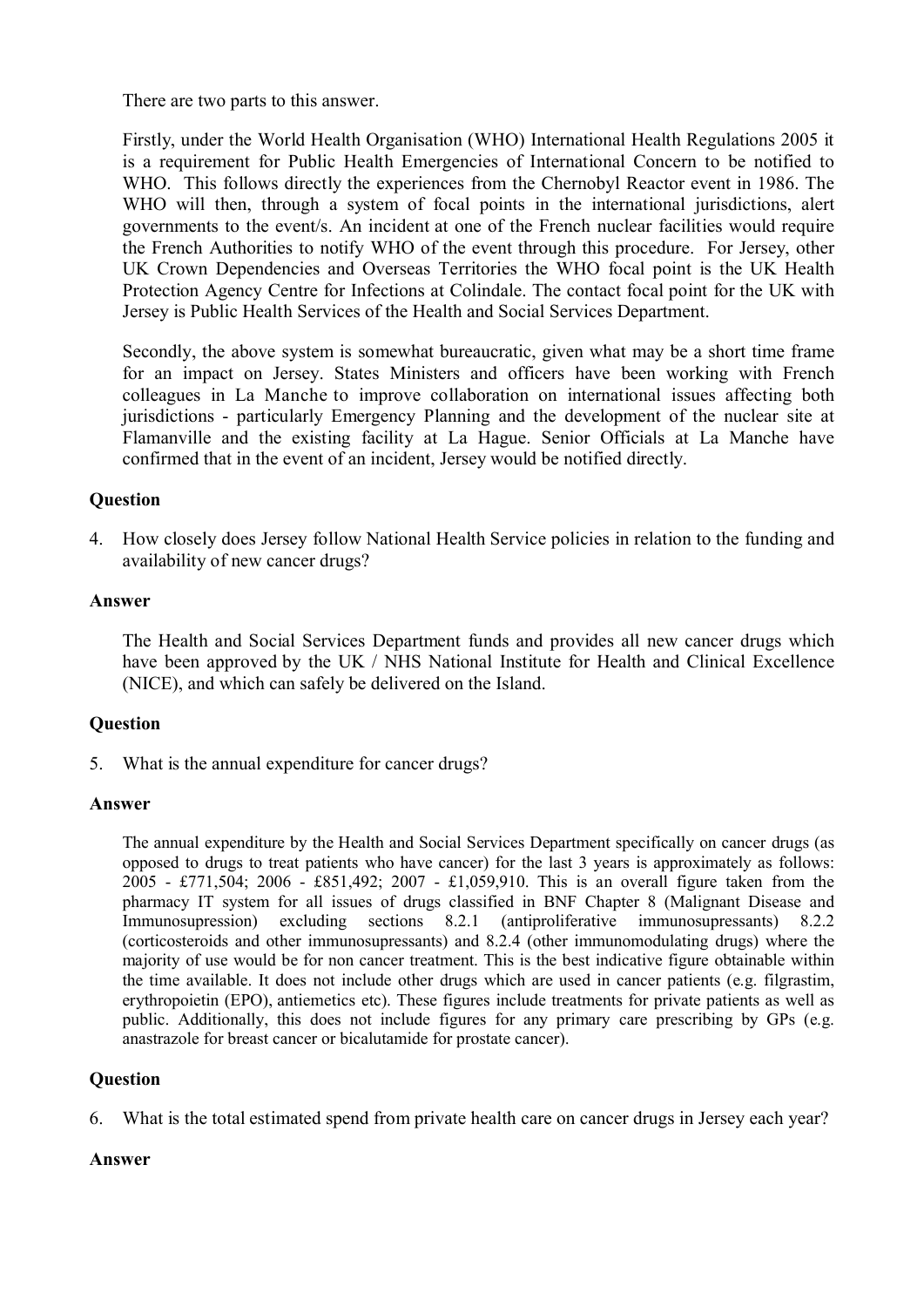In order to provide a detailed estimate, the finance staff within the Department would have to compile the data by sorting through all private patient invoices which involve cancer treatments. This will take approximately six months. Perhaps the Deputy would advise me of whether he is sufficiently enquiring on this point so that we can justify deflecting finance staff from their core duties at this time? (The finance staff within the Department are under a considerable amount of pressure at this time due to a number of vacancies).

# **Question**

7. Will the Minister advise what actions are being taken to ensure that cancer sufferers in Jersey have the best chance of survival and recovery?

### **Answer**

It will always be a challenge for a small Island such as Jersey to do all that is reasonable to ensure cancer patients have an equivalent standard of care, and outcomes of treatment, to those expected in larger, developed nations. As noted below (Q8), our arrangements for access to tertiary care are well developed and robust.

The Department is a partner organisation within the SW Cancer Intelligence Service (see Q1). A key role for the Cancer Intelligence Service is to examine cancer survival rates which includes comparing Jersey with the SW Region. Although Jersey has very small numbers to analyse, our cancer survival rates are similar suggesting our patients are receiving an equally good service.

Jersey needs to improve its coverage rates for breast, and cervical screening as there is a wealth of evidence that early diagnosis of cancer leads to the best chance of being cured. As soon as funding is identified the Department will be embarking on a new screening programme for bowel cancer which is already available in some parts of the UK – bowel cancer being another common cancer where there is a great opportunity to save more lives through earlier diagnosis.

### **Question**

8. Is the Minister willing and able to offer patients who revert to France as a last resort for cancer treatment a full refund of their expenditure and if so, can he advise how many such cases there were in 2007?

### **Answer**

No. There are already suitable arrangements in place. Consultants who care for individual cancer patients will (where appropriate) determine any referral to a tertiary centre. Jersey has well developed clinical links with UK centres and there is sufficient capacity in our referral system so the question of 'last resort' does not apply.

The Department does not have any arrangements for reimbursing the costs of overseas treatment. Patients are at liberty to seek medical treatment in France or elsewhere should they choose to do so - but costs incurred would be their own responsibility.

### **Question**

9. What extra demands in terms of cost are expected to achieve a stand still position for Jersey in terms of cancer drugs in the next 5 years?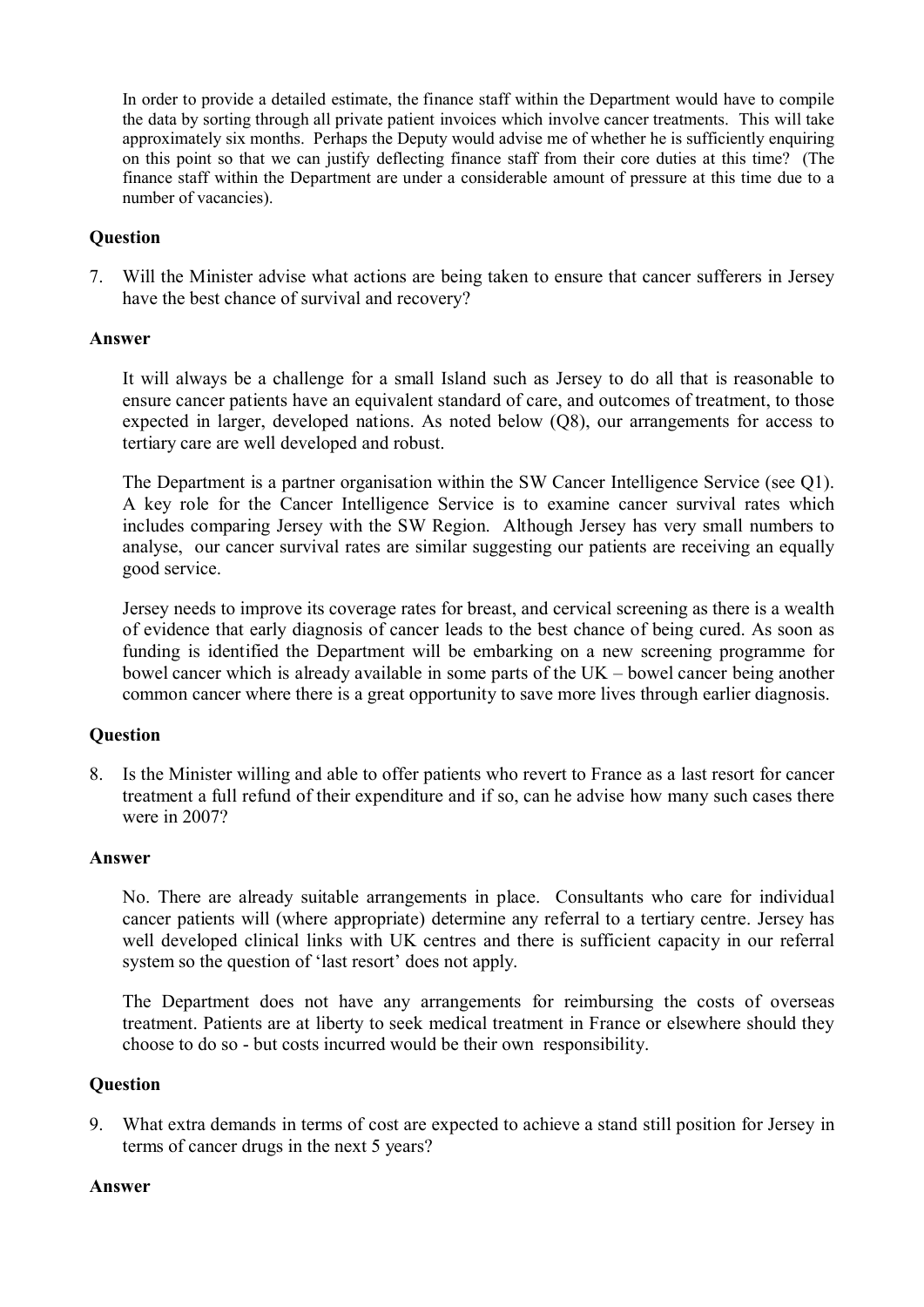Annual expenditure for cancer treatments is increasing at approximately somewhere between 10 and 20% per annum. In order to continue to provide all treatments approved by NICE/NHS, there is no reason to assume that this pattern will not continue given the likely number of new and more expensive treatments being approved in the coming years. Indeed, it is possible that we may observe an annual increase of around 15% - taking also into account the growing proportion of older people in our population and the higher incidence of cancers in older age groups.

# **Question**

10. Does the Minister have benchmark figures to assess how the number of bed days taken up with cancer patients in 2007 compares to other Channel Islands, E.U. Countries and the USA?

# **Answer**

The Department does have benchmark data which is based on a primary cancer diagnosis (ICD-10, Disease Codes  $C00 - C97$ ). The latest data for Jersey (year 2007) is 407 patients, accounting for 642 'hospital episodes' and 3315 bed days. The assessment of this benchmark data will form part of the work of the South West Cancer Intelligence Service in the coming months.

### **1.4 DEPUTY P.V.F. LE CLAIRE OF ST. HELIER TO THE MINISTER FOR SOCIAL SECURITY REGARDING REMOVAL OF COSTS FOR PRESCRIPTIONS: Question**

Has the new measure to remove costs for prescriptions increased the numbers of prescriptions from tourists to Jersey taking advantage of the lack of a charge?

### **Answer**

The Health Insurance (Jersey) Law 1967 provides financial assistance for GP medical services and subsequent prescriptions arising. Only insured people are eligible for this support and the eligibility criteria requires a person to be ordinarily resident in Jersey and entered into the insurance scheme for at least six months.

Visitors to the Island may not access the scheme and are required to use the visitors' clinic should they require urgent and necessary GP services. Under this service, overseas visitors are charged for GP services and private prescriptions are issued.

Under the Health & Social Services (H&SS) and UK reciprocal health agreement, UK visitors may attend the visitors' clinic and receive a prescription at no cost to the UK visitor. However the cost of this consultation and any subsequent prescription is then recharged to the UK by H&SS.

# **1.5 DEPUTY S.S.P.A. POWER OF ST. BRELADE TO THE MINISTER FOR PLANNING AND ENIRONMENT REGARDING MOTORHOMES AND CARAVANS: Question**

1. Can the Minister confirm that before a motorhome can be registered in the Island, in accordance with the Planning and Building (Jersey) Law 2002, a copy of the relevant permit, issued by the Minister for Planning and Environment must be sent to the Driver and Vehicle Standards Department and to the person wishing to register the vehicle or import the vehicle?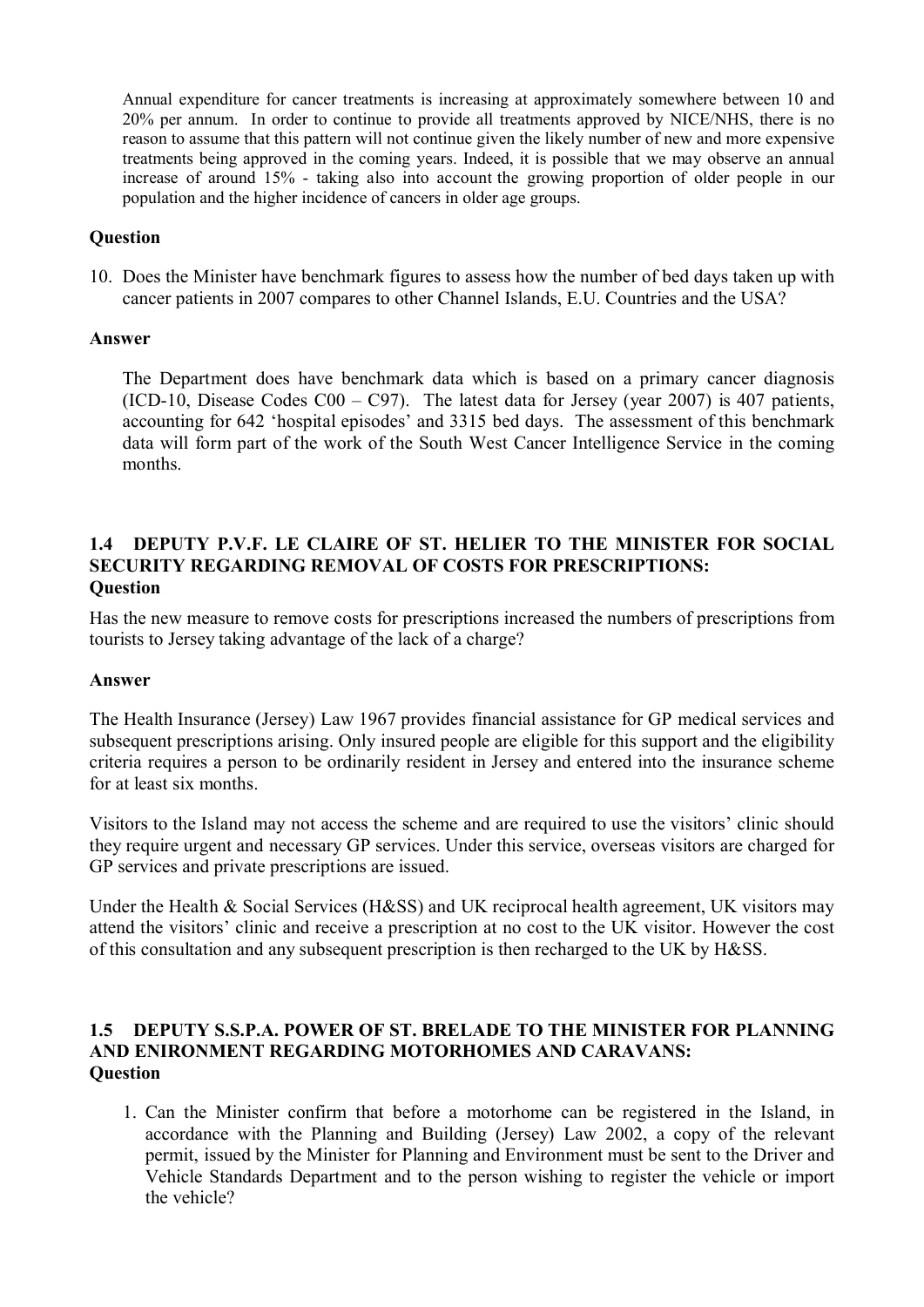- 2. Can the Minister confirm that once the vehicle is registered, that he can attach any condition restricting where the motorhome can be stationed or used?
- 3. Can the Minister advise whether there exists a policy regarding the use of and parking of such vehicles exceeding 2.3 metres in width?
- 4. Can the Minister confirm how many permits have been applied for to import motorhomes/caravans since the end of 2002 and how many permits have been issued under the Planning and Building Law 2002?
- 5Can the Minister confirm how many meetings, if any, his Department has had with the Driver and Vehicle Standards department to discuss the number of motorhomes/caravans currently imported into the Island and registered since 2002?
- 6. Will the Minister undertake to find out how many vehicles, either caravans, motorhomes or dormobiles are in the Island and will he undertake to ensure that these vehicles are parked on private property, either the property of the owner or on private property that the owner has access to for parking and storage by agreement?"

- 1. The relevant permit is sent to the applicant. Whilst there is no requirement in the Planning and Building (Jersey) Law 2002 to notify the Driver and Vehicle Standards Department, this is done in any event as a matter of good practice.
- 2. The Minister for Planning and Environment can attach a condition under the Law to the importation of a caravan. The Law requires that any such condition "shall fairly and reasonably relate to the importation of the caravan or the use of the caravan on the Island."
- 3. No such policy exists within the remit of the Minister for Planning and Environment. The width of vehicles is a matter for the Driver and Vehicle Standards Department. It is understood that the main criteria used by that Department in issuing any size exemption permit for any vehicle is whether granting such a permit is in the public interest as a whole and not just to the individual making any application. Permits issued for an oversized motor home are granted on a restricted movement basis from the docks to the owner's home and vice versa and to a garage for servicing, but not for general circulation within the Island.
- 4. Since 2002, a total of 152 permits have been issued for motorhomes and 19 for caravans. Anecdotally, the Department is aware that many of these vehicles are routinely kept out of the Island and only brought back for repair or sale.
- 5. Whilst no such meetings have been held within this timescale, officers of each Department are in regular contact.
- 6. The Minister for Planning and Environment is aware that there are currently 692 motor homes and 128 caravans licenced in the Island. The duty of the Minister in this matter is to properly control the importation of such vehicles. It is not for the Minister to enforce a particular storage regime on the owners of such vehicles, unless there is a particular planning reason to do so. If, as is inferred by the question, there is perceived to be a mounting problem with the improper storage of caravans on public land, then that is a matter for the relevant States Department or Parish which administers such land.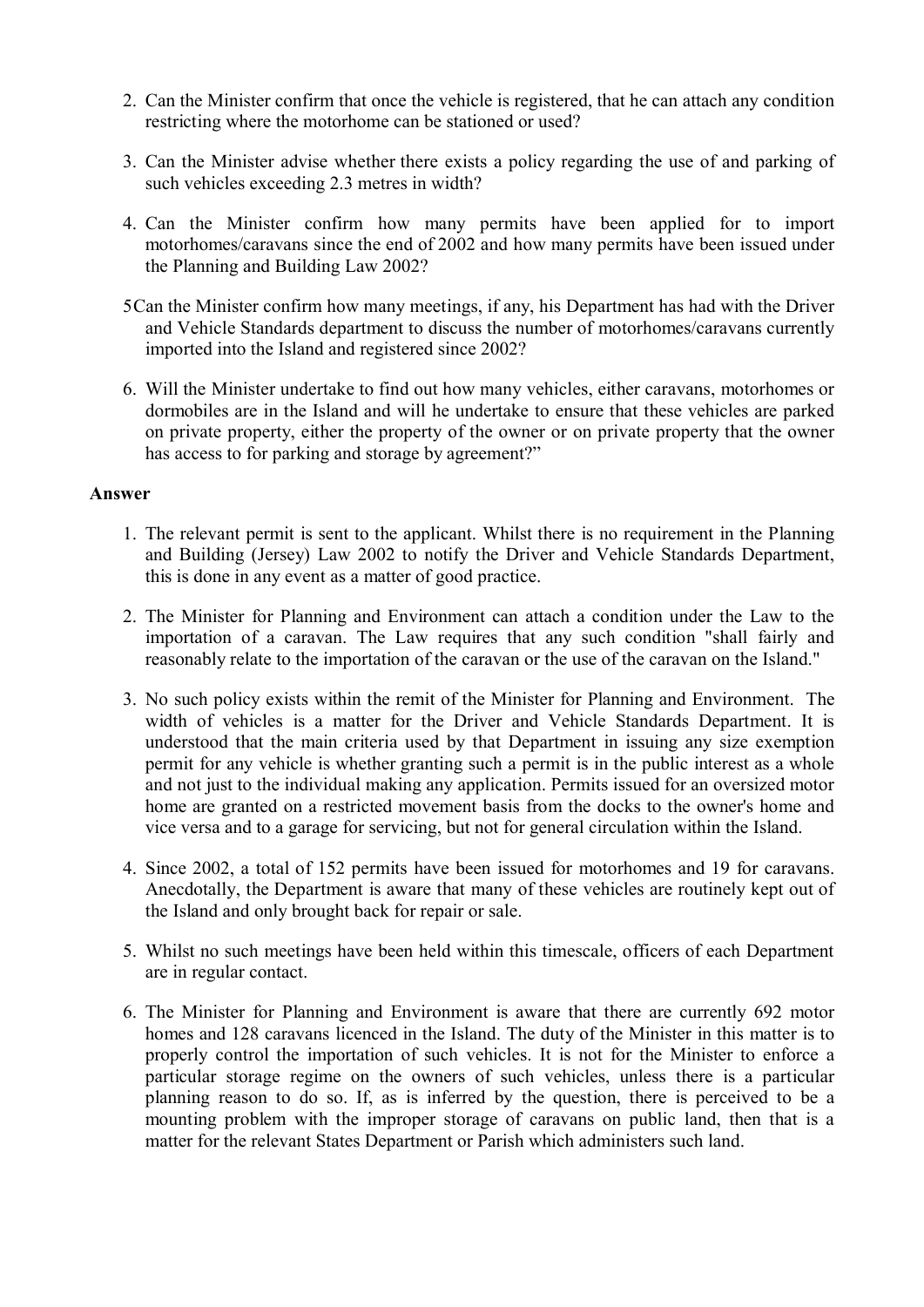# **1.6 DEPUTY S.S.P.A. POWER OF ST. BRELADE TO THE MINISTER FOR EDUCATION, SPORT AND CULTURE REGARDING AQUASPLASH OPERATIONAL COSTS:**

### **Question**

1. Following his comments to the Education and Home Affairs Scrutiny Panel and the 2007 report on funding the Aquasplash pool, can the Minister confirm the total amount of taxpayers funds by year since inception that have been disbursed to the operators of the Aquasplash complex and the operational costs of that swimming pool since it opened?

### **Answer**

The total amount of taxpayer's money that has been paid to the operator since the pool opened in July 2003 is**-£1,170,000**

The operational cost of the pool since the pool opened in July 2003 is has follows:-

July 2003 to end year 2004 £1,755,000 less income \* £1,370,000 net operating cost £385,000

2005 £1,175,629 less income \*£965,159 net operating cost £210,470

2006 £1,289,461 less income \*£1,014,005 net operating cost £275,456

2007 £1,258,472 less income \*£959,712 net operating cost £298,760

*\* Please note the income includes a annual subsidy payment made by the developer CTP of approx £100,000 per annual* 

### **Question**

2. Can the Minister supply the attendance and usage figures for the Aquasplash pool by year since it opened?

### **Answer**

The attendance figures are as follows:-

| 2003<br>July to December Total visits | 92,824  |
|---------------------------------------|---------|
| a) Pay and Play/Members               | 68,315  |
| b) Swimming Lessons                   | 24,509  |
| 2004 Total Visits                     | 247,871 |
| a) Pay and Play/Members               | 126,398 |
| b) Swimming Lessons                   | 121,473 |
| 2005 Total Visits                     | 274,724 |
| a) Pay and Play/Members               | 123,107 |
| b) Swimming Lessons                   | 151,617 |
| 2006 Total Visits                     | 288,922 |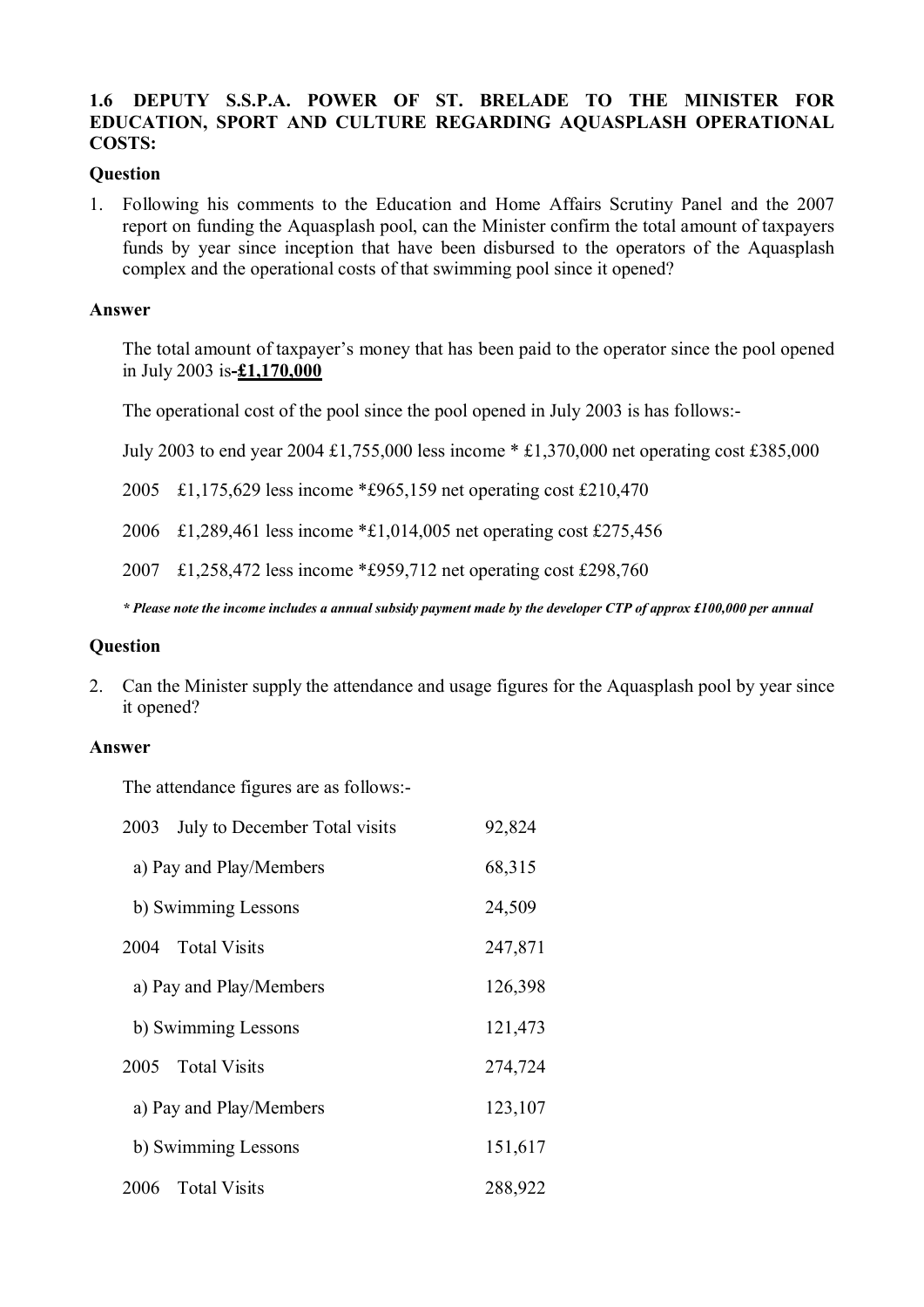| a) Pay and Play/Members     | 119,073 |
|-----------------------------|---------|
| b) Swimming Lessons         | 169,849 |
| <b>Total Visits</b><br>2007 | 306,576 |
| a) Pay and Play/Members     | 158,684 |
| b) Swimming Lessons         | 141,692 |

# **Question**

3. Can the Minister supply the operational costs, the attendance and usage figures for the Les Quennevais pool by year since the Aquasplash pool opened?

### **Answer**

See Chart below

Note: Staff & Non Staff costs are estimated at 70%of total Centre Costs income at 65% of total income.

#### **LQ POOL COSTS 2004 - 2007**

| 2004 |                  | £                            |   |     |         |              | <b>Visits</b> |
|------|------------------|------------------------------|---|-----|---------|--------------|---------------|
|      | <b>Staff</b>     | 821,120                      | @ | 70% | 574,784 |              |               |
|      | <b>Non Staff</b> | 453,362                      | @ | 70% | 317,353 | <b>Total</b> | 253,291       |
|      |                  |                              |   |     | 892,137 | Pool         | 177,303       |
|      | Income           |                              |   |     |         |              |               |
|      | Pay & Play       | 206,000                      |   |     | 206,000 |              |               |
|      |                  |                              |   |     |         |              |               |
|      | <b>Active</b>    | 443,250                      | @ | 65% | 288,112 |              |               |
|      |                  |                              |   |     | 494,112 |              |               |
|      |                  |                              |   |     |         |              |               |
|      |                  | Pool Net Operating Cost 2004 |   |     | 398,025 |              |               |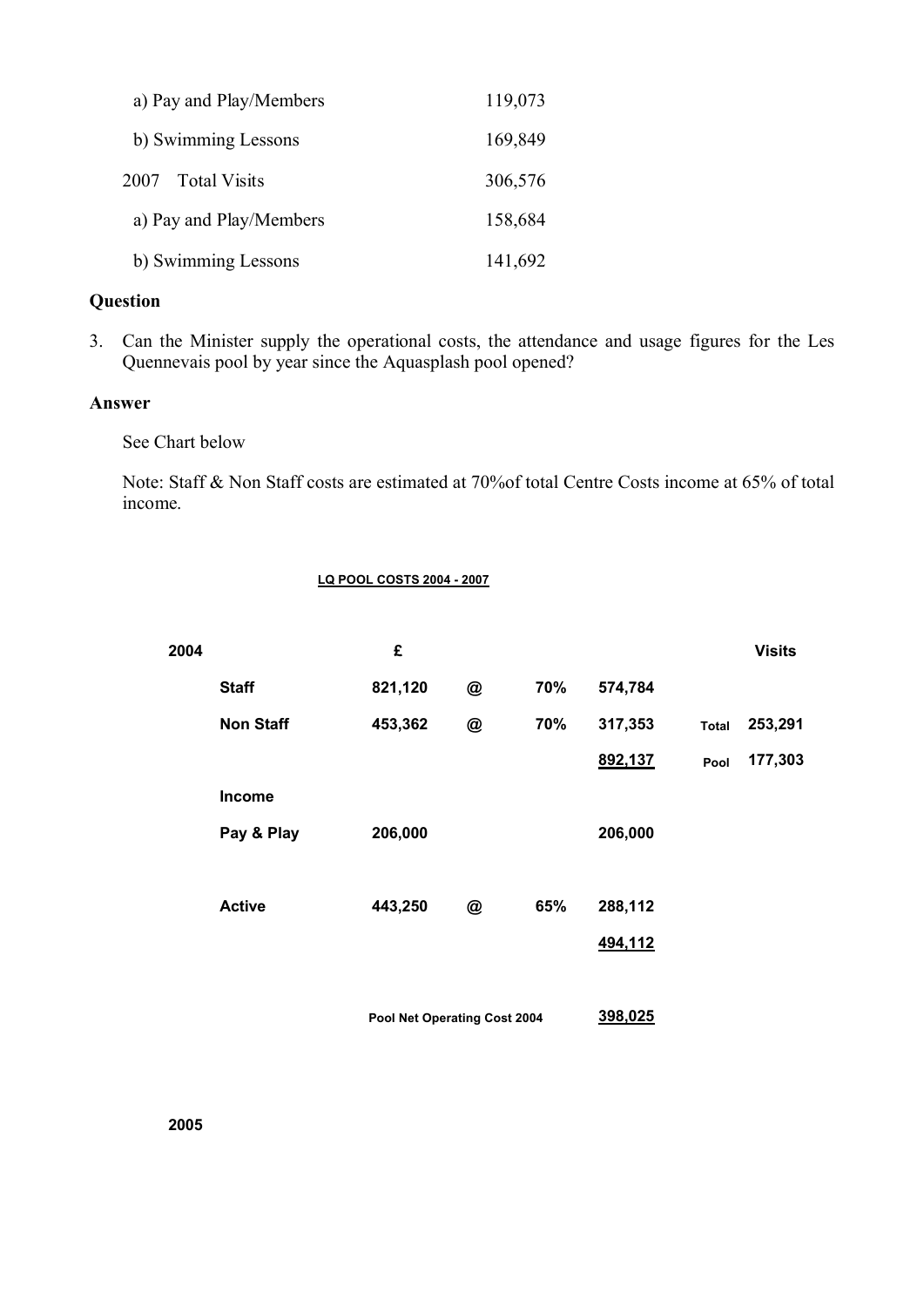|      | <b>Staff</b>     | 841,648                       | @ | 70% | 589,153 |              |         |
|------|------------------|-------------------------------|---|-----|---------|--------------|---------|
|      | <b>Non Staff</b> | 448,670                       | @ | 70% | 314,069 | <b>Total</b> | 300,421 |
|      |                  |                               |   |     | 903,222 | Pool         | 210,294 |
|      | Income           |                               |   |     |         |              |         |
|      | Pay & Play       | 251,000                       |   |     | 251,000 |              |         |
|      |                  |                               |   |     |         |              |         |
|      | <b>Active</b>    | 481,660                       | @ | 65% | 313,079 |              |         |
|      |                  |                               |   |     | 564,079 |              |         |
|      |                  |                               |   |     |         |              |         |
|      |                  | Pool Net Operating Cost 2005  |   |     | 339,143 |              |         |
|      |                  |                               |   |     |         |              |         |
| 2006 |                  |                               |   |     |         |              |         |
|      |                  |                               |   |     |         |              |         |
|      | <b>Staff</b>     | 854,000                       | @ | 70% | 597,800 |              |         |
|      | <b>Non Staff</b> | 405,000                       | @ | 70% | 283,500 | <b>Total</b> | 303,929 |
|      |                  |                               |   |     | 881,300 | Pool         | 212,749 |
|      | Income           |                               |   |     |         |              |         |
|      | Pay & Play       | 212,958                       |   |     | 212,958 |              |         |
|      |                  |                               |   |     |         |              |         |
|      | <b>Active</b>    | 515,320                       | @ | 65% | 334,958 |              |         |
|      |                  |                               |   |     | 547,916 |              |         |
|      |                  |                               |   |     |         |              |         |
|      |                  | Pool Net Operating Costs 2006 |   |     | 333,384 |              |         |
|      |                  |                               |   |     |         |              |         |
|      |                  |                               |   |     |         |              |         |
| 2007 |                  |                               |   |     |         |              |         |
|      |                  |                               |   |     |         |              |         |
|      | <b>Staff</b>     | 888,400                       | @ | 70% | 621,880 |              |         |
|      | Non staff        | 438,100                       | @ | 70% | 306,670 | <b>Total</b> | 290,800 |
|      |                  |                               |   |     | 928,550 | Pool         | 203,560 |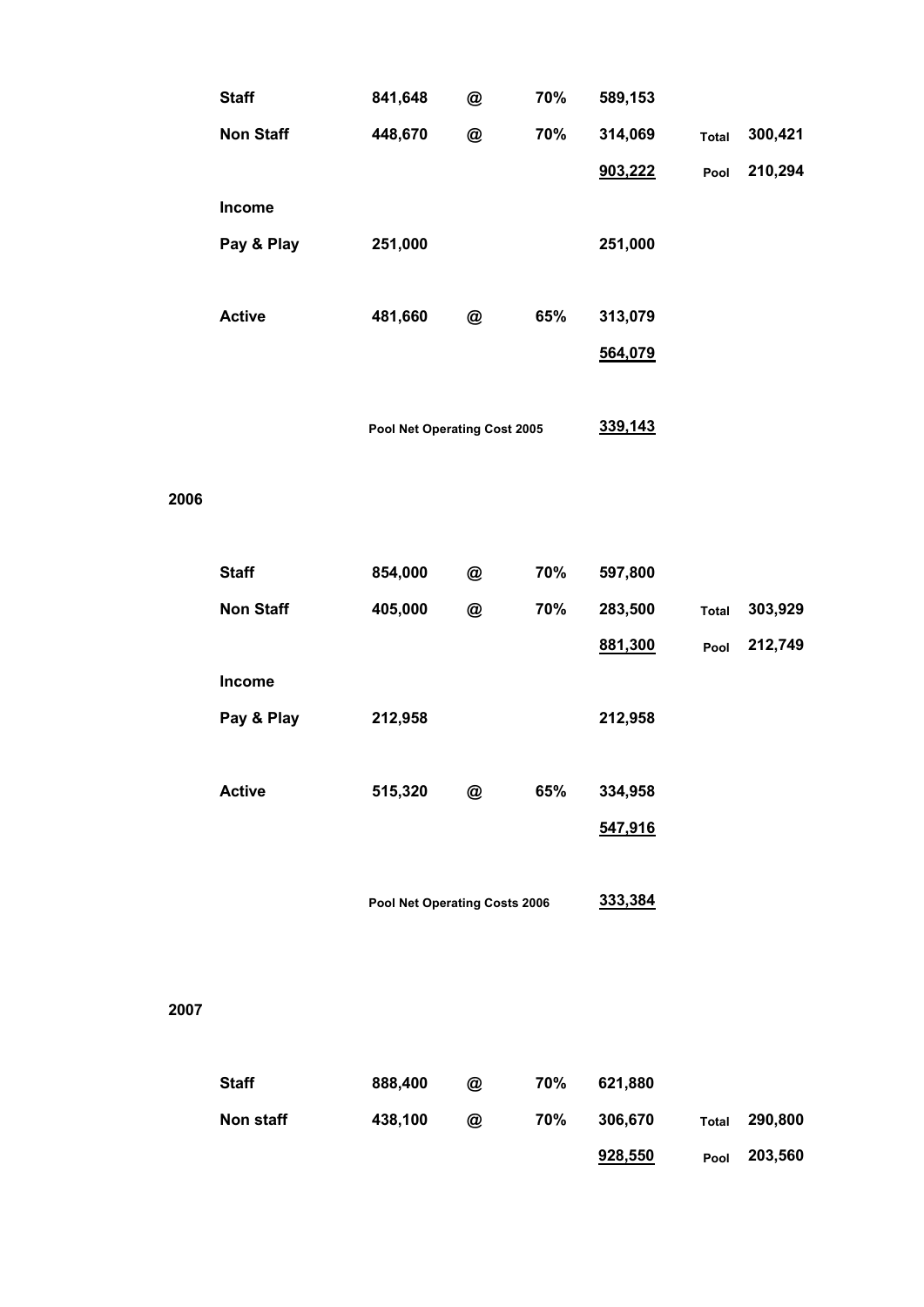|               | Pool Net Operating Costs 2007 |   |     | 405,533 |              |
|---------------|-------------------------------|---|-----|---------|--------------|
|               |                               |   |     | 534,017 |              |
| <b>Active</b> | 555,411                       | @ | 65% | 361,017 |              |
|               |                               |   |     |         | maintenance  |
| Pay & Play    | 173,000                       |   |     | 173,000 | *pool closed |
| <b>Income</b> |                               |   |     |         |              |

\* It is estimated that 70% of staff and non-staff costs are attributable to the pool. The other 30% are towards non-pool costs. It is estimated that 65% of income from the Active Card for Les Quennevais are attributable to the pool. The remaining 35% is for non-pool activities.

### **Question**

4. Can the Minister supply the inclusive operational costs, the attendance and usage figures for the Fort Regent pool in the three immediate years prior to its closure?

### **Answer**

The attendance figures per annum are as follows:-

|                                                | 2000 126,361 |                                        |  |  |
|------------------------------------------------|--------------|----------------------------------------|--|--|
|                                                | 2001 124,980 |                                        |  |  |
|                                                | 2002 122011  |                                        |  |  |
|                                                |              | 2003 99,562 * Closed to public in July |  |  |
| * Club usage only to December 2003             |              |                                        |  |  |
| The not energtianal costs for the following we |              |                                        |  |  |

The net operational costs for the following years:-

2001 £385,000

2002 £424,000

2003 £480,000 \* no public pay and play after July 2003. Therefore reduced income.

# **1.7 DEPUTY S.S.P.A. POWER OF ST. BRELADE TO THE MINISTER FOR TREASURY AND RESOURCES BY REGARDING GST SUB ITEMISATIONS ON TILL RECEIPTS:**

**Question**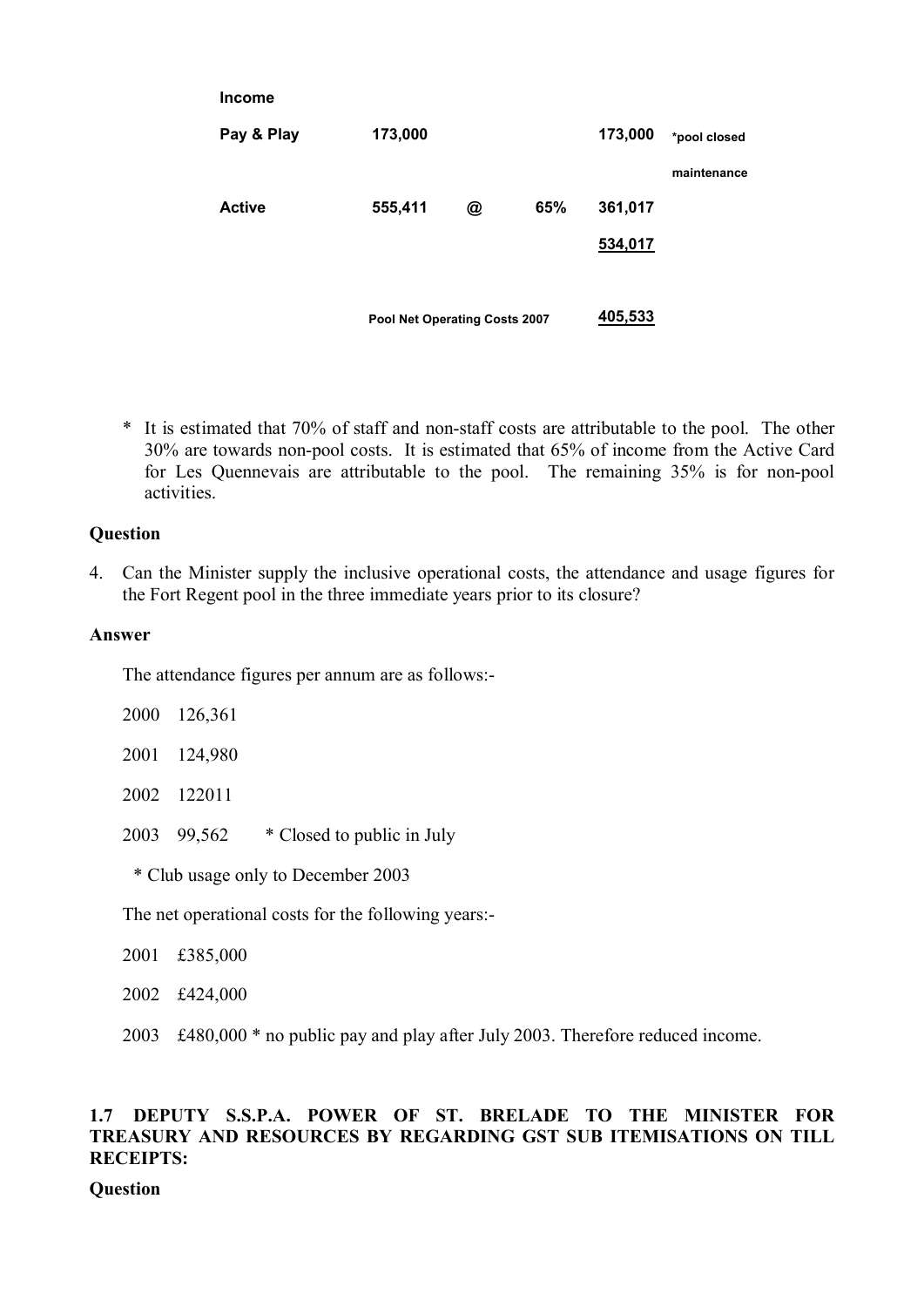Following the narrow defeat on 29th April 2008 of P42/2008 (the Draft Goods and Services Tax (Amendment) (Jersey) Regulations 200-) would the Minister give an undertaking to the Assembly that he will bring in GST sub-itemisation on every sale receipt where GST is levied on behalf of Treasury by the 1st January 2009, and if not, why?

# **Answer**

On a point of clarification I have taken "sub-itemisation" to mean that all registered retailers would be required to identify the GST content of a supply and display the amount of tax separately on all receipts issued.

With the tax only having been in operation for a week I would not at this stage give an undertaking to the Assembly to bring in this requirement for all GST registered retailers by 1st January 2009. What I can do is give an assurance that the issue will form part (included in the terms of reference) of the post implementation review of GST. This will be carried out later in this year (October) in time for any recommendations to be included the budget statement scheduled for December. I consider it vital after just one week since the new tax was introduced that we allow all concerned (both businesses and consumers) some period of consolidation before imposing any further changes particularly at the retail level. This time period will also allow us to gather more robust statistical information on which to base future policy decisions.

# **1.8 DEPUTY G.P. SOUTHERN OF ST. HELIER TO THE MINISTER FOR TREASURY AND RESOURCES REGARDING INCREASES IN INDIRECT TAXATION**

# **Question**

Does the Minister accept that following the introduction of GST on 6th May Islanders will see a 53% increase in indirect taxation, totalling over £130 million in 2008 made up approximately of the following:

| Impôts            |     |          | £53 $m(2006)$                 |
|-------------------|-----|----------|-------------------------------|
| <b>Stamp Duty</b> |     |          | £23 $m(2006)$                 |
| Island Rates      |     |          | £ 9m $(2006)$                 |
|                   | $=$ |          | £85m                          |
| <b>GST</b>        | $+$ |          | £45 $m$ (est. full year 2008) |
|                   | =   | £130 $m$ |                               |

What justification has the Minister to offer to residents for such an increase in indirect taxation at a time when the economy is growing along with income tax receipts?

### **Answer**

While the calculation is not quite accurate (it compares 2006 revenue for Impôts, stamp duty and Island rates with a 2008 figure for GST) the Deputy is correct to identify that the introduction of GST will mean a significant rise in indirect tax for Islanders.

It is surprising however that after numerous States debates on the subject of 0/10 that the Deputy is asking at such a late stage what the justification is for such an increase. Most States members will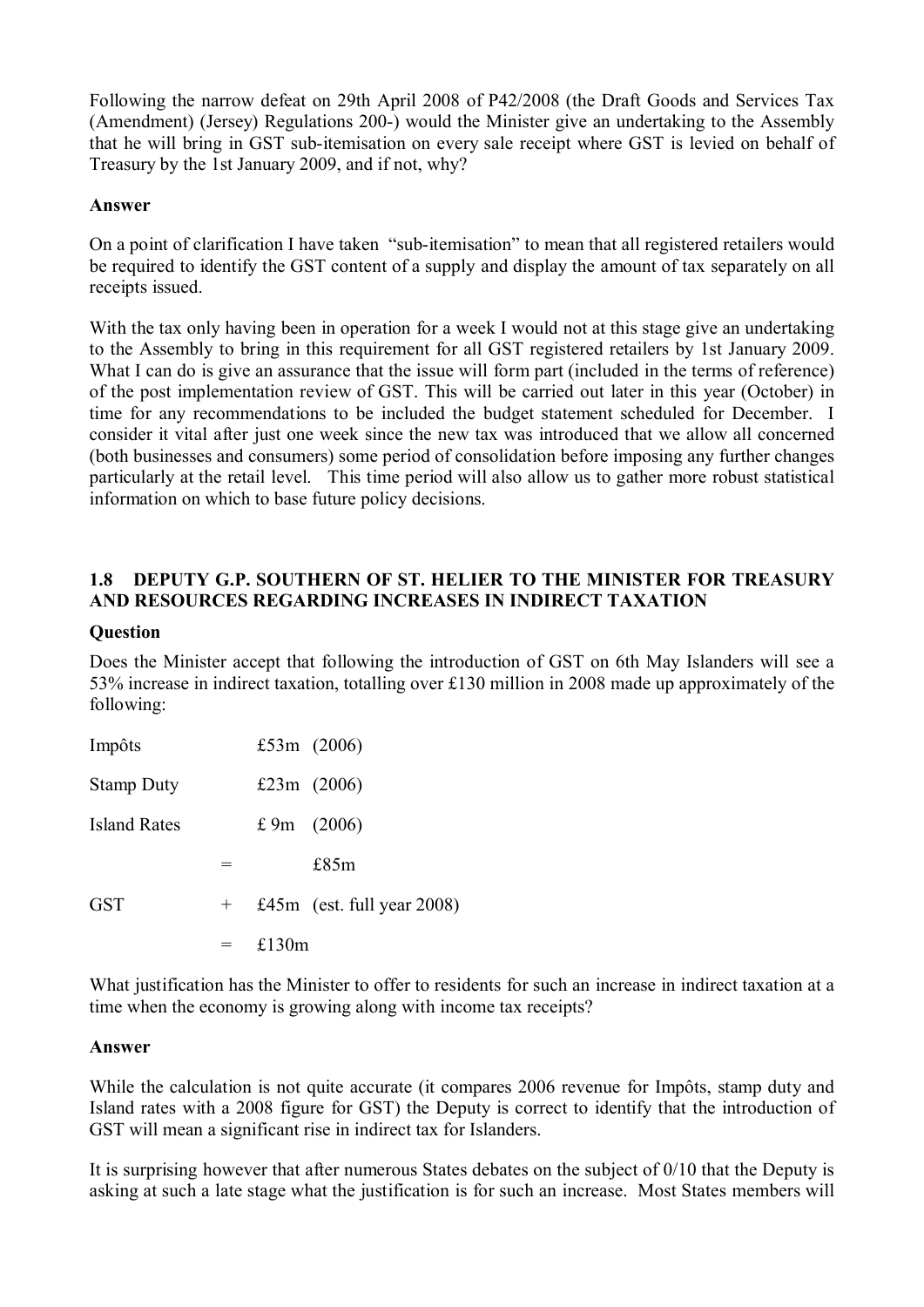not need reminding that the move to 0/10 is critical for the Island if we are to sustain the economic success we have all become accustomed to. The whole purpose of the States Fiscal Strategy is to reduce corporate tax (direct taxation) to keep the finance industry competitive and at the same time meet international requirements on corporate tax. This requires Islanders to pay a little more tax now in order to prevent having to pay significantly more tax in the future.

GST is an indirect tax and the main measure for achieving this. GST was chosen for a number of reasons and in particular because it is paid by everyone whatever their source of income and because it does not impact on the competitiveness of the economy (it excludes exports and includes imports).

The Deputy implies that because the economy and tax receipts are growing there is no need to introduce GST. This seems to be based on the premise that if we have an increase in tax revenue it is alright to spend it. However, this is not sound economic management because it means that the combination of States tax and spending policy would be to add more to demand in the economy at time of strong economic growth and little or no spare capacity. The outcome of such an approach would be inflationary which would be against the States economic objectives and to the detriment of all Islanders and businesses.

# **1.9 DEPUTY G.P. SOUTHERN OF ST. HELIER TO THE MINISTER FOR TREASURY AND RESOURCES REGARDING TAX RECEIPTS FROM INTERNATIONAL BUSINESS COMPANIES:**

# **Question**

1. Will the Minister explain to members why the tax receipts from International Business Companies (IBCs) and Exempt Companies (Excos) (estimated as £61m for 2006) are not included in Figure 2.2 of Jersey In Figures 2007, "Sources of income tax receipts", when they were in previous editions (e.g. Jersey In Figures 2005, p.4)?

### **Answer**

The aim of 'Jersey in Figures' is to provide a summary of a wide range of information that is produced annually about Jersey. As such, the data and charts included in the publication, produced by the Statistics Unit, do vary from year to year. This year, in figure 2.2, "International Business Companies and Exempt Companies" are included under the heading of "Companies" as this is how the data is presented in the 2006 Financial Report and Accounts.

# **Question**

2. Will he inform members what the level of these tax receipts were in 2006?

### **Answer**

The tax receipts from International Business Companies in 2006 were £62 million and from exempt companies £10.5 million.

# **Question**

3. Will he further inform members what are the estimates for coming years, and especially will he explain what the impact of the zero/ten proposals will be on these receipts?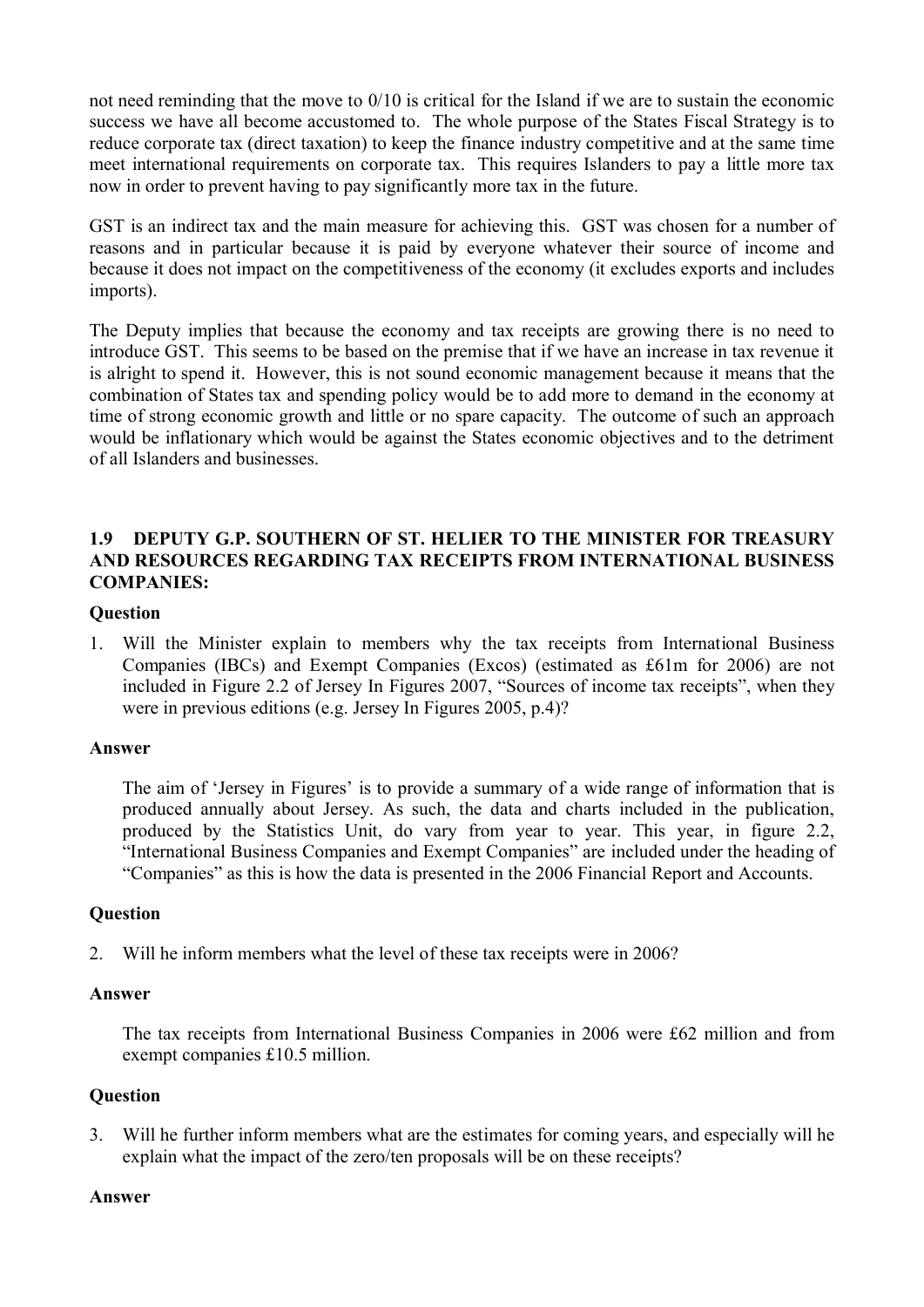In 2007 and 2008 the estimated receipts from the exempt company are £11.7 million for each year. In 2009 all tax receipts from the exempt company will disappear completely due to the move to 'zero/ten'. The International Business Company estimated receipts in 2007 are £65 million, for 2008 are £66.6 million and for 2009 are £68.3 million. These International Business Company receipts will gradually reduce over the period 2010 to 2013 with a probable final total net loss estimated at £16 million, due to the impact of zero/ten. Members will appreciate that the net loss is relatively small since in most cases the lost IBC receipts will be replaced by tax receipts from those companies assessed at the 10% rate.

These estimates come with the caveat that there was no examination of every single case and every single sector, so must be treated with a degree of caution. It will only be in 2013 that the full and complete effect of the zero/ten legislation will be known.

# **1.10 DEPUTY G.P. SOUTHERN OF ST. HELIER TO THE MINISTER FOR ECONOMIC DEVELOPMENT REGARDING FUNDING OF FINANCE INDUSTRY AND JERSEY FINANCE LIMITED:**

### **Question**

- 1. Will the Minister inform members why he considers that it may be necessary to spend the £199,000 proposed in his draft 2009 Business Plan to directly market the Island's finance industry, when his department already funds Jersey Finance Ltd (JFL) £1million to market and promote the sector?
- 2. Will he also state whether this sum is proposed for the setting up of a permanent representative post in India or China?
- 3. Will he further inform members whether he or JFL has drawn up a detailed business plan to examine any such proposal and, if so, will he release it to members?

### **Answer**

The Deputy should be well aware of the need to promote the finance industry as he has just been scrutinising JFL. He should also be well aware of the importance of a healthy and successful finance industry to the economic health of the Island.

Currently most onshore and offshore jurisdictions are spending increasing sums on promotion of their finance industries. In particular, whilst complete data is not available it is clear that substantial sums are being spent by Jersey's major competitors including Singapore, Hong Kong, Switzerland, Ireland, Luxembourg and Isle of Man. In particular, Singapore has the most comprehensive promotion of their jurisdiction particularly including substantial funding available for those seeking to obtain relevant qualifications to work in their finance industry. Middle East locations such as Dubai, Qatar and Bahrain are also putting very significant sums which dwarf the amount that Jersey spends as they seek to establish competing centres.

Also a significant proportion of Jersey's tax revenues are derived from business generated from the UK. Recent UK initiatives have had the potential to undermine some of those income streams and demonstrate a measure of vulnerability in the sectors affected. It is therefore an opportune moment to renew our efforts in terms of diversifying the sources of business and to target directly other geographical markets. Much of this activity will relate to the financial services industry but not exclusively so.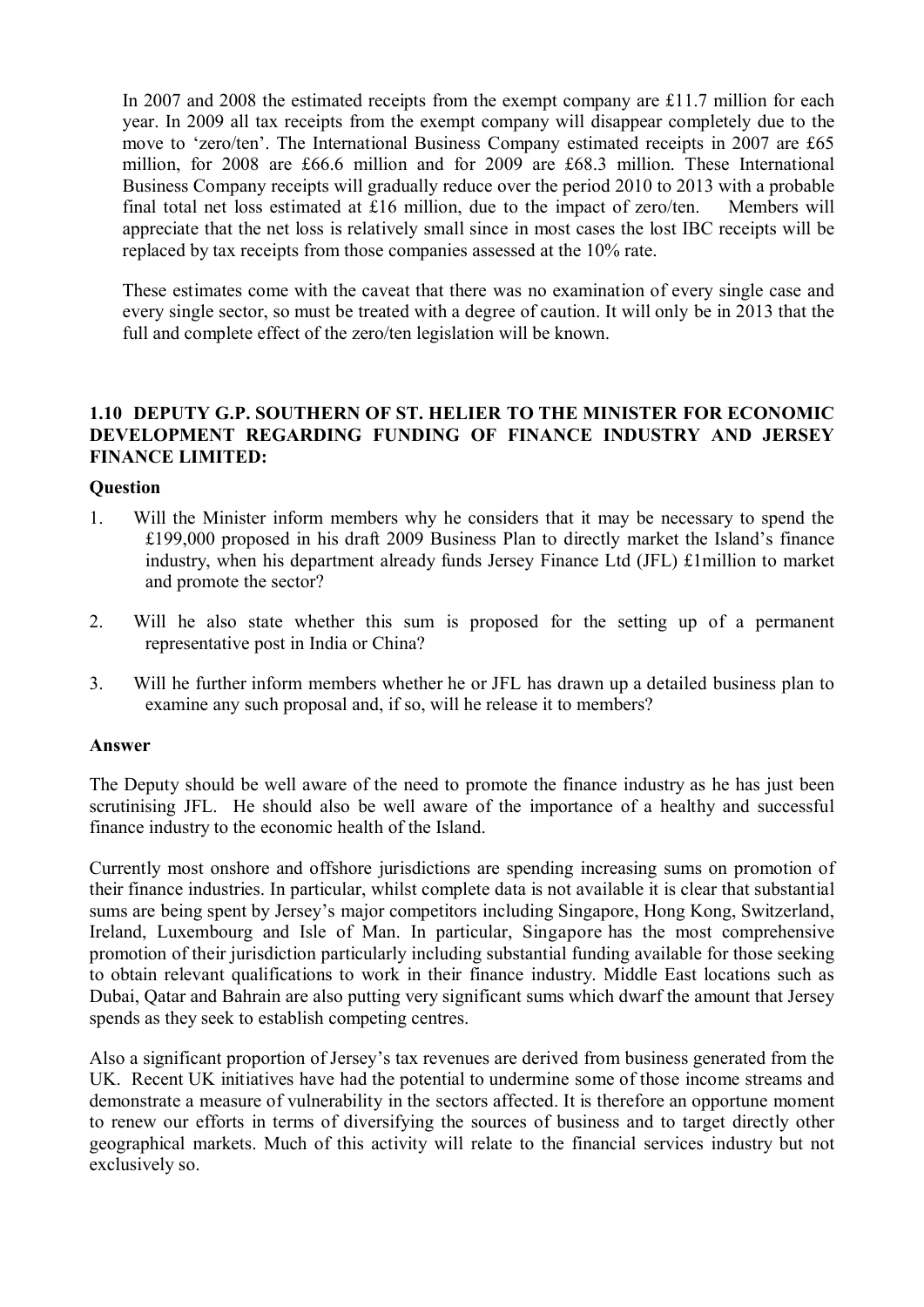There is no doubt that the finance industry and therefore the Jersey economy is likely to face a period of sustained challenges from a wide range of world events. Therefore we are considering all the options in order to keep the economy on the best possible footing.

The sum stated in the draft business plan is not proposed specifically for the setting up of a permanent post in China or India but other marketing and promotional initiatives. However these options are actively being considered along with other activities which would promote the industry.

Jersey Finance have submitted business propositions which are being considered in detail in order to evaluate what proposals are most appropriate and to ensure that the Department gets the best value for money. These are weighted along with all proposals put forwards by the different areas of the Department to decide how money is allocated. However, it is currently too early to state what the final plan will be for next year as we are considering the implications of the London Business School's independent review of the finance industry - which has just been completed.

We hope that all States members will attend the special briefing laid on for them in order that they can make an informed decision as to what we will need to do in order to preserve the tax revenues that we all rely on to enjoy the excellent services provided by the Jersey Government. We will of course keep States members informed of developments when it is appropriate to do so.

# **1.11 DEPUTY G.P. SOUTHERN OF ST. HELIER TO THE MINISTER FOR TREASURY AND RESOURCES REGARDING AVERAGE TAX BILL FOR INDIVIDUAL RESIDENTS:**

### **Question**

1. Does the Minister accept that Jersey households will pay, on average, an additional £1,000 tax in each full year of GST, and if not what figure does he suggest?

### **Answer**

As I do not know how the Deputy reached the figure of £1,000, he will need to give me full details of his calculations, supported by evidence, to enable me to give a definitive answer to this question. However, I dispute that this is an accurate figure for Jersey households. It is a fact, for example, that following the increase in tax exemption limits announced by me at the Budget last December, many low to middle income earners will see a cut in their income tax bills, not an increase. Some current taxpayers will fall completely out of the tax net in the future. I acknowledge that some high earners will see an increase in their tax bill but this is a deliberate part of my fiscal policy, as it is right and proper that the higher earners pay more in tax through the 20% means 20% legislation.

# **Question**

2. Alternatively, does he accept that the average tax bill for individual residents will rise by 13% following the introduction of GST as follows:

Income tax:

| Salary & wage earners          | £171 $m$ |  |
|--------------------------------|----------|--|
| Self employed $\&$ investments | £35m     |  |
| Other Indirect Tax             | £85m     |  |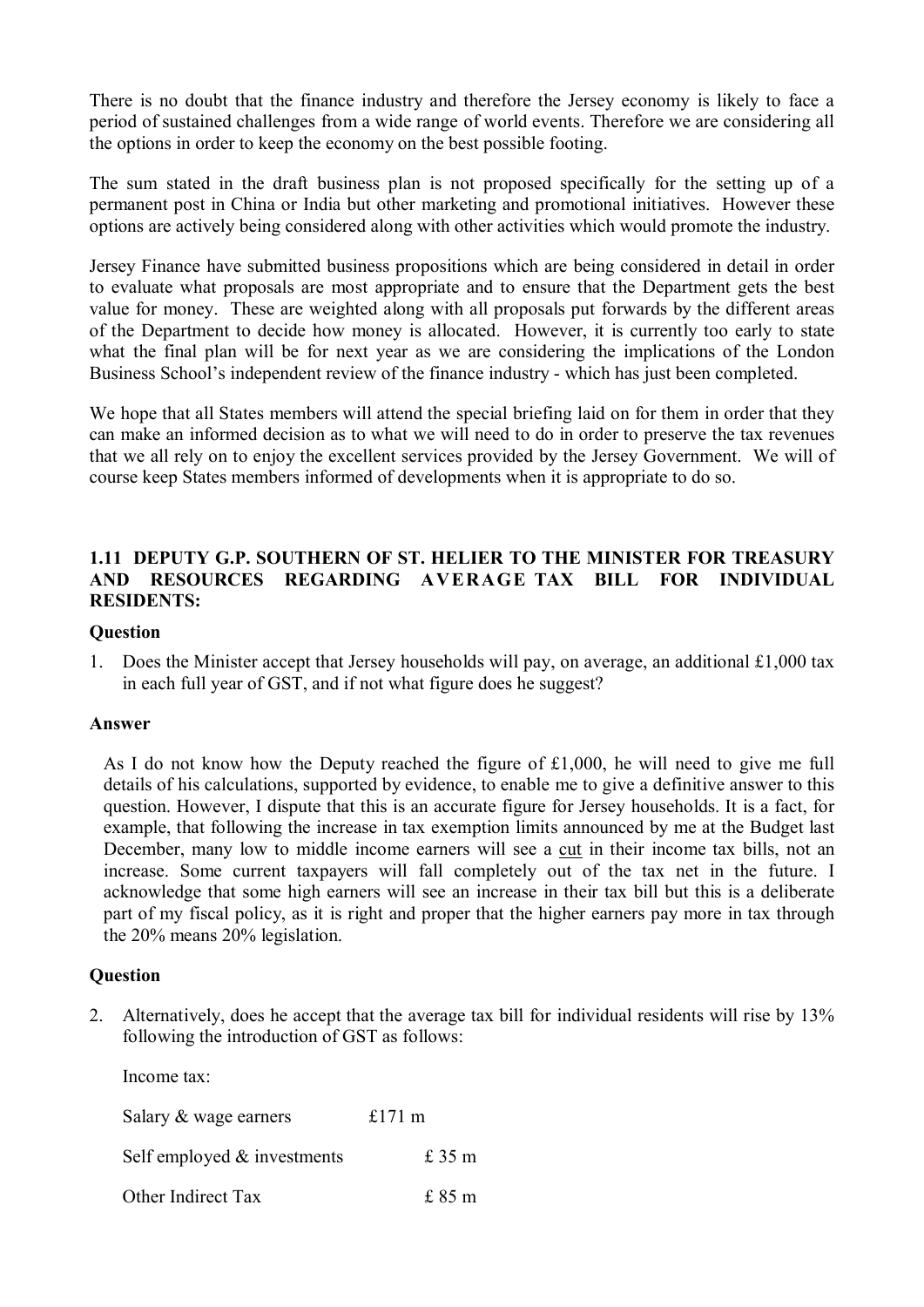Total £291 m

GST raised = £38 m (£45 m less £7 m finance sector) / £291 =  $13\%$  increase?

### **Answer**

The tax bill of individual residents will not rise by an average of 13%, firstly because many individuals in Jersey in the low to middle income earnings bracket will see a reduction in their income tax bills because of increased exemption thresholds, and secondly because, in addition to the finance industry, tourists and people on business in the island will make a significant contribution to the yield from GST.

# **Question**

3. If not what figure does he have for the average percentage tax rise for individual residents?

# **Answer**

I have no such figure that would be of any meaningful use, as individuals and individual households vary so much in their individual circumstances, as evidenced by the wide range of individual and different scenarios outlined in the 20% means 20% examples issued a couple of years ago.

# **1.12 DEPUTY G.P. SOUTHERN OF ST. HELIER TO THE MINISTER FOR HOUSING REGARDING FINDINGS OF HOUSING NEEDS SURVEY 2007:**

# **Question**

Does the Minister accept that the findings of the Housing Needs Survey 2007 recently published by the Statistics Department are the most rigorous ever produced and form a sound basis for the planning and delivery of homes in the coming years?

Will the Minister explain to members why the potential shortfall in 2, 3 & 4-bedroom accommodation, first identified in 2004, has not been properly addressed by his department resulting in an increase of two-thirds in the shortfall? Does the Minister accept that this failure has contributed substantially to the unsustainable price rises in this sector?

Does the Minister accept the findings of the survey of an over-supply of 1-bed flats in the (under-55) market? Further will he inform members what number and proportions of 1-bed accommodation units are under construction or have planning permission for 2008 and 2009? What measures will the Minister take to address this issue?

# **Answer**

I do accept that the findings of the Housing Needs Survey which was carried out independently by the Statistics Unit are most certainly robust. The data collected will in my view be an invaluable tool for the planning and delivery of homes particularly over the next  $2 - 5$  years.

I wholeheartedly disagree with the Deputy's suggestion that the shortfall in 2, 3  $\&$  4 bedroom accommodation has not been addressed. The Planning Minister and I work closely on these issues, for it is the Planning process which delivers new homes and new opportunities. I am delighted that two Propositions will shortly be debated by the States, regarding Lifelong Homes and Jersey Homebuy. I am also delighted that in 2007, the States agreed to give States Tenants an opportunity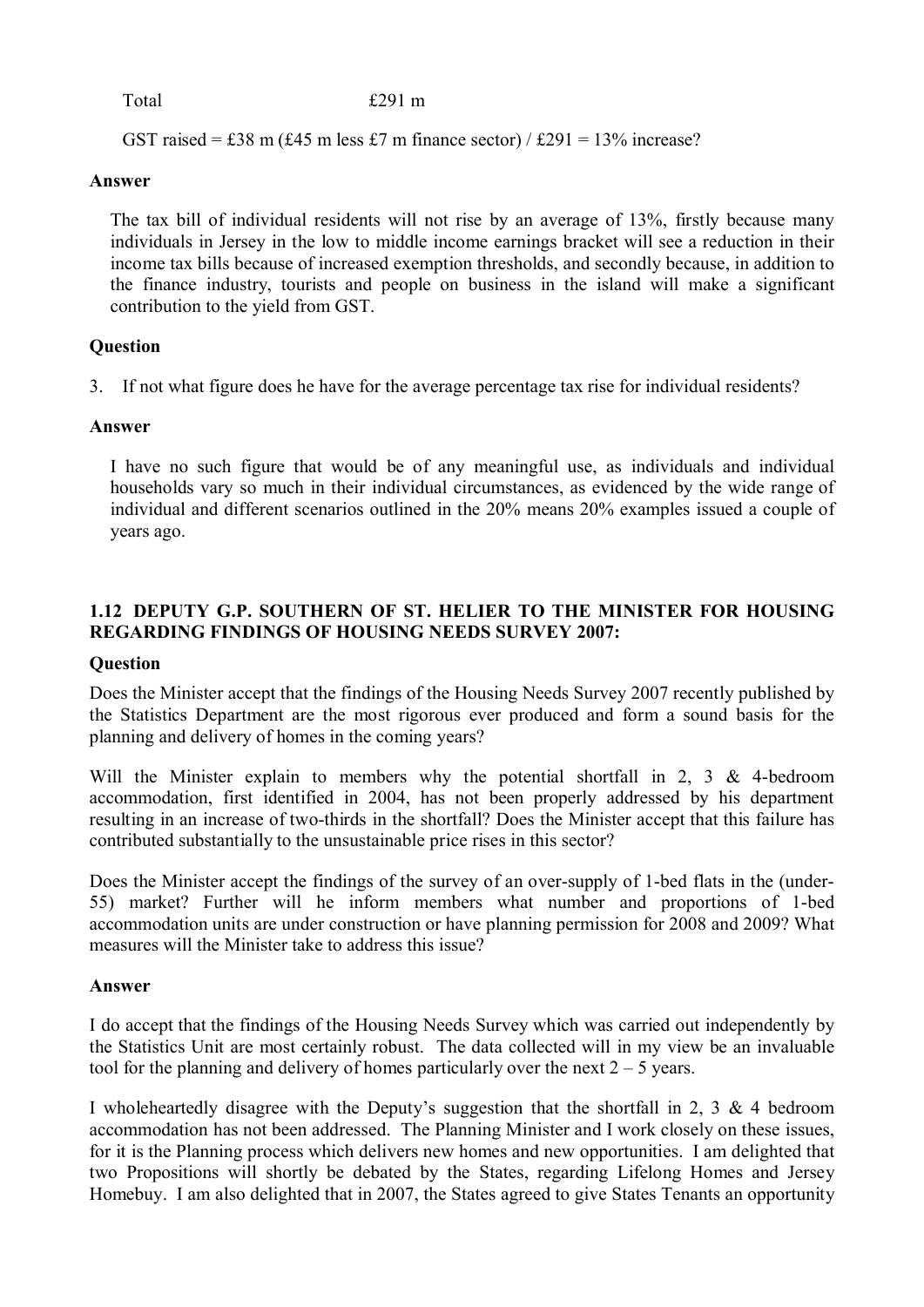over a ten year period to buy a home. I would suggest that the findings of the survey report completely vindicate the decision of this Assembly last year.

The Planning and Environment Minister and I enjoy an excellent working relationship and much has been achieved since 2004 in delivering sufficient homes to meet the level of need indicated in 2004.

# **1.13 DEPUTY G.P. SOUTHERN OF ST. HELIER TO THE MINISTER FOR PLANNING AND ENVIRONMENT REGARDING FINDINGS OF HOUSING NEEDS SURVEY 2007:**

# **Question**

Does the Minister accept that the findings of the Housing Needs Survey 2007 recently published by the Statistics Department are the most rigorous ever produced and form a sound basis for the planning and delivery of homes in the coming years?

### **Answer**

The recently published Housing Needs Survey is the latest in a series of surveys aimed at establishing potential housing requirements, based upon peoples expressed aspirations. With each survey refinements have been made to improve the value and accuracy of information obtained, and the findings of the 2007 survey are the best indication to date of potential housing requirements. As such they will be invaluable in informing major pieces of work such as the Island plan review, shared equity 'Homebuy' and the retirement homes proposition.

The Statistics Unit conducted and analysed the survey and is very pleased with both the level of response and quality of the information received. The survey is the most rigorous so far, in terms of:

- Accuracy: This is due to the fact that it had a very high statistical sample of just over 10,000, and a superb response rate of 56%;
- Representation: The survey had a very good response rate from across all tenures;
- Issues Explored: The survey not only detailed supply  $\&$  demand analysis in terms of type, size and tenure of dwellings but also: affordability, first-time buyers'; and older persons' housing

It must be remembered when using the survey results that they represent a snap-shot in time. The aspirations of households in late 2007 may alter, due to changing economic circumstances or households changing their minds, so they will need regular monitoring and review. For the time being, we will need to decide what needs to be done to meet these aspirations, some of which may not be realistic given some households' current size or income levels.

Will the Minister explain to members why the potential shortfall in 2, 3  $\&$  4-bedroom accommodation, first identified in 2004, has not been properly addressed by his department resulting in an increase of two-thirds in the shortfall? Does the Minister accept that this failure has contributed substantially to the unsustainable price rises in this sector?

### **Question**

Will the Minister explain to members why the potential shortfall in 2, 3 & 4-bedroom accommodation, first identified in 2004, has not been properly addressed by his department resulting in an increase of two-thirds in the shortfall? Does the Minister accept that this failure has contributed substantially to the unsustainable price rises in this sector?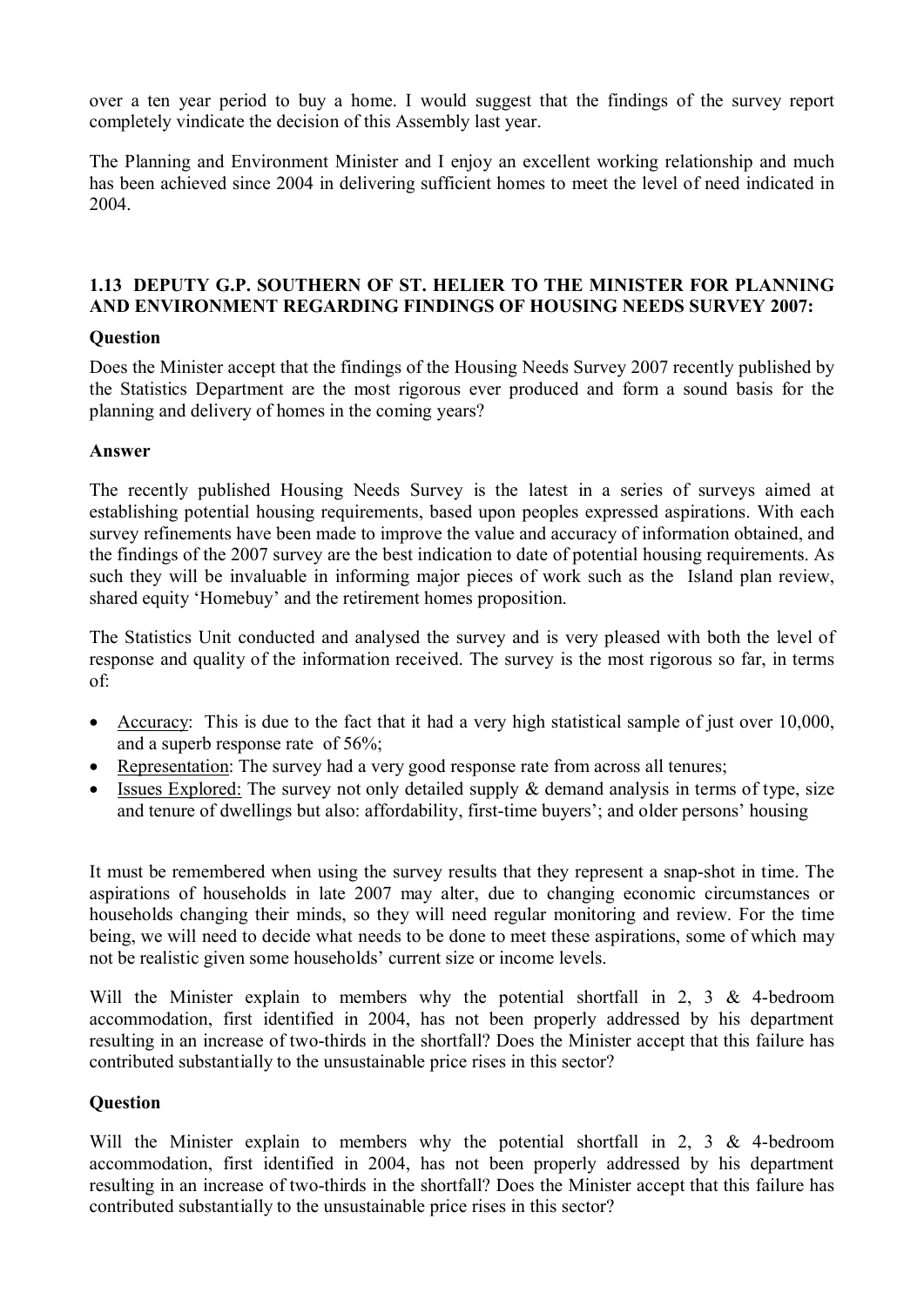### **Answer**

It is important to recognise that the planning system sets out, through the Island Plan process, to ensure sufficient land is available to meet future housing requirements of all types.

To date planning policy has only attempted to control the size of units for need housing. The size of homes provided in private developments is generally dictated by the market, and the Department has no powers, under current planning policy, to prescribe the type of homes the private sector provides.

The Department does not accept that the Planning Department has failed to address the shortfall in family homes provision identified in the 2004 housing needs survey, nor that such an alleged failure led to the potential shortfall identified for the next five years.

The 2004 housing need survey identified a total requirement of 2400 homes in the qualified sector over the period 2005 to 2009 (based on a net annual in migration of 200 households per year and the housing qualification period reducing to 10 years). The indications are that the overall supply of new homes has been generally sufficient to meet the identified overall requirements for new homes. If we combine the net completions of new homes between 2005 and 2007 with homes under construction at the end of 2007 it totals some 2500 and this took no account of other outstanding permissions which had yet to commence.

Regretably, there are no accurate figures on the size of homes completed or under construction during that period. However, 'Planning for Homes 2006' did look at a sample of completions from 2005 and the first half of 2006, which indicated a good spread of 1-, 2- and 3- bedroom completions. However, it also revealed the prominence of completion of 1-bed homes (boosted by the completion of the Spectrum development) and the limited number of 4- and 5-bedroom family homes completions. A similar exercise was carried out in the same document for outstanding commitments as at mid-2006. This indicated healthy supplies of 1-, 2- and, notably, 3-bedroom homes in the pipeline. Again, there were only limited numbers of larger 4- and 5-bedroom homes amongst the outstanding commitments.

In the light of the above, it would appear that any shortfall in provision for previously identified housing requirements for the period 2005 to 2009 is likely to be concentrated in the larger 4- and 5bedroom family home market.

It is important to recognise that the current housing needs survey looks into the housing requirements over the next 5 years from 2008 to 2012 and this reflects changed economic and political circumstances and the different and changing aspirations of those surveyed. It is too simplistic, therefore, and incorrect to imply that the identified requirements for different sizes of homes over the next 5 years represents a failure of the planning system to provide for such homes in the previous 5 years. It is more likely that the majority of the newly identified requirements represent new demand.

The previous round of the housing need survey was conducted in late 2004 and had followed 18 months which had seen falling employment as well as several years of real term fall in the Island's economic performance.

The latest round (late 2007) has come after two years of increased employment (especially for locally-qualified people), average earnings increasing faster than inflation and strong real term growth in the economy. It was for this reason that the need for a new housing needs survey was identified in order to capture these changing circumstances.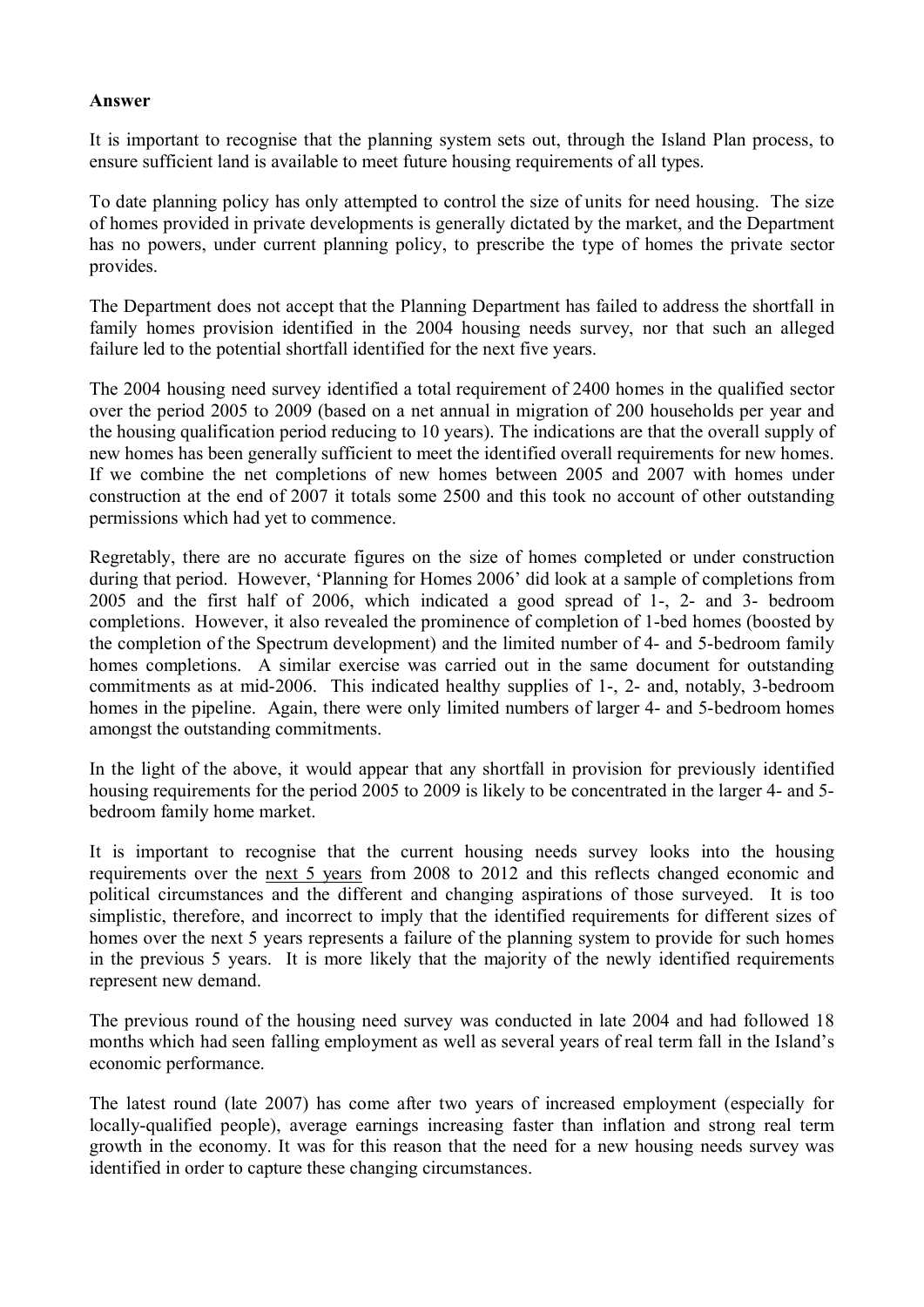It is true that the shortfall has increased compared to previous round of the survey. However, the increase in the shortfall and in the price of owner-occupier properties is more likely to be a reflection of improved economic circumstances, changing demographics, changing market conditions and increasing confidence among potential buyers in the Island, than a lack of supply in previous years.

The latest housing need survey included questions related to shared equity Homebuy schemes and this may well have led to an increased demand from potential first time buyers who would otherwise not have contemplated home ownership as a realistic option in previous surveys.

It is also interesting to note that recent average building rates for the period 2005-2007 are around 595 units per annum, which compares very favourably with the long term average rate (1986-2004) of 410 units.

Does the Minister accept the findings of the survey of an over-supply of 1-bed flats in the (under-55) market? Further will he inform members what number and proportions of 1-bed accommodation units are under construction or have planning permission for 2008 and 2009? What measures will the Minister take to address this issue?

# **Question**

Does the Minister accept the findings of the survey of an over-supply of 1-bed flats in the (under-55) market? Further will he inform members what number and proportions of 1-bed accommodation units are under construction or have planning permission for 2008 and 2009? What measures will the Minister take to address this issue?

### **Answer**

It is true to say that a *potential* surplus of 1-bed units has been identified, but this is dependent on the complementary availability of larger units. Some of those wishing to move from 1 bedroom accommodation may for example be on lower incomes and unable to move to larger accommodation. Some of these households may be able to take advantage of the proposed Homebuy scheme being put forward by the Planning Department and soon to be debated in this house.

It is difficult to anticipate precise numbers for permissions of 1 bedroom accommodation that will come forward over the period 2008-9. This is due to the fact that future applications cannot be predicted, whilst some applications have not yet been determined. However, taking preliminary figures from the end of 2007 there were a total of 1031 homes with outstanding permissions and an additional 739 homes were under construction. The detailed analysis of these gross numbers has yet been completed by the department and so specifics on the breakdown of 1 bedroom accommodation cannot be given at this time. However, looking at recent trends, approximately 40% of all new housing has been for 1 bedroom accommodation and 60% for 2 bedroom and above.

In the past the planning department has only applied a tenure mix policy to those sites which have been specifically zoned for 'Category A' housing, in order to ensure that the right type of need accommodation was being built. This mix had been based upon previous housing needs survey information and the requirements of the Housing Department for social rental accommodation. As stated above, for all private sector accommodation approved by the planning department, it is the market that has decided what tenure and size mix to apply to each individual site.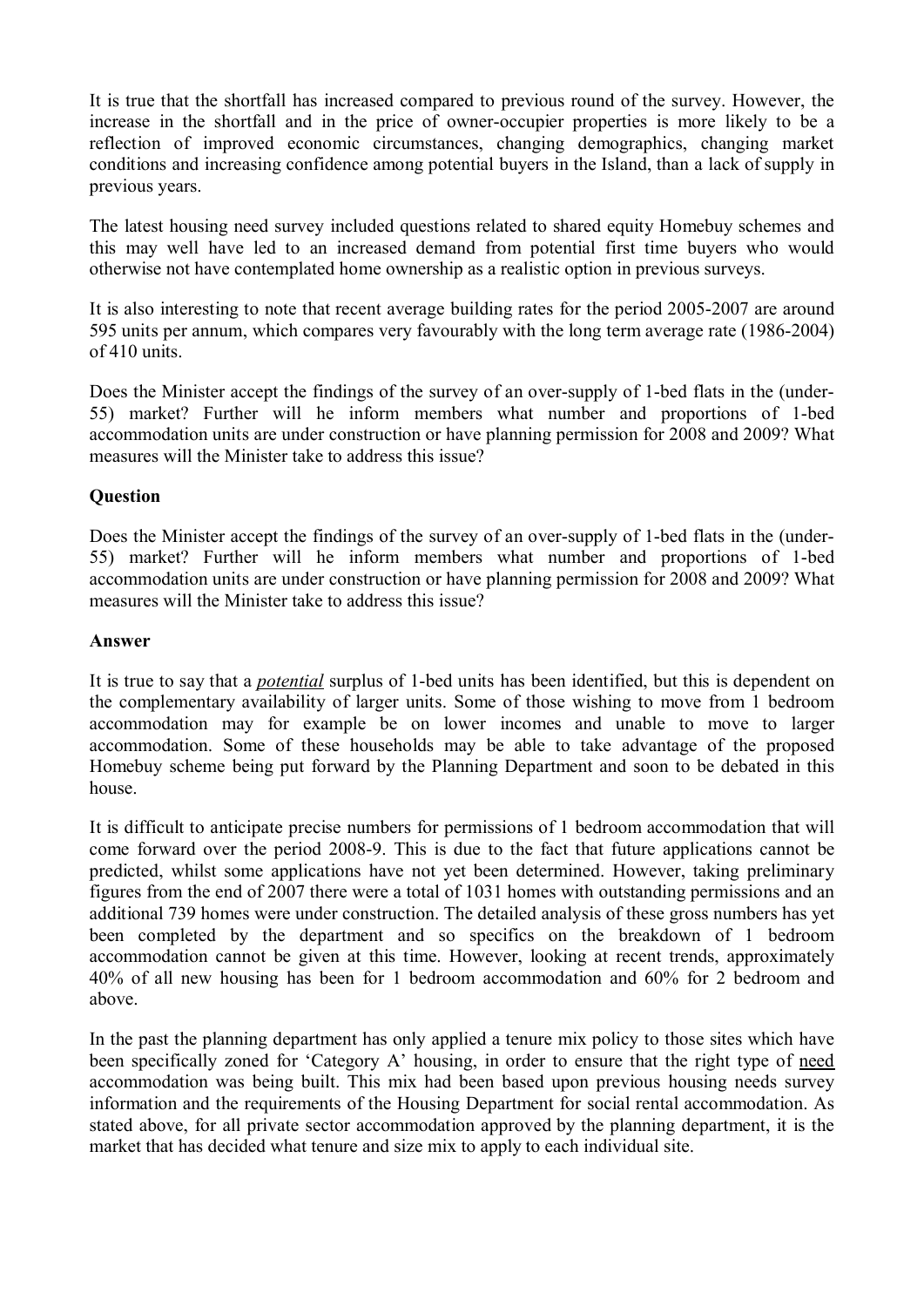The review of the Island Plan will look into potential future policies that could address this situation, in order to encourage the private sector to apply suitable tenure and size mixes to new developments to more readily reflect identified demand.

# **1.14 DEPUTY G.P. SOUTHERN OF ST. HELIER TO THE MINISTER FOR HOUSING REGARDING HOUSING FOR OLDER PERSONS IN HOUSING NEEDS SURVEY 2007:**

### **Question**

Does the Minister accept the statement that "over the next five years there is a potential total demand for 305 older persons' housing units" on page 29 of the Housing Needs Survey 2007, along with potential supply of 125 units?

Does the Minister accept the findings expressed on pages 29 to 31 that this basic need for some 200 such units can be stretched by some second-order interpretation of hypothetical "inclination" rather than need?

Will the Minister explain to members why he has been insisting that he has a proven and urgent need for 400 such units? Does he still maintain his position, and if so, will he produce his evidence for members so that the assembly can properly assess this need?

### **Answer**

Yes I do accept the statement which concludes that there is an overall indicated demand for some 305 older persons homes. The potential supply figure of 125 units, as is clarified later in the report is affected by two things; firstly the loss of 33 older persons units at Ann Court; and secondly the net loss over the next 10 years of 100 bed-sitter units as we progress with our refurbishment programme and they are either demolished or converted into more appropriate 1 bedroom life-long homes.

I do not accept that the findings on pages 29 to 31 of the report can be interpreted quite as loosely as the Deputy suggests. The findings on page  $29 - 31$  actually conclude that there are some 160 households who have expressed a latent but real need for older persons accommodation but did not indicate that they were planning to move on the basis that that sort of accommodation does not exist.

# **1.15 DEPUTY G.P. SOUTHERN OF ST. HELIER TO THE CHIEF MINISTER REGARDING HOUSING NEEDS SURVEY AND IMMIGRATION:**

# **Question**

1. Does the Chief Minister accept that even on a net nil migration scenario, the data presented on page 15 of the Housing Needs Survey 2007 indicates that 42% of inward-migrants are Jcategory, accounting for 16% of housing demand in the owner/occupier sector, where a potential shortfall is clearly identified?

### **Answer**

The findings of the Housing Needs Survey are fully accepted, including the profile of inward migrants and their expressed intentions with regard to property purchasing. It is worth noting that the profile of inward migration is based on the actual movement of respondents into the Island, while the profile of leavers is based on expressed intentions of respondents.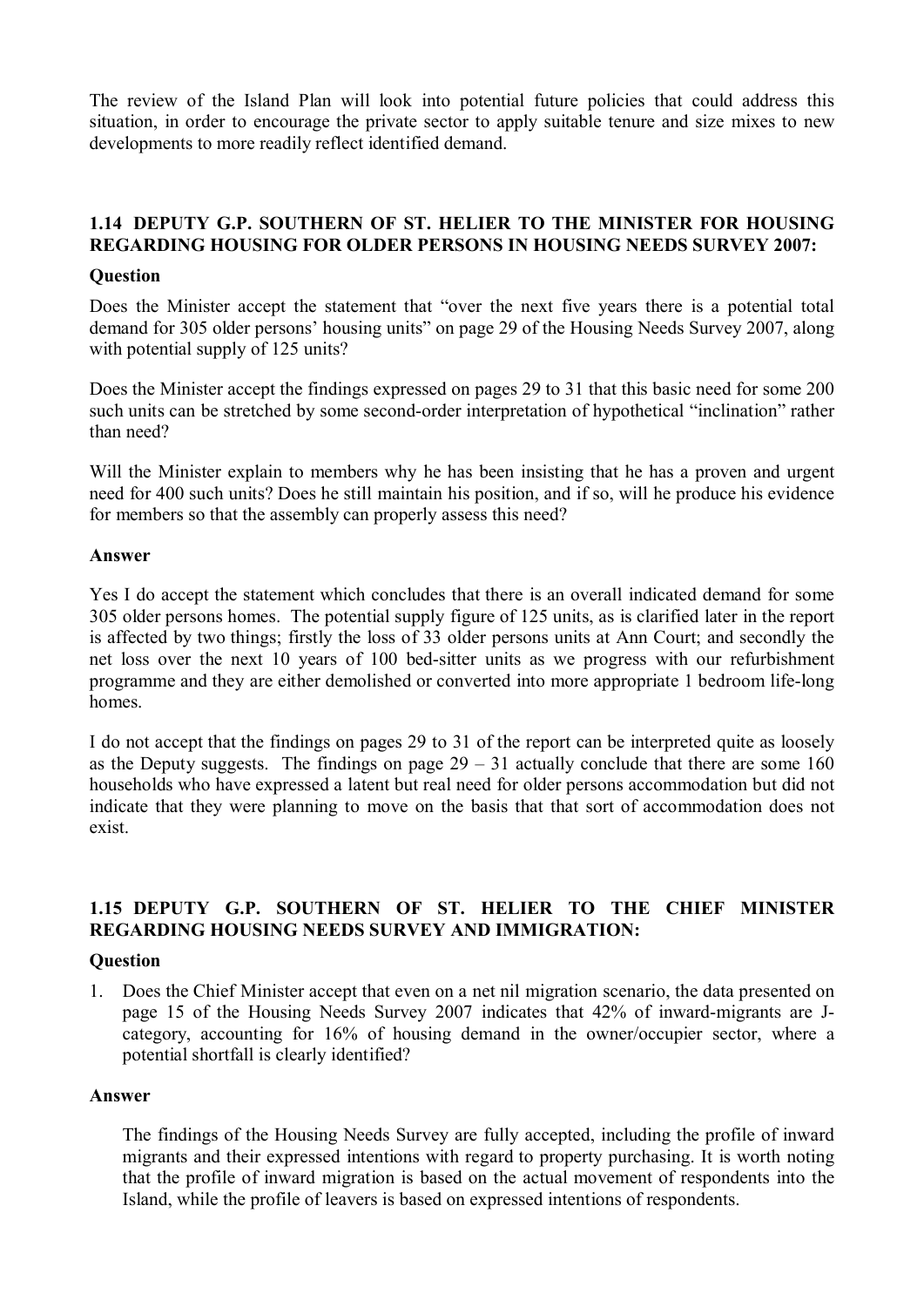# **Question**

2. With incoming J-cats outnumbering leavers by 2 : 1, and labour market figures showing net immigration of over 700 over the past 2 years, 250 of whom are J-cats, what impact does the Chief Minister anticipate on house prices should this level of immigration continue?

# **Answer**

As to house prices in Jersey, they are determined by the complex interaction of a whole host of factors that influence the level of demand and supply for housing. The sole effect of "j" category licences would be impossible to quantify in this interaction. Clearly the recent rise in house prices has been the result of a number of different factors including the strong economic performance that has led to significant growth in employment and earnings for local and non-local people alike. In addition the availability and cost of credit has been favourable in recent years for those taking out mortgages, although clearly this situation has changed more recently with the onset of the credit crunch. Confidence in the Jersey housing market has also been high given these trends and this has given a further fillip to housing demand.

Demand for housing from the existing population has also been rising as a result of natural growth in the population and a falling average household size due to factors such as the rising divorce rate and demographic changes. Inward migration will also add to demand in the Island but J category purchases make up a small proportion of the house purchases, 8% in 2007 and are not therefore a big influence on the overall level of house prices in the Island.

It is also by no means certain that the current level of inward migration will continue this year as our economic prospects are more uncertain with the onset of the credit crunch.

# **Question**

3. Will the Chief Minister state whether he intends to take any action of the issue of immigration; if so, what measures, and if not, why not?

### **Answer**

Currently the Island operates a system of controls which can be applied to restrict access to housing, being the Housing Law, and to employment, being the Regulation of Undertakings and Developments Law. These laws are together applied to manage inward migration by a single office, being the Population Office, and directed by a co-ordinated political grouping, the Migration Advisory Group. These are new developments introduced since Ministerial Government. In due course, these controls will be replaced by more refined migration controls as described in the consultation document with the first stage being to co-ordinate the necessary information and the second stage to manage migration. Nevertheless, the key question is always about how controls are applied, in order to secure a balance between economic growth and demand on our resources over the medium term*.*

# **1.16 DEPUTY G.P. SOUTHERN OF ST. HELIER TO THE MINISTER FOR SOCIAL SECURITY REGARDING BENEFITS FOR DISABLED PERSONS**

# **Question**

1. Will the Minister confirm that the additional benefits attached to meeting the needs and costs of a disabled person in Household A given in his answer to question 3845 on 29th April, will be completely withdrawn when the annual household income exceeds £27,000?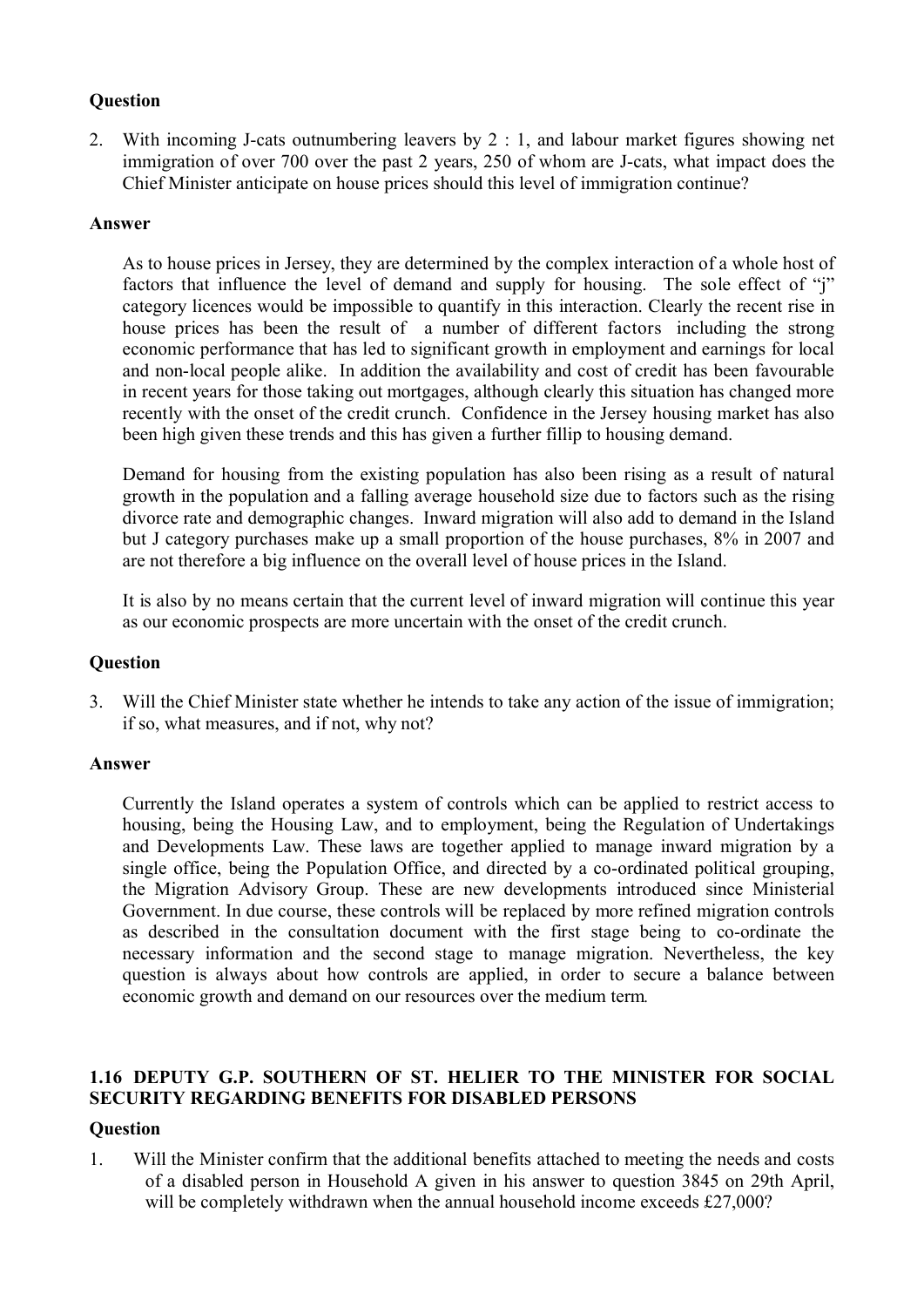### **Answer**

The Deputy does not make it clear from his question as to the identity of household A.

On the assumption that the household that he is referring to is the household referred to in h(1) of the answer given on 29th April, namely

*married couple, living in a one-bedroom states flat. One individual is disabled and receives the level 3 personal care component. The partner cares for the disabled person (rent of £143.50 pw)*

Then

If the couple had an unearned income of up to  $£27,000$  per annum (approx  $£520$  pw), they would receive some Income Support.

If their income was all earned income they would be able to earn up to £30,600 per annum (approx £590 pw) and receive some Income Support.

Above these income levels, the couple would not receive Income Support, although if they were in receipt of benefits replaced by Income Support, they would receive protected payments for a number of years.

For comparison purposes, an individual working at the minimum wage for 40 hours per week would earn £232 per week (£12,064 pa). The average full time wage in Jersey is £580 per week or £30,160 per annum.

### **Question**

2. Can the Minister inform members how many households will see such support withdrawn?

### **Answer**

There are 15 households, comprising a working age couple with one receiving the highest level personal care component living in rented accommodation and the other acting as a full time carer. Of these 3 have a total household income in excess of £27,000 per annum and are in receipt of transitional support for at least 4 years.

# **Question**

3. Will the Minister explain why Invalid Care Allowance has been included in the income calculation for income Support?

### **Answer**

Invalid care allowance has been included in the income calculations for income support in the same way as all other sources of income, including pensions and other contributory benefits. One of the issues identified with the previous system was the inconsistent treatment of income between different benefits. Under income support, all household income after disregards (with the exception of charitable income) is included in the calculation of benefit.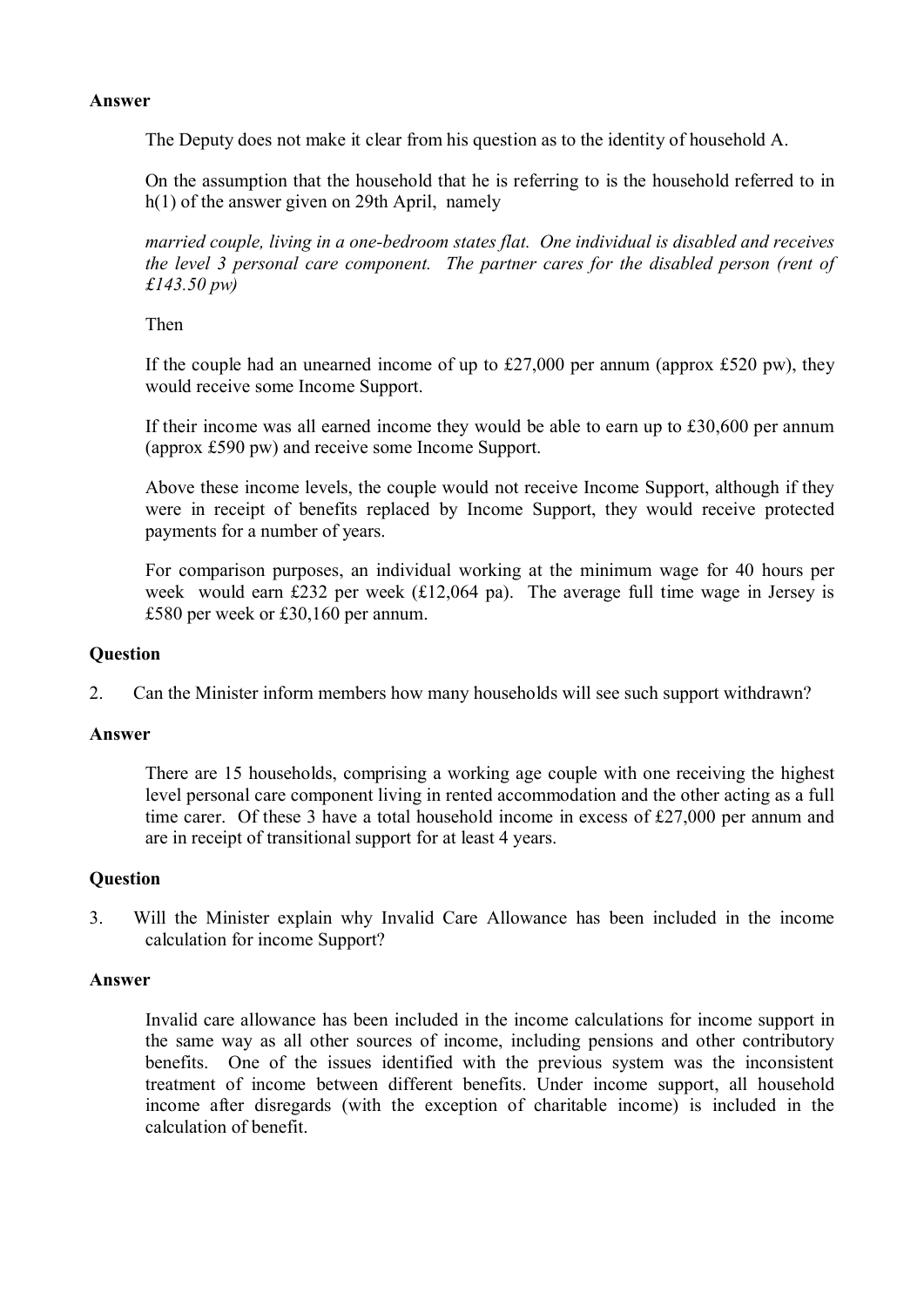# **1.17 DEPUTY S. PITMAN OF ST. HELIER TO THE MINISTER FOR EDUCATION, SPORT AND CULTURE REGARDING ABSENTEEISM THROUGH SICKNESS WITHIN THE YOUTH SERVICES SINCE 2005:**

# **Question**

Would the Minister inform Members of the level of absenteeism within the Youth Service through sickness per year since 2005 and advise how much of this, if any, was stress-related?

### **Answer**



\*Stress Related column is the % of time sick that was recorded as either Psychiatric or Mental Health (code 10) or Anxiety Stress Depression (code 13).

Please note it is the % of the sickness absence attributable to these Reasons not a % of working time.

The stress related figure for 2006 was generated by two members of staff.

This figure for Dec 07 does look low and this due to a long term sick member of staff leaving in Dec 06. Since this is only a small group of staff (about 16 FTE) any changes (such as long term sick staff leaving) can lead to large fluctuations in the figures.

In some cases the medical certificates only give the ailment code as the reason for sickness. Ailment codes have been developed by Social Security and we are not privy to the code descriptions. Unless the line manager is aware of the staff member's reason for absence this has to be entered under "miscellaneous."

# **1.18 DEPUTY S. PITMAN OF ST. HELIER TO THE MINISTER FOR HOME AFFAIRS REGARDING DETAILS OF WORKING GROUP OVERLOOKING POLICE INVESTIGATIONS INTO HISTORIC CHILD ABUSE:**

### **Question**

Would the Minister provide details of the qualifications and experience of the individual members of the Working Group overlooking the police investigations into historic child abuse police investigation and advise who appointed these individuals?

### **Answer**

It is not correct to say that there is a working group overlooking the police investigation of the Historical Abuse Enquiry. Rather, in accordance with best practice, States of Jersey Police commissioned an independent review of the investigation by a senior team of UK experts. The review team recommended that the Senior Investigating Officer follow best practice by appointing an Independent Advisory Group (IAG) of local people who could act as 'critical friends' during the enquiry.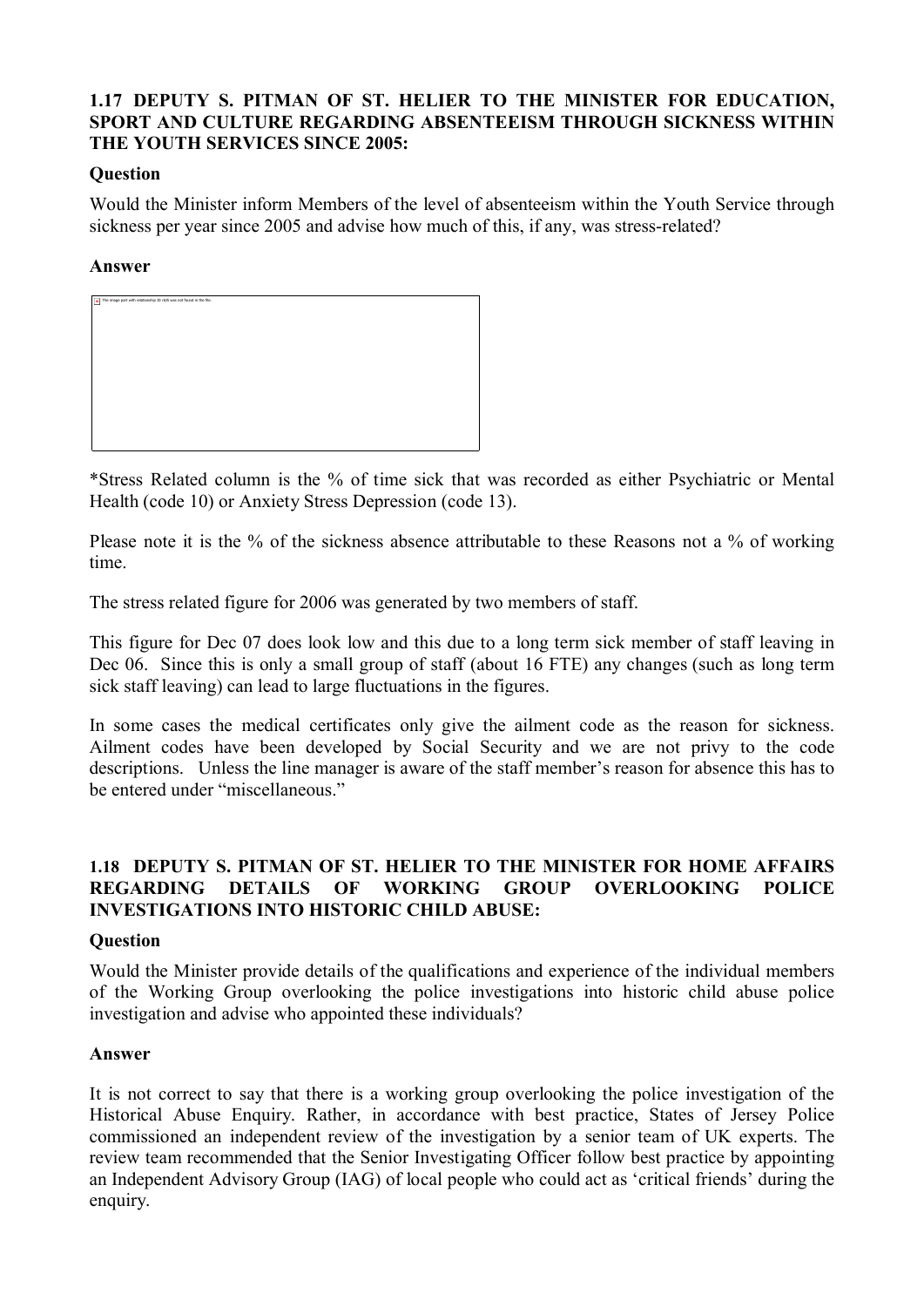Independent Advisory Groups came about in the aftermath of the Macpherson Enquiry into the death of Steven Lawrence. The concept underlying such groups is that they can advise the police on any specific community issues and concerns. The representatives sitting on the IAG can also be a conduit for any community concerns to be taken up and for reassurance to be given if necessary to others from the community that the investigation is thorough and appropriate. The role primarily is to advise as to culture and community sensitivities.

Where similar groups have been set up elsewhere, the selection has always been with the police consistent with the notion of the separation of powers. This is the case here.

The individual members of the Independent Advisory Group are:

Rev Geoff Houghton – Minister for Trinity church, Vice Dean

Carol Canavan – retired local lawyer

Kevin Keen – Businessman and Chair of Chamber of Commerce

Stephen Regal – Jewish council and advisor to States of Jersey Police on diversity

Emma Martins – Data Protection Commissioner

The group has met regularly and the Senior Investigating Officer confirms that he values their support.

# **1.19 DEPUTY G.C.L. BAUDAINS OF ST. CLEMENT TO THE MINISTER FOR HOME AFFAIRS REGARDING PASSING OF ROUTINE INFORMATION TO MEDIA BY SoJ POLICE:**

### **Question**

Would the Minister advise members how frequently the States of Jersey Police produce press releases for the local media, the level of detail and the approximate quantity provided and approximately how many hours per week are employed in preparing this material?

### **Answer**

The States of Jersey Police currently employs one full time civilian media and public information officer on a Civil Service grade 9.

It is the policy of the States of Jersey Police that press appeals should be as detailed as possible in order to bring witnesses forward and to be open with the media. Information is held back in a press release only if it operationally sensitive or confidential. It is hard to calculate the amount of time spent on this task per week as it fluctuates according to the number and type of incidents the Force attends but annual figures are given below.

In addition, the media relations officers' role includes maintaining the States of Jersey Police website and the production of community safety publicity. During an operational event the press officer is required to act as a "buffer" between the media and operational officers thereby enabling investigators to concentrate on their core task.

The press officer works Monday-Friday office hours and otherwise, on occasions, as directed. Out of hours media handling is dealt with by the Duty Officer, normally of Inspector rank.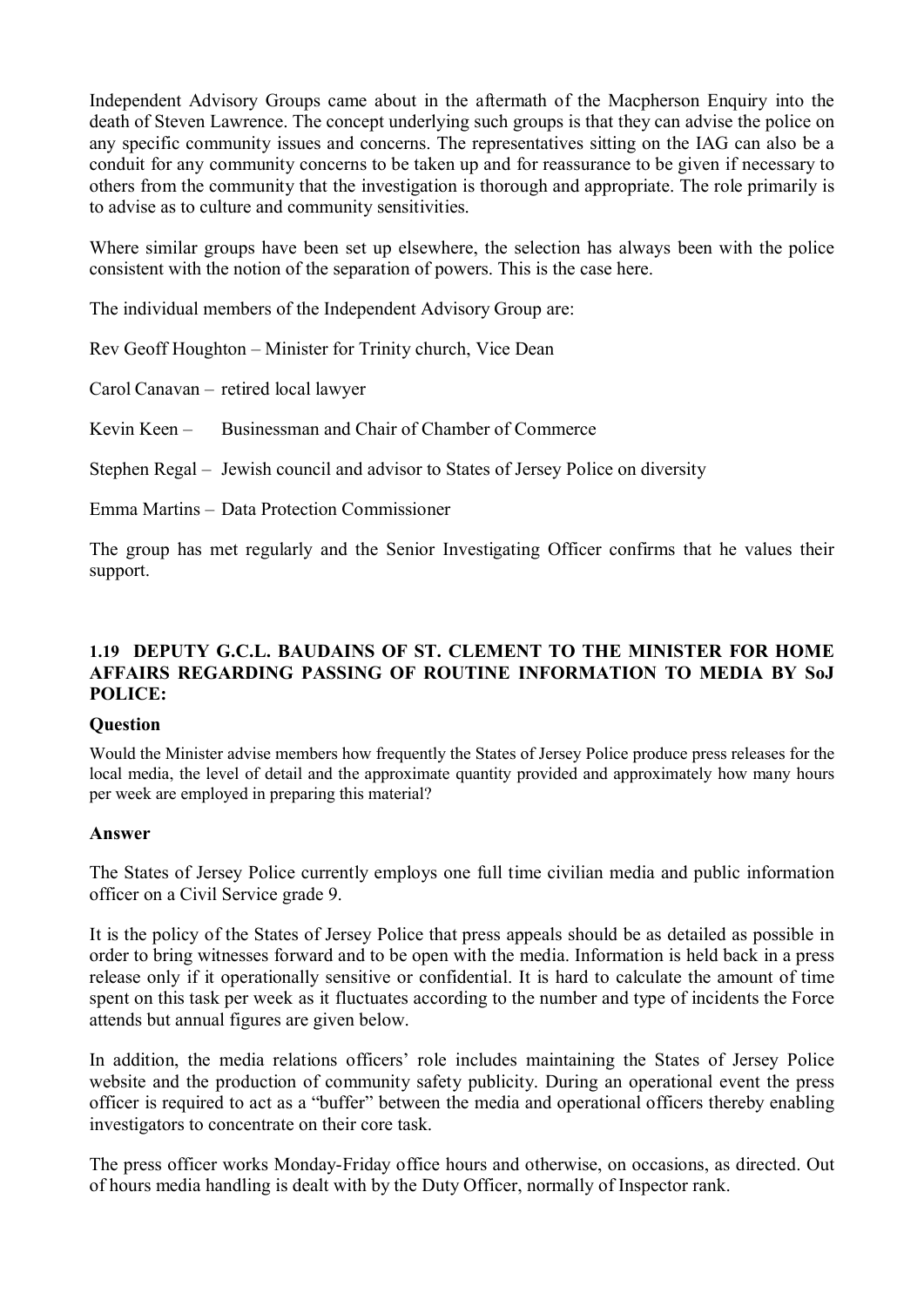The following statistics indicate recent levels of releases:

- In 2007 approximately 190 formal media releases were made. It should be noted that this total does not include individual email or phone replies to media which come in throughout the day. In 2007 the States of Jersey Police Press Office answered 6,494 calls directly and in addition responded to numerous messages.
- So far this year, the force has sent out 64 releases to the media, plus a further 50 relating solely to the ongoing Historical Abuse Enquiry.

# **1.20 DEPUTY G.C.L. BAUDAINS OF ST. CLEMENT TO THE MINISTER FOR TRANSPORT AND TECHNICAL SERVICES REGARDING RECYLE OF SOLID WASTE:**

# **Question**

Would the Minister advise, with regard to solid waste, how high a percentage is possible to recycle before the residue becomes unsuitable for disposal by incineration?

### **Answer**

For the purposes of this question it is assumed that the Deputy is referring to standard mass burn incinerators of a similar nature to those currently operating at Bellozanne.

The operation of a standard mass burn incinerator is designed around the energy content (Net Calorific Value - NCV) of the waste to be disposed of. The incinerator will be normally be referred to as being capable of processing "x tonnes per hour" at the specified NCV. The effect of changing the NCV of the waste will be to change the amount of waste that the incinerator can process which will increase or decrease the throughput in tonnes per hour depending on whether the NCV rises or falls.

Recycling has the ability to change the NCV of the waste being sent to the incinerator for processing. The removal of high Calorific Value (CV) arisings such as plastics and tyres will effectively lower the NCV of the residual waste, which will result in the incinerator being able to process a greater quantity (by mass) of waste. Conversely the removal of low CV arisings such as glass and wet green waste will increase the NCV of the residual waste and reduce the capacity (by mass) of the incineration plant.

From the explanation above it can be seen that recycling can and will have an effect on the amount of waste that an incinerator can process as recycling will not only reduce the quantity of residual waste, it will also influence the incineration plant capacity as the NCV varies. It is for this reason that mass burn incinerators are popular and successful as they can process waste over a range of NCV and can be run at a lower than specified capacity if required to do so. This flexibility is one of the reasons that mass burn energy from waste plants offer a robust solution against a changing waste arising.

In summary there is no definite answer to this question as providing that the waste is within the normal CV ranges of residual waste, an incineration plant can be turned down or ultimately switched off to cater for the input variations influenced by recycling. However it must also be emphasised that the maximum waste input to the incinerator cannot be exceeded

It is, therefore, very important to consider the recycling rate, NCV and maximum residual waste arisings when specifying the capacity requirements of an incineration plant.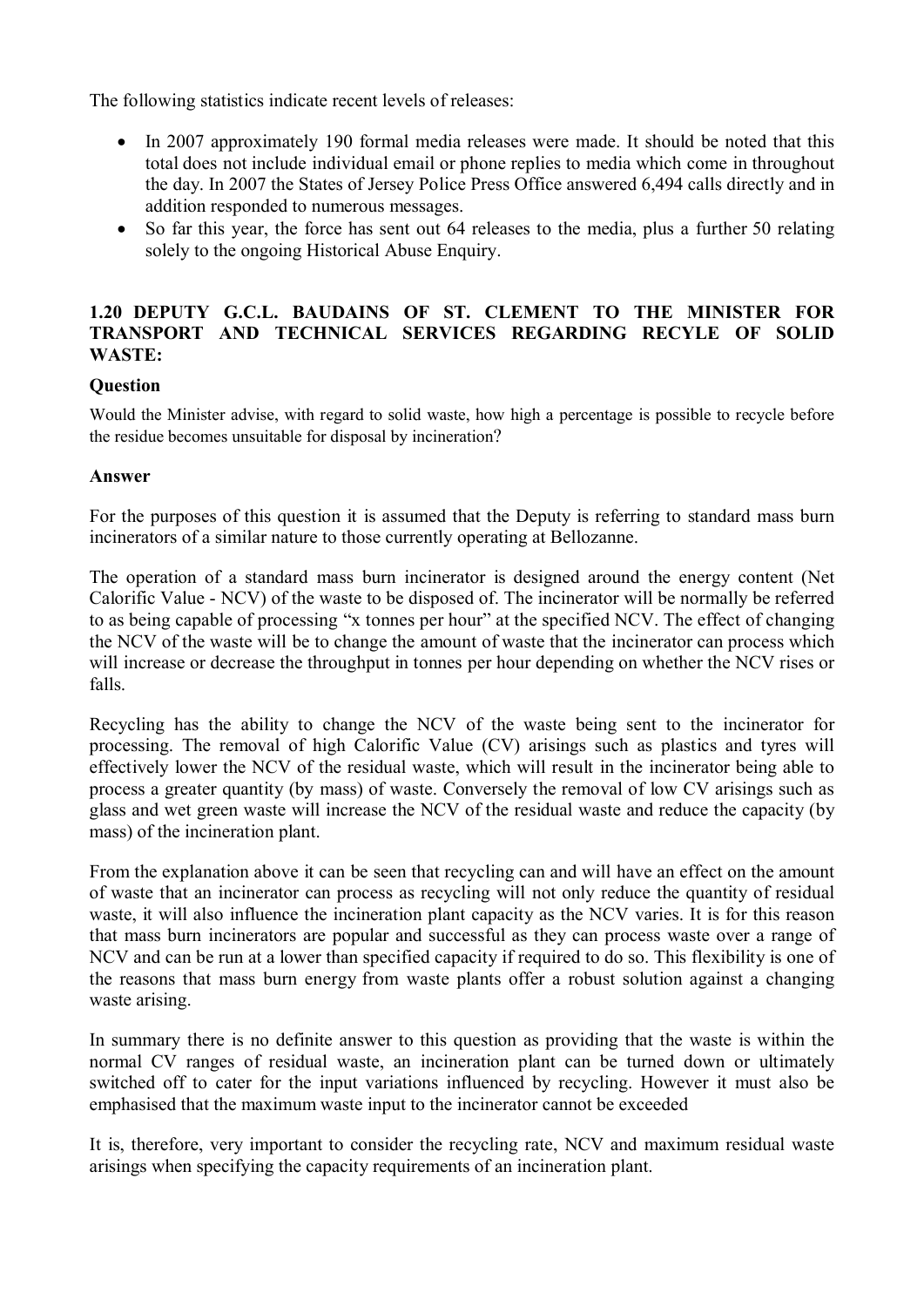# **1.21 DEPUTY R.G. LE HÉRISSIER OF ST. SAVIOUR TO THE MINISTER FOR HOME AFFAIRS REGARDING PHOTOGRAPHIC AND VIDEO MATERIAL AT DEMONSTRATIONS:**

### **Question**

To what use was the photographic and video material obtained by the police at two recent gatherings in the Royal Square, namely the demonstration against GST and the 'Time for Change' rally, put?

### **Answer**

There was no gathering of photographic or video material by the States of Jersey Police at the GST rally.

The Time 4 Change rally was an event which passed off peacefully and needed no police intervention. However, as is always the case when policing such events the Police have a capability for optical evidence gathering and officers on duty did record some images for evidential and/or intelligence purposes. The filming was all done overtly in a public place; consequently laws relating to covert investigations were not applicable.

The purpose of the filming and the use to which it was put was to monitor compliance with the conditions imposed by the Parish in relation to visual displays and to provide a record for the purposes of the historic abuse enquiry.

As stated in answer to a similar question from the Deputy at the last sitting, the Police have an obligation to maintain public safety and keep the Queen's peace in all such instances, as well as to prevent and detect crime. They are required where applicable to comply with all relevant statutes namely the Regulation of Investigatory Powers (Jersey) Law 2005, Police Procedures and Criminal Evidence (Jersey) Law 2003, and the Data Protection (Jersey) Law 2005 with regard to the collection of evidence and intelligence and then the storage, retention and dissemination of material. Thereafter the Attorney-General's guidelines on disclosure in prosecution cases are applied. Over-riding these statutes and guidelines are the Human Rights (Jersey) Law 2000 and the European Convention on Human Rights as they apply to the right of freedom of expression, the right to a fair trial, and the right to life.

# **1.22 DEPUTY R.G. LE HÉRISSIER OF ST. SAVIOUR TO THE CHAIRMAN OF THE ENVIRONMENT SCRUTINY PANEL REGARDING STUDY INTO PROVISION OF PUBLIC TRANSPORT SERVICES:**

### **Question**

Will the Panel be undertaking a study into the provision of public transport services? If so, what is the time frame and will this include a study of the tendering process for such services ?

### **Answer**

The Environment Scrutiny Panel will be conducting a full review of any proposals for public transport services contained within the Integrated Travel & Transport Plan. No firm date has yet been given by Transport & Technical Services to the Panel for the publication of its final strategy. The Panel contributed to a draft plan last year. The Minister has asked that scrutiny consider the tendering process for the bus contract and the Panel are awaiting further documentation which will enable it to take a view.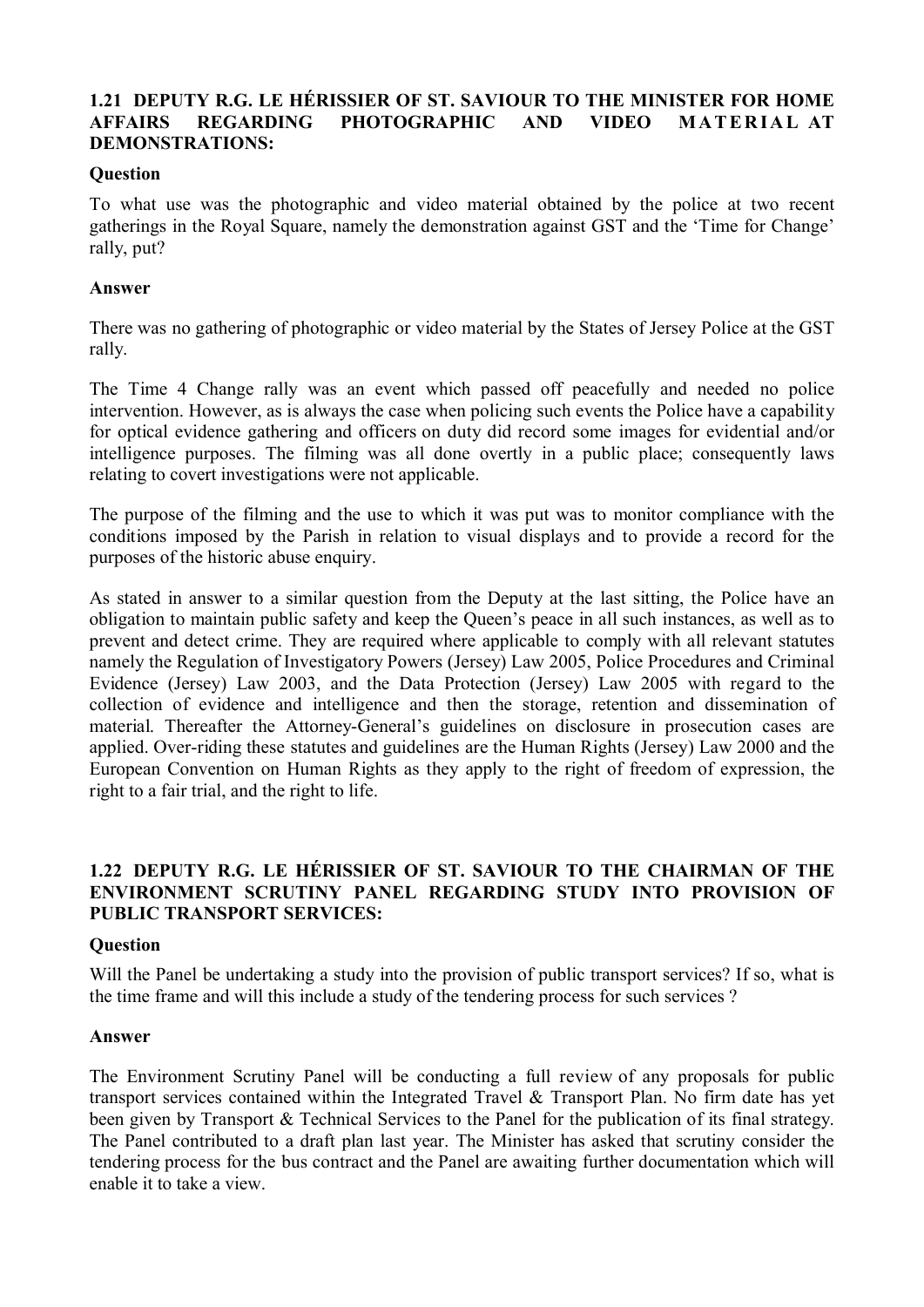# **1.23 DEPUTY G.P. SOUTHERN OF ST. HELIER TO THE MINISTER FOR TREASURY AND RESOURCES REGARDING TAX RATES FOR DIFFERENT SECTORS OF THE ECONOMY:**

### **Question**

Following earlier questions on the effective tax rates for different sectors of the economy, can the Minister state

(a) whether there has been any change to OXERA estimates of effective tax rates for residents given in 2002/3, as follows:

low earners (on marginal rate) average effective tax rate  $= 8\%$ 

middle to high earners (on full rate)  $= 14\%$ 

and, if so, what change there has been, and to what extent such change has been the result of "fiscal creep" or the "20 means 20" policy?

### **Answer**

There has been no update of the original tax take model with more recent tax data and more recent demographic data. To do so would be a considerable undertaking.

### **Question**

(b) what estimate he has for the equivalent effective company tax rate for the finance sector? In particular, does he accept the following as a reasonable approximation for comparison purposes:

| Total profit of financial institutions             |            | $=$ £1,314 m |
|----------------------------------------------------|------------|--------------|
| Total company taxation (all sectors)               | $=$ £192 m |              |
| of which % GVA of finance sector                   | $x = 52\%$ |              |
| $=$ £ 99.8 m                                       |            |              |
| Finance sector effective rate ( $= 99.8 / 1,314$ ) |            | $= 7.6\%$    |

### **Answer**

It is difficult to give an effective tax rate for the company finance sector that in any way would be a particularly meaningful figure as there are such major differences in the tax rate applied to different firms in the finance sector. In particular, there is a complex mixture of Income Tax companies, such as banks in the finance sector, and International Business Companies, especially those International Business Companies in the finance sector. However, from publicly available information it is possible to calculate a rather crude approximation of the *average* tax rate of this sector at any particular point in time. In the 2006 Annual Report and Accounts the tax yield from financial intermediation is given as £138.9 million. This represents a mixture of tax being paid on profits earned in 2004 and 2005. As an approximation, the annual finance sector survey reports profits of the finance sector for 2005 to be approximately £1,054 million. These two figures are derived from two different data bases, and there is no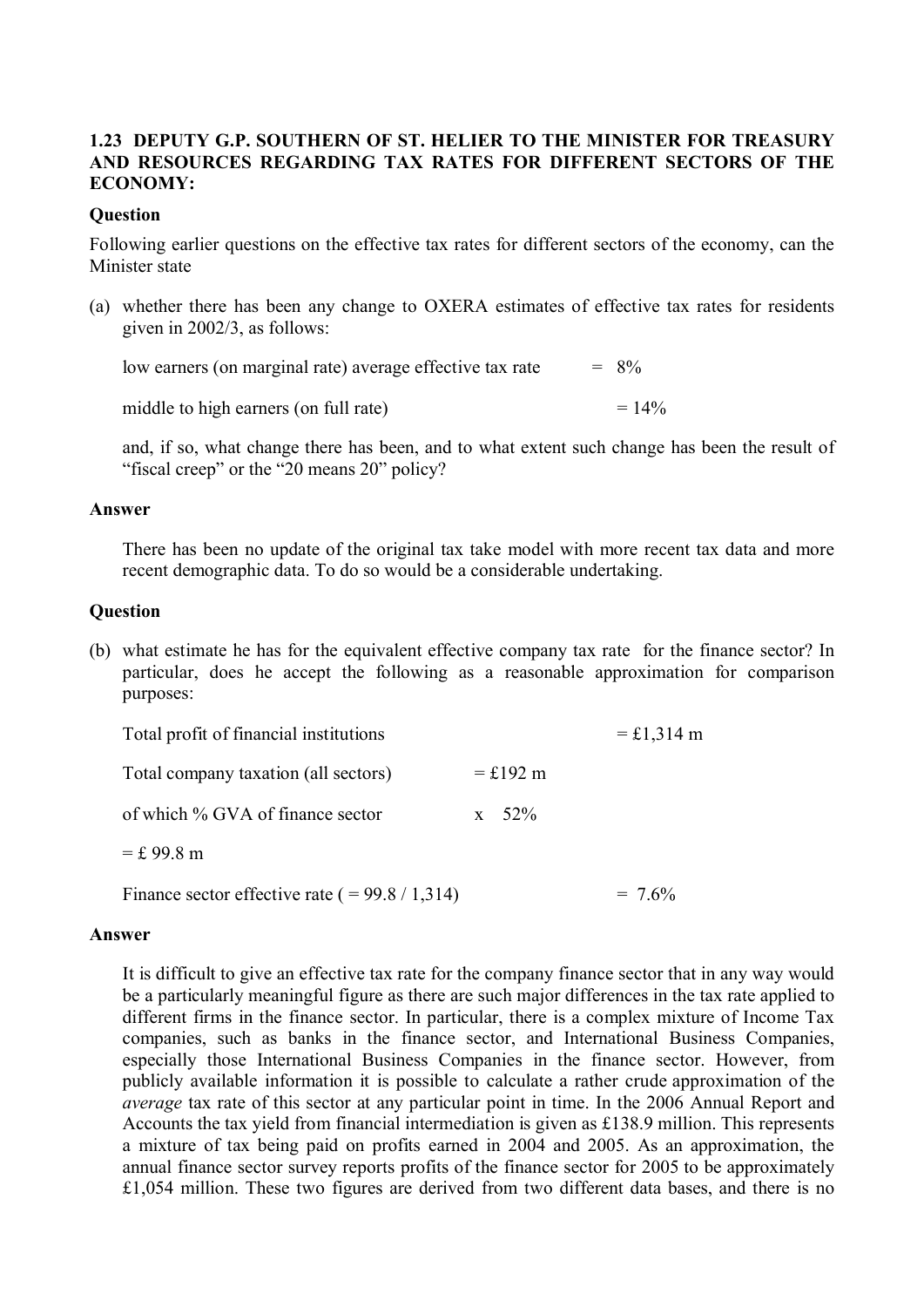guarantee that the two bases match. Notwithstanding this limitation, the average tax rate would be expected to approximate 12% - 14%. But I must stress that this average is made up of very different tax rates applicable to different firms and even different profits of the same firms. These tax rates vary from around 0.5% to 30%, on which see my answer (c) below.

# **Question**

(c) If not, what figure for the effective tax rate for the finance sector does he have? Further, will he state what impact the zero/ten proposals will have on this effective tax rate?

### **Answer**

As stated above a rough approximation of the current *average* rate is 12-14%. This is not a particularly meaningful figure, however, as it is not a good indication of the tax rate applying to any particular firm, nor indeed to any particular activity within the finance sector. However, to disaggregate this analysis any further would take an inordinate amount of time, effort and resource cost. And even then the calculated figures may not be particularly meaningful due to the huge variations in the tax rates applied to various companies, especially International Business Companies in the finance sector. By way of illustration, the tax rates range from 2% up to 30% in some instances, with rates as low as 0.5% on some international profits, and some of these varying rates applying to the profits of the same International Business Company. Post 0/10 implementation I would expect that the average effective tax rate for those activities that fall into the 10% category, i.e., certain financial services companies, to be 10%. However, the tax base will not be the same as that used by the survey to report on profits, as certain finance sector profits will not be subject to the 10% tax rate. For all of these reasons it is not possible to produce an estimate of the effective rate of tax post 0/10 without incurring excessive cost, and even then the figure wouldn't be meaningful. Furthermore it must not be forgotten that the prime reason for introducing 0/10 was to respond to competitive pressures, from other jurisdictions such as the Isle of Man and Guernsey. Any attempt to increase the effective rate of tax above that in competitor jurisdictions, would lead to business going elsewhere resulting in not only unemployment and lower incomes, but also a decline in tax revenues.

# **2. Oral Questions**

# **2.1 Deputy I.J. Gorst of St. Clement of the Minister for Economic Development regarding the creation of a Jersey Bank Depositors' Compensation Scheme:**

Has the Minister any plans to create a Jersey Bank Depositors' Compensation Scheme, and if not does he have any proposals to both protect depositors and maintain competitive advantage?

# **Senator P.F.C. Ozouf (The Minister for Economic Development):**

Fortunately, Sir, bank failures are extremely rare events. In fact there has never been a bank failure in Jersey since the introduction of the Top 500 rules. All banks in Jersey are well-regulated and each is a subsidiary or branch of a larger banking group which ranks in the top 500 banks worldwide and therefore each Jersey bank has a larger parent company in the U.K. (United Kingdom) or elsewhere. The recent failure of Northern Rock has emphasised the advantages or perhaps disadvantages of having a Depositors' Compensation Scheme. The E.U. (European Union) is currently exploring the need for an E.U.-wide scheme under the heading of the reviewing of their response to potential future cross-border banking collapses and we are monitoring this closely to see whether there is a need for action in Jersey. There is no evidence to suggest that the lack of a Bank Depositors' Compensation Scheme reduces Jersey's competitive positioning. Indeed, there is a distinct possibility that the very significant costs of introducing such a scheme would act as a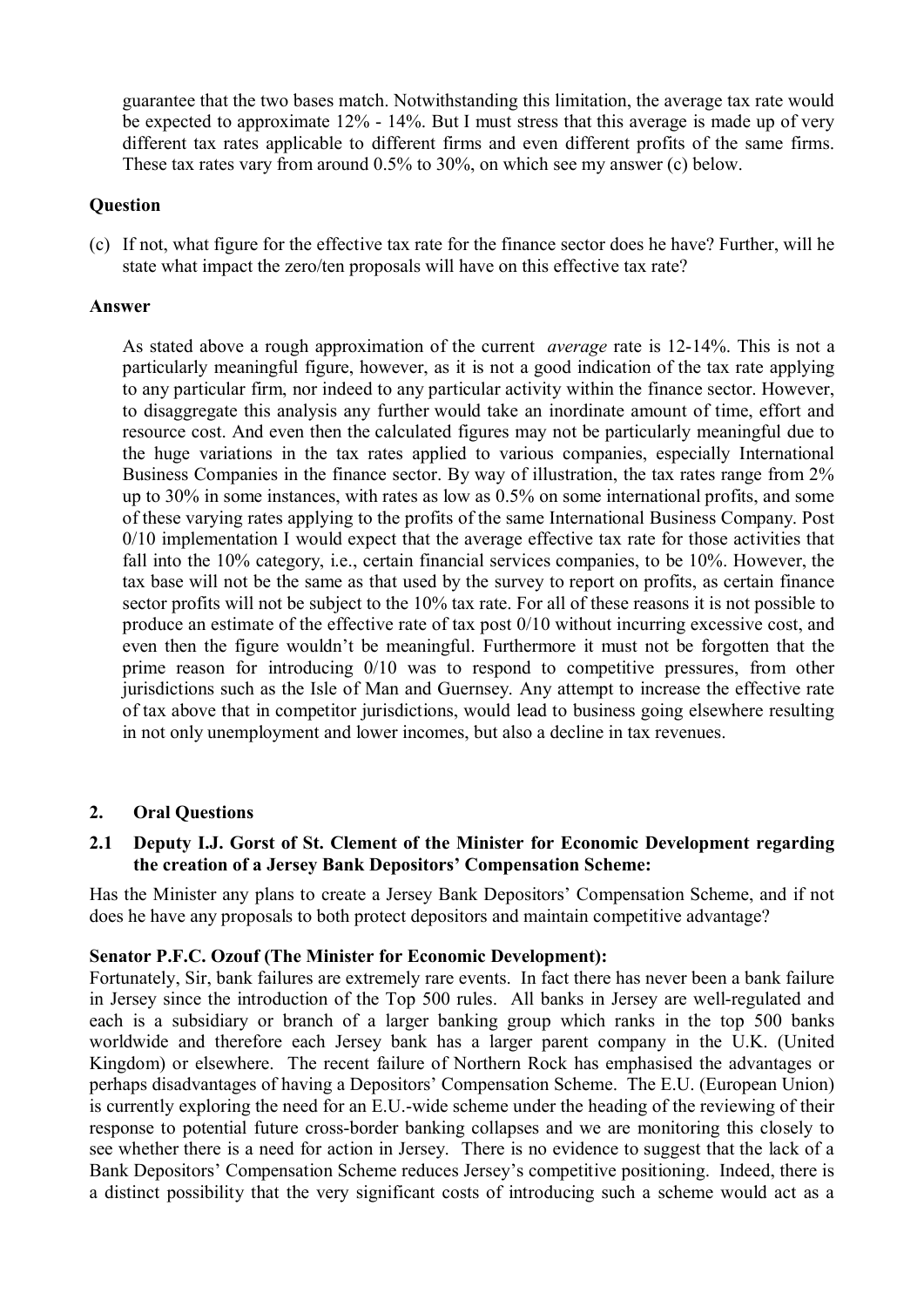disincentive to Jersey. In fact, banks may consider not establishing in Jersey because of the costs. My view is, is that we should continue to rely on tough regulation and not deal with issues or regulation of dealing with the stable door after the horse has bolted.

# **2.1.1 Deputy I.J. Gorst:**

I am sure the Minister is well aware of the Isle of Man Depositors' Compensation Scheme which, to me, appears to be a common sense and cost effective approach. Bearing in mind his answer some moments ago that European Communities will be addressing this subject potentially with a Europe-wide solution, I wonder if he could look at that and the feasibility of introducing a similar scheme to the Isle of Man Depositors' Scheme which is cost effective and a common sense approach to this issue.

# **Senator P.F.C. Ozouf:**

I will say that we will keep the matter under review, however the advice that has been received is, is that because of our tough regulatory arrangements and only introducing or allowing the establishment in Jersey of banks in the top 500 that it would be… that it is effectively not necessary. But I am happy to keep the matter under review. I am aware of the Isle of Man scheme: of course the Isle of Man financial services industry is somewhat different from Jersey's.

# **2.1.2 Deputy R.G. Le Hérissier of St. Saviour:**

Is the Minister saying it is not necessary because if a bank fails, and despite his optimistic thinking banks have failed, like Northern Rock, and others are possibly teetering, is he saying people's money will be safe? Can he give a categorical assurance to the people of the Island that people's deposits are absolutely iron clad in these top 500 banks?

# **Senator P.F.C. Ozouf:**

The key to ensuring confidence in the banking system is effectively good banking regulation, and that is what we do have in Jersey. The issue of the Northern Rock collapse; there is a U.K. depositors' scheme, it is a limited scheme but the existence of that scheme did not stop the queues of people attempting to withdraw their money from Northern Rock, which effectively meant that the Government had to step in and act as a guarantor beyond all guarantors. So the very existence of a banking deposit compensation scheme does not necessarily solve the problem. The depositors' scheme, I am advised, in the U.K., payments have been made to savers but not for banking collapses but as a result of failed Credit Unions.

### **2.1.3 Deputy R.G. Le Hérissier:**

Can I press that, Sir? We can therefore take the Minister's assurance that all deposits by Islanders are absolutely safe?

### **Senator P.F.C. Ozouf:**

Depositors in the Island can rely upon the strength of the banking system in Jersey and can rely on the fact that there is a tough regulation in terms of 500 banks, the quality of banks that exist in Jersey, and they should take considerable comfort from that. I would also point out that we are not, in fact, alone in dealing with a depositors' scheme. Northern Rock was active in Guernsey and effectively the U.K. Government underwrote the depositors in Guernsey too.

### **2.1.4 Deputy A. Breckon of St. Saviour:**

The Minister referred to tough regulation. Can he say which part of the regulation would apply to banks so that people could get their money bank?

### **Senator P.F.C. Ozouf:**

I explained that the tough regulation is that we only allow in the Island the setting-up of banks that fall within the Top 500 rule. That is a tough regulation. Many people have questioned that policy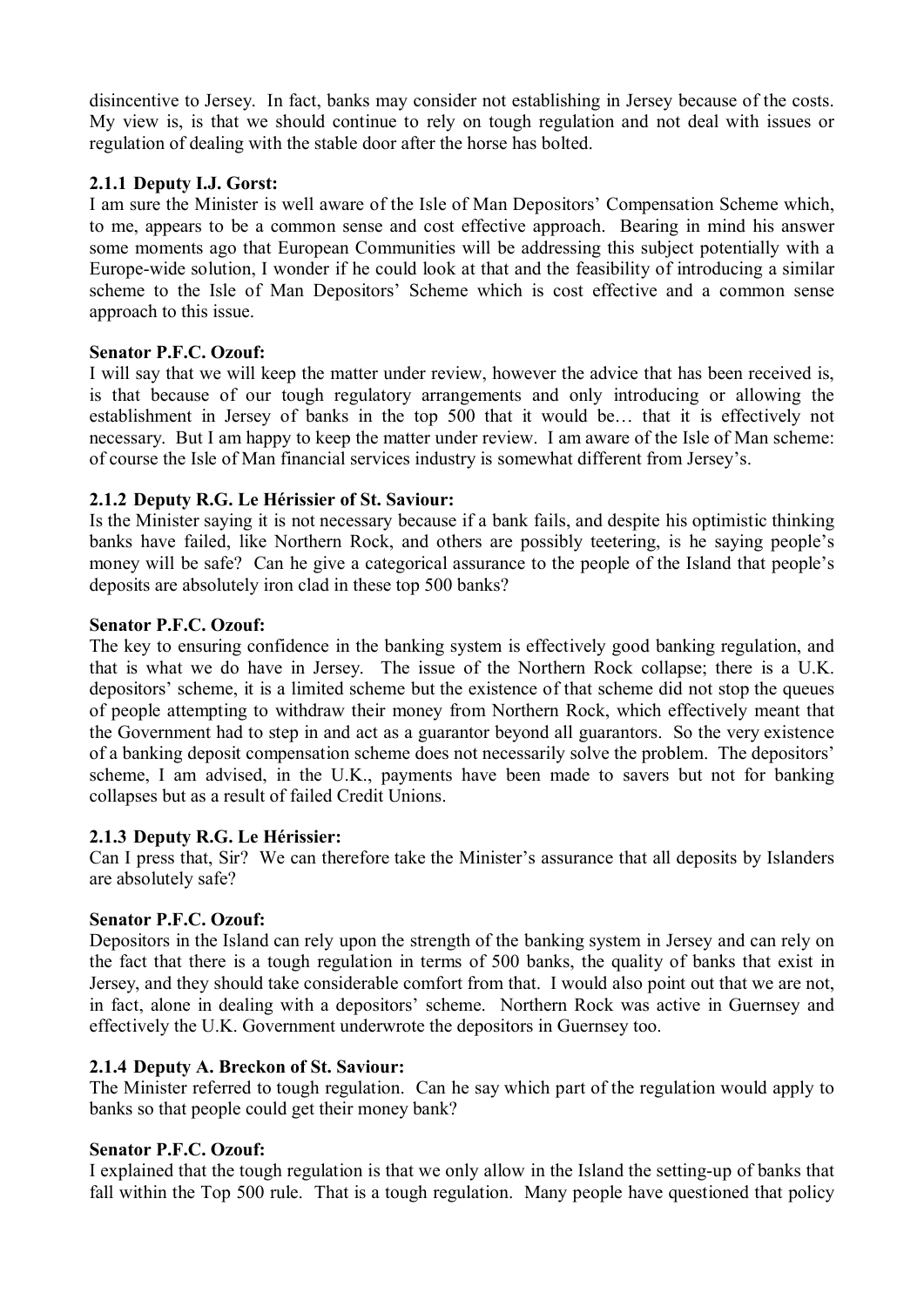over a period of years, but I think that policy has stood the Island in good stead, has ensured that we have not seen... and I would remind the Deputy, we have not seen a bank collapse in Jersey since the introduction of that rule. That is the confidence that Jersey depositors can take.

# **2.1.5 Deputy I.J. Gorst:**

While I appreciate the Minister's responses and the tough regime that the J.F.S.C. (Jersey Financial Services Commission) put on allowing banks in the Island, and Deputy Le Hérissier's contention that we should be able to say that depositors are 100 per cent guaranteed, I appreciate that that is not within the remit or the ability of the Minister to grant that. However, does he not agree that in these much changed circumstances, and much changed economic climate, it is incumbent upon us as a jurisdiction to ensure that we do have every piece of armoury at our disposal to encourage depositors within the Island and, not least, encourage local savers to deposit their money with their Island banks?

# **Senator P.F.C. Ozouf:**

The fact is that the nature of the financial services industry in Jersey is that most of the deposits that are made by Jersey depositors are effectively lent back to the corporate centres of what are some of the world's leading international banks. I am happy to review again the Isle of Man scheme but it does come with a cost, and there is obviously a trade-off of cost versus, I think, the better situation of ensuring tough regulations so the banks… effectively the Northern Rock situation, notwithstanding Northern Rock was a particularly difficult issue because they effectively were not insolvent but they had difficulties in meeting their short term liabilities with their lending structures. Those kind of deposit taking banks do not exist in Jersey and so therefore there can be confidence taken from that, but I will review again the issue of the Isle of Man depositors' scheme, and if there is something that is appropriate, that is balanced, then I will look at it and bring forward proposals to the Assembly.

# **2.1.6 Deputy A. Breckon:**

Can the Minister confirm that there is no basic guarantee for depositors, even up to £30,000, which is about the U.K. level? There is no guarantee in Jersey?

# **Senator P.F.C. Ozouf:**

No, there is not, and there is not in Guernsey either, and such a deposit scheme does exist in the United Kingdom but it was of little apparent use to those people concerned with deposits in Northern Rock. So, one does need to put, I think, the whole spectre of the Northern Rock banking collapse… it has effectively provided some important lessons to governments; and also the use of a depositors' scheme, while it appears that such a scheme was in place it did not appear to have any confidence building with the depositors of Northern Rock. So I think there are lessons there and there are obviously lessons in the whole regulatory environment in the banking sector which is, of course, under review both in the United Kingdom, and I keep in close contact with the Financial Services Commission here. But there are no issues in Jersey at this present time and Members should draw comfort from that.

# **2.1.7 Deputy I.J. Gorst:**

Again, I thank the Minister for his responses to the question there. He did touch upon one subject, and that is that Guernsey does not have a Depositors' Compensation Scheme either. Can he at least undertake to raise this issue with his new counterpart in Guernsey because I believe that this is another issue that could have a pan-Channel Islands solution?

# **Senator P.F.C. Ozouf:**

I warmly agree with that comment. I am looking forward to working with Deputy Carla McNulty Bauer. I am going to be meeting her in the next few days, I hope, and putting forward a Channel Islands agenda for economic matters. It is certainly an excellent idea to work together, and if we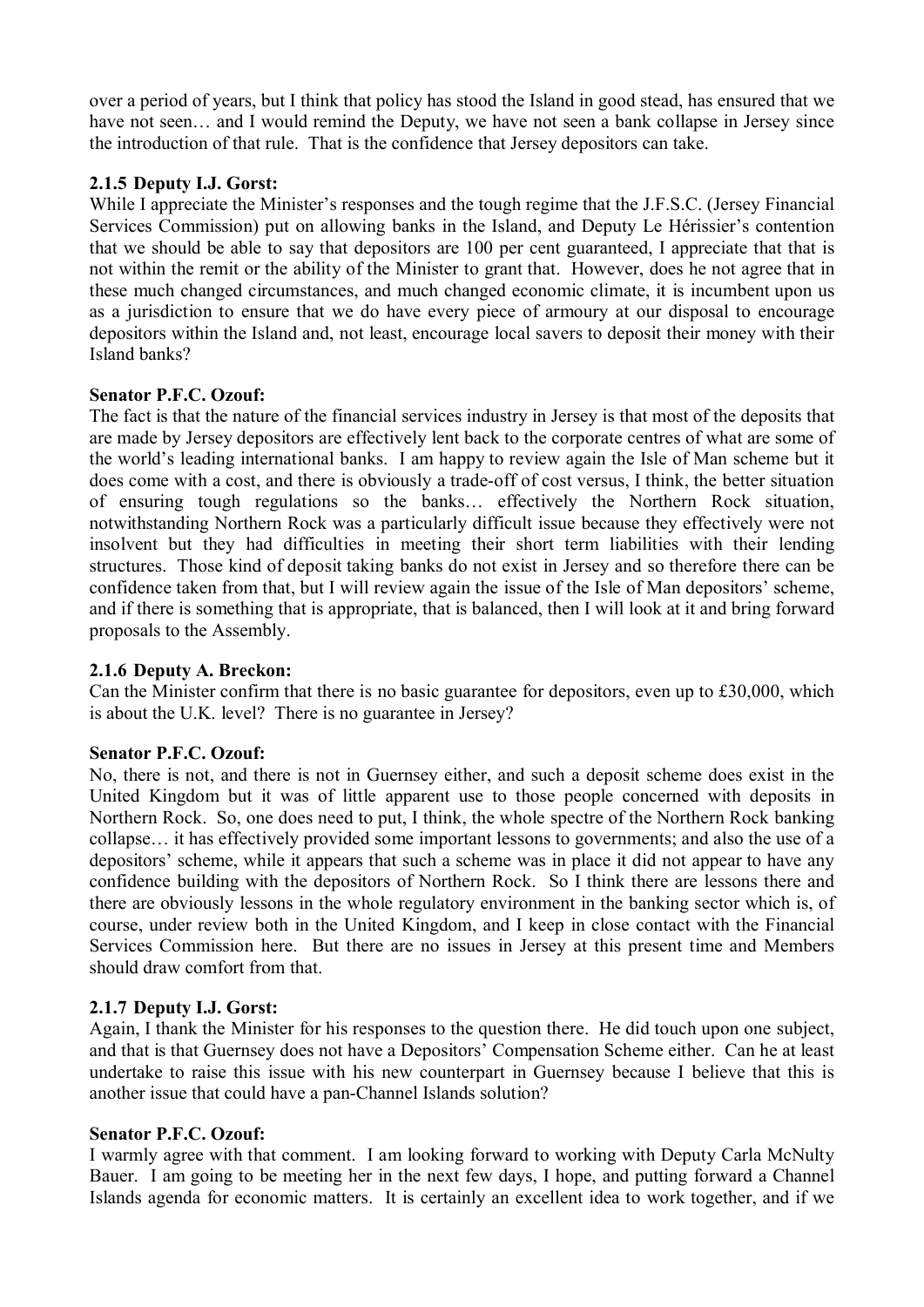could find a solution - a pan-Channel Islands solution - that is a good thing and I will certainly promise to put that on the agenda with my discussions with her.

# **2.2 Deputy G.P. Southern of St. Helier of the Assistant Minister for Planning regarding the shortage of 2, 3 and 4-bed housing in the Island:**

In the light of the findings of the 2007 Housing Needs report pointing out the shortage of 2, 3 and 4-bed housing in particular, will the Assistant Minister inform Members what estimates she envisages for the provision of such housing arising from the White Paper, *New Development Guidelines for Town*?

## **Deputy A.E. Pryke of Trinity (Assistant Minister for Planning):**

Just to say that the Minister sends his apologies, he has been involved in an accident over the weekend, so I am answering these questions at short notice. The recently identified brown field sites will provide a significant number of out-of-town housing units for other than exceptional circumstances. The Minister and I believe that we should discourage further development on green fields in the countryside. Consequently we need to balance a housing supply. The new development guidelines for the town consultation document is designed to encourage developers to concentrate their efforts in providing new housing in St. Helier rather than on a green field site. The key however is that all new homes must be of high standard. I am pleased to say that from the meetings that the Minister has had and attended recently, the proposal is already working and there are plans emerging for a significant number of high quality homes and apartments in town. This of course needs to be combined with significant public investment in the infrastructure of the town and this must come from the £50 million to £70 million projected receipts from the Esplanade quarter, should this find favour with Members. The *New Development Guidelines for Town* document is not designed to provide a specific number of units, rather it is designed to provide a shift in focus. The Housing Needs Survey identifies shortages, some of which may be resolved by shifting, by example, from rental to shared equity. However, for accurate matching of supply with demand we need a piece of further analysis taking into account no new housing, either planned or under construction.

# **The Bailiff:**

I am sorry, Assistant Minister, you are time expired now.

# **2.2.1 Deputy G.P. Southern:**

Will the Assistant Minister assure Members that there will be a renewed emphasis on the building of houses, 2, 3 and 4-bedroom houses which are the shortage area, rather than the current domination of flats, one and 2-bed?

# **The Deputy of Trinity:**

Yes, Sir, I can assure him and I know the Minister is asking his department to work with the Statistics Unit to provide a list of type of homes that are going to be needed over the 5 years, taking into account what he has just said.

# **2.2.2 Deputy R.G. Le Hérissier:**

Would the Assistant Minister share the confusion of all other Members with the statement of the Minister for Housing that he is moving ahead at Salisbury with one-bedroom flats when that need was not defined clearly in the social needs report? Is the Minister and the Assistant Minister, Sir, are they being guided by the intuitive and anecdotal planning of the Housing Minister or by the Social Needs Housing Survey?

### **The Deputy of Trinity:**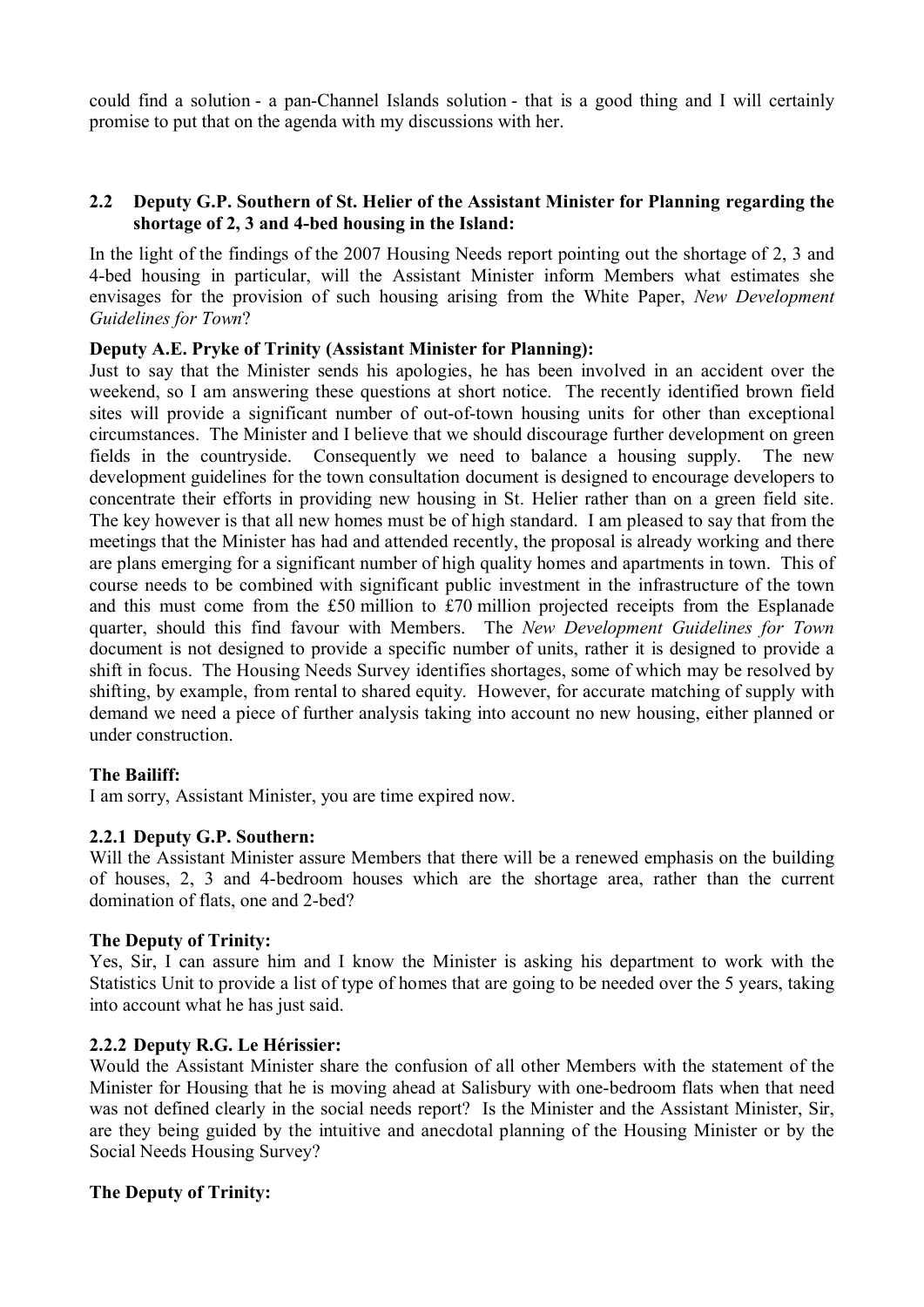I cannot answer for the Minister for Housing, I can just say that the Housing Needs Survey shows that there is a potential surplus of one-bedroom apartments but then you have also got to take into account that it could be a potential surplus but depending on the complementary availability of larger accommodations for those people to move in to. So, it is not just surplus of one-bedroom apartments, there are other factors to take into account.

# **2.2.3 Deputy G.P. Southern:**

Does the Assistant Minister accept that the provision of high quality housing in St. Helier requires good amenity space and good parking space for that housing, and that means relatively low density housing rather than the high density which appears to be promoted in the new guidelines?

# **The Deputy of Trinity:**

As in any planning, it is not one specific area. It is a multitude of things, like amenity space, car parking, which all have to be taken into account. An amenity space is important if we are to encourage young families, people to move into town. That is highlighted in our consultation document and I urge the Deputy perhaps to respond to that.

# **2.2.4 Deputy C.F. Labey of Grouville:**

Excuse me, but I am getting very confused. In the *J.E.P. (Jersey Evening Post)* last night, in the article that Deputy Le Hérissier referred to, the Housing Department are saying that, and I quote: "They still require one-bedroom flats despite what the Housing Needs Survey says." In an answer to a written question today the Planning Minister says that it is indicated that there are healthy supplies of one, 2 and notably 3-bedroomed homes in the pipeline. So on the one hand the Housing Department is saying there are not enough one-bedroom homes and the Planning Minister is saying there is a healthy supply. I am totally confused. Could the Assistant Minister clarify the situation please?

# **The Bailiff:**

The Assistant Minister cannot be called upon to answer for matters in the *Jersey Evening Post*, Deputy but **[Laughter]** if she is willing to answer the question in a different context that is acceptable.

# **The Deputy of Trinity:**

There are just a couple of points. I think the Housing Needs Survey has estimated the potential housing requirements for the next 5 years, and that is where another piece of research work of exactly what type of houses are needed in town, whether it is 2, 3, 4-bedroom houses, *et cetera*. That piece of work needs to be done as a follow-up from Housing Needs Survey, and also looking hand in hand with the White Paper that is out now on *Guidelines for Town*, both of those are very important to look for the future for the next 5 years.

# **2.2.5 Deputy G.P. Southern:**

Does the Assistant Minister accept that the bringing-up of children in flats or 3-bedroom flats, without sufficient amenity space, is a recipe for social problems later on?

# **The Deputy of Trinity:**

It is a very good point and the Minister and I have been talking a lot about the importance of amenity space. I would agree with the Deputy that amenity space, whatever we are going to do in town - the regeneration of town - amenity space for our young children is important and the right amenity space, and I would stress that.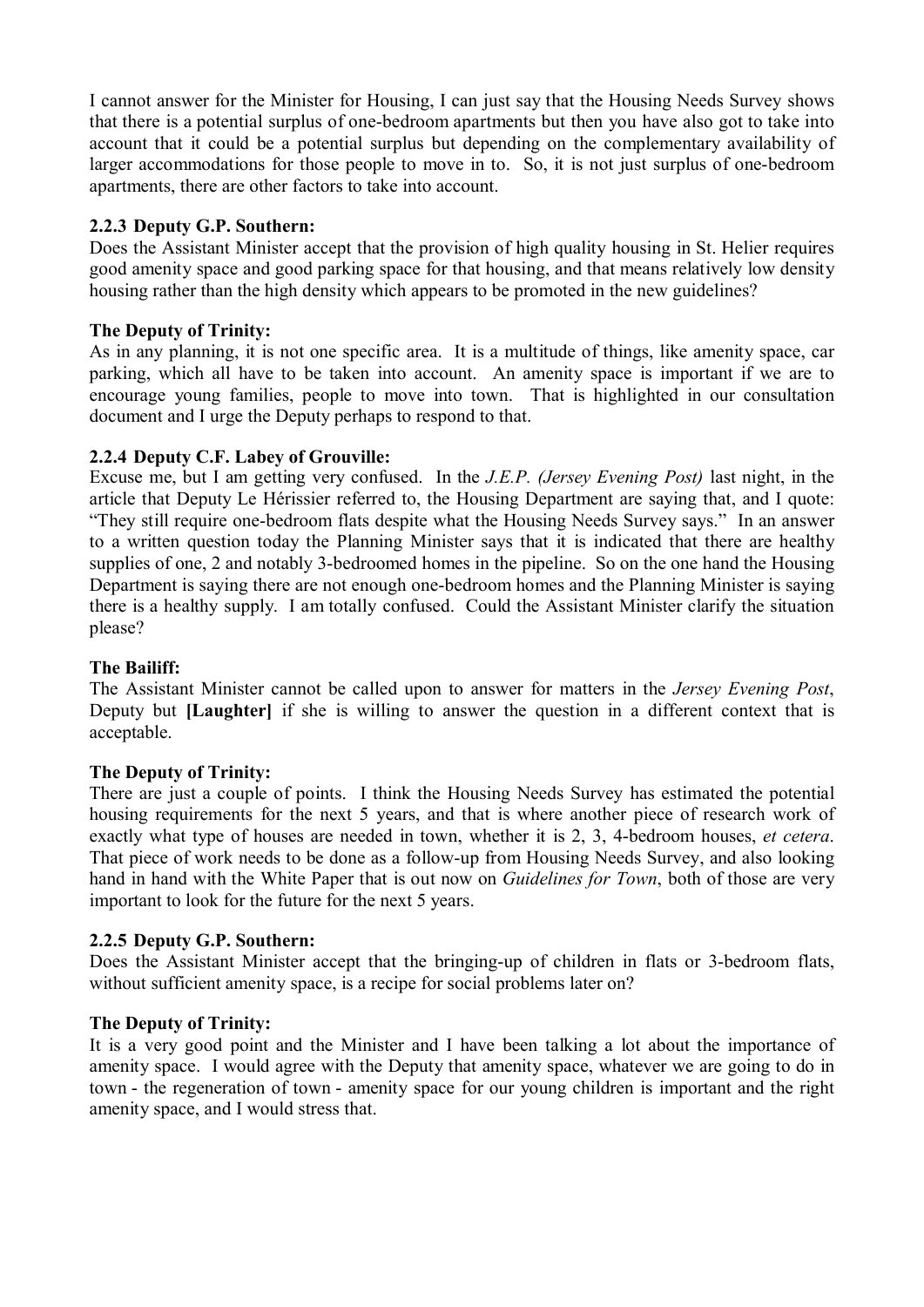## **2.3 Deputy J.A. Martin of St. Helier of the Minister for Social Security regarding the phasing-out of Income Support protection payments in October 2008:**

Will the Minister please advise the Assembly when he will be informing those who are receiving income support, how much they will receive when the department starts to phase-out protection payments in October?

## **Senator P.F. Routier (The Minister for Social Security):**

As planned, in July.

## **2.3.1 Deputy G.P. Southern:**

In the *Guide to Transitional Benefits* recently published by his department, he refers to the sum of £22.5 million to allocate to transition funding, and talks about 4 groups of people for whom that transition funding will be phased-out over the coming zero to 4 years. Can he state how many people at this stage will be losing all of their transition allowance in October of this year? How many?

### **Senator P.F. Routier:**

I am unable to give the Deputy that answer. All the information with regard to transition is being collated during this month and I will be reporting to the States at the next sitting, giving a full breakdown of transition arrangements which will come into place.

### **2.3.2 Deputy G.P. Southern:**

In that case, Sir, if he cannot do that, can he state to the House how he can possibly have produced an estimate of £22.5 million for the overall transition protection with various percentages of reduction come October onwards, without knowing how many people are going to be affected and by what degree? He surely cannot have calculated the £22.5 million without knowing. Can he reveal what he knows?

### **Senator P.F. Routier:**

We have a budget of £22.5 million to allocate to transition. We will be assessing each individual groups of people and their needs and we will be making a decision about transition and I will be making an announcement about that at our next sitting.

### **2.3.3 Connétable A.S. Crowcroft of St. Helier:**

Is the Minister confident that the new low income support system is meeting the needs of the welloff, particularly in the urban areas, and will he undertake when he reports back to the States to give a detailed account of how much care and back-up the Parishes are continuing to provide to those people who feel that they are not receiving what they require from income support?

### **Senator P.F. Routier:**

I am not sure whether I heard the Constable correctly.

### **The Bailiff:**

I think you mean the less well-off, I think, rather than the well-off?

### **The Connétable of St. Helier:**

Sorry, Sir, yes. **[Laughter]** 

# **Senator P.F. Routier:**

I hope so, Sir. The income support system is bedding-down, I believe, very successfully. We are getting a lot of good reports and thanks from a number of people about how the income support system is supporting them. If the Constable has any indication where he feels it is not doing what it is hoped to do, I would hope that he would come and mention it to me.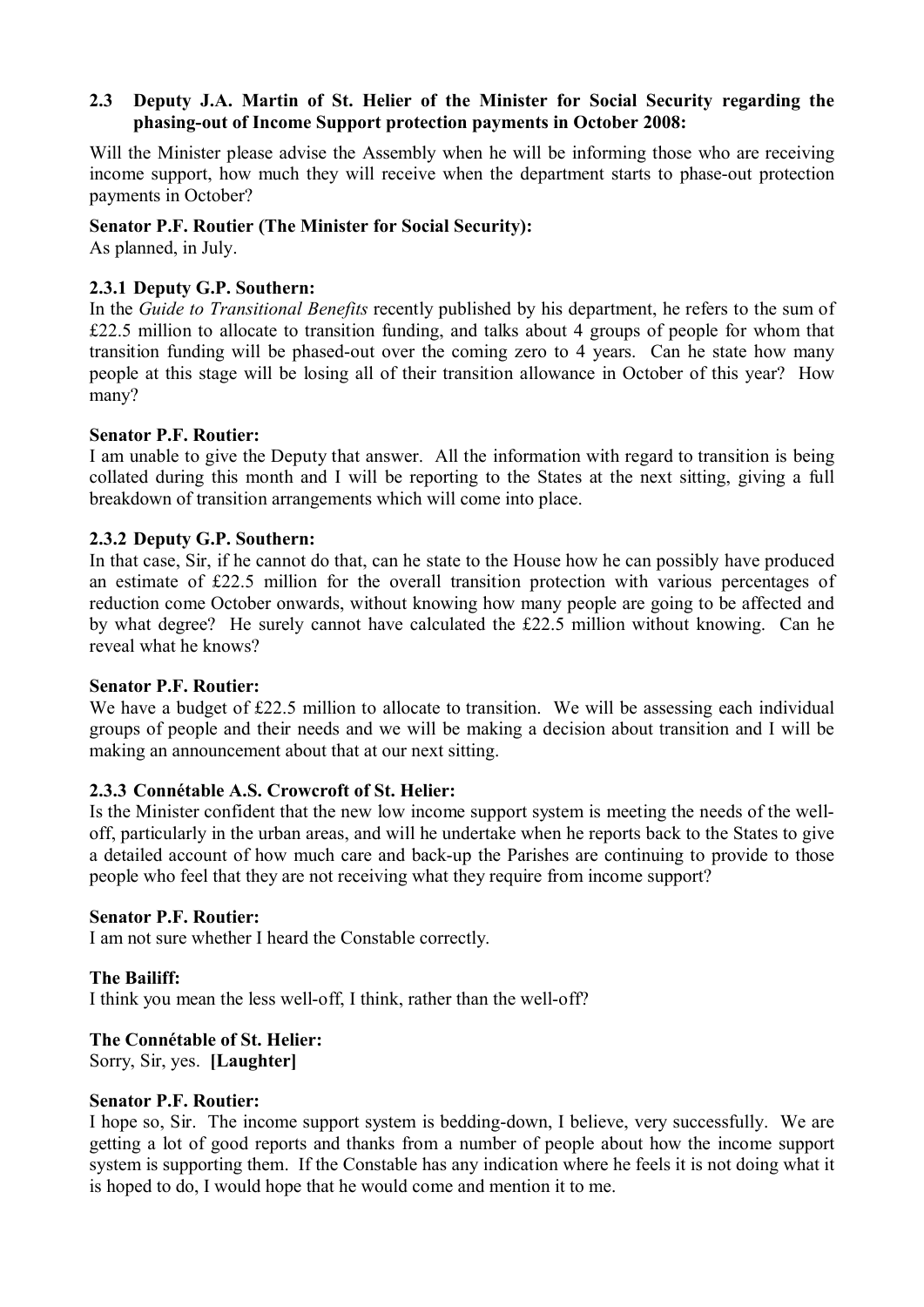# **2.3.4 Deputy J.A. Martin:**

The Minister said July. I have concerns; is it going to be the first week? I really am concerned it is going to be after our last sitting and many Ministers and States Members are going to be away all of August. Can he confirm it will be very early on because my memory was May? When people received their first letter, Sir, they were told they would be updated in May to what they would be receiving or losing in October. Now we have moved to July. I think it is a very small… if it is late July, if we need to change anything it is leaving it very, very late.

### **Senator P.F. Routier:**

As I mentioned earlier, I will be making a statement to the States at our next sitting about how transition will be working. We will be informing people in a phased period over July because we cannot do it all in one hit as there are 8,000 households to… well, there are not 8,000 people in transition but the number of people in transition will need to be written to individually so that cannot be just done automatically in one hit. But it will be done as soon as we possibly can. But States Members will be aware of what is happening with transition at our next sitting.

### **2.3.5 Deputy G.P. Southern:**

The Minister seems to indicate that he is not sure that the £22.5 million will be sufficient to cover transition because he cannot relate it to the table of those whose transition support is getting phased-out on table 2, is that the case? Does he know whether the £22.5 million is an accurate and sufficient figure?

#### **Senator P.F. Routier:**

The £22.5 million is the money I have available and it will be sufficient to meet the needs of the planned transition?

### **2.3.6 Deputy G.P. Southern:**

Supplementary to that, Sir. In that case, he must now be able to fill in figures from his table because he must have made the calculations. Why can the Minister not reveal how many people by what degree are going to be affected come October?

### **Senator P.F. Routier:**

I will be making that statement at our next sitting.

### **2.3.7 Deputy J.A. Martin**

On transition, nobody is supposed to be any worse off. I have had a few reports since the supposed up-rated G.S.T. (Goods and Services Tax) rates that because some people are getting more than they will be getting after transition cut-off that their rate has been upgraded but that no more money has gone in the bank. Can the Minister confirm if this is correct or not?

#### **Senator P.F. Routier:**

I am unable to confirm one way or the other. I would need to have a look at the detail of that.

### **Deputy J.A. Martin:**

If the Minister could let me know later; in the coffee room would do.

### **Senator P.F. Routier:**

We will meet in the coffee room later.

#### **The Bailiff:**

I think if the Minister is going to be asked to give information he should give it rather more widely than in the coffee room. **[Laughter]**

### **Deputy J.A. Martin:**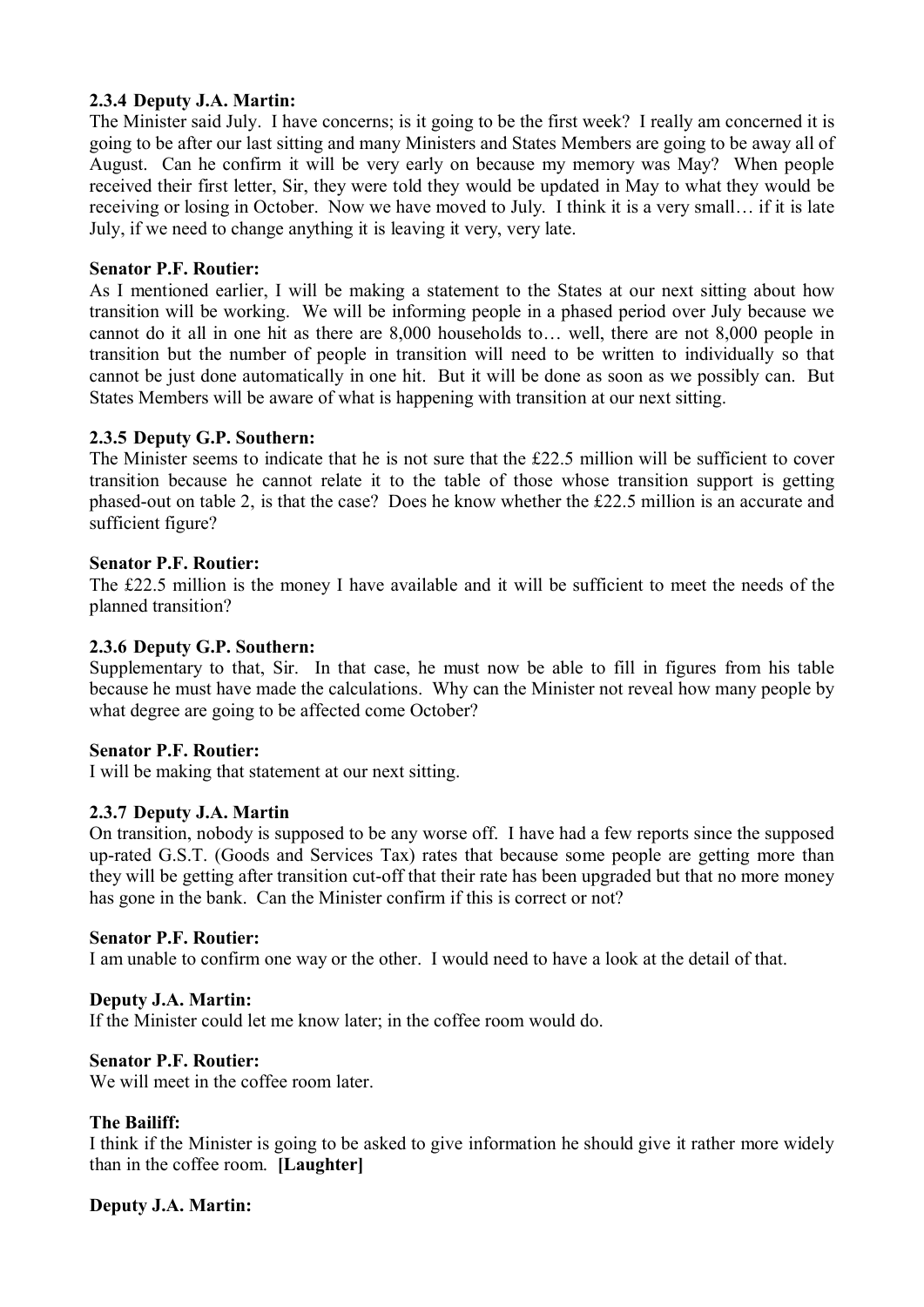Sorry, Sir. I was being a bit flippant. No, please, if he could come back to the House when he is… I have had a few people report this since G.S.T. and obviously I cannot understand why because we were all told people will be protected and if they add a certain amount before the rises all of their money should have gone up by 3 per cent - I know not the rental part.

## **Senator P.F. Routier:**

If the Deputy gives me the exact detail of what she has been shown I will obviously look into it.

## **2.4 Deputy I.J. Gorst of the Minister for Transport and Technical Services regarding changes to the waste strategy and the proposed Energy from Waste plant in the light of the Juniper report:**

Will the Minister be making any changes to the waste strategy and the proposed energy from waste plant in light of the recent published Juniper report?

### **Deputy G.W.J. de Faye of St. Helier (The Minister for Transport and Technical Services):**

I think it is a great shame that the Juniper report was not available to Members at least a year ago. The waste strategy has been in place since 2005 and regrettably this report has all the hallmarks of a last minute effort bringing professional consultants to the Island only for a matter of a few weeks expecting them to grapple with a very complex subject. Nevertheless I think that they have done the best job in the circumstances and every time I read this report I am hugely encouraged because on virtually every page it confirms the key aspects of the waste strategy, although Juniper of course do, as they were under remit to do so, provide alternative suggestions. But, for example, Juniper confirm that there was no merit in trying to extend the lifetime of the current incinerator at Bellozanne and that it was appropriate to replace it, and they also, as another example, agreed precisely with the department's view of what constitutes the definition of proven technology. I find the Juniper report, albeit I believe they could have had much more work applied to it, entirely supportive of the current waste strategy and in that light, of course, I will not be making any changes in the light of the report.

# **2.4.1 Deputy I.J. Gorst:**

I just wondered whether the Minister was going to answer my question or he was going to continue to denigrate professional consultants. It seems the Minister will pick which professionals he chooses to…

### **Deputy G.W.J. de Faye:**

That is most outrageous. On a point of order, Sir, on a point of order, I do wish the Deputy would listen, I did not denigrate the consultants.

### **The Bailiff:**

Minister, would you please sit down. Minister, will you please sit down so the Deputy can continue his question and complete it.

### **Deputy I.J. Gorst:**

Thank you, Sir. The Minister obviously seems to have been reading the report rather selectively. While I see that the report in large body does agree with certain elements or concur with certain elements of the waste strategy, there are other issues which it raises which I feel the Minister needs to address. It says: "And I asked the Minister whether he will be addressing these issues and whether his department will be, for example, carrying out a formal risk analysis of the consequences of wrongly predicting the quantity and nature of waste over the lifetime of the plant. Will he also ask his department to carry out a proper comparative evaluation of the options?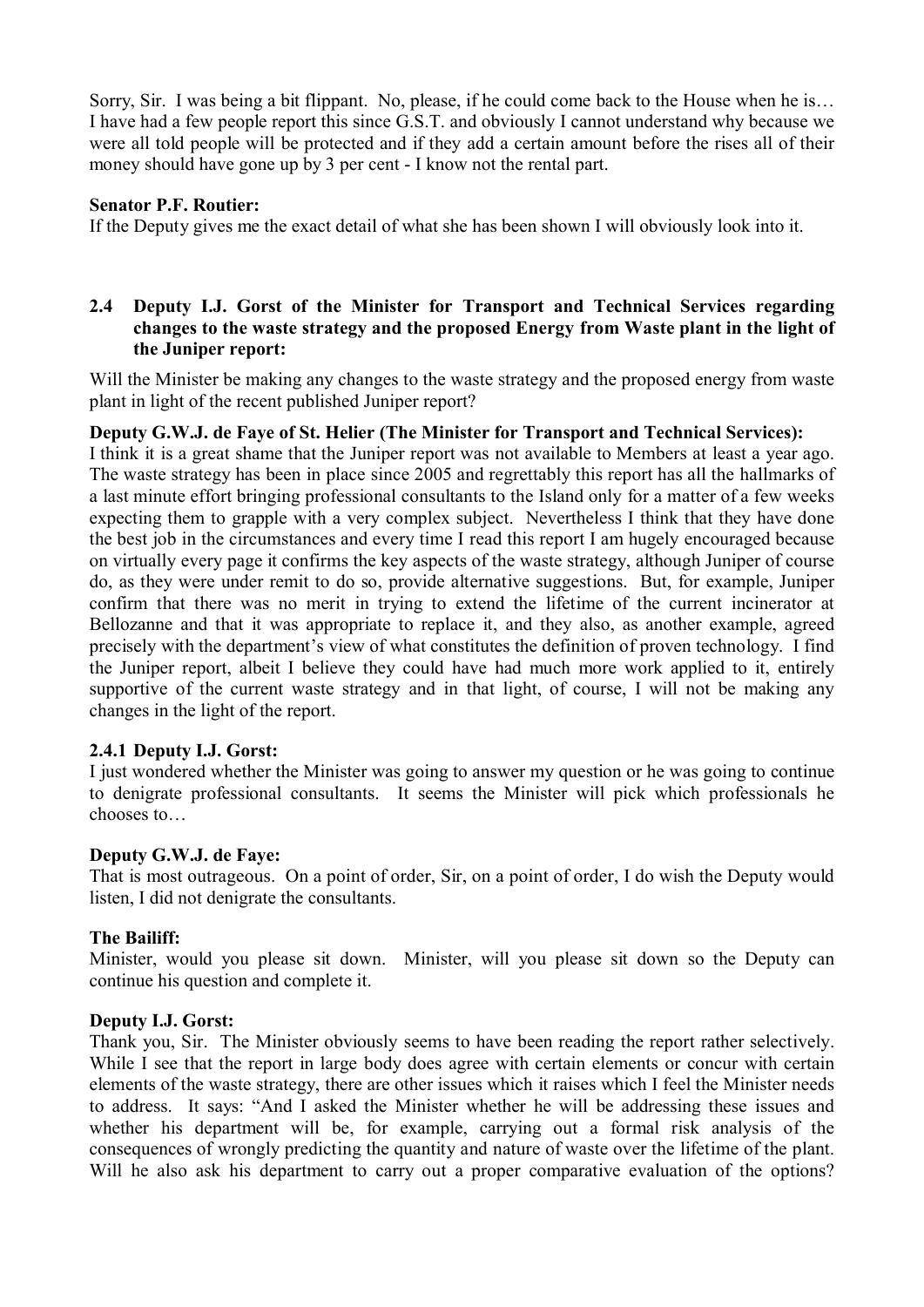Thirdly, will he be providing the financial case for his chosen approach?" Perhaps he could try and answer these questions, Sir.

# **Deputy G.W.J. de Faye:**

First of all, I did the Deputy the courtesy of not simply saying, no, as he is sitting down. Secondly, I utterly reject his assertion that I am denigrating the consultants. Quite the contrary. I have said that these were highly professional consultants who simply were not accorded enough time by the Environment Scrutiny Panel to do a proper job of work. Thirdly, I will not go into the detail of all the various aspects that the Deputy has asked me to investigate but I can assure him that the department will provide a comprehensive response to the report.

## **2.4.2 Deputy C.J. Scott Warren of St. Saviour:**

Does the Minister accept that as was in the Juniper report, the proposed energy from waste plant is excessively large for the needs of our population now and for the near foreseeable future? Does the Minister also accept that to have an incinerator - an energy from waste plant - that is too large will, in fact, deter our ability to increase recycling initiatives?

## **Deputy G.W.J. de Faye:**

This is a complex matter and the time I have available simply does not do justice to it, but in very broad terms, the cheapest way to dispose of rubbish in an Island like Jersey is mass burn incineration. The waste strategy has proposed an alternative approach which includes a very substantial amount of reuse and recycling to be developed over the next few years. I need to remind Members that the more recycling that we undertake the more expensive the whole waste disposal issue becomes. My department is working hard on deriving the most balanced and the most economic approach for the Island over the next 30 years and I am satisfied that is the conclusion that we will come to.

# **2.4.3 The Connétable of St. Helier:**

The Minister will be aware that the presentation of the Juniper report was poorly attended, not least because it was on a Friday evening. Does the Minister think there will be merit in asking the Juniper consultants to come to the Island again to present their findings to a greater number of States Members, at which time he could possibly also describe his response to the report at the same meeting?

### **Deputy G.W.J. de Faye:**

I am not sure that there is any particular merit in asking Juniper to come back and make the same presentation, while there may be merit for the Environment Scrutiny Panel to commission more extensive work. The fact of the matter is that the Juniper consultants refuse to commit themselves to certain specific elements such as they would not name a target percentage figure for recycling. Nevertheless they did say that the Transport and Technical Services targets were entirely sensible and understandable in the light of the very specific problems that pertain to waste disposal on an Island. I really have no view. Juniper are the consultants for the Environment Scrutiny Panel, and it is a matter for that Panel to decide whether to bring them back or not.

### **2.4.4 Deputy J.A. Martin:**

Can the Minister inform the House and assure the House really, that the energy from waste plant that he is already planning… sorry, his department is planning, is not already too far down the line to be reconsidered and if this is the case is he not just wasting our time in saying he will look into these things? I really need a timetable on how far we are down the line with this massive energy from waste plant, Sir.

### **Deputy G.W.J. de Faye:**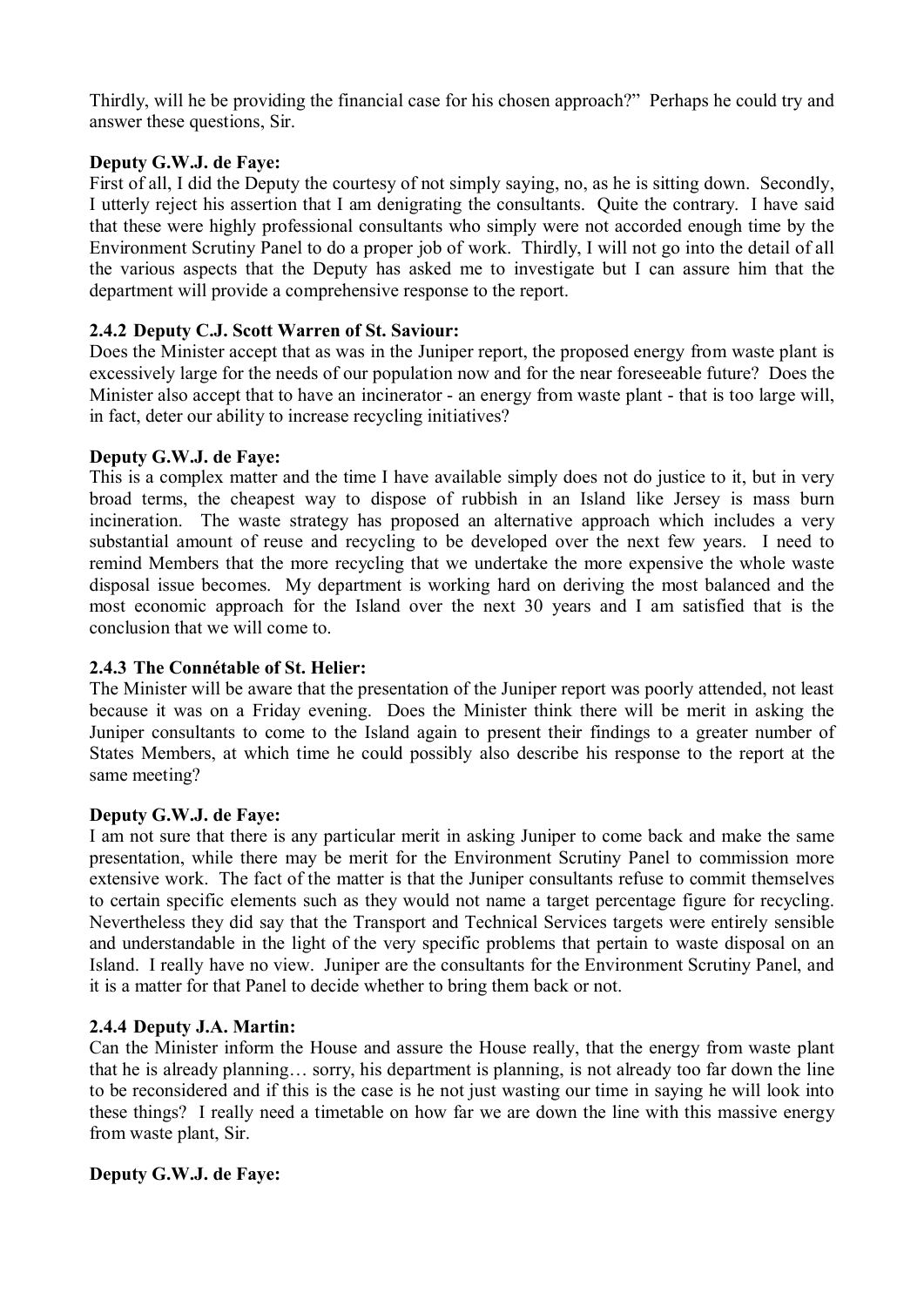The Deputy raises a very fascinating question, Sir, as to who is wasting whose time. I make no further comment upon that other than to say that we are at the end of a very comprehensive tendering process that has extended over not just months, but years. A waste strategy that has been consulted time and again for at least 7 years and was confirmed by this Assembly in 2005. I am afraid we are no longer drinking in the Last Chance Saloon. The tender process has come to a conclusion. There is absolutely no chance that any new companies can be involved in that, we are reaching a conclusion. It will be then up to the States to decide on the conclusion and I can only say that Members should devote a considerable amount of their time to this issue because if they make the wrong decision the consequences for the Island could be extremely expensive indeed.

## **2.4.5 Deputy P.N. Troy of St. Brelade:**

Can the Minister explain why he does not accept that an increase in recycling rates to perhaps 60 per cent would not result in a smaller energy from waste plant being required? There are many Members who feel that the Minister is taking the wrong course of action in the way that he is moving forward, and can he explain why he is so insistent on moving forward with a large energy from waste plant when increased recycling could drastically reduce the size of the plant required?

## **Deputy G.W.J. de Faye:**

First of all, Sir, I am not insistent on pursuing a large energy from waste plant, and that entire subject has been reviewed in the light of the Housing Needs Survey, information that was not available to the Juniper consultants. In respect of recycling figures that are in the realms of 50 to 60 per cent, these can only be achieved when household food waste becomes part of the waste disposal process. That can be done in a number of ways, but mostly it is either some form of composting or anaerobic digestion. Both of which require specific and relatively expensive plant to deal with that issue. Both of which produce a compost residue. Now, I have no issues with the validity of that type of process, except for one. That is that the States rejected it and I do wish that Members would stop blaming everything on me and take some responsibility of the decisions they have made earlier but have now forgotten. The issue with what you do with food waste compost is where do you put it? The States quite wisely decided they did not want to take any risk with some of the highest quality agricultural land on the planet, in case of any suggestion of pollution or otherwise. That is the current state of affairs and I am simply following States policy.

# **2.4.6 Deputy I.J. Gorst:**

The Minister asserts that the more recycling and reuse the Island achieves the more expensive it becomes. Does he, however, not agree that increased recycling and reuse is the right thing to do, and therefore his department should be encouraging it. It was, after all, the vision of the waste strategy. Finally, Sir, he says that he has come to the end of a long tendering process; can he confirm to the Assembly, Sir, that the procurement unit has been fully involved and signed-off and agreed with all that tendering process?

### **Deputy G.W.J. de Faye:**

Of course the tendering process has been carried out properly. But if I was to make any further comment on that I would make this one. That is, if this Assembly, as it is entitled to do, throws out the results of that tendering process that outcome will very seriously undermine the credibility of this Island in the international tendering situation. That is a fact, and one of the facts that have dogged the Jersey tendering process was the failure by our sister island to go through with a tendering process that they held on almost exactly the same topic. We have a credibility issue at stake.

# **2.5 Deputy S.C. Ferguson of St. Brelade of the Minister for Transport and Technical Services regarding the extension of the central reservation at Bel Royal:**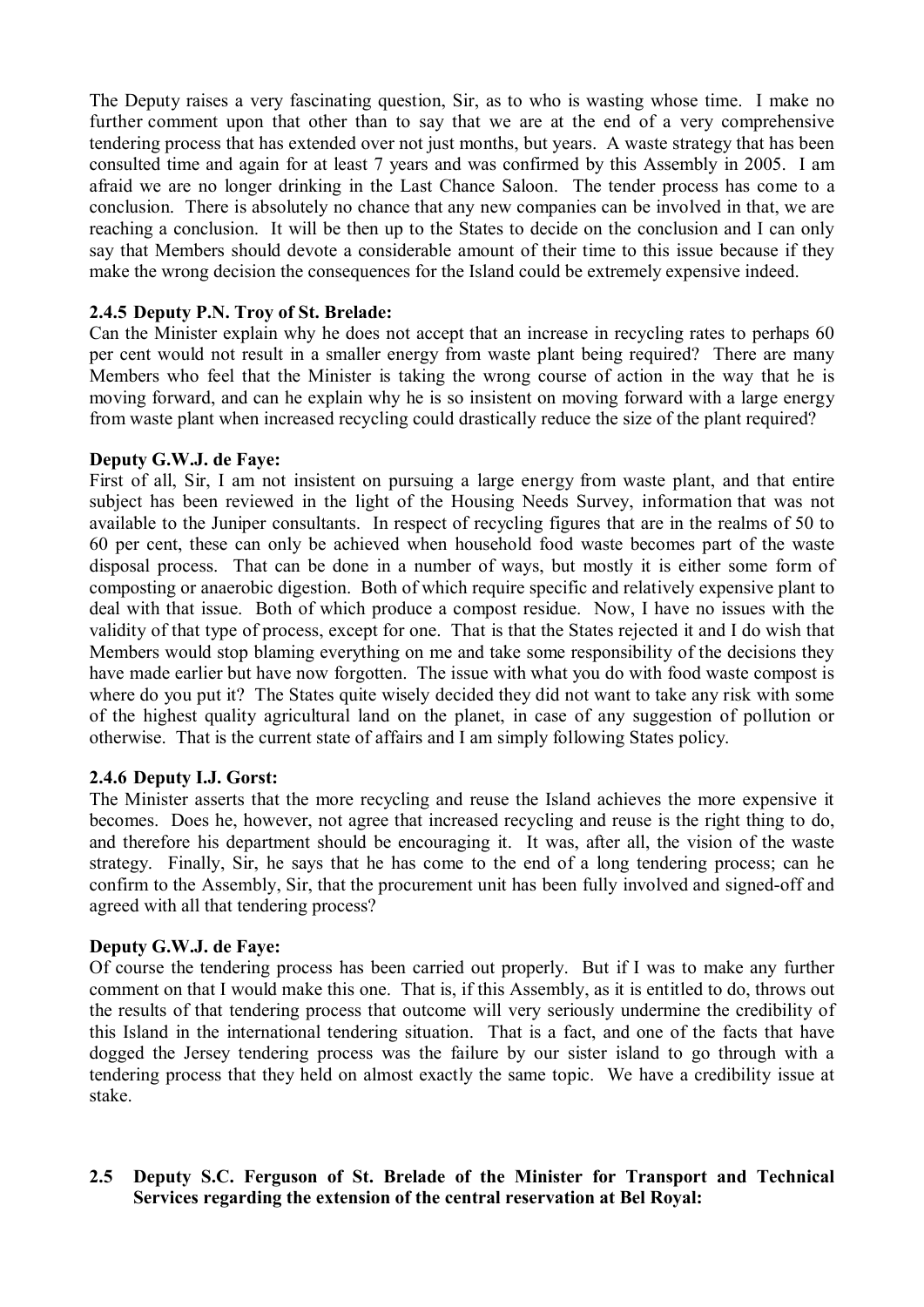# **Deputy S.C. Ferguson:**

Would the Minister explain what consideration, if any, was given to the requirements of the emergency services before the central reservation at Bel Royal was extended, and advise whether discussions were held with those services before construction commenced?

# **Deputy G.W.J. de Faye (The Minister for Transport and Technical Services):**

It is with regret that I have to inform the Deputy and Members that during the initial design phase for the new junction layout at Bel Royal, the emergency services were not consulted as is the normal practice. However, I should emphasise that the issue of emergency service access was not overlooked and was considered in detail by the project design team on several occasions. Nevertheless, those outcomes should have been consulted directly. Subsequently, when the new road layout was under construction it became apparent that the emergency services and other motorists were voicing some concerns. As soon as the failure to consult the emergency services was discovered meetings were arranged with the fire and ambulance services to review the scheme to ensure that emergency vehicles had adequate room to pass stationary traffic. The emergency services have now confirmed that, subject to the lowering of approximately 10 metres of curbing, they are content with the new layout and are satisfied that their response times would not be reduced. The Transport and Technical Services Department is now conducting an investigation as to why such an important piece of consultation did not take place during the design phase when it is clearly included in the design teamwork schedules.

# **2.5.1 Deputy S.C. Ferguson:**

In view of this, and the fact that the emergency services were not consulted before construction commenced, does the department not see any conflict between allowing emergency vehicles and mothers with prams to use the same central reservation? Was the previous arrangement not inherently safer?

# **Deputy G.W.J. de Faye:**

I cannot speculate on hypothetical cases. What I can say is that the entire improvements have been consulted in terms of best safe practice and that, frankly, is the best we can do. Similarly, we have consulted with the emergency services who have agreed with what has been proposed. I wish to make it quite clear to Members that if the emergency services had offered any serious resistance to what has been put forward I would have stopped the works and ordered an immediate redesign of the project. That is not the position I find myself in.

# **2.5.2 The Deputy of Trinity:**

Just to clarify a point, if the Minister could, when he mentioned about lowering the pavement. Is he talking about the pavement in the central reservation or is he talking about the pavement on the seaside and landside?

# **Deputy G.W.J. de Faye:**

The area in question is the central reservation, and the Deputy of St. Brelade, Deputy Ferguson, has quite rightfully spotted it is used, and not only by parents with buggies and prams but also by young children who want to take their bicycles out on to the front. The area has been specially strengthened to take the weight of the heaviest emergency services vehicles. The curb that will be lowered in height will be the southern section of the central reservation which will allow emergency services vehicles to mount it, drive along it and then demount it further on. I have to say in response to the Deputy of St. Brelade, Deputy Ferguson, I can see no circumstances where an emergency services vehicle is likely to collide with any member of the public. They have entirely professional drivers.

# **2.5.3 Connétable M.K. Jackson of St. Brelade:**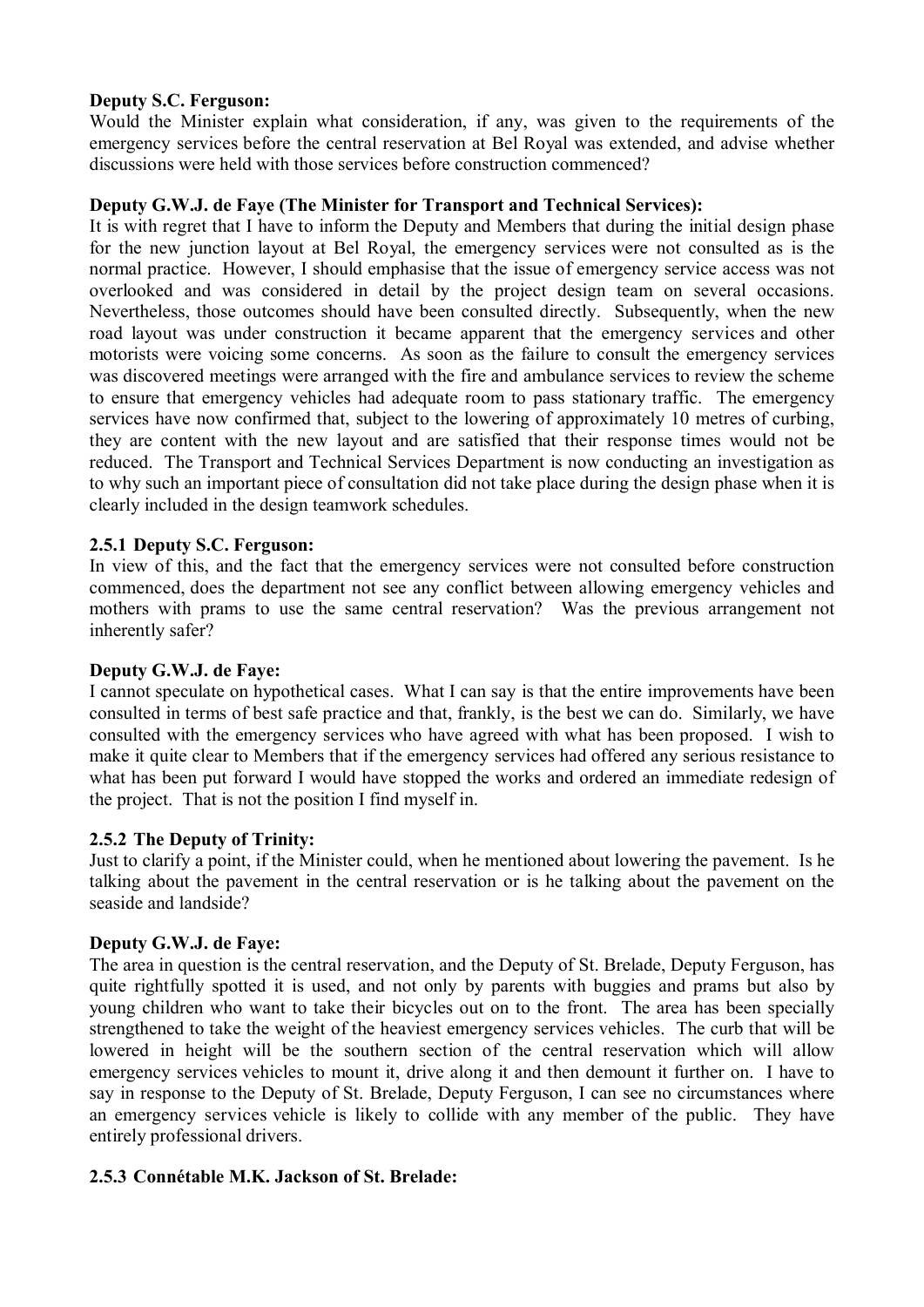Many members of the public have expressed concern about the money apparently being spent on the reorganised layout at Bel Royal. Would the Minister confirm the reasons for the changes in light of the fact that there did not seem to be a problem before?

## **Deputy G.W.J. de Faye:**

There have been at least 10 injury accidents at that section of Bel Royal over the last 3 years. There are issues with the inbound eastern bend with what I might describe as boy racers who have very powerful turbo charged cars, and do what is known, as I understand, putting the foot to the metal as they go past the garage, and then encounter either serious oversteer or understeer problems as they fail to negotiate the bend at speed resulting in crashes 50 to 100 yards up the road. The bend is being restructured so that type of behaviour will no longer be possible. Even those people who are irresponsible enough to travel along at speed on Victoria Avenue will at least be going in a straight line. Numerous other safety changes have taken place which include people whose home exits exit out on to that road and also we are taking account of potential danger of fuelling operations at the garage. A vast number of safety improvements have been undertaken.

## **2.6 Deputy S. Power of St. Brelade of the Minister for Treasury and Resources regarding the way in which Police overtime costs, as result of the investigations relating to Haut de la Garenne and historical child abuse, would be met:**

Would the Minister confirm how much he has had to provide to meet the States of Jersey's Police additional overtime costs in the current financial year 2008, as a result of the investigations relating to Haut de la Garenne and historical child abuse? Is he able to disclose the provision he is making for 2009 and 2010 to meet these ongoing costs?

# **Senator T.A. Le Sueur (The Minister for Treasury and Resources):**

As Treasury and Resources Minister, I have no funds at my disposal to provide for overtime costs or any other expense, whether related to Haut de la Garenne or any other unexpected event. Departmental budgets are expected to provide for normal contingencies. However, the particular circumstances of the Haut de la Garenne investigations and their potential cost implications means that it is likely that some departments would be unable to meet such costs from their normal budgets. Accordingly, all departments have been asked to provide the Treasury with quarterly returns of expenditure incurred as a result of the investigations related to Haut de la Garenne and historical child abuse, together with projections of what the full year costs are estimated to be for 2008. Aside from transferring money from other departments, my only course of action open is to take a request to the States for additional funding in 2008. The first quarter returns from the departments have all been received but have not, as yet, been examined to ensure that they are reasonable. Once that exercise has been carried out the total expected cost to date will be reported to Ministers at their council meeting on 12th June. At some stage, thereafter, they will also be asked to approve a report and proposition from me which I would then lodge 'au Greffe' requesting from the States sufficient additional funding to meet relevant projected overspends in 2008. The department has, as yet, received no indication of any likely costs for 2009 and beyond.

# **2.6.1 Deputy S. Power:**

I wonder if the Minister for Treasury and Resources would indulge me in a clarification on that very good answer. Can I take it then from the Minister for Treasury and Resources that if the quarterly returns on a departmental basis are insufficient to meet the extra costs of the Home Affairs Department because of the 2 investigations referred to, that he will bring a projet to the Assembly to meet the shortfall on that this year? Can he clarify that?

### **Senator T.A. Le Sueur:**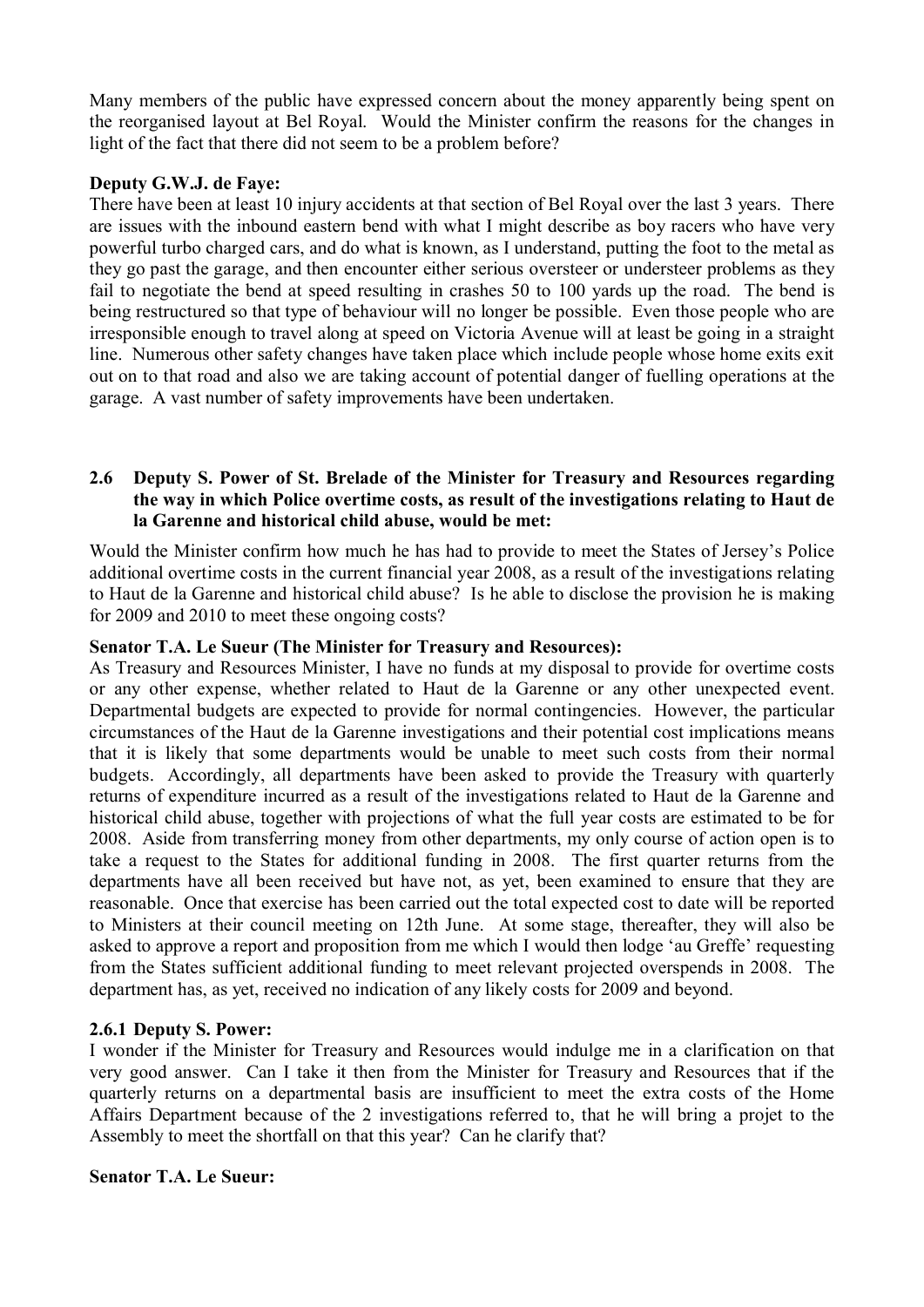That is correct, Sir. Of course it would not just be necessarily the Home Affairs Department. There are other departments incurring costs as a result of this inquiry, but they certainly would be the main ones.

## **2.6.2 Deputy R.G. Le Hérissier:**

What checks and balances has the Minister, perhaps in co-operation with his colleague in Home Affairs, put in place to ensure that the costs are indeed managed, and that they are not runaway?

### **Senator T.A. Le Sueur:**

That issue is not unique to the Haut de la Garenne inquiry, but any expenditure incurred by any department has to be approved by the accounting officer of that department. That accounting officer is personally responsible for the spending of his department. It is up to him to ensure that all expenditure incurred is reasonably and justifiably incurred. That expenditure is then reviewed by my department but the onus remains very much with the accounting officer of the department concerned.

## **2.7 Deputy G.P. Southern of the Assistant Minister for Planning regarding the terms of reference for the Jersey Retail Study into the impact of a third supermarket:**

Will the Assistant Minister inform Members of the terms of reference for the Jersey retail study currently being undertaken by DTZ for the Planning and Environment Department into the impact of a third supermarket?

## **The Deputy of Trinity (Assistant Minister for Planning):**

Since the adoption of the new Island Plan 2002 a number of significant issues and changes have arisen which require particular aspects of the Plan to be reviewed, and if necessary changed to reflect the new circumstances and objectives. Retail plays a significant part in the economy of Jersey and has specific land issues related to it, some of which are controlled by policies in the Island Plan. DTZ are leading specialists in retail planning and they have been commissioned to provide a comprehensive appraisal of retail provision and future retail requirements in Jersey. DTZ were not tasked specifically to consider the impact of a third supermarket operator but rather to consider all aspects of retailing. The DTZ report will probably be available in June and the Minister is more than happy to share this with the Deputy and other Members at that time. In the meantime, he has tabled copies of the specific DTZ brief and a copy is on Members' desks.

### **2.7.1 Deputy G.P. Southern:**

I thank the Minister for her answer. Could I ask further; the second of these items says: "These projections should be for 15 years from 2009 for each of the population growth scenarios that the States of Jersey are now considering." Could she state whether these scenarios are the scenarios referred to in Imagine Jersey exercise and do they refer to a range of up to 625 heads of household or up to 625 inward migrants.

### **The Deputy of Trinity:**

That is a very specific question, Sir, and I think I would need time to get the answer and come back to this House because I do not want to give any false information.

### **2.7.2 Deputy G.P. Southern:**

Thank you. If I may, Sir, further on? Could the Minister state whether the survey, which she describes as comprehensive, does it address the potential for the size of the workforce required for a potential third supermarket operator and what size would that be? Would that be an additional 200 fairly low skilled jobs, an additional 500 or what? What projections are being made for the additional labour required in this comprehensive survey?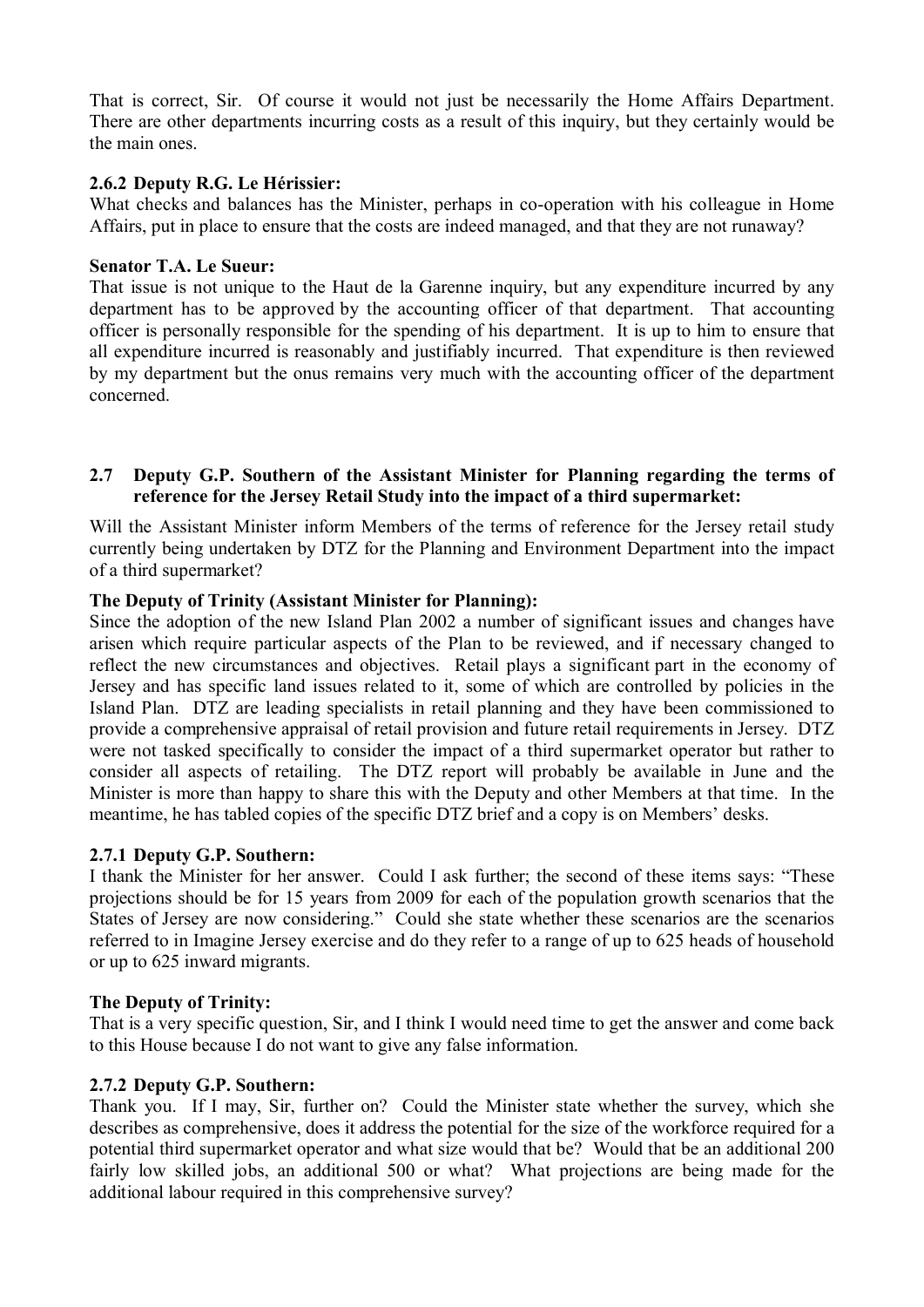## **The Deputy of Trinity:**

I am sorry, Sir, again that is a very specific question and I will come back to the House with that answer.

# **2.7.3 Deputy R.G. Le Hérissier:**

Would the Assistant Minister not acknowledge there is total confusion about this issue? For example, the questioner who one would have thought would be committed to cheaper food on this Island seems to be preoccupied with the extension of the low cost labour force. Is this not yet another further study to defer and defer and defer?

### **The Deputy of Trinity:**

This study is important as it will form part of the Island Plan review, which you know has got many different parts to it and the D.T.Z. are leading specialists and these results will be important.

## **2.8 Deputy G.C.L. Baudains of St. Clement of the Minister for Transport and Technical Services regarding combined speed humps and pedestrian crossings:**

Further to my written question of 29th January regarding combined speed humps and pedestrian crossings, will the Minister agree to cease installing these and make provision for removing the duality of those in existence?

## **Deputy G.W.J. de Faye (The Minister for Transport and Technical Services):**

In my response to the earlier question I think it would be helpful to Members if I inform that I said this: "Although some of these crossings are unlit they are all within the town area where there is street lighting and the department has no record of any accidents on these crossings. Moreover, there is little doubt that the raised humps are effective at slowing down traffic speeds and the shared space principle within the town environs has appeared to work very well, especially for pedestrians." Given the above, I have no specific safety concerns for those crossings currently in place and in the light of that information, Sir, I am sure the Deputy will not be surprised when I say that I do not intend to cease installing those crossings and I will not be making provision for removing the ones that are already there.

### **2.8.1 Deputy G.C.L. Baudains:**

It does seem to me that, albeit unintentionally, the Minister is possibly missing the point. First of all, Sir, if I may ask a 2-part question? It does seem to me that some of the speed humps may not be complying with the Highway Road Humps (Jersey) Regulations 2002. Could he ensure that in fact they do comply, especially with regards to height? The second part of my question is, Sir, I am concerned about safety because a driver approaching a pedestrian crossing would normally look at both sides of the road to see if anybody is about to cross, whereas a driver approaching a speed hump will not be looking at the side of the road, he will be looking at the speed hump in front ignoring temporarily the side of the road, Sir. But clearly the 2 are incompatible and my fear, Sir, is that it is only a matter of time before somebody looking at a speed hump knocks down somebody stepping on to the pedestrian crossing. Will the Minister not reconsider the potentially dangerous habit of combining pedestrian crossings and speed humps in light of those comments that I have made?

### **Deputy G.W.J. de Faye:**

The Deputy's exposition of drivers' scanning habits and observational characteristics are utterly fascinating, but I do not think can form part of a sensible response today. I will of course ask my officers to check the compliance of the crossings and I would be most grateful for the Deputy, who clearly has already had his tape measure out, if he would give my department some advance knowledge of which particular humps we should address ourselves to first.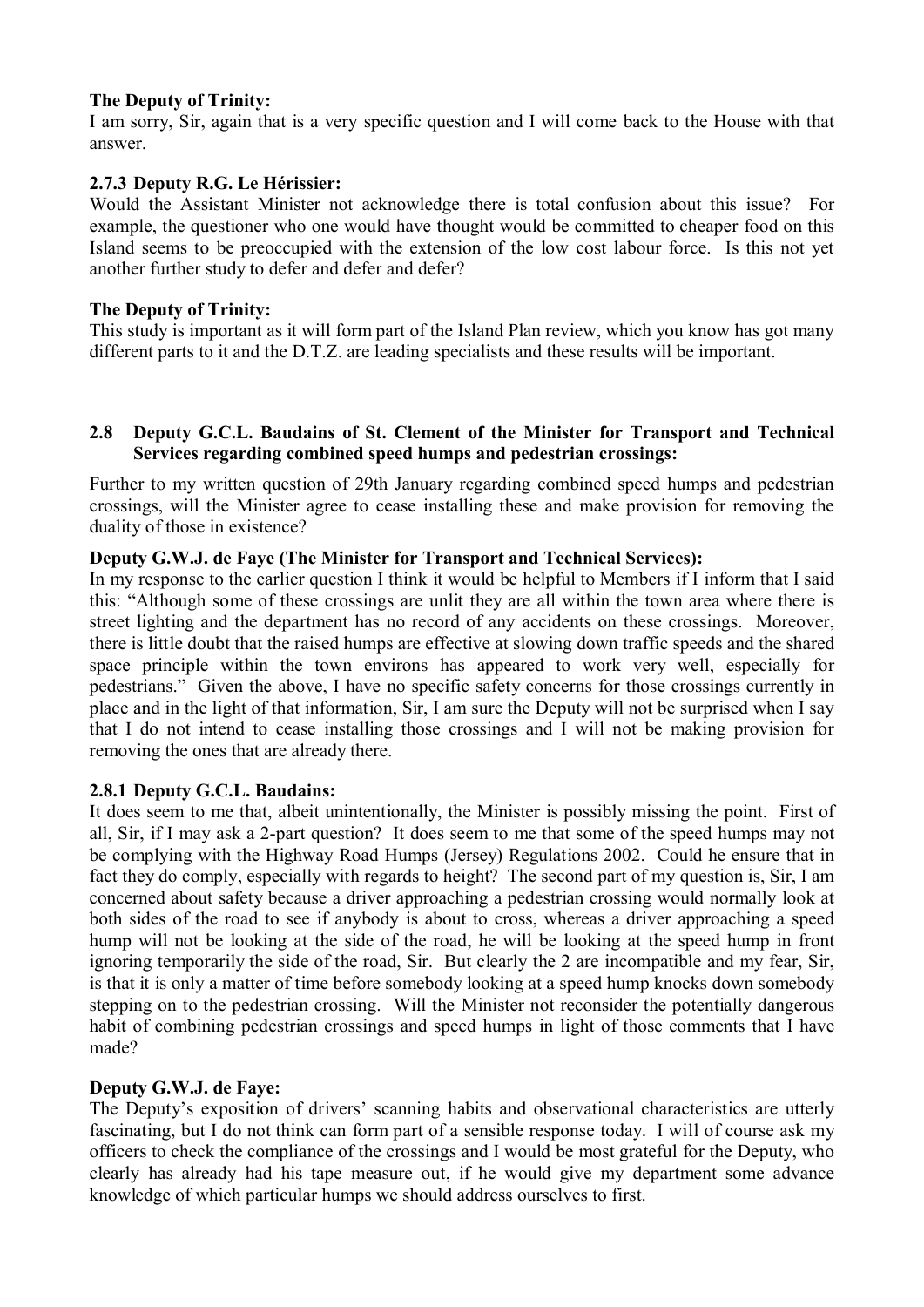## **2.8.2 Deputy A.D. Lewis of St. John:**

I remember the Minister making a statement in this House to the effect that newly-elected deputies were regularly coming to him asking for such matters to be reviewed upon election, in other words, safety in Parish roads. Does the Deputy believe that there are numerous places around the Island, particularly in the rural Parishes where there is the need for speed bumps in order to police the roads adequately?

## **Deputy G.W.J. de Faye:**

Regrettably life itself is an accident waiting to happen and **[Laughter]** the roads of the Island are no exception. They would, of course, be much safer if every single road had railings with limited exits and crossing points but is this really the sort of world we wish to live in? I think not.

## **2.8.3 Deputy R.G. Le Hérissier:**

Would the Minister confirm whether the speed bumps installed at the harbour are in conformity with his department's policy on the design of speed bumps?

### **Deputy G.W.J. de Faye:**

I am not sure that the speed humps at the harbour have anything to do with the Department of Transport and Technical Services. The Harbours Department are notoriously protective of their own territory and I very much suspect this is a unique design developed especially for harbour users. **[Laughter]**

## **2.8.4 Deputy P.N. Troy:**

The Minister did ask if we knew of any speed bumps that needed to be checked, whether we could let him know. I have had reports that the new speed bumps at the Weighbridge are at a height that causes problems to vehicles with either a long wheelbase or with vehicles that are seated at a lower level - those around the Weighbridge. So could the Minister just check those, Sir?

### **Deputy G.W.J. de Faye:**

Certainly, Sir, I am sure that we can very swiftly look for any signs of paint or metallic residue that have been left on the humps.

## **2.9 Deputy S. Power of the Minister for Treasury and Resources regarding the re-use of the Bellevue site at Les Quennevais for Housing:**

Would the Minister explain why it is taking so long to progress the ultimate re-use of the Bellevue site at Les Quennevais for housing for those in their retirement who want to downsize to a much needed 2-bedroom accommodation?

### **Senator T.A. Le Sueur (The Minister for Treasury and Resources):**

Could I ask the Assistant Minister, Deputy Le Fondré who has responsibility for housing matters to deal with this issue, please?

# **Deputy J.A.N. Le Fondré of St. Lawrence (Assistant Minister for Treasury and Resources rapporteur):**

As the Deputy is aware, the department has been working on this matter for some time and has prepared a number of different schemes, each one of which has now been evaluated. I would say, Sir, in general, Property Holdings seeks to obtain value for sites, however unless the scheme was to prove unviable the main criteria in this case is the fulfilling of the relevant social need. We have been in discussions with Housing, Health and Planning regarding the most appropriate sizes and mix of units on the site. The key issue appears to be whether it is appropriate to provide one or 2 bedroom units to meet the needs of the ageing population and/or which would be more appropriate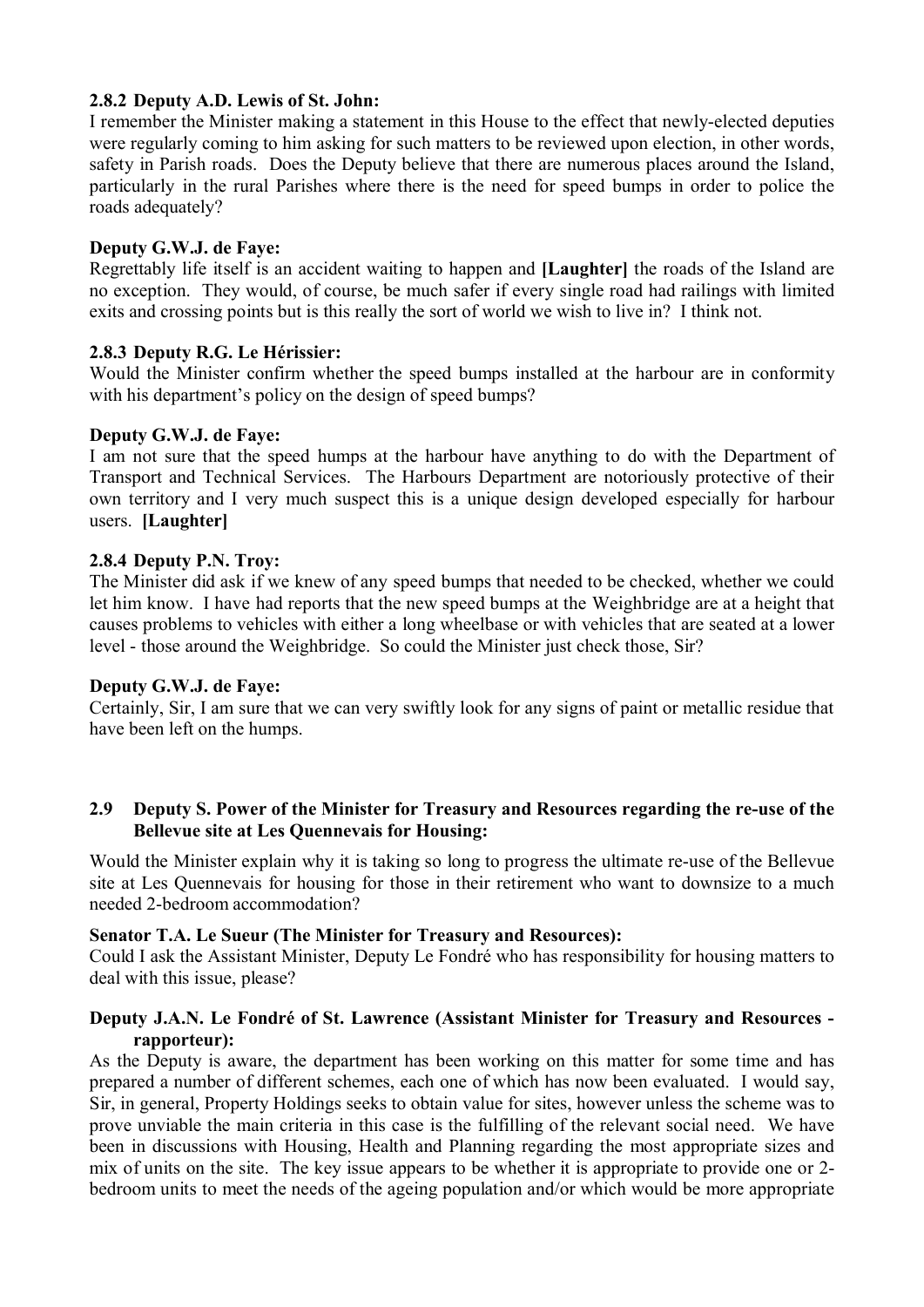on this site. At the end of the day houses have a life of over 50 years and it is better to get the planning right up front before making a decision which will last the rest of our lifetimes. It has taken longer than we would anticipate to resolve the issue but we hope that a scheme will be ready for a planning application quite shortly. I would note that there will be a presentation to all of the relevant parties before that is done.

# **2.9.1 Deputy J.A. Martin:**

I would just like to ask the Assistant Minister, we have all been invited this evening to see some lifelong retirement dwellings. It has been reported to us that all new-builds' lifetime home standard in the U.K. will have to comply with these standards by 2016. Are any of the plans on this site we are discussing now going to meet these requirements?

## **Deputy J.A.N. Le Fondré:**

I would probably like to come back and confirm definitively to the Deputy, but my understanding would be firstly that will be a matter for the detailed planning application. Where we are at the moment is at the step before of seeing the type of units and what type of units can go on to the site. But I would basically give my understanding that it would have to comply. But that is subject to a confirmation, Sir.

## **2.9.2 Deputy S.C. Ferguson:**

Surely if we are considering one and 2-bedroom apartments, the important factor is the residual value. What is the differential between one and 2-bedroom flats? As I understand it this is the return to the taxpayer.

### **Deputy J.A.N. Le Fondré:**

In general, Sir, the indicative figures of putting one-bedroom units on the site would result in a deficit to the public, while a 2-bedroom scheme would result in a reasonably positive return. In broad terms, the cost of adding an additional bedroom to an apartment is in the order of about £10,000 a unit, but the increase in value is fairly significant. I do have some indicative figures so I can give them to the Deputy and to the Assembly. I would add a caveat that these are high-level at this stage, it is very much indicative numbers but as a ballpark figure the residual value on a predominantly one-bedroom scheme would end in a loss as it were to the public of in the order of £600,000 to £640,000 as compared to a positive value of between £2.3 million to £2.8 million for a 2-bedroom scheme.

### **2.9.3 Deputy S. Power:**

I wonder, could the Assistant Minister clarify - could I clarify to the Assistant Minister and could he respond - that in the 2 years that I have held a surgery at Communicare, with the Housing Minister and the Assistant Housing Minister, all of the people that have visited the surgery have indicated a need for 2-bedroom accommodation? I might also point out to the Assistant Minister that the same people come back every month looking for a progress report on this development. Can the Minister indicate as strongly as he possibly can that the development will be largely biased in favour of 2-bedroom accommodation to sell and 2-bedroom accommodation to rent?

### **Deputy J.A.N. Le Fondré**

That is the key issue, as I said previously, that we have been trying to identify and it is probably one of the reasons why… because obviously it is that balance between social need and also the financial impact to the public. I have to give a personal view on this point; I think the results of the Housing Needs Survey and anecdotal comments I have heard previously would indicate from a personal perspective a preference for 2-bedroom units. I think that is a discussion that is being had and needs to be finalised. My understanding is that it is fairly close to being finalised, Sir.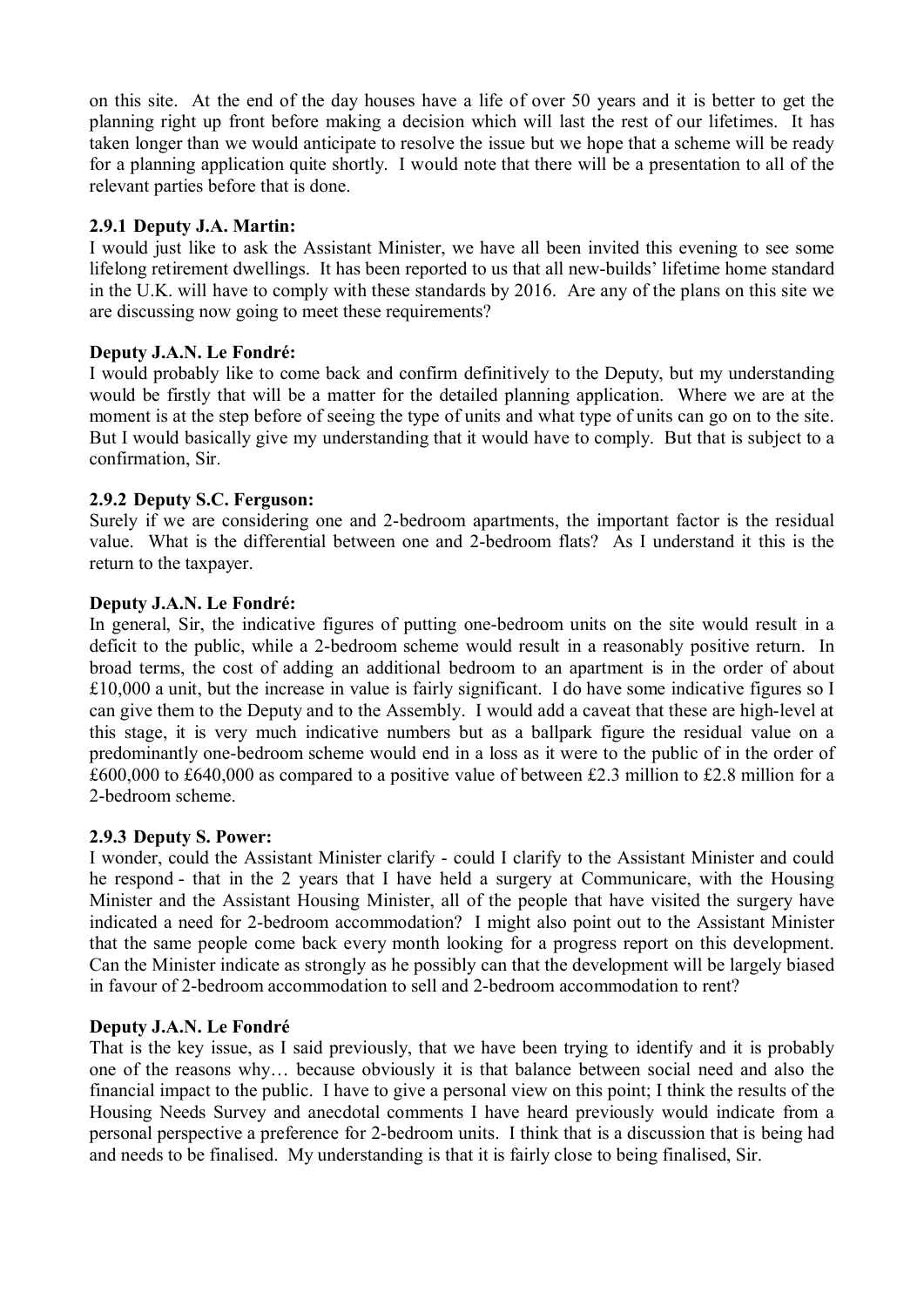## **2.10 Deputy J.A. Martin of the Deputy Chief Minister regarding the introduction of the population register:**

Can the Minister give the Assembly an update as to when the population register will be introduced and inform us whether original timescales will be met?

# **Senator T.A. Le Sueur (The Deputy Chief Minister):**

I think Members will be aware a consultation document on the population register was issued in December 2007. I understand that the Migration Advisory Group will publish its report within the next 2 weeks on the public consultation and its response. The intention remains to introduce the population register along with the rest of the migration policy by the end of 2009 as originally scheduled.

## **2.10.1 Deputy G.P. Southern:**

Is the Assistant Chief Minister aware of the most recent furore around identity cards in the U.K. whereby the proposal to outsource identity cards is met with horror because it would be relatively straightforward to forge the fingerprints attached to them. There is no public body associated with that? The progress of identity cards in the U.K. is stalled; likewise is our own scheme - which mirrors the identity card scheme - also stalled?

## **Senator T.A. Le Sueur:**

The Deputy Chief Minister is aware of the furore in the U.K. but I would be very chary about comparing like with unlike. They are not totally similar but certainly the concerns expressed in general terms about the U.K., I think, have been reflected in the comments received by the Migration Advisory Group. When that report is published I am sure that the reports will be highlighted there and it will be for that group to recommend to the States what action they should take as a result of that. But my understanding is that the intention of the Migration Advisory Group is to keep any requirements as simple as possible and not to try to have a complicated all-singing, all-dancing register which might incur the sort of concerns that the Deputy expresses.

### **2.10.2 Deputy J.A. Martin:**

Just a quick one. Can the Minister then confirm if the timescale is going to be late 2009 for the population register? In the review of the Island Plan remit in Jersey 2035 there was going to be a debate in early January or February 2009; is that still on? Will we have the debate on the population to be before we know what the population is? That is my question.

### **Senator T.A. Le Sueur:**

As I understand it, the timetable is that a report will be published later this year but a debate would be held early in 2009 with the intention that following that debate or debates - because I think there would probably be a debate in 2 parts - following that debate early in 2009 the details could be worked out during the year so that the thing could be implemented by the end of 2009.

## **2.11 Deputy R.G. Le Hérissier of the Minister for Education, Sport and Culture regarding staff on long-term sick leave:**

How many staff within the department are currently on long term sick leave and what procedures are in place to manage this situation?

# **Senator M.E. Vibert (The Minister for Education, Sport and Culture):**

Education, Sport and Culture have 10 members of staff on long term sick leave at present. This represents less than 0.005 per cent of the total head count of 1,847 for the department. In line with agreed procedures, these members of staff have been referred to Capita Health Solutions or are under the care of the appropriate medical authority and will be referred to Capita at a later date.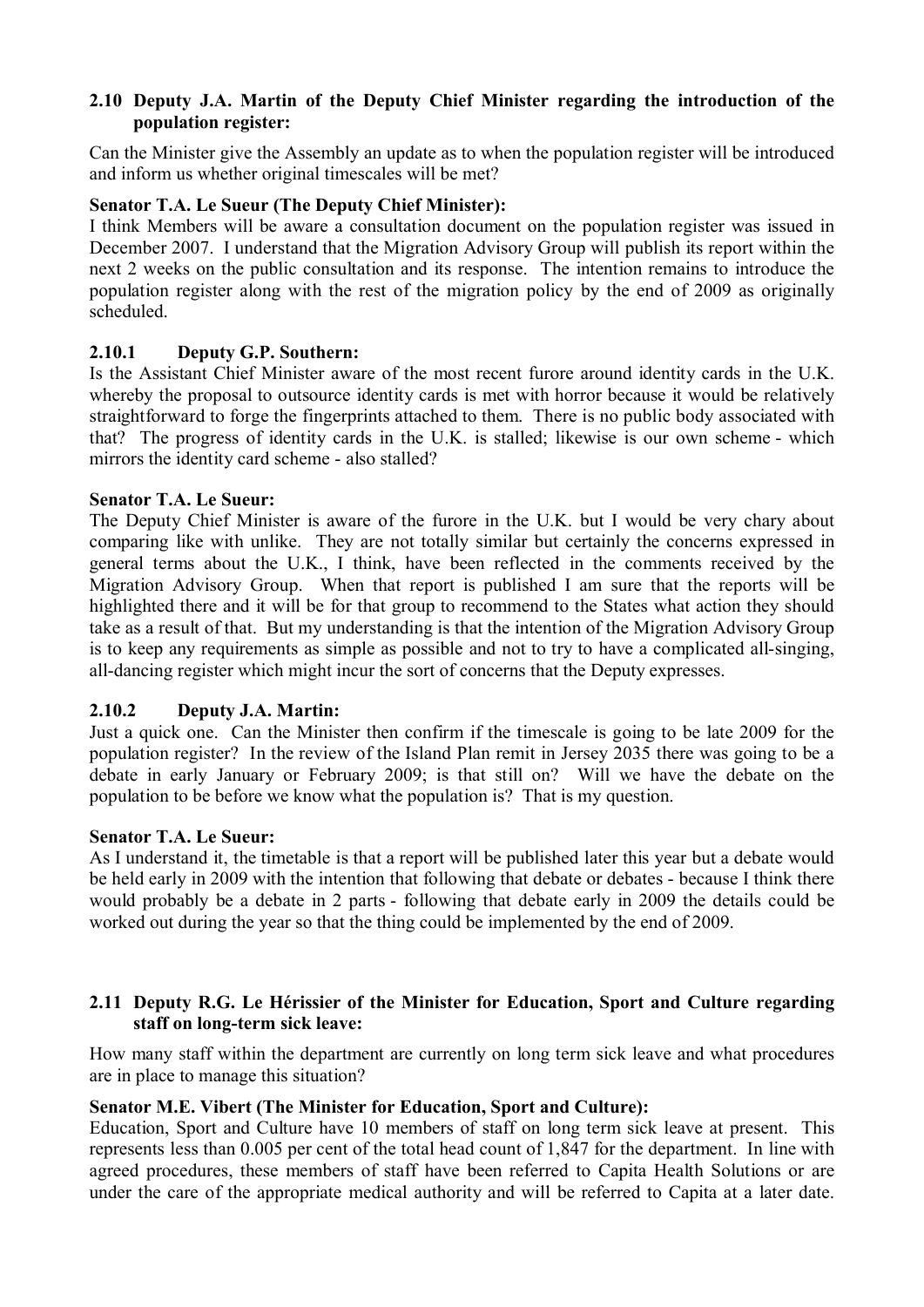Capita Health Solutions provide employees with support and guidance regarding their condition and support for their return to work. The department receives a report from Capita with advice regarding the employee's condition and circumstances and in most cases recommendations on a return to work programme. Line managers are encouraged, where appropriate, to keep in contact with the employee while they are on sick leave. Human Resources are also in contact with these members of staff either personally or by mail, depending on the employee's personal circumstances.

# **2.11.1 Deputy R.G. Le Hérissier:**

Could the Minister explain the policy where, for example, there is a situation where a person may be involved in possible disciplinary matters and is at the same time on long-term sick leave? What policy is adopted to ensure that at some reasonable time the procedure can go forward?

## **Senator M.E. Vibert:**

The policy is that while someone is on sick leave then all possible disciplinary action is suspended and that is in line with the agreed procedures of the States. Of course, while on sick leave, eventually that has to be renewed by a doctor's certificate and so on. Eventually, of course, the person concerned, if such a person is continuously on sick leave, they go down to half pay and then eventually nil pay on the sick leave, but it is not possible to take disciplinary action against the person while they are on sick leave.

## **The Bailiff:**

I am afraid, Deputy, that we are not quorate, so I must ask whether at least one Member in the precinct could return to his or her seat so that questioning can continue? Deputy Ferguson.

## **2.11.2 Deputy S.C. Ferguson:**

Given that it is roughly a year since the hypothetical case of discipline and suspension sick leave has been going on, what steps is the Minister taking to solve that particular problem?

### **Senator M.E. Vibert:**

In this hypothetical case which people keep referring to… well hypothetically the person concerned is no longer on sick leave and the disciplinary process is in train.

# **2.11.3 Deputy R.G. Le Hérissier:**

Can I therefore assume - and I do thank the Minister for that reassurance - that all witnesses and all relevant people in this hypothetical case will now be available to give their evidence?

### **Senator M.E. Vibert:**

I am not prepared to comment further, Sir.

# **2.12 Deputy R.G. Le Hérissier of the Minister for Home Affairs regarding the introduction of mandatory criminal record checks for persons applying to work in care homes:**

Is it intended to introduce mandatory criminal record checks for persons applying to work in care homes and if so, when?

### **Senator W. Kinnard (The Minister for Home Affairs):**

This answer mainly affects Health and Social Services. While the Chief Officer of Home Affairs is leading a corporate initiative to provide for a small agency to act as a designated authority under changes due to come into force under the Safeguarding Vulnerable Persons (Jersey) Act, the responsibility to vet staff rests with employers and the departments concerned. I am advised that currently the management staff of homes registered under the Nursing and Residential Care Homes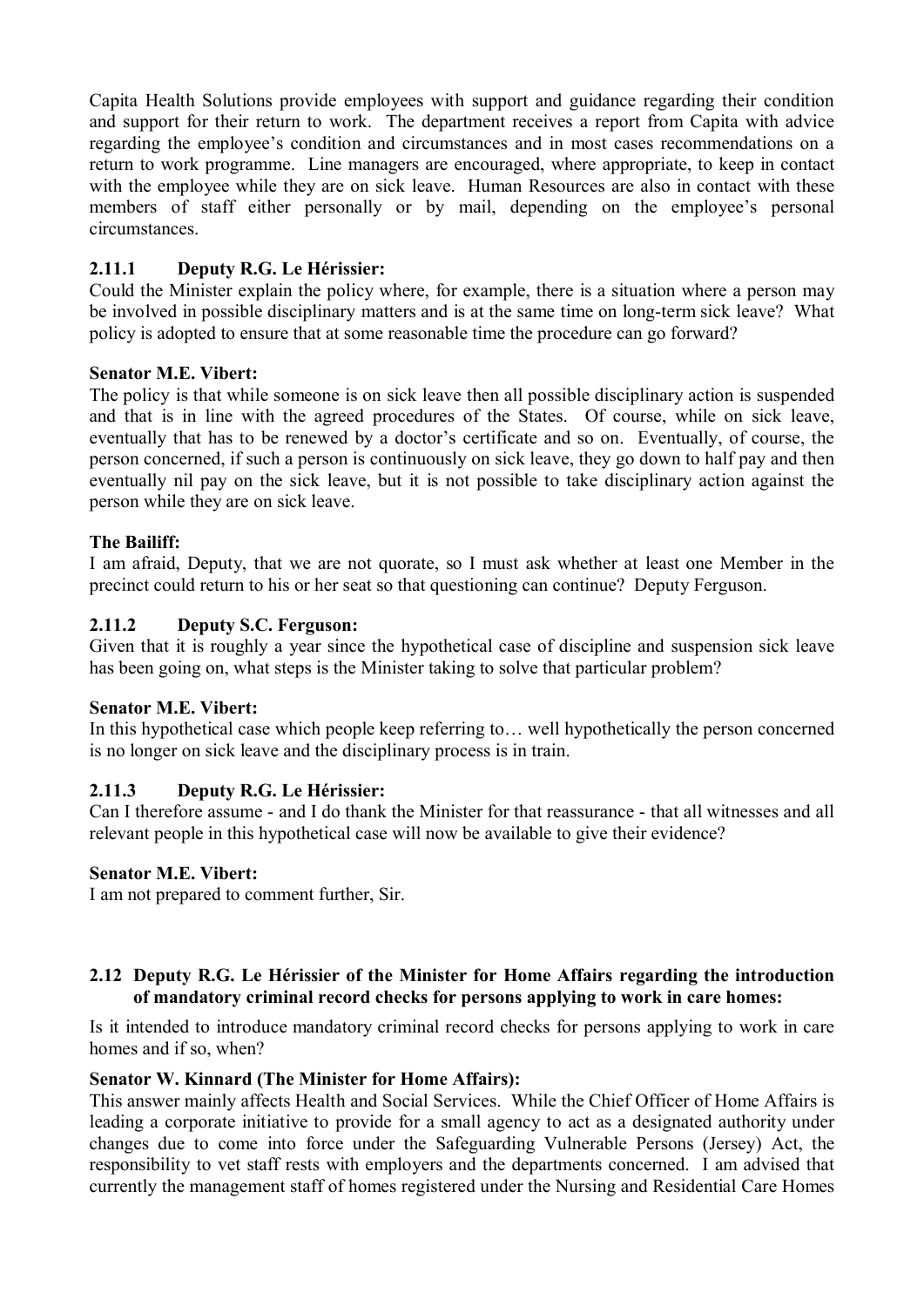(Jersey) Law 1994 are subject to police checks as well as the directors of private homes. When the U.K. Act comes into force in October 2009, the scope of the new independent safeguarding scheme will go much wider than the current arrangements. The new scheme will be introduced in phases and will require those who wish to work with vulnerable groups to be registered with the independent safeguarding agency. Certain employments will be classified as regulated. Regulated activities include frequent intensive or overnight contact for any activity in a specified setting such as care homes. In the U.K. anyone providing a regulated activity must be registered with the independent safeguarding agency after October 2009. Jersey is working in parallel with the implementation of the U.K. Act which is to be introduced, as I have said, in phases. The first phase will require all new workers or those changing jobs to register with the independent safeguarding agency. Thereafter a further timetable will be announced for the checking of existing staff and continuous checking arrangements. Again, Sir, Jersey will seek to work in parallel as each phase is introduced.

# **2.12.1 Deputy R.G. Le Hérissier:**

Can I therefore draw from the Minister's answer that all persons working in care homes are subject to a mandatory police check? Secondly, Sir, where there are concerns on behalf of the management of such a care home, those concerns are conveyed always to the relevant U.K. professional body?

# **Senator W. Kinnard:**

I think that has to be a question more rightly directed to the Minister fof Health and Social Services. I have given the answer that I am advised that currently the management staff of the homes that are registered under the Law are subject to police checks as well as the directors of private homes. I have no further information because obviously it is the detail of Health and Social Services.

# **2.12.2 Senator J.L. Perchard:**

Just to avoid any confusion, will the Minister confirm that it is a well-established practice that all staff working in children's residential care homes, as well as the Greenfields secure units, are subject to mandatory criminal record checks?

# **Senator W. Kinnard:**

I am advised so.

# **2.12.3 Deputy R.G. Le Hérissier:**

Just to clarify, Sir, so the Minister hereby clarifies that care workers on the front line are not, at the moment, subject to mandatory checks?

# **Senator W. Kinnard:**

I really do not think that that is a question I can answer and I am not the Minister of the department concerned and as I have said - I will say it again - it is the responsibility of the employers and the departments concerned to check their own staff.

# **3. Questions to Ministers Without Notice - The Minister for Treasury and Resources**

# **3.1 Deputy S. Pitman of St. Helier:**

Would the Minister advise the House how many  $1(1)(k)$ s are presently in the Island and how their income tax is negotiated and monitored by the department?

# **Senator T.A. Le Sueur (The Minister for Treasury and Resources):**

I do not know the number of 1(1)(k)s in the Island although we know the number that are approved each year, we do not know when (k) residents leave the Island. So any figure would have to be very approximate. As far as the tax receipts from them are concerned, that is now a matter of the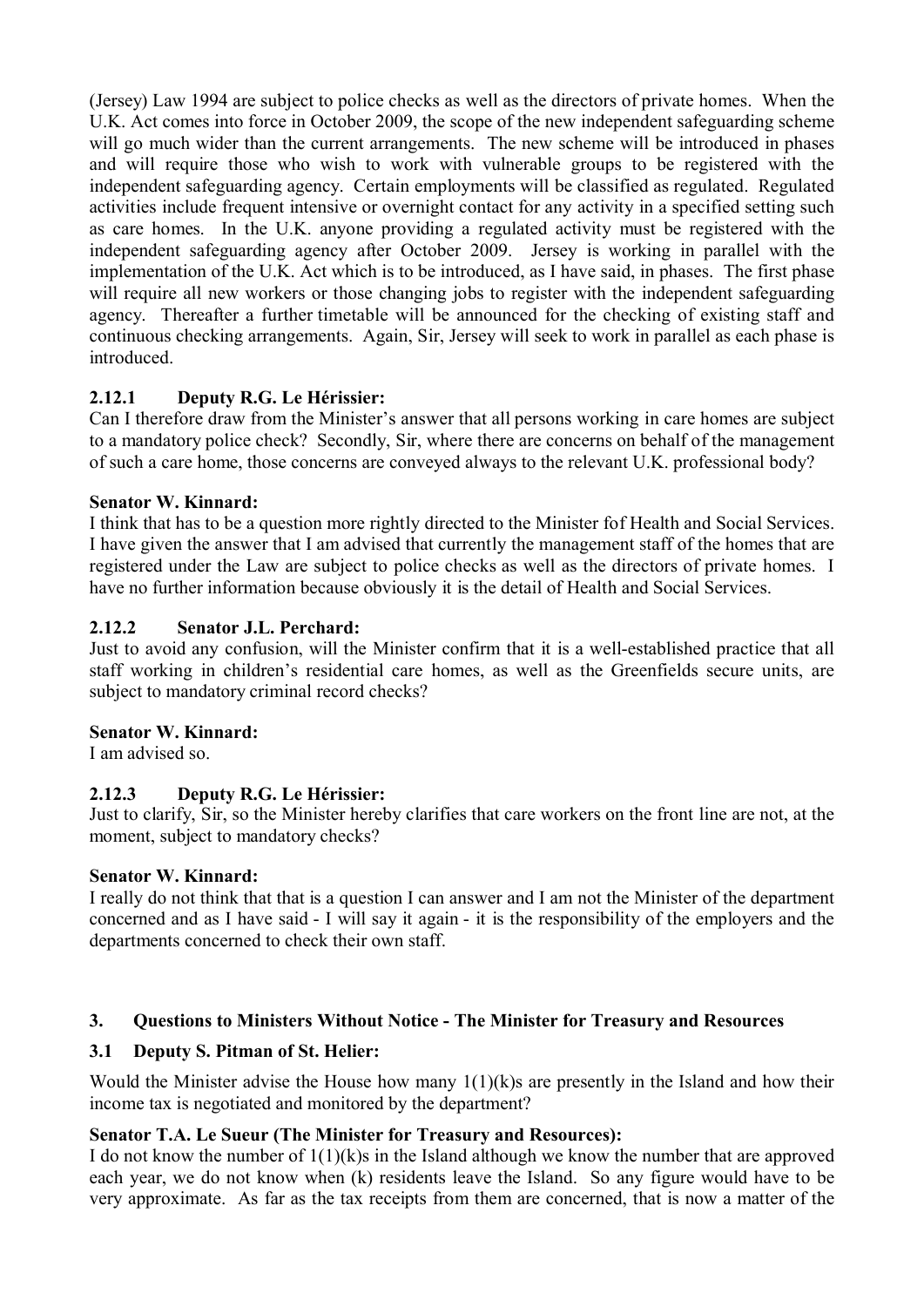Income Tax Law and under the Income Tax Law they are obliged to pay Jersey tax on all their Jersey income for the first million pounds of income at the rate of 20 per cent, thereafter for the next half million it is 10 per cent and thereafter it is at a reduced rate of one per cent if my memory is correct.

# **3.1.1 Deputy S. Pitman:**

Would the Minister provide the approximate amount that he has just mentioned of  $1(1)(k)s$ ; would he endeavour to find and publish that information for Members?

# **Senator T.A. Le Sueur:**

I will endeavour to produce and publish an estimate of the current number of  $1(1)(k)$ s in the Island for the benefit of Members although I also draw Members' attention to the fact that after a 1(1)(k) resident has been in the Island for a number of years they would achieve residential qualifications in their own right.

# **3.2 Deputy G.P. Southern:**

I am tempted by a supplementary on the last question, but never mind. In response to my written question today the Minister for Treasury and Resources has estimated at £16 million the loss due to the move to Zero/Ten of income revenue from international business companies. Can he state how it is that a reduction of rate by 50 per cent from 20 per cent to 10 per cent can produce only a reduction in income of 25 per cent, around a quarter? What is the tax situation for I.B.C.s (International Business Companies)? What will the tax situation be on Zero/Ten? What effective tax rate are I.B.C.s currently paying?

# **Senator T.A. Le Sueur:**

A number of questions rolled up together there. But certainly international business companies come in a variety of shapes and sizes and there is no one standard average rate of tax paid by companies. Each company will have its own particular effective rate. Because that rate will be less than 20 per cent but more than zero, then clearly when a regular rate of 10 per cent comes in the tax receipt will vary accordingly. As far as the timing is concerned, as the Deputy is probably aware, any new I.B.C.s are no longer able to be produced, but existing I.B.C.s can continue in existence until 2011. So the revenue from them will disappear gradually and the tax that they are paying now under the I.B.C. regime will be replaced by tax at the flat rate of 10 per cent thereafter.

# **3.3 Deputy K.C. Lewis of St. Saviour:**

Goods and Services Tax again I am afraid, Sir. As Members are aware, Sir, road fuel comprises of 3 components; the fuel itself, the impôts duty and the Jersey road tax. Will the Minister inform Members why Goods and Services Tax is charged on all 3 elements?

# **Senator T.A. Le Sueur:**

It is commonplace that Goods and Services Tax, like any consumption tax, is charged on the final selling price of any goods which includes, as the Deputy says, the cost and the duty and the profit element which is charged by the garage. All of those are part of the components of the cost and all those components are eligible and liable to G.S.T. as they would be elsewhere in the world. Our regime is no different from that elsewhere.

# **3.3.1 Deputy K.C. Lewis:**

Supplementary, Sir? To put G.S.T. on the road fuel and the impôts duty and the road tax is surely triple taxation and is surely immoral and possibly illegal. Does the Minister not agree? I may also have an opinion from the Attorney General, if you will oblige, Sir?

# **Senator T.A. Le Sueur:**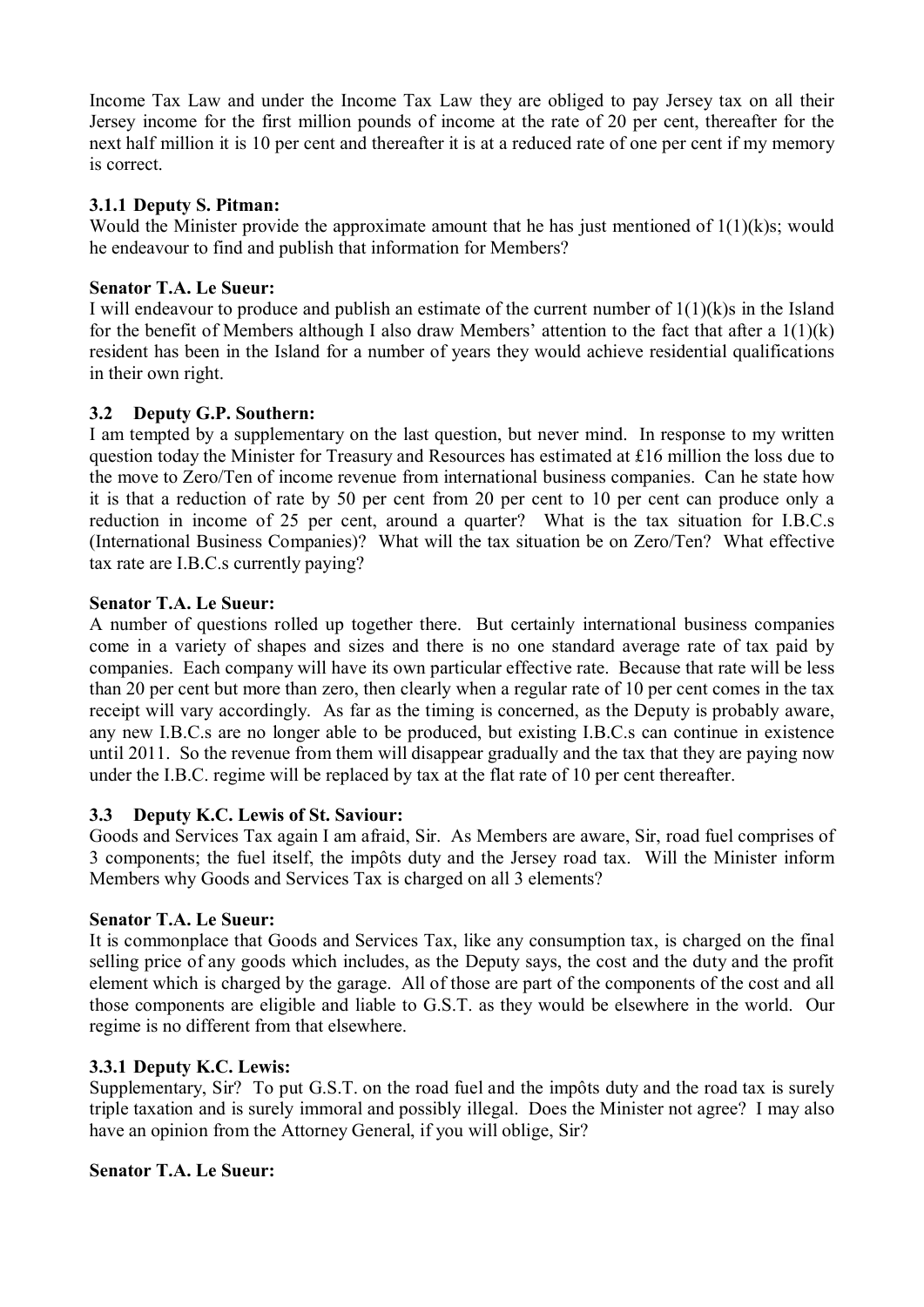Firstly, Sir, I do not believe that there is any element of road tax in the cost of fuel. The cost of fuel comprises the raw material, the impôts duty on it, the profit margin of the garage and then, now from 6th May, the G.S.T. I do not regard that as illegal. Those laws, both for the impôts duty and the imposition of G.S.T., were passed by this House and I have full confidence that they are totally legal. If the Attorney General wishes to amend my view...

# **3.4 Deputy R.G. Le Hérissier:**

Would the Minister not acknowledge that he has replaced thought for the day with exemption for the day? Having spread considerable confusion and despondency among the population with his exemption policy, could he inform us what other exemptions he has up his sleeve?

# **Senator T.A. Le Sueur:**

I have no exemptions up my sleeve. What we are doing is responding to genuine public concern at the introduction of a new tax in respect of details around that tax. I have always tried to make it clear that it is unlikely we have got the tax absolutely spot-on in the first day and it is as tax gets used and devolves we will find areas in which it needs to be revised. Although that major revision will take place in the autumn once the tax has been set in for a few months and settled down, but I will tell you some immediate issues which I felt would be unwise or unrealistic and maybe unfair on consumers to wait until that time. One such item is the provision of goods for people with disabilities and when this was brought to my attention I raised it urgently with the G.S.T. Department and officers concurred with the view that we should do something straight away. When these occasions arise my view is that it should be dealt with sooner rather than later in the interests of the consumers.

# **3.4.1 Deputy R.G. Le Hérissier:**

Supplementary, Sir? Would the Minister not accept some of these arguments apply to exemption from G.S.T. for food price?

# **Senator T.A. Le Sueur:**

I think, Sir, the exemptions that we are talking about in terms of the directions which the Comptroller of Income Tax has allowed to apply are very much at the margins of policy where there are to some extent grey areas. For example, goods for the disabled - medical supplies as well as being vehicles. So there are grey areas in which the Comptroller has discretion. In terms of general policy on G.S.T. that is a matter for this House to decide and we will decide that, as I say, once we have had a review of G.S.T. which will take place in some months' time once the tax is bedded into place. It may well be that the Deputy could then raise his issues at that time.

# **3.5 Connétable D.J. Murphy of Grouville:**

I am very grateful to the Minister for his quick movement on the raising of G.S.T. on the disabled vehicles, but the announcement he made this morning, I think, said electrical vehicles. Well, could he please confirm that it would also include specially adapted petrol/diesel vehicles as well?

# **Senator T.A. Le Sueur:**

I did not use the word electric vehicles, that was used by the media, but I can confirm that it applies to any vehicles which are used by people who are disabled.

# **3.6 Senator L. Norman:**

This morning the Minister lodged the proposition P.68 which, if adopted, would require the States to pay Parish rates but this would be balanced by an increase in the Island-wide rate. This would mean the rate payers of St. Helier would be significantly better off, the rate payers in St. Saviour would be marginally better off and the rate payers of the 10 other Parishes would be significantly worse off. Does the Minister consider this to be fair and equitable?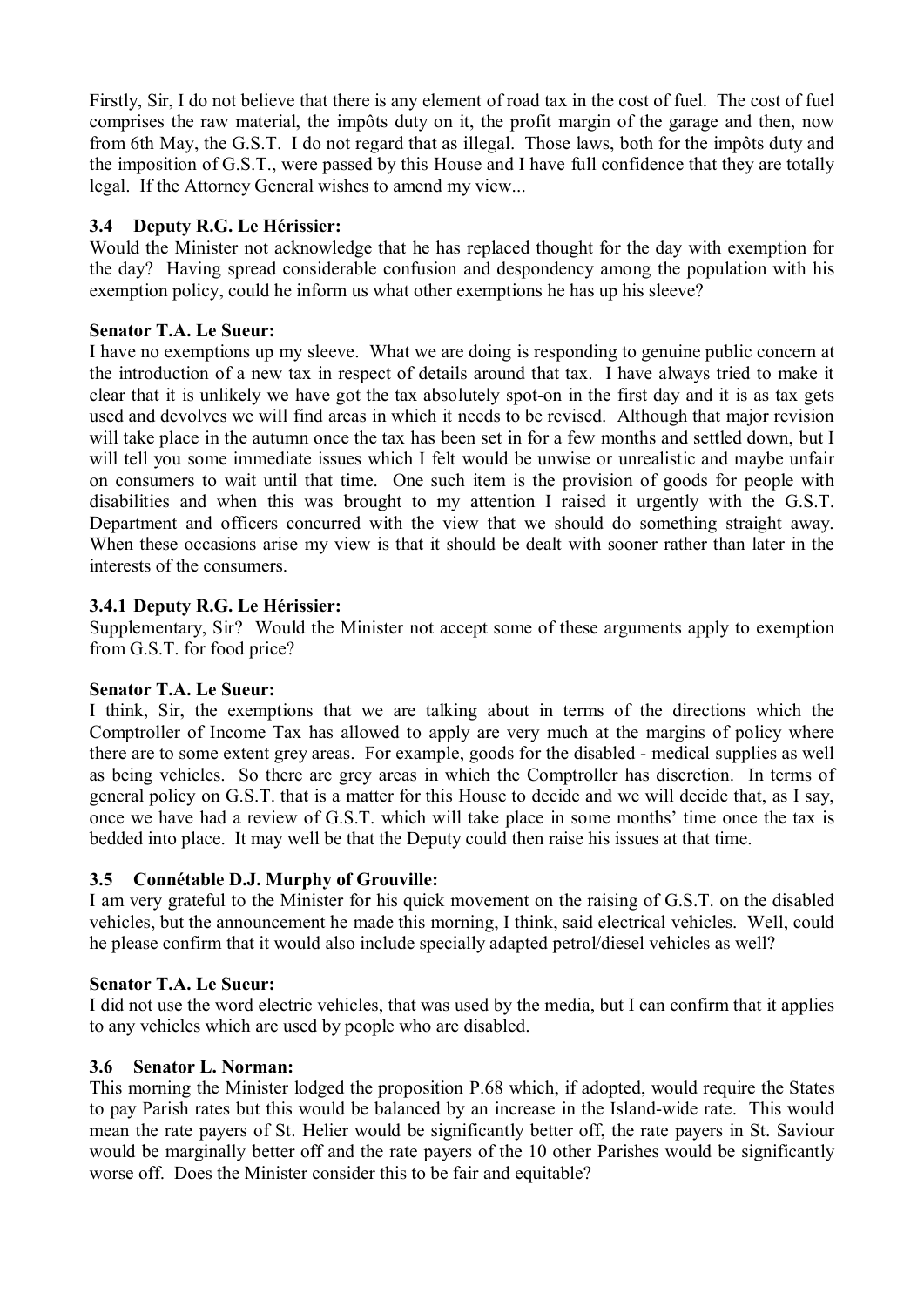## **Senator T.A. Le Sueur:**

The issue of the States paying Parish rates is not a simple matter as the report of the working party makes quite clear and there is, on the one hand, the desire for equity that the States would be treated just like any other property owner. The reality is, Senator Norman rightly says, that it will shuffle the revenue and expenses around and that there will be certain winners and certain losers. That is a decision which ultimately this House will have to make, Sir, and that is why I have lodged the proposition for discussion and in due course the House will decide whether this is a good idea or not.

## **3.6.1 Senator L. Norman:**

The Minister did not answer my question. Does he consider his proposition and the effect of his proposition to be fair and equitable?

## **Senator T.A. Le Sueur:**

On the one hand, yes, Sir, and on the other hand, no. **[Laughter]** It replaces one inequity by another potential inequity.

# **3.7 Deputy C.J. Scott Warren:**

Can the Minister explain to Members how monies that were already allocated from a car park trading account in 2002 by the then Public Services Committee to bring forward the provision of a pedestrian crossing can then become subject to the Public Finances (Jersey) Law 2005 which I understand does not allow monies for pedestrian crossings or pedestrian facilities to be taken from the car park trading fund? Is it possible, please, to have this explained?

### **Senator T.A. Le Sueur:**

That sounds like a matter of interpretation of laws which I am not prepared to give an answer off the cuff. It strikes me that if a new law comes in which supersedes an existing law then the new law takes precedence and if the Public Finances (Jersey) Law 2005 did make that change - and I cannot confirm at the moment whether it did or not - then that is a consequence which perhaps was unforeseen but unfortunately now does exist.

# **3.8 The Deputy of Grouville:**

In a written answer this morning, the Chief Minister wrote that incoming (j) cats. outnumber leavers by 2 to one and it was revealed in an answer previously given by the Deputy Chief Minister that there is no monitor for (j) categories leaving the Island. Would the Minister not agree - or Deputy Chief Minister not agree…

### **The Bailiff:**

Deputy, is this a question for the Minister for Treasury and Resources?

# **The Deputy of Grouville:**

Oh, is he the Minister for Treasury and Resources now? **[Laughter]** Okay, so I will wait for the next quarter of an hour, shall I? Okay.

# **3.9 Deputy G.P. Southern:**

Just quite distracted there. The Minister, in his answers to my earlier written question, suggested that tax return of £138.9 million from the finance sector on a basis of profits approximately £1,054 million, but he says that the figures are derived on 2 different data bases and therefore his wording says: "The average tax rate would be expected to approximate to 12 to 14 per cent." Is the Minister really saying to Members that he cannot state what the average tax rate is for the finance sector in this Island based on profits declared? He must know the profits declared, he must know the tax coming in, will he state categorically what the average tax paid by the finance sector is?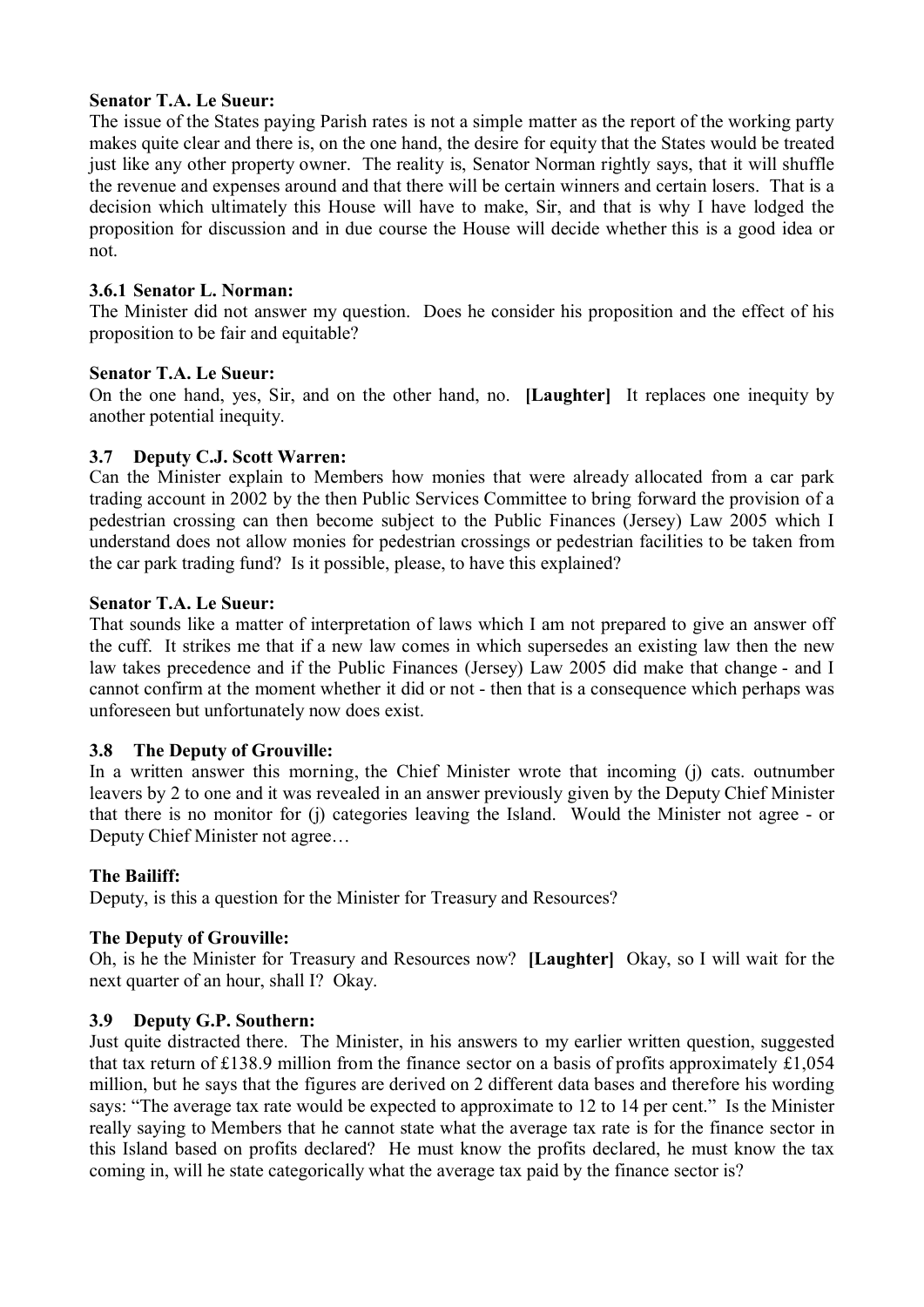# **Senator T.A. Le Sueur:**

I can certainly give a mathematical answer to the Deputy and the mathematics as he explained them are very simple. But the difficulty with giving a simple mathematical answer is that there is a danger that it is misleading and misunderstood. I would not want the Deputy or other Members of the House to misunderstand the accuracy or the content of a simple figure which says a mathematical average is whatever it is - 12.735 per cent - when the reality is that the information is created from a variety of sources from a variety of businesses paying tax at different rates and it is very difficult to get one meaningful figure. So, I think my answer was designed to ensure that Members did not read too much into one particular figure.

# **3.9.1 Deputy G.P. Southern:**

If I may, a supplementary, Sir? The Minister has failed to answer my question. Is he saying that in terms of macro economics, he cannot give a figure on average for what the finance sector is paying to his coffers? Because he can certainly do that for individual tax payers on average on marginal rates and on maximum rate.

### **Senator T.A. Le Sueur:**

In terms of macro economics, I could give a figure subject to a range of error. If the Deputy wants to have that figure he could have it, but I suspect it is not particularly meaningful and the figure would probably be something like 13 per cent plus or minus one per cent.

## **3.10 Senator J.L. Perchard:**

The Minister has accepted in time past that under Zero/Ten locally owned companies trading on Island will be disadvantaged compared to those non-locally owned companies trading in Jersey and has agreed to look to bring some proposals forward on a deemed rent principle. Can the Minister update the Assembly as to when he will be firming-up on these proposals and bringing them forward to the House to be debated?

### **Senator T.A. Le Sueur:**

Yes, Sir, I think I previously indicated that I propose to bring forward those proposals in the budget in December, the 2009 budget as part of the Income Tax Amendments at that time.

# **4. Questions to Ministers Without Notice - The Deputy Chief Minister**

# **4.1 The Deputy of Grouville:**

Hopefully I have got the Minister in his rightful role now. Okay, I will start again. In a written answer the Chief Minister said that (j) Categories outnumber leavers by 2 to one. In an answer to Deputy Pitman, he said that there is no monitor at present for (k) categories leaving the Island. Would he not agree this gives a distorted representation of the Island's population and is there going to be any research or mechanism to research people leaving the Island and their reasons why, especially local people?

# **Senator T.A. Le Sueur (The Deputy Chief Minister):**

While at the current time (j) categories coming in may exceed those leaving the Island, I do not believe that this gives a distorted figure of the Island's population. The Island's population, other than at census times, is calculated by the Statistics Unit on the basis of statistical information received from a variety of sources and that is cross-checked in order to get as good an estimate as is possible, so I do not think that it is fair to say that the lack of comprehensive details of which (j) categories have left the Island or which (k) categories have left the Island is relevant to that statistical information.

# **4.2 Deputy G.P. Southern:**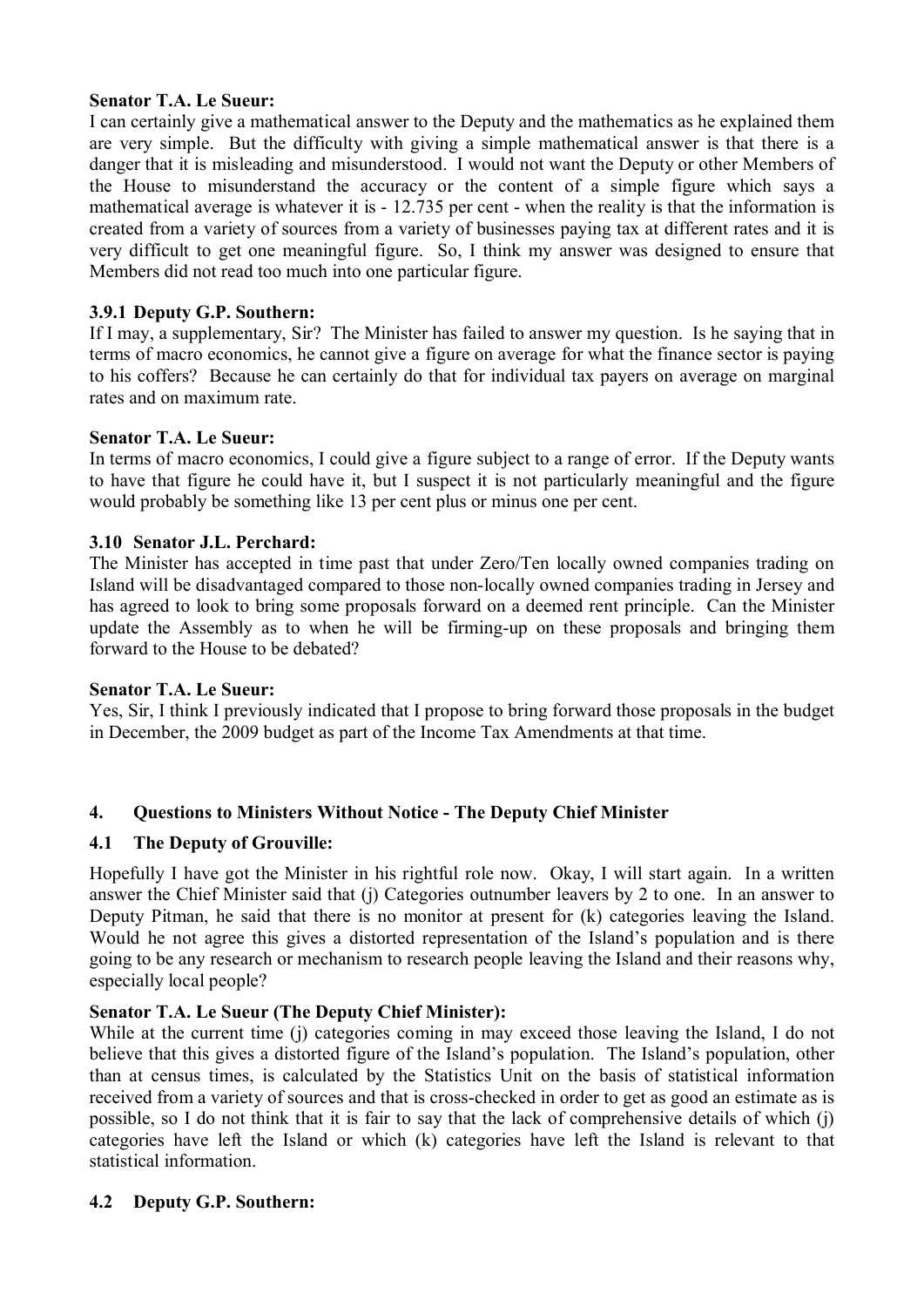Following up to that question, later on in his answer to the same question, the Chief Minister refers to 8 per cent of house purchases being down to (j) cats, whereas the demand revealed in the Housing Needs survey shows that they contribute to 16 per cent of the demand for housing. Can the Assistant Chief Minister clearly express whether 8 per cent is the correct figure or 16 per cent as revealed in the new Housing Needs survey?

## **Senator T.A. Le Sueur:**

Once again, Sir, I think the Deputy is guilty of trying to compare apples with pears. The 8 per cent figure quoted represents properties purchased by (j) cat. residents, the 16 per cent represents the demand for properties which (j) Category people might like to purchase. They are 2 different items and come out with 2 different figures.

## **4.3 Deputy G.P. Southern:**

Does the Assistant Chief Minister not accept the laws of supply and demand, that that demand from (j) cats. causes house price inflation?

# **Senator T.A. Le Sueur:**

The Deputy Chief Minister does accept that there is an economic link between supply and demand and that over time those 2 figures might well get closer together.

# **4.4 Deputy K.C. Lewis:**

As been discussed many times, Sir, a large number of Jersey people who are Jersey born of Jersey parents and Jersey grandparents, have the stamp in their passport stating that they do not have the right to work in the European Union. They may of course work there but they do not have the right to work or a right to housing. They are in fact an indigenous people and many countries in the world, for instance, New Zealand, Australia and North America have indigenous people and most of these indigenous people do not have the same rights as their countrymen of European origin. Their respective governments compensate them with a reduction in income tax. This…

### **The Bailiff:**

Deputy, you must come to a question.

### **Deputy K.C. Lewis:**

I believe this should also be implemented in Jersey, Sir. Does the Assistant Chief Minister not agree?

### **The Bailiff:**

Deputy, Deputy Chief Minister, please.

### **Senator T.A. Le Sueur:**

Whether as Assistant or Deputy Chief Minister, no I do not agree, Sir. I think the issue of the right to work and the content of a Jersey passport has been discussed *ad nauseam* in this House and I do not see any point in going further into the matter at this stage.

### **4.5 Deputy R.G. Le Hérissier:**

Would the Deputy Chief Minister agree that the current tendency to place most items from the Council of Ministers' Agenda on the B Agenda is leading to a lack of transparency in Government and is one which he would wish to reverse?

## **Senator T.A. Le Sueur:**

No, Sir, items come on the B Agenda because we discuss policy on an ongoing basis. While that policy is policy under formulation it rightly goes under a B Agenda. Once the policies have been completed then it is normal practice for that to be transferred from the B Agenda to the A Agenda.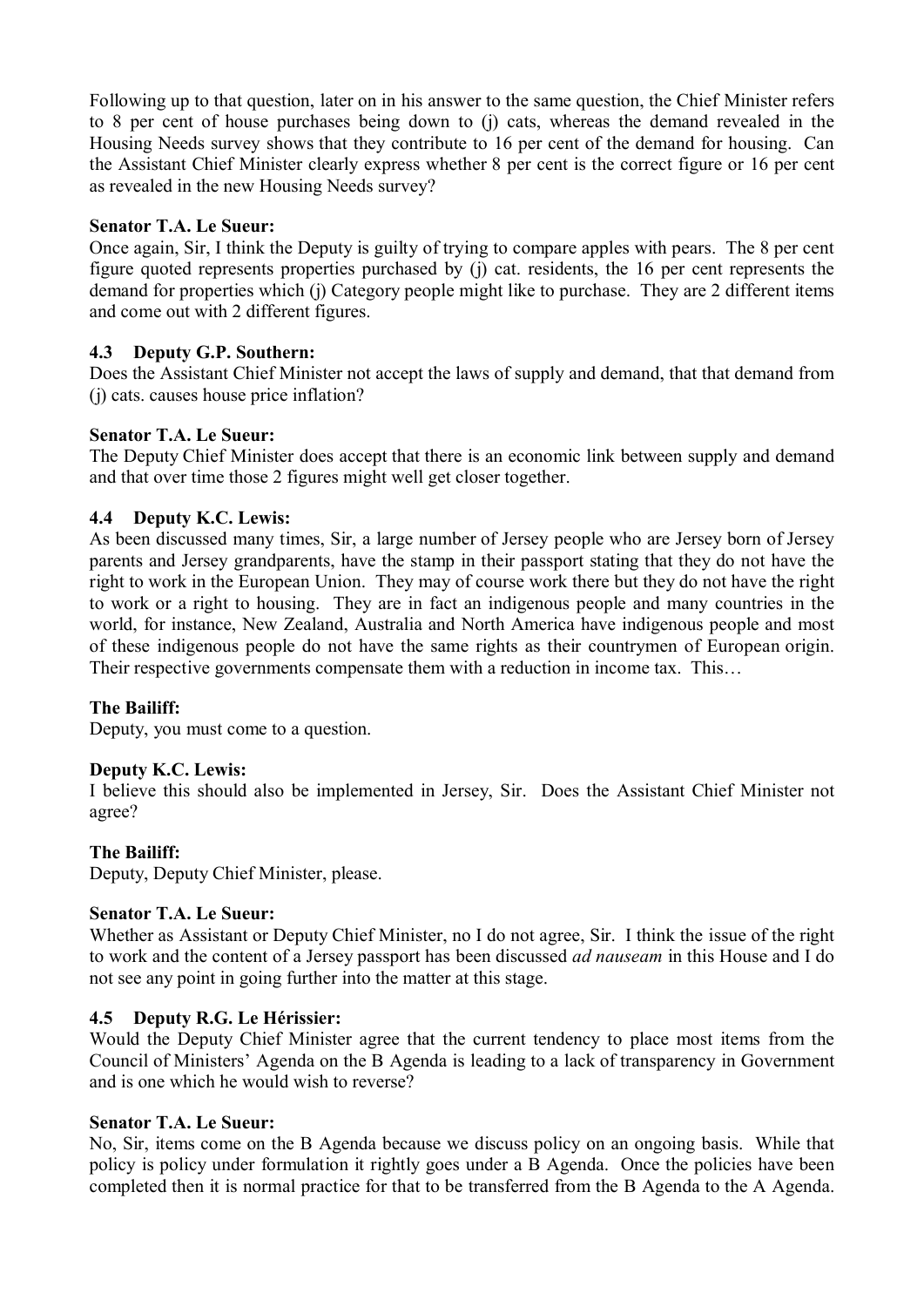What it may indicate at the moment is there is a lot of policies still in the course of formulation, there is very little being finalised.

## **4.5.1 Deputy R.G. Le Hérissier:**

Supplementary, Sir? Would the Deputy Chief Minister acknowledge that the cost, for example, of the Haut de la Garenne investigation can hardly be classified as policy under development?

### **Senator T.A. Le Sueur:**

I have no indication at the moment to suggest that it might be a B item, Sir.

## **4.6 Deputy G.P. Southern:**

Yes, would the Deputy Chief Minister liaise with the Treasury and Resources Minister to publish a list of the total amount of income tax paid by (k) categories in the Island updating the £11.7 million figure that was received some 5 years ago which we are still working on?

### **Senator T.A. Le Sueur:**

I can certainly ask the Treasury and Income Tax Departments to update those figures and I think that would be done as a matter of course, recognising, as I say, that there are grey elements around the edges, but I am certainly prepared to give the Deputy and the House more up to date information than they currently have.

# **STATEMENTS ON A MATTER OF OFFICIAL RESPONSIBILITY**

# **5. Statement by the Chairman of the Health, Social Security and Housing Scrutiny Panel regarding the New Directions Health and Social Services policy document**

### **The Bailiff:**

If there are no other questions for the Deputy Chief Minister we will move on to statements on a matter of official responsibility, there being no personal statements and I ask the Chairman of the Health, Social Security and Housing Scrutiny Panel to make his statement.

### **5.1 Deputy A. Breckon (Chairman, Health, Social Security and Housing Scrutiny Panel:**

The Health, Social Security and Housing Panel had arranged to scrutinise New Directions commencing in February 2007. Unfortunately the Minister for Health and Social Services took an extended medical absence and the situation was further aggravated by the change of Minister for Health and Social Services in September 2007. The incoming Minister asked for time to reconsider New Directions and further delays arose because of the intervention of the Haut de la Garenne issue. After a succession of delays it was hoped that the document would be placed before the Council of Ministers on 8th May. It now transpires that this has been further delayed. This has been a major disappointment to the Panel which felt that it was logical to start its work with a scrutiny of the policy which was going to drive the future work of the department. This is now highly unlikely and the Panel intends, although late in the day, to commence a study of the issues surrounding long-term care of the elderly. The Panel would like to stress that it has received excellent co-operation from the officers of Health and Social Services. Nevertheless it is extremely disappointed that this scrutiny is unlikely to take place before the end of the current session. Do I need to say that again, Sir?

### **The Bailiff:**

No, I think we are not quorate, I am afraid. I must ask one Member at least, in the precinct to return to his or her seat.

### **Deputy J.J. Huet of St. Helier:**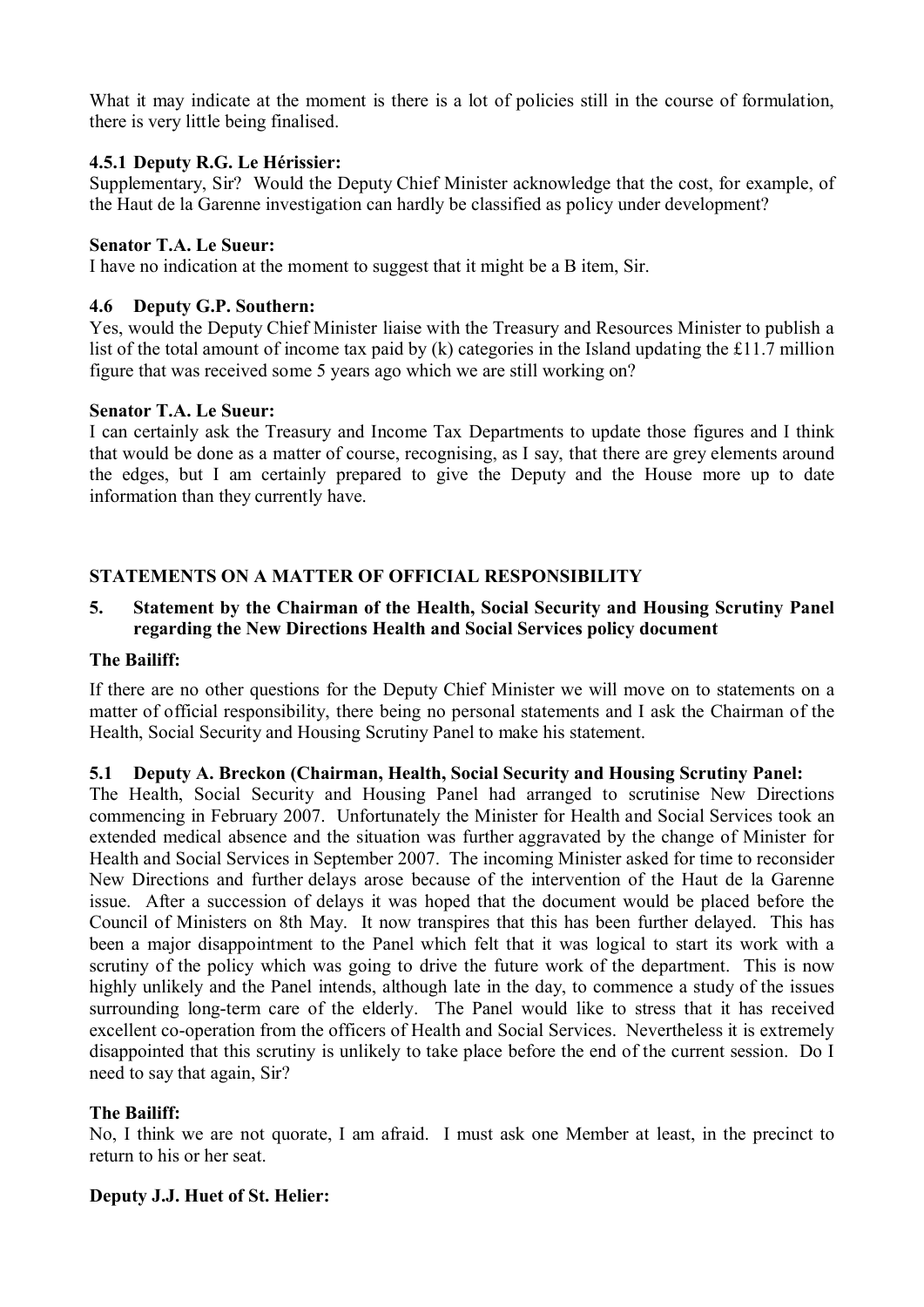Maybe we could ask the Members in future, Sir, to have a look around before they leave the Chamber?

## **The Bailiff:**

I think that would be very helpful, Deputy. Now, are there any questions for the Chairman of the Scrutiny Panel? No?

### **PUBLIC BUSINESS**

# **6. Committee of Inquiry into the Operation of Third Party Planning Appeals (P.35/2008)**

## **The Bailiff:**

Well, we come next to Public Business but before we move there I can draw Members' attention to the fact that a proposition - Projet 70 - has been lodged by Deputy Southern, "Goods and Services Tax Receipts", and I hope that that will shortly be on Members' desks. The first item of Public Business is Projet 35 - "Committee of Inquiry into the operation of third party planning appeals" in the name of Deputy Scott Warren and I ask the Greffier to read the proposition.

## **The Greffier of the States:**

The States are asked to decide whether they are of opinion (a) to establish Committee of Inquiry in order to examine the operation of third party planning appeals in the Royal Court for the first 12 months since its introduction and if necessary make recommendations for the future; (b) to present its report to the States Assembly by autumn 2008; (c) to appoint the following persons as members of the Committee of Enquiry: (i) Mr. Roland Anthony, (ii) Advocate Christopher Gerard Pellow Lakeman, (iii) Deputy Roy George Le Hérissier, (iv) Deputy Sean Seamus Patrick Augustine Power, (v) Deputy Celia Joyce Scott Warren; (d)(i) to agree that the committee shall appoint a chairman and deputy chairman from within its number, (ii) in accordance with standing order 146(5)(b) and (c), (1) the deputy chairman shall, if required, preside in the absence of the chairman and (2) the quorum of the Committee shall be 3.

# **Deputy P.N. Troy:**

Before the Deputy starts, Sir, as a builder and developer can I asked to be excused from this debate, Sir?

### **The Bailiff:**

Very well, Deputy. Deputy Troy declares an interest and withdraws.

# **6.1 Deputy C.J. Scott Warren:**

"The debate has been had", these words spoken by Deputy Judy Martin in conversation with me several days ago should be remembered throughout this debate. "The debate has been had." This debate is not about the merits of third party planning appeals. That decision has already been taken on 2 separate occasions by 2 separate States Assemblies. The decision to enact the provision in the Royal Court was taken by this States Assembly. This is why, Sir, in my opinion, States Members have a duty to ensure that the provision is working effectively. Not to do so, Sir, does the public a disservice. For this reason I am asking Members today to support a Committee of Inquiry into the operation of third party planning appeals. Members will note that the proposed Committee of Inquiry would examine the first 12 months of operation of third party appeals in a Royal Court from the end of March last year. It is important that I explain why I believe there is a need to establish a Committee of Inquiry now. In his comments, the Minister for Planning and Environment writes that: "For the present there is little to evaluate" and under Financial Implications, Sir, he states: "While I support the principle of a Committee of Inquiry into the matter of third party appeals, the department cannot afford to meet the cost from its 2008 budget." Sir,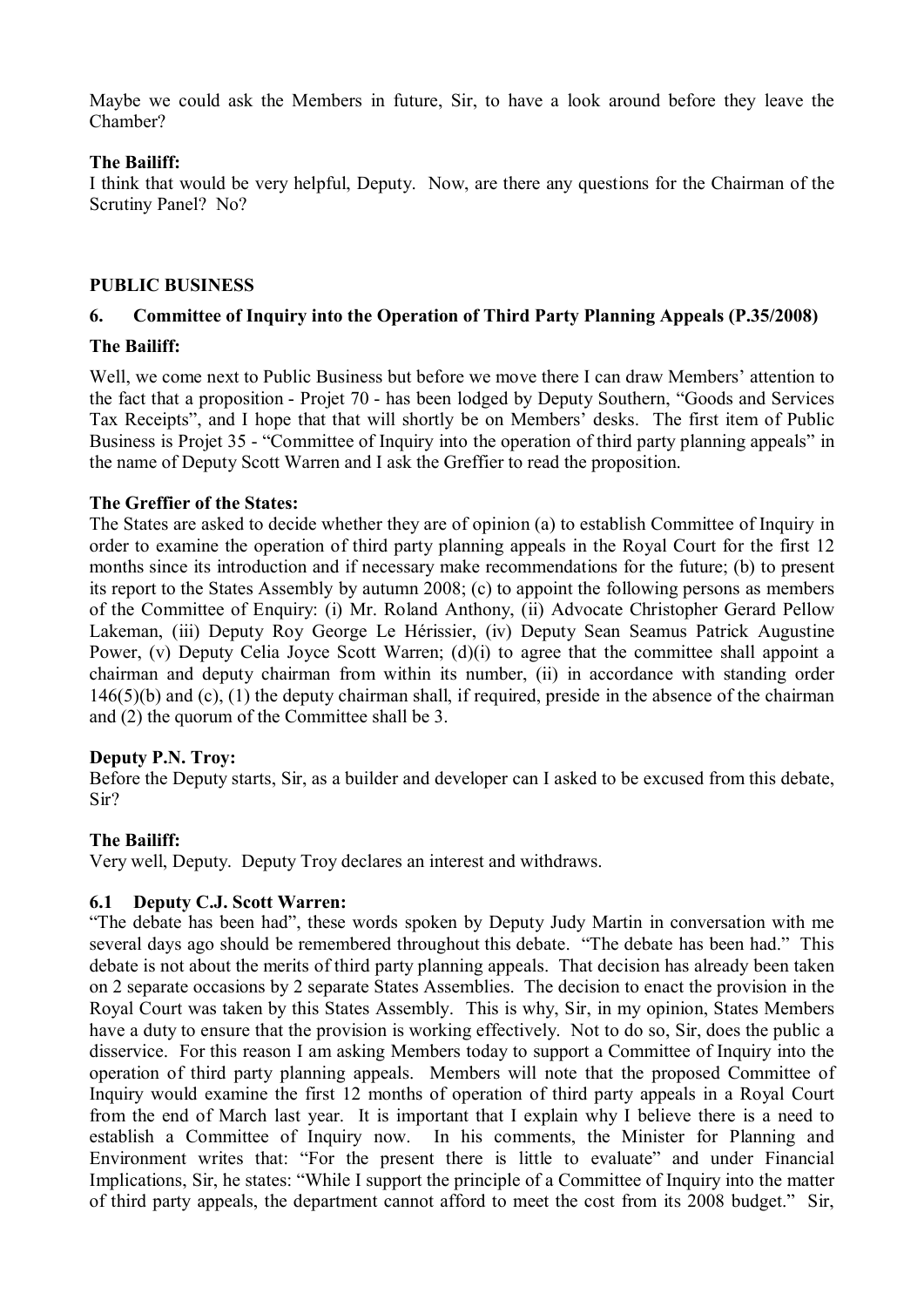£250,000 was allocated to the Planning and Environment Department in 2008 for an estimated 30 third party appeals. This is a lot of money to allocate to a department for a provision that is not operating as expected. There have, Sir, only been 7 requests for an appeal by third parties done, I should add, Sir, in the appropriate manner since the provision came into force. Taking the Minister's first point, Sir, that there is little to evaluate, I agree that there is little visible evidence. The fact that there is so little evidence leads me to ask the question why? £250,000 is a large sum of money to allocate to provision that is either not working effectively or else is not needed. We need to get answers. I suggest that the amount needed to establish this Committee of Inquiry is minute by comparison with the amount that the Planning and Environment Department has been allocated for this provision. We need answers. Is the small number of third party appellants due to a much improved law in which all neighbours and all third parties are content? The fact that there are now open meetings where people can have their say on an application is a vast improvement within this Planning Law. In the Royal Court a new modified procedure was introduced without the need for lawyers. However, it is my understanding that an architect, surveyor or planning consultant or a person approved by the Judicial Greffier will need to attend. There will therefore be some cost to the appellant. Sir, I ask is the fear of incurring costs in the Royal Court, even under the modified procedure, acting as a deterrent? Members should, Sir, also be aware that there is no guarantee regarding whether a planning appeal will be heard under the ordinary or under the modified procedure until affidavits have been done and received by the Master of the Court and he then will make that decision. So, Sir, I ask, does the thought of taking an appeal to the Royal Court deter people? Would people have preferred an independent body such as the original Appeals Commission? We have changed from full-scale to limited third party appeals since the Appeals Commission was scrapped. I understand that the number of first party planning appeals to the Royal Court varies each year from between 4 and 9 and attempted first and third party appeals over the past year together add up to 16. The lady who attempted the first third party appeal withdrew her appeal for fear of costs. The case was to have been heard under the ordinary procedure in which case she could have faced not just her own legal costs, but also the applicant's costs. It is my understanding that had this lady continued and lost her appeal, she might not have had to pay costs, however the problem was that there was no certainty. The appeal was withdrawn by the lady because of the fear of costs. This lady has since told me that she is concerned that, regarding her case, she does not feel that the law functioned as was intended. You will see from the comments from the Minister for Planning and Environment that there were other reasons why the remaining appeals did not succeed. In addition, 6 would-be third party appellants wrote letters to the Minister requesting an appeal but when advised that this had to be done in the prescribed form under the Royal Court rules and they should contact the Judicial Greffier, they did not proceed and, Sir, I believe we need to know why. Another question that a Committee of Inquiry would seek to answer is why these people did not continue with their third party appeals - I think that is a bit repetitive. Was it a lack of time to do so? Was it the thought of a court process? We need these answers. During the debate on P.210 of 2004 the Attorney General delivered a relevant speech in which he expressed his concern about trying to adopt a user-friendly approach in Royal Court procedures. The major part of his speech was as follows, and I quote: "The fact is that most planning appeals are valuable. Most planning matters are valuable. The more value they carry the more likely it is that lawyers are going to be involved. The reality is that the neighbour - third party - who wants to appeal may want to take it forward on their own because it may have an effect on the value of their own property, but it is likely to have a much more substantial effect on the value of the property which is the subject of the application. So the chances are that in any case a lawyer is going to be retained by the person who is making an application for a planning permission because it is a valuable thing. He is going to want to protect it and any system that is developed with the Royal Court to make it more user friendly is, I think, honestly going to have to recognise the practicalities of lawyers being likely to be involved, particularly if they are any major sort of development application." A third party who may wish to appeal receives a development control practice note within 7 days of a planning consent instructing him or her to consult a lawyer or other suitably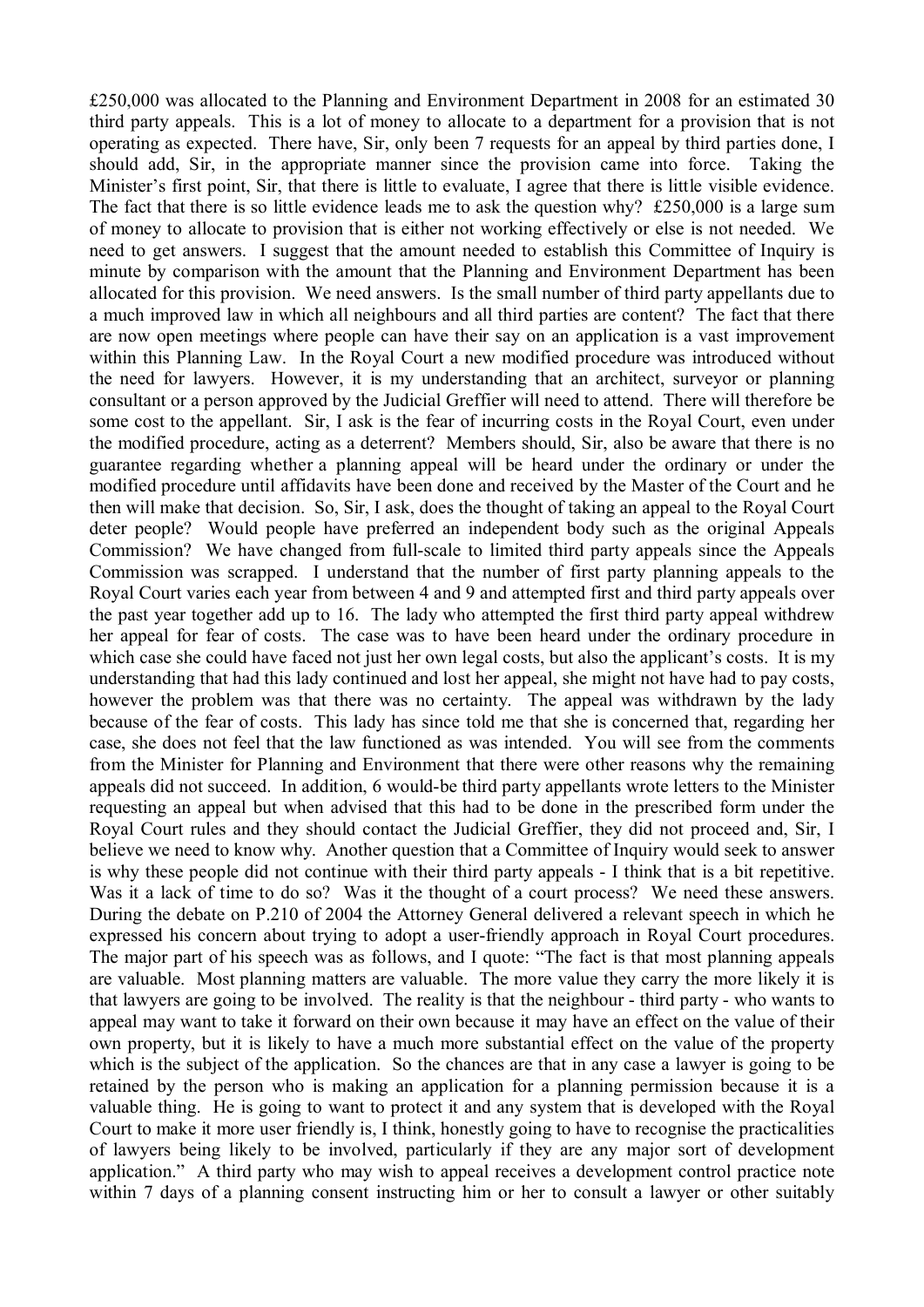qualified professional and that a third party appeal must be lodged with a Judicial Greffe in accordance with the rules within 14 days of the service of the notice. This is a very short time span. In contrast an applicant has 28 days from notification of the Minister's decision in which to lodge an appeal to the Royal Court if he or she is aggrieved by the planning decision. The timetable for third parties to appeal is half of that allowed for applicants, first parties. So, my next question is does this sound a user friendly and easy system? Or rather, does it deter people? I believe that answers are needed. The Appeals Commission was scrapped because the perceived costs were causing an unacceptable delay to bringing into force the Planning and Building Law.

#### **Senator J.L. Perchard:**

Excuse me, Sir. Maybe the proposer would like to stick to the proposition, Sir. She did tell us at the outset that this was nothing to do with third party planning…

### **Deputy C.J. Scott Warren:**

This is not to do with whether we believe in third party planning appeals, this is to do with whether the effect in the law is working and this is relevant and I will continue, Sir. Even though my glasses have got steamed up. However, the last year has shown that there is not a mighty influx of appeals, in fact, far from it from either first or third parties. Therefore another question to ask would be is there a better way forward for hearing appeals for all would-be appellants? Excuse me, Sir, my speech has dropped. The Royal Court applies the narrow test of reasonableness and considers points of law. A member of the Planning Department attends on behalf of the Minister and puts the case for the Minister. Is there a way that could allow the full merits for the case to be considered. Is there a way forward without involving paying high salaries to independent commissioners? I, Sir, do not have the answers but I believe that we, and by that, I mean the people of Jersey, need them and deserve them. This Committee of Inquiry should be able to provide answers in a fairly short period of time. It has been said to me, Sir, by one Assistant Minister of a very large department, that the money to hold a Committee of Inquiry would be better spent within his department. [**Laughter**] I am not looking at anyone. I will say in reply that £250,000 has gone to the Planning Department's budget for third party appeals, which cannot be costing anything approaching that amount. I appreciate, Sir, that the Planning and Environment Department can quite easily reallocate and spend these funds elsewhere. Members will know that this department is strapped for cash but I hope Members will also agree with me that this is not a satisfactory state of affairs. We need answers and we need them as soon as possible. After the first person to attempt a third party planning appeal had to withdraw her case, I requested a meeting with the Minister for Planning and Environment, the former Solicitor General and others. The lady who had withdrawn the case also attended. Sir, I asked the former Solicitor General if there is any way in which a third party appellant can lodge an appeal in the Royal Court and be certain that he or she would not incur costs, to which the former Solicitor General replied that, no, there is not. It is clear that costs were not the reason for all the other third party appeals not proceeding within the Royal Court process. During the debate on P.210 in 2004 in the States, brought by Senator Philip Ozouf, the then President of the Environment and Public Services Committee, he emphasised that the most important issue within that proposition was the repealing of the Planning Appeals Commission. He spoke of the law remaining unimplementable - I am not sure that is a word, Sir, but that is the word he used - due to resource restraints. He also stated that, and I quote: "The Royal Court has shown that they are willing to change their arrangements and they are willing to put in place arrangements that do meet the needs of applicants." At that time, Sir, third party appeals were a full-scale provision within the law and the law was awaiting enactment. This Committee of Inquiry would obviously not be anything like the scale of the recent inquiry into Bel Royal, St. Lawrence issues on which, I understand, Sir, there were files, a massive amount of files. Obviously there would be some background reading. The Minister was consulted about the members of the list on the proposition today for the proposed Committee of Inquiry and he was content with those people - Deputy Sean Power was included - to have a representative of the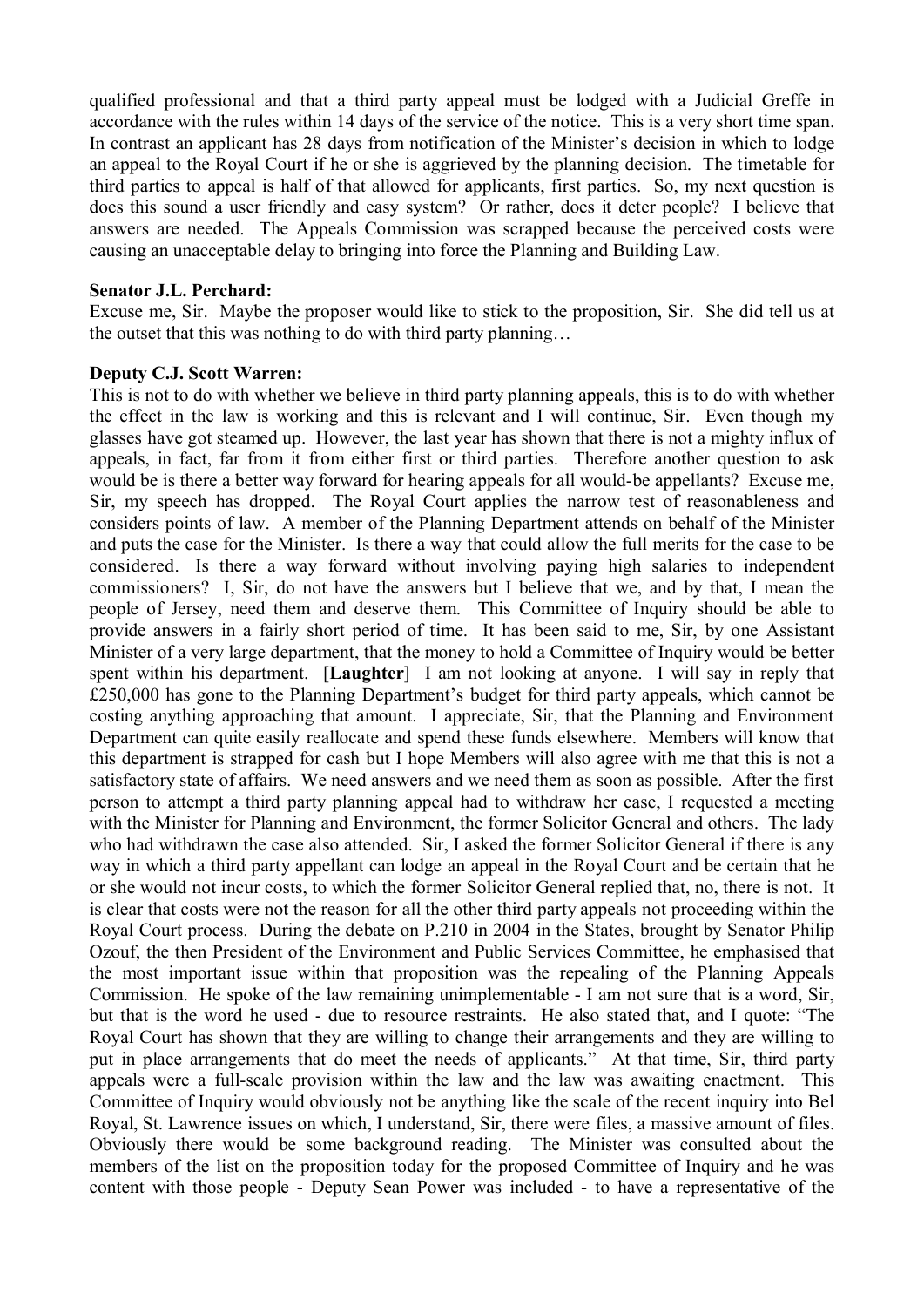Planning Department and, obviously he does have some knowledge from Ireland, of planning appeals and how they work there. Deputy Roy Le Hérissier has taken a keen interest in constitutional matters and was a former chairman of the Privileges and Procedures Committee. Advocate Christopher Lakeman and Mr. Roland Anthony would come under the Committee as independent members. Members will have received profiles for Advocate Lakeman and Mr. Anthony and I thank all these people for allowing their names to be put forward. All legal issues, I should stress, however, Sir, would be addressed to the Attorney General and the Solicitor General. I also hope that the Bailiff and others with an interest in the good working of these procedures, would wish to give evidence to a Committee of Inquiry if it is supported today. Although, Sir, I would be a member of that inquiry, I do not propose to chair the Committee of Inquiry. To sum-up, Sir, many questions remain unanswered regarding the first year of operation of third party planning appeals to the Royal Court. Under financial manpower implications, Members will have seen the total sum of £15,000. I believe, Sir, this is a small amount in comparison with £250,000 that has been allocated to the Planning Department to cover expenses for third party appeals during 2008. The third party appeal provision, Sir, was supposed to provide an accessible means of appeal to all, whether wealthy or not. I urge Members to support this Committee of Inquiry and States Members will then be in possession of a report and any recommendations by this autumn. Thank you, Sir.

## **6.1.1 Senator M.E. Vibert:**

I have no problem at all with examining the operation of third party planning appeals, but I would like the proposer to explain to me, as we have moved to a system of Ministerial government and scrutiny, why this cannot be and should not be undertaken by the relevant Scrutiny Panel, where there has been no question of having to find money from anywhere else, because Scrutiny have got a budget for this. I would have thought it is exactly the sort of thing Scrutiny should be doing. [**Approbation**] I cannot understand it and I look forward to an explanation, otherwise I am afraid this will not get my support as to why the bodies that the States have set up to do things like this, which is Scrutiny, should not be doing it. The proposer did not mention this at all in her opening speech, and I did listen to it all. We had a lot of detail but, really, this is a matter for Scrutiny. Scrutiny should be undertaking this and then there would be no problem whatsoever and I just do not understand why that is not happening, Sir.

### **6.1.2 Senator J.L. Perchard:**

I would have thought any Committee of Inquiry's integral ingredient should be the impartiality of its Members. The Deputy has conveniently forgotten to speak on her proposition this morning and has spoken on her problems with the current process. She has already got an opinion. I understand our other 2 politicians on her proposed committee have voiced opinions on this subject as to how they would like to see the original proposition supported. So, this Committee of Inquiry, or the membership of the committee that has been proposed, really, Sir, they are hand-picked, handselected people with an opinion, who will support the Deputy's own view on what should happen and I think any report produced by this committee - this named committee - would be quite likely to take the view that the Deputy has expounded this morning, while making her proposition.

# **6.1.3 Deputy R.G. Le Hérissier:**

I did support third party appeals but I have had hardly any conversations with the Deputy on the issue of how the system has worked and I think that is a totally unwarranted allegation that the Senator has made, Sir. We are coming to it with an open mind and the Deputy of St. Saviour, Deputy Scott Warren, well knows that if we come to the conclusion that it is the end of the road in a pragmatic sense - let alone a philosophical sense - for third party appeals, it will be the end of the road. She is quite prepared for that conclusion to emerge among other conclusions that might emerge. So, therefore, Sir, the Senator is making a totally unwarranted allegation, although I have got no problem if he wishes to rake over the pedigree or lack of pedigree of every member of that committee. He is well entitled to say so. Sir, on the issue that Senator Vibert has raised, he raises a good issue but the reason it has not gone to Scrutiny, as we well know, the Panel it would likely go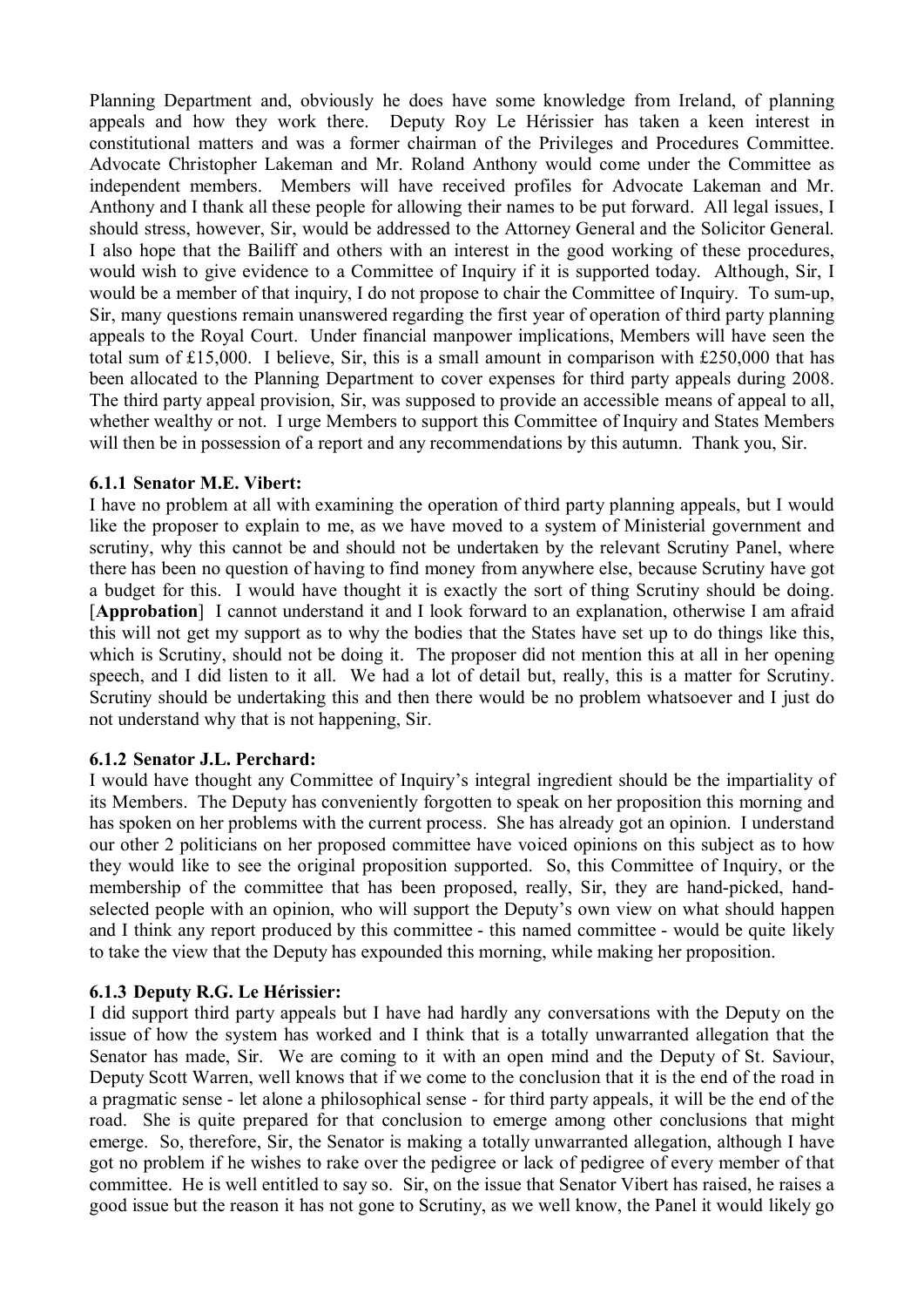to is the Environment Panel and we are told that they are very busy and pre-occupied with other matters and, although a direct approach has not been made, I think the issue is that Deputy Scott Warren is very wed to this issue; she wishes to see it through to the end and she wishes to be guaranteed that there will be a proper study done to bring it to a proper conclusion and that we will not be waiting around for ever and ever and that is why she wishes to do it through this mechanism. Yes, it could have been done by Scrutiny but this is a much more guaranteed way of ensuring that there is an impartial look at the issue and not the kind of unwarranted interpretation of the matter placed upon it by Senator Perchard.

## **6.1.4 Deputy G.C.L. Baudains:**

Originally I probably would not have supported this proposition but I am going to support it today because it has become clear to me that what we thought was going to happen has not transpired. What we thought we were putting in place was a system whereby people did not have to employ lawyers and go to enormous expense to argue a case in court but it does appear, from the process that has happened so far, that in fact that risk still exists. That one party will be there with their lawyer and the only way that you can get a reasonable - monetary-wise that is - access to the process is by not going with your own lawyer, so you are at an immediate disadvantage. The moment you do take a lawyer with you, of course, you not only have to pay for your own lawyer, you might end up, if you lose the case, paying for everything. It is not, as far as I can see, the process which we had in mind when we initiated it and, for that reason, I would in fact like it to be looked at. My own personal impression - and, of course, without the work having been done, I am not in a position to know precisely - my own impression is that the system simply does not work. There are other issues as well. I reject also the comments made by Senator Perchard. I may have a view about some of the members that are proposed to the Panel but I do not see that that makes any difference to the issue at all. I would also endorse what the previous speaker has said in that the Scrutiny Panel that would normally be dealing with this, if it was indeed a Scrutiny Panel issue, would be the Environment Scrutiny Panel and endorsing the comments of Deputy Le Hérissier, I am not quite sure what they are doing these days. I think they are monitoring U.F.O. (Unidentified Flying Object) exhaust emissions or something, I am not quite sure [**Laughter**] but I really cannot imagine that, if they got onto this, that there would be any result, certainly, in the near future because it does appear that reports from that particular Panel, unfortunately seem to take about 18 months in gestation.

# **6.1.5 Deputy G.W.J. de Faye:**

I should admit that I was not a great fan of the third party appeals process and I think I may well have voted against it but, nevertheless, there is some merit in allowing an appeals procedure for any number of judicial processes. But, in saying that, the Assembly should not lose sight of the fact that, of course, before you even get there, a full planning process has already taken place, with applicants' proposals being criticised by any objectors who wish to make their objections felt and those will have been considered. So, currently then, if there is a sense of grievance, there is a fortnight for someone who almost certainly will have been a prior objector, to put their case to the Royal Court. Here the question arises of are Royal Court costs a deterrent? Well, it puts one in the sort of rather philosophical view of thinking of how much money is an innocent man prepared to spend on defending himself? Fortunately this is not quite as serious in that context but, nevertheless, litigation does cost money. That is a recognised feature but, by the same token, perhaps the costs of litigation should act as a level of deterrent because the last thing that would be appropriate in these cases is for endless vexatious appeals being made by those competent to make them simply because it was a cheap and easy thing to do. The costs of litigation miraculously concentrate and focus the mind of those who seek to appear before the Royal Court as to whether or not they are prepared to accept what the costs may turn out to be. Now, I am sure that there may well be qualifying property holders who have had and will have genuine appeal cases, cases that they feel strongly about. But let us not forget that in most cases these people will be property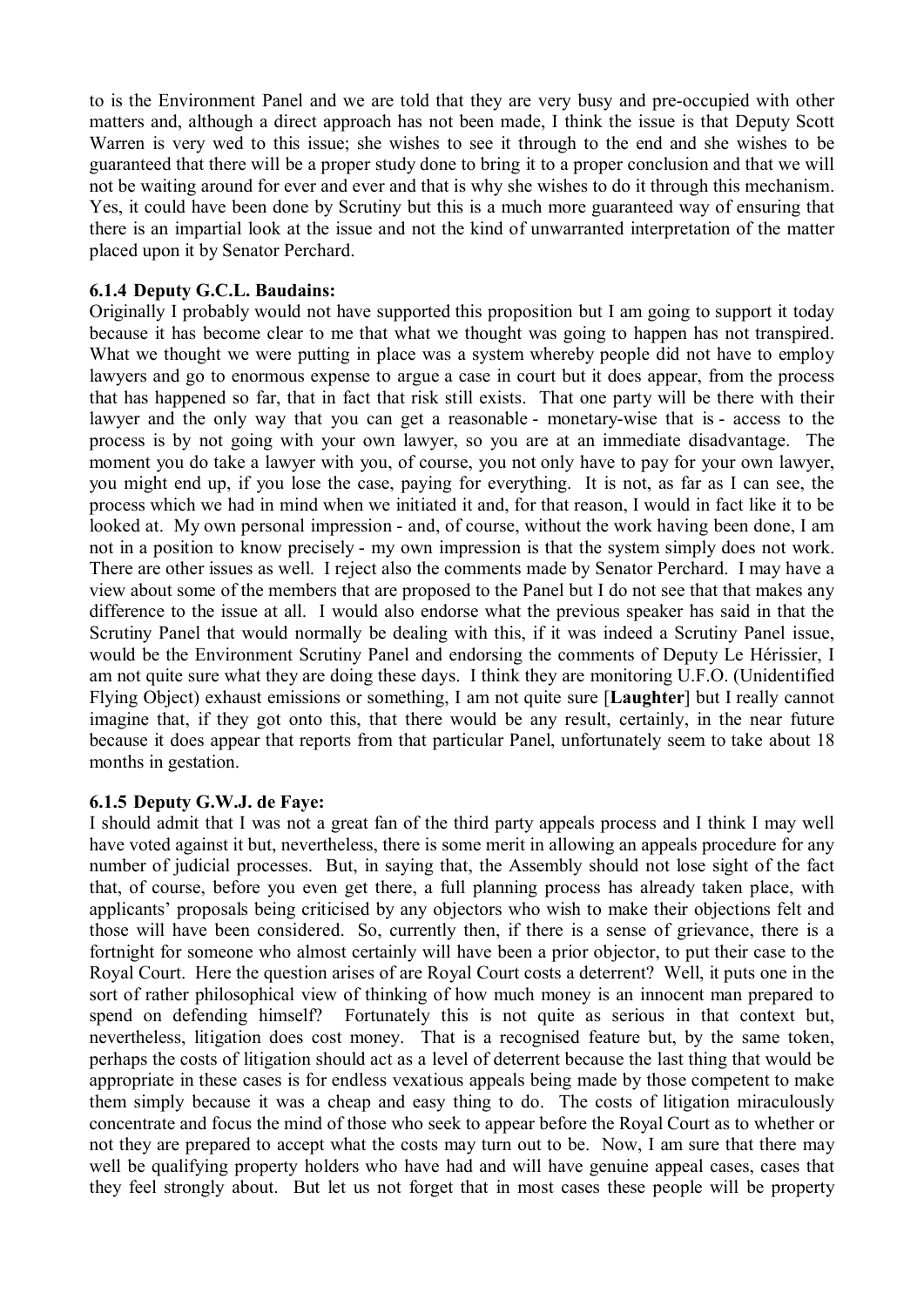holders concerned about the threat to the value of their property. I do find it somewhat strange and these days property is in the higher realms of ordinary values, that people are not prepared to spend some money on defending their property if that is indeed the way they see it. So I think the question of costs can be looked at in a number of ways. Perhaps there is merit in having a deterrent value. Perhaps there is merit in people considering just how much they are prepared to spend on defending what they see as their own personal property issue. Unfortunately we only really have a limited number of cases that have emerged so far, on which to form any sensible view. To me, that does not necessarily indicate that the appeal procedure is either working or not working. Appeals have taken place. Some people have withdrawn from the appeal procedure but we have, in fact, literally, a handful of instances on which to base any level of analysis. I think it has to be accepted, it must surely be dangerous to attempt to make a serious review with an intention to change the law in some way, on the basis of what is, it has to be said, extremely limited evidence, and one of the issues that I would simply put to Deputy Scott Warren is that this is in fact far too early a moment in time to have a review. We simply do not have enough evidence to sensibly review. Now, I have nothing to say about the panellists, other than they all appear to be entirely worthy people, but does this Panel need funding from the States? How urgent is this matter? How much evidence, as I have indicated, will the Panel have to review? This is not a Ministerial line, but I do agree with the Minister for Education, Sport and Culture. It seems very much, to me, that this is a matter for Scrutiny and not one that realistically should have come before the Assembly in the first place. What have we discovered in the course of the debate? That the Environment Panel, who were considered to be the appropriate Panel, have said: "No thank you, this is not an issue that we wish to consider or devote our funds to", although I am sure that that Panel, along with many others, have plenty of funds still available that could simply be handed over, should the Scrutiny side feel that this is an appropriate measure, could be given to Deputy Scott Warren to fund the Panel. I do not believe that, at this current point in time, the money should be coming from departments. The Environment Scrutiny Panel's reaction, Sir, is in itself, something of a statement. It is saying, and this is an issue that I have carped-on about on a regular basis, it is saying: "This matter is not one of our priorities. We have more important business to deal with" and if only this message got through to more Members of the Assembly. I do not decry for a moment Deputy Scott Warren's right as a Member of the Assembly to bring forward any proposition, the same as for any Member, any proposition to the States but, nevertheless, I think that this really should have been a matter more thoroughly explored on the Scrutiny side, probably with a discussion with the Chairmen's Panel, probably with a sensible request to Scrutiny for the funding and not to a States Department and I really see no real reason why this had to come forward as a proposition to us today. It is a matter of establishing priority and, with great regret, I have to tell the Deputy, in my view this matter is in any event a low priority if one considers its position within the overall process. Indeed, it is a small feature of the planning process itself and, while I fully endorse the good intentions of the Deputy, I simply cannot support the funding proposition that is being put forward and I do not see that we have enough evidence, indeed, to analyse appropriately to even form definitive views on whether this law is in fact succeeding or not.

### **6.1.6 Deputy S. Pitman:**

As it stands, Sir, third party planning appeals give no certainty to many applicants because of the costs. I am involved in a case at the moment where a prominent developer has plans for a building which will block a significant amount of light into the house of a constituent of mine, who feels helpless to stop this because he cannot afford to pay the Royal Court costs. I believe that this proposition, if successful, will potentially result in giving the little person fair access to a means of appeal and I will be supporting it, Sir.

#### **6.1.7 The Deputy of St. John:**

I supported the third party planning appeal when it came to this House last year. I have 2 parishioners at the moment that are seeking assistance with this matter and are both very concerned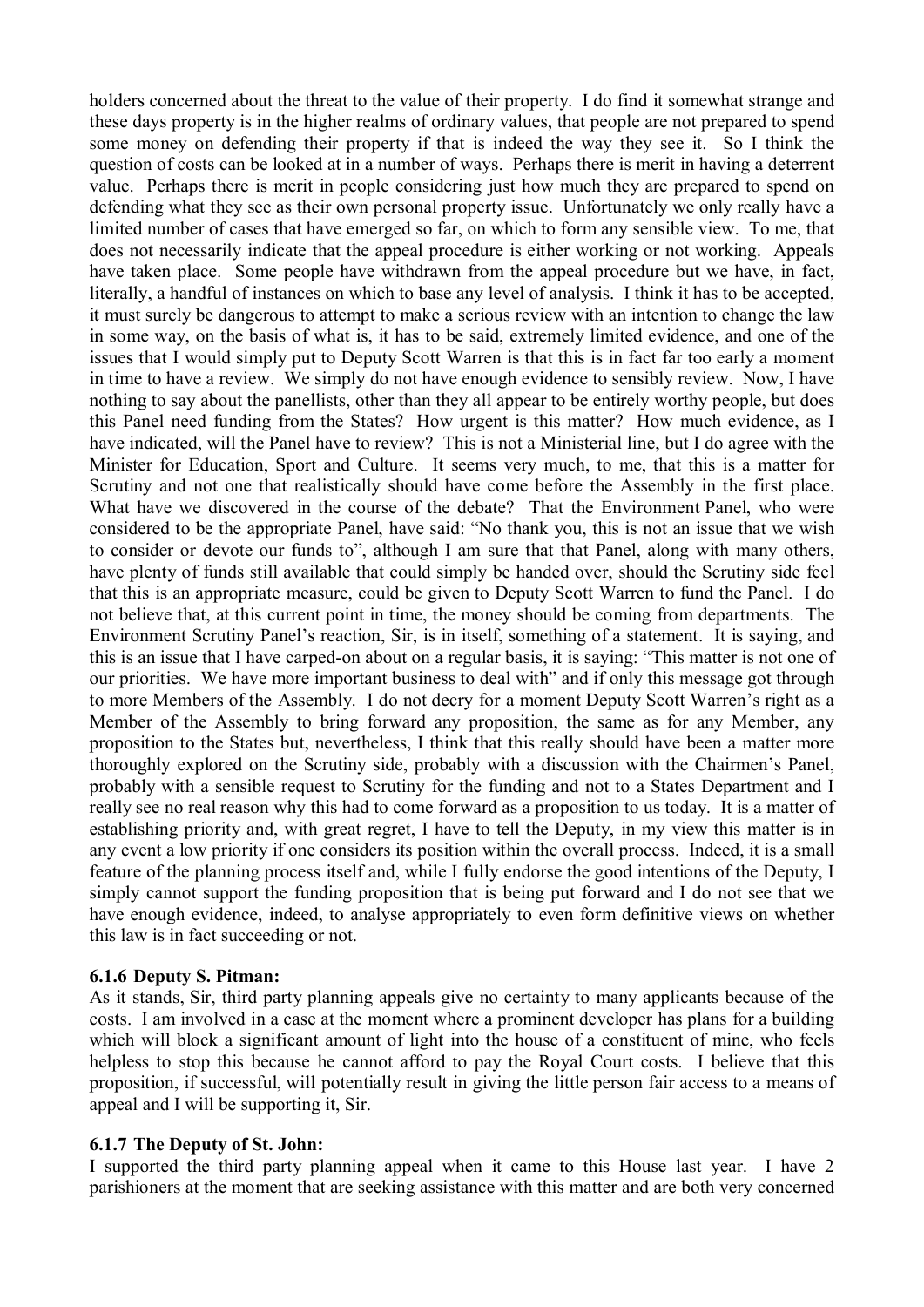about the costs that they may incur and they are people who can ill-afford the sort of representation that may be required so they are holding out for assistance from this process. I do think it should be reviewed to make sure that it works. Whether it is the right time or not is another matter and I think Deputy de Faye alluded to that. Deputy Le Hérissier was suggesting that Scrutiny were not an appropriate body to look at this because he seemed to think that they were not capable of looking at this adequately. I think that is a damning reference to Scrutiny. I think this is something that Scrutiny could easily and should be looking at. The fact that they suggested… I do not know whether they have been approached already or not, but it would appear that the workload would not accommodate it or not, so they have suggested that it is not a priority and I think that the Deputy should take that into consideration. The fact is that those that we empower with reviewing such items do not think it a priority. They should be the body, I think, that should be looking at it but they do have the budget to deal with it and I think somebody else referred to that. I could not support this proposition on the basis that we have then got to find other public funding to support it when Scrutiny is well funded to look at these issues. I think the Deputy needs to have a long chat with Scrutiny and establish fully as to whether or not they are prepared to look at this and what the timescale might be because if the timescale may be in 6 or 7 months' time, I think possibly my parishioners could live with that and maybe others too but if we were to rush this through as a review Panel now, rather than using the resources we have currently got, I think that would be folly and I think it would be abusing the trust the public put in us in managing the funds that they give us. They have given us the money for scrutiny purposes. The Scrutiny Panel exists already; they should be the body looking at this. Even if they were to set up a separate Panel to do it now, Scrutiny could do that within their current resources and that is what we should be looking at; not setting up the sort of Panel that the Deputy is suggesting. I do have sympathy with her cause. I have always supported it and I think it is a thing that we should have. I think it should work as effectively as possible. It may not be working as effectively as it could be at the moment and we may be able to prove that by some kind of review but I think that is a matter for Scrutiny. I would urge the Deputy to maybe withdraw this proposition and talk to Scrutiny and get a timetable as to when they could look at it, Sir, thank you.

### **Deputy R.G. Le Hérissier:**

Can I clarify at all? No way did I suggest Scrutiny was incapable of doing it. It was a timetabling issue to which I was referring. Thank you, Sir.

#### **6.1.8 Senator S. Syvret:**

Scrutiny cannot do everything. They have their own agenda, they have their own set programmes of work and their own ideas as to how they would prefer to carry out their particular responsibilities. You have to ask yourself, therefore, why it should be argued that a Committee of Inquiry is somehow utterly redundant and pointless, now that we have Scrutiny because it was always a very clear feature of the debates on the reform of government that the Scrutiny Panels would pretty much be the masters of their own destiny and that they would decide what they wanted to scrutinise and when they wanted to scrutinise it and it would appear that they do not particularly want to scrutinise this particular task. If that were a valid argument; that Scrutiny exists, so why have a Committee of Inquiry? If that were a valid argument, then why indeed did we bother having a continuation of a Committee of Inquiry Law in the new States of Jersey Law to work and operate in parallel with Scrutiny on those occasions upon which it is needed? Occasionally it is needed and this is one such occasion because, really, what we are dealing with here is an ability of this Assembly - the Legislature - to hold, in effect, the ruling grouping - the government - to account. Back-benchers are able to do that through the kind of proposition the Deputy has brought forward. If we always simply dismiss such propositions as some Members on the Ministerial benches have done, then we run the risk of always obstructing and thwarting the abilities, the powers, the opportunities of back bench Members to get their issues, their campaigns carried forward on behalf of their constituents. I thought Deputy De Faye's comments were most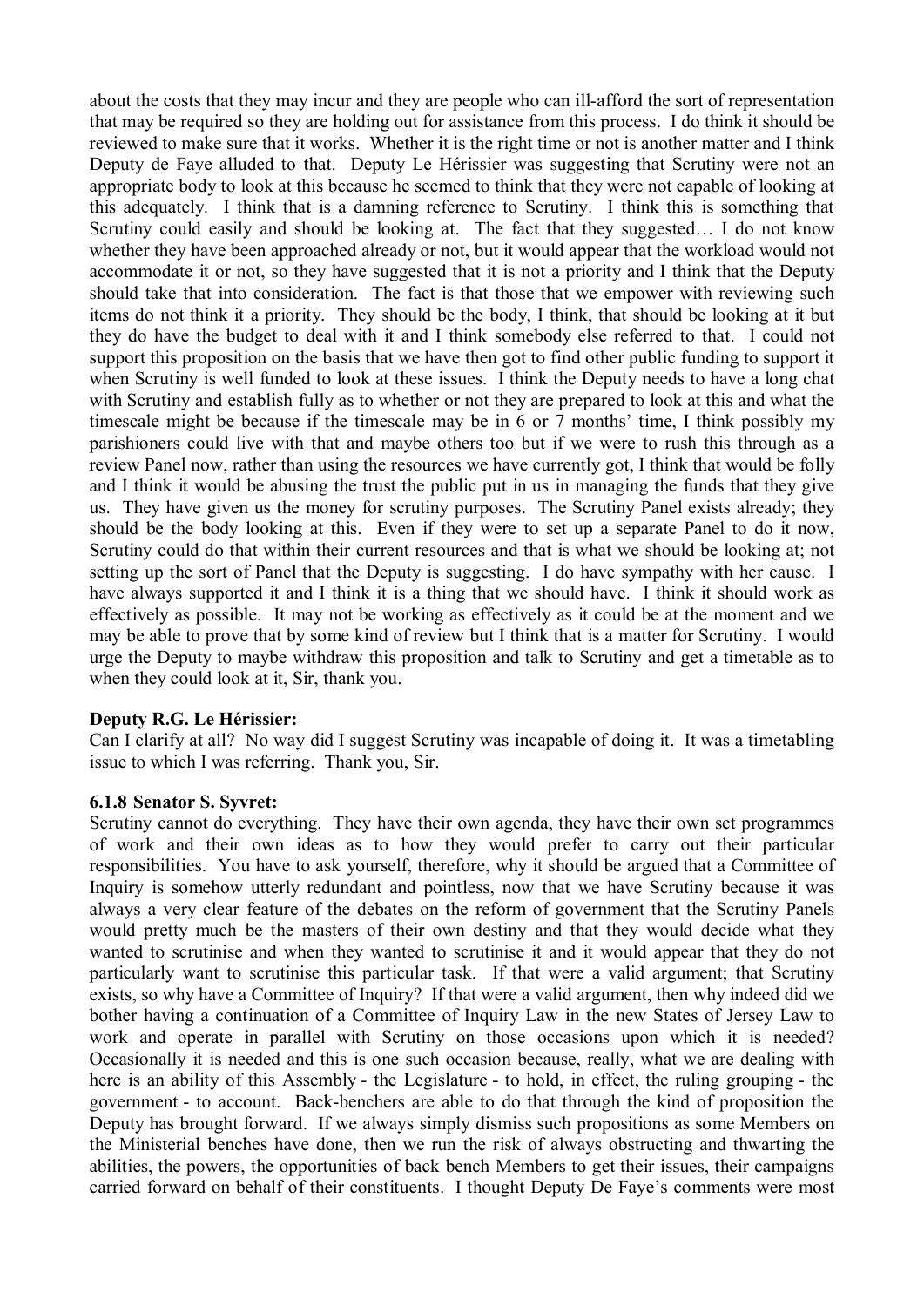interesting in that he was suggesting that there was something very advantageous about the cost of litigation being a deterrent. A deterrent, I guess, against the vexatious applicants and things of that nature. But, really, in reality, what are we dealing with? We are dealing with a situation where developers - the applicants - people who are very, very wealthy land, property owners, speculators, developers, rather like Senator James Perchard here, have immense power of resources in their hands. They can use systems, the apparatus, the planning processes and ultimately the court to their great advantage simply because they can afford to and the average Joe cannot. That is why we need to support properly the entire concept of third party planning appeals and that is why we need this Committee of Inquiry to do it because, at every stage, when this Assembly has debated this subject, the powers that be have always opposed it, tried to sabotage it, tried to thwart it in one way or another. Fortunately they have by and large failed but they carry on trying. They carry on trying to sabotage it. They carry on trying to basically stop placing this mechanism - an effective mechanism - into the hands of ordinary people, people who are not resourced. It is no good, I am afraid, as Deputy de Faye said, simply pointing at the existing planning processes and procedures and saying: "Well, is there any need for third party appeals because there is all this long chain of processes and events that have to take place before planning permissions get carried?" Well, there are 2 quite obvious flaws with that argument. As we all know, and there are some very topical issues at the moment, notwithstanding all of that process, planning decisions can be wrong: catastrophically wrong in many cases. One cannot look at the planning process as some kind of a panacea that makes sure we always get just and correct decisions. Again, I would also make the point that the planning processes - the planning apparatus, again - is of its nature, a system geared to favour those with resources. If you own land, if you own property, if you can employ an architect, you can employ lawyers, you can commission repeated, revised applications which you submit and resubmit and resubmit then you have that power to make the system work to your advantage. Again, the ordinary person whose life and whose home may be catastrophically blighted by some planning decision just does not have those kinds of powers, those kinds of resources. Sir, I say that if this Assembly is serious about not becoming like the House of Commons and instead, being capable occasionally of saying no to the Executive, holding the Executive to account and imposing the will of the Assembly upon the Executive, then we must support the Committee of Inquiry proposition today.

# **6.1.9 Deputy J.J. Huet:**

Very briefly, I have served on the Planning Committee twice since I have been in this Assembly and I have seen developers run rings around the Planning Committee and they have won time and time again. Now, if the developers can beat the Planning Committee, what chance does the little man ever have? He has no chance whatsoever. Sir, I could quote you case after case where I have seen rules and regulations put down and the developers break it and the developers get away with it. They can afford it. The little man cannot afford it and maybe, as you said, to stop everybody but Joe Blogs taking it to court, one could put a small amount as a start-off, which would get rid of your vexatious people. But it would be a small amount that the average person, if they really believe what is true, will do it and that should be right because I do not believe that we should go against them. The little man stands no chance without this. Thank you, Sir.

# **6.1.10 Deputy J.A. Martin:**

Yes, I will be brief. I would like to start and applaud Deputy Scott Warren for bringing this back yet again. She is being accused of being too involved, married to something that she was elected for 9 years ago, in 1999. Now, we have passed it and we have passed different things for third party appeals so I would really hope that, if - I think he did speak, I may have missed it - when Senator Perchard did speak, he made some very, I thought, wrong assumptions about the people that would be working on the Committee of Inquiry. Now, as usual, we have also had from the Ministers: "Well, now, when it suits, why do you not send this to Scrutiny?" Well, the people who would be scrutinising it are the Environment Scrutiny Panel. They are telling you they do not have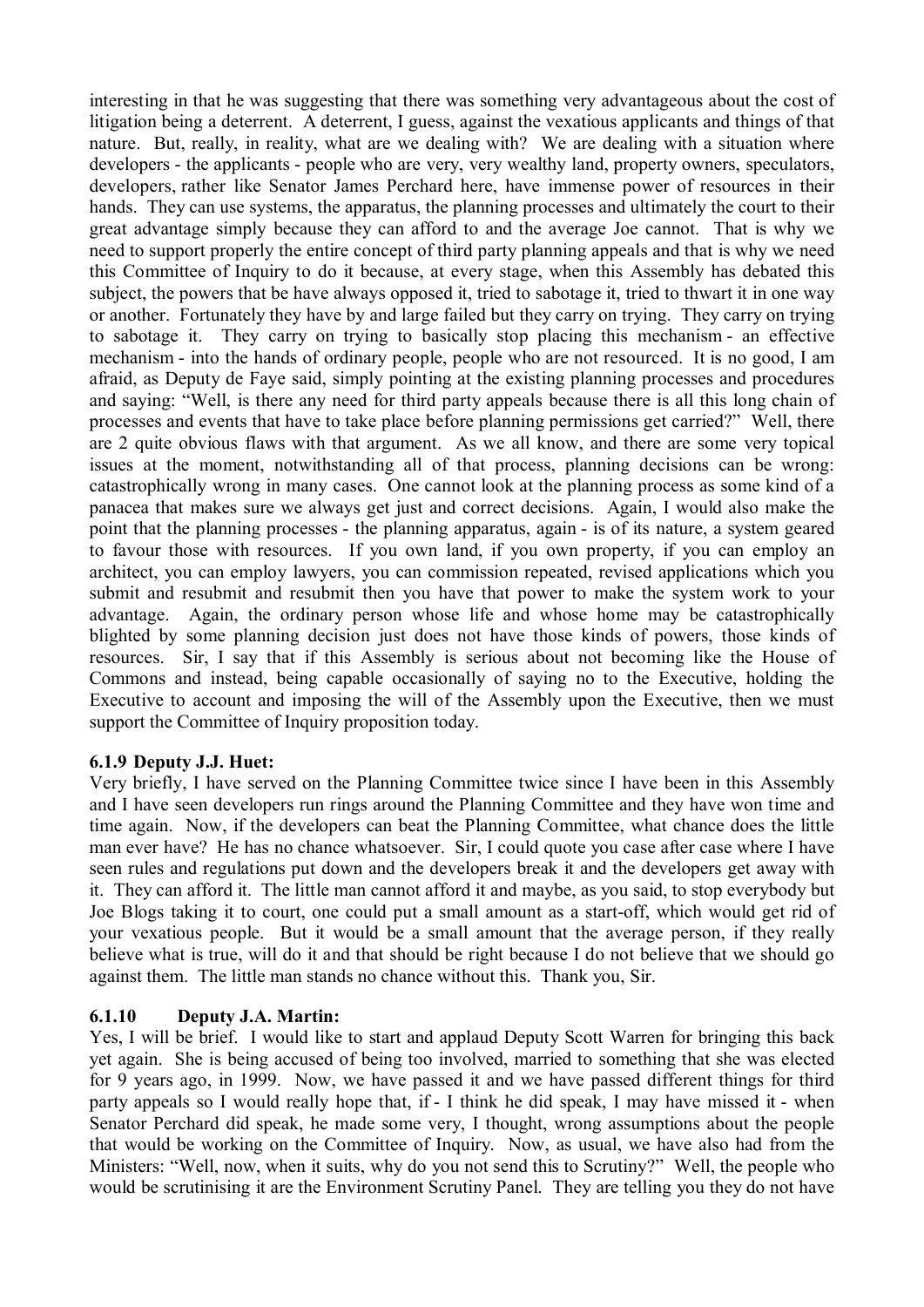time to do it. Myself, Sir, I am on 2 main Panels, which are one looking into long-term care and housing issues and income support, employment under the Economic Development Scrutiny Panel; and Jersey Finance Limited, Immigration Sub-Panel under Deputy Ryan's chairmanship; and now bull semen under Deputy Ryan's chairmanship, Sir. Now, you can send this back and you can ask if Scrutiny can do it. The answer is no. We are told by Deputy de Faye that there is not enough evidence yet to have a Committee of Inquiry. Why is there not enough evidence? Because people are afraid not to go to Planning? I mean, the inquiry maybe also should be looking into where this £250,000 has gone for third party appeals because do not give me a Planning Department that is strapped for cash when everything, bar putting in a drawing pin on the wall, has to be approved by the major Mr. Hopkins and Architects, you know? I really do not swallow this one, Sir. Just driving in today, just really get this into perspective; I heard one of the B.B.C. Radio Jersey reporters say: "I was very annoyed, I was away the other week and all I could get was medium wave and had to listen to the States and I missed the phone-in" and he said: "Why? Because there are certain things in there that they will discuss" and we will, probably for hours and hours it will be anywhere else, delivered by the local council. The Deputy has asked him for £15,000 to look into a matter that we have agreed to, apparently allocated £250,000 and we are back to the debate, if it does not suit us, try and get Scrutiny to do it. Senator Syvret has already made a good point. I will also just remark, we had the Minister for Economic Development very angry the other day because we had not called him in personally on the Jersey Finance Limited. He told me Scrutiny was just about holding the Ministers to account. Now, where does that leave the people that we want to come in and ask why, in confidence, they know they are protected? Deputy Scott Warren might be able to go into this a bit more because I think there is an issue about protection of people who are just the ordinary people coming in and giving evidence. Because she did want to do this as an unfunded working party and was given some legal advice that there could be an issue with people coming into that working party. Deputy Scott Warren will go on and hopefully explain that a bit further. So, what am I saying, Sir? It is quite easy; the Executive wants a Committee of Inquiry. She has got 5 able bodied people to work on it and she is asking the States for £15,000. Now, unfortunately, it seems that I think the Minister for Treasury and Resources did miss a trick. If he cannot allocate it from, perhaps, the Scrutiny budget, because, he says, in his own minutes, that it must come under Standing Order 153, to give direction and he says it will have to come from the Planning Department's budget. But, I do not know if this can be got around. If we cannot find £15,000 to do a Committee of Inquiry that should be delivered by the end of 2008, there is something seriously wrong. Remember, this has been going on now for over 7 years since we voted it into the States. Thank you, Sir.

### **Deputy C.J. Scott Warren:**

Some point of clarification; because everybody is mentioning the possibility of Scrutiny. The Environment Panel did not want to scrutinise this because one of the main reasons was time allowed. They did not have the time. There were other reasons they did not want to do it but also I went to the Scrutiny office and I asked whether this was a subject that could come under Scrutiny and I was told, I think some soundings were taken and no, there was no-one available… it was not able to be put to the Scrutiny Panel. Thank you, Sir.

### **Senator M.E. Vibert:**

Sorry, I have already spoken but I would like to invoke Standing Order 79(1), which, as I understand it, any Member of the States may propose, without notice, that the debate on any proposition be suspended and that the States request the relevant Scrutiny Panel to consider having the proposition referred to it because I have heard all sorts of things so far but what I have not heard from is the Environment Scrutiny Panel. There is no comment here. It seems to me that this group of people could be set up as a sub-panel and deal with it under Scrutiny. It would solve the funding problem and I would like to invoke that Standing Order, Sir.

# **Senator S. Syvret:**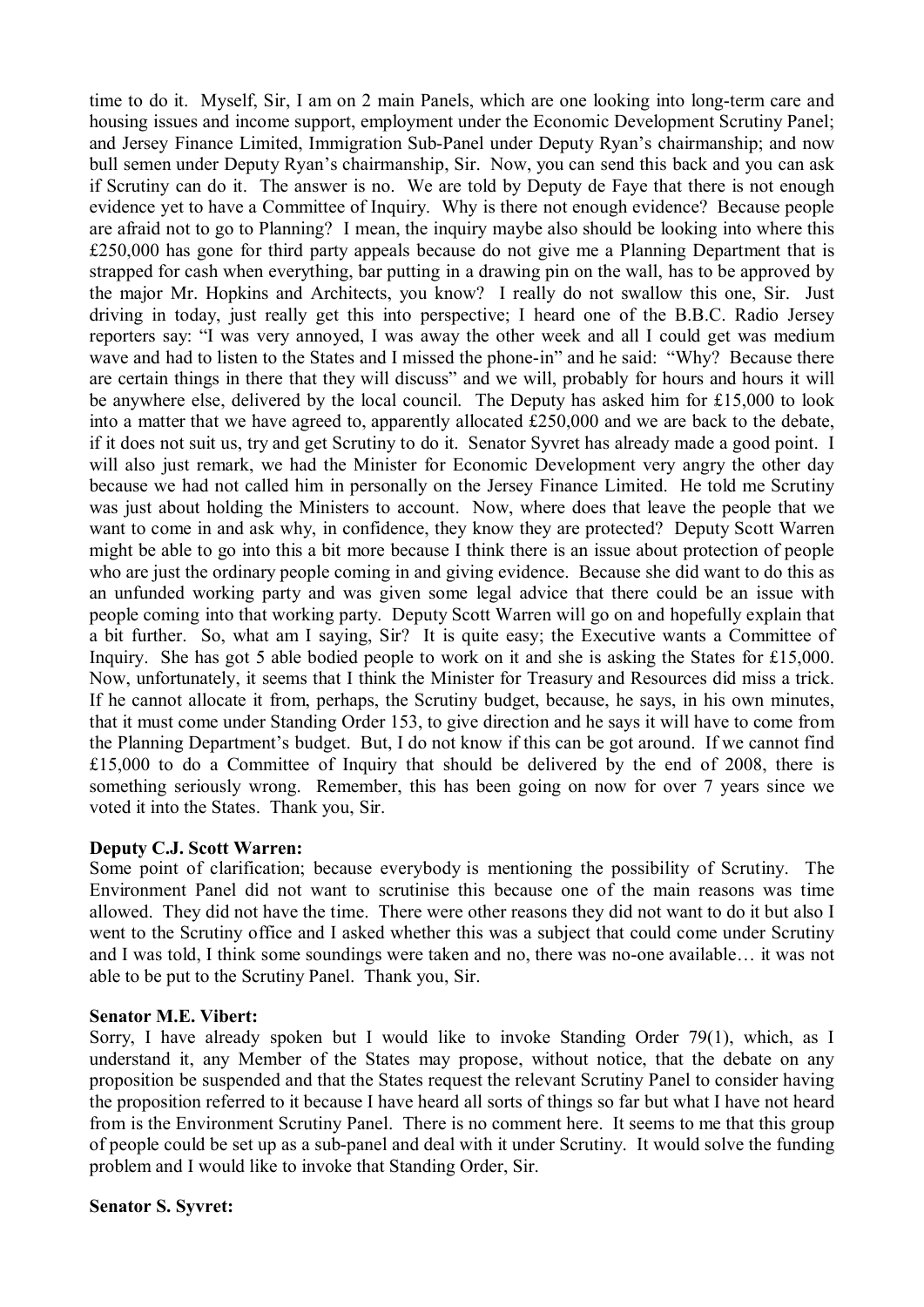I might like to suggest that, Sir, is an abuse of process. I think the matters before the Assembly are perfectly clear. The Members either agree with the proposition or they do not. [**Approbation]** I think to try and delay it is quite, quite inappropriate and unnecessary.

## **The Deputy Bailiff:**

Now, is the proposition of Senator Vibert seconded? **[Seconded]** Well, Standing Order 79(1) provides that any Member of the States may propose, without notice, that the debate on any proposition be suspended and that the States request the relevant Scrutiny Panel to consider having the proposition referred to it. It seems to me that is an unfettered right, the wisdom of any such proposition is a matter for Members to decide when they consider whether to agree to it.

## **Deputy C.J. Scott Warren:**

This has been considered because the Panel… maybe not formally but it has been considered. I am speaking the truth when I say that that Panel and no other Panel wanted it. There were… certainly the Scrutiny office…

## **The Deputy Bailiff:**

If I may, that is a point to be made on what, hopefully, will be a short debate on whether the matter should be referred to the Scrutiny Panel. If it is the case that they said that they do not want it, that may or may not influence Members in the way they vote. So I accept the proposition and now that will be our debating Senator Vibert's proposition that the debate on this, the main proposition be suspended and the matter of the relevant Scrutiny Panel be requested to consider having it referred to it. Does any Member wish to speak on Senator Vibert's proposition?

### **Senator S. Syvret:**

Could I urge Members to be very concise and I do not think we need a great deal of speeches on this matter. Members will either agree with Senator Vibert's proposition or they will not. For my part I will certainly be voting against it. It is simply clearly a device to try and obstruct and thwart the chances of the Deputy's proposition succeeding and it should be dismissed. It seems to me quite clear that the option, really, the real decision before Members is whether they wish to support the Deputy's proposition to establish a Committee of Inquiry or not. This is nothing but more obfuscation and prevarication.

### **Senator M.E. Vibert:**

As the Senator Syvret has had a second speech, may I briefly say something? [**Laughter**]

# **The Deputy Bailiff:**

No, I am sorry, Senator, I should have allowed you the opportunity, I think, to have developed your argument on the proposition, briefly.

# **6.2 Senator M.E. Vibert:**

Very briefly, despite what has just been said, it is not an attempt to… I think that if we have got a system of government, I would want to know why that system of government is not being invoked. I want Scrutiny to be a part of that government. I have not seen, and I do not doubt Deputy Scott Warren's word at all, I have not seen any comment - there is nothing in here from the Environment Scrutiny Panel. I do not know if there are any Members in the House. I would have expected a comment, a written comment to be there and I would have expected Deputy Scott Warren, in her opening speech to say why it was not being done by Scrutiny. That is all I am seeking. Now, I believe that it should be done by Scrutiny and it can be carried out just as quickly with a sub-panel of the same people and can be sorted out. I am just trying… that we operate, I believe, as we should.

# **6.2.1 Deputy A. Breckon:**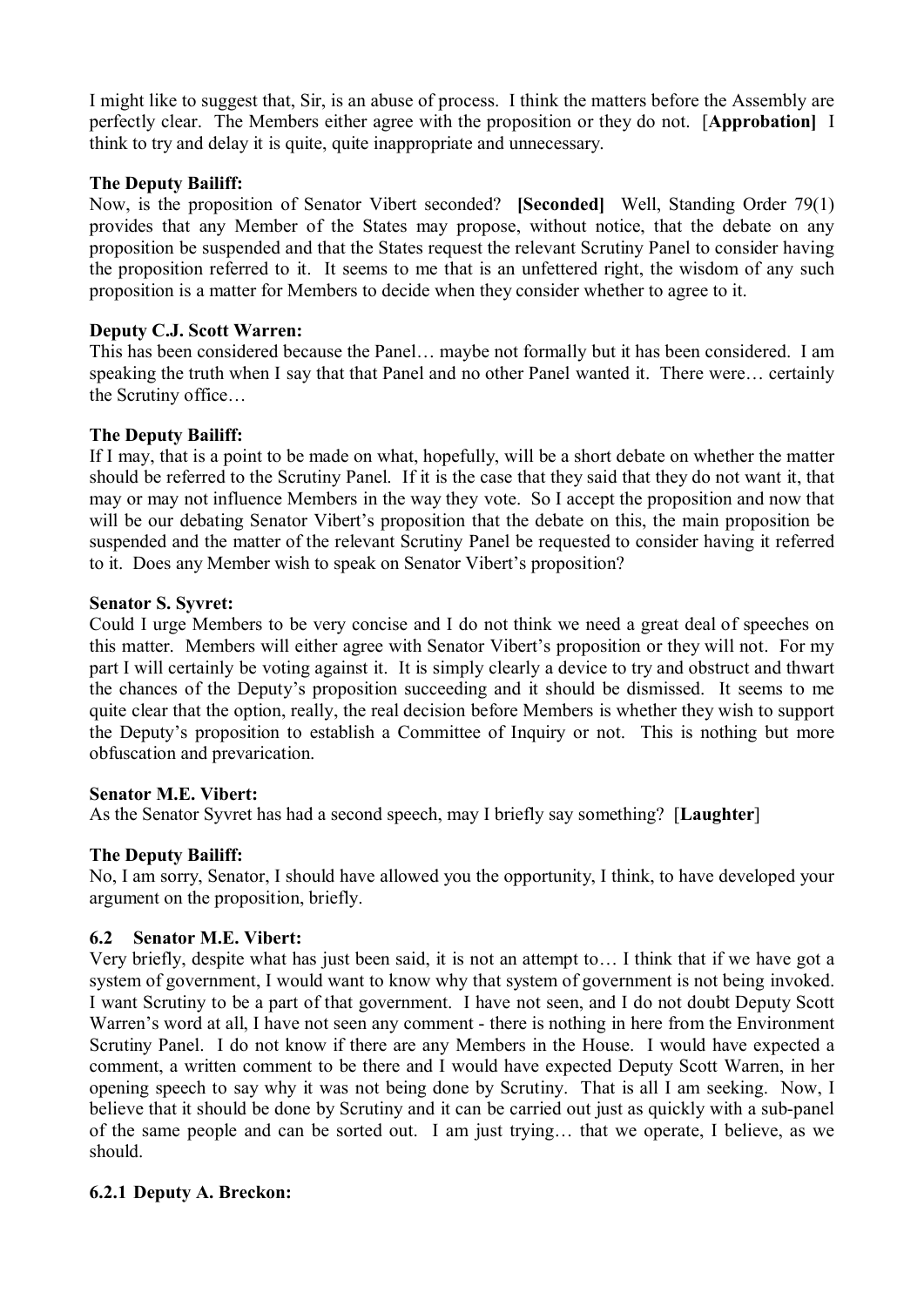Just to correct Senator Vibert on an issue; you cannot have a sub-panel involving members of the public, unfortunately, so you could not have the same members so, factually, that is incorrect. Now, just to say, Sir, in the absence of the chairman of the Panel and also, I believe Deputy Le Claire was also a member, the Constable of St. Helier I believe is also a member. He is not in the House. Oh well, he has just come in. Deputy Scott Warren, who is… I believe that the Panel have considered this but the wider issue is, it is something this House agreed to do a while ago and there has been an issue of funding. An interim measure was put in, in that the Royal Court would be the place that people could go and I believe it is right that that gets wider investigation and the Committee of Inquiry could do so. I believe that what is being used is a process to sort of frustrate that and I think the Committee of Inquiry still has a use in our system and this is an issue.

# **6.2.2 Deputy G.P. Southern:**

To my mind this is a clear ruse to try and manipulate this House into deciding what shall and shall not be on a Scrutiny Panel's agenda. The easiest way to stop Scrutiny working is to pile them with work, simple. Yet, if they are too busy to lift their heads then that is what would happen and this is a case of manipulation of the process. It also tramples on the rights of Back-Benchers. effectively says that the only way to bring anything to the House is through a Scrutiny Panel, provided Ministers do not accept it, through a Scrutiny Panel. Back-Benchers have no rights to bring their own motion. That is an absolutely ridiculous situation we have put ourselves in. We should reject this out of hand.

## **6.2.3 The Deputy of St. John:**

I want this third party planning issue reviewed as much as anybody. I am fearful if we do not go down the route that Senator Vibert is suggesting, that this proposition may be lost. I think it is important that it is not, that it has the opportunity to be heard and I think, through the Scrutiny process that could happen. As Senator Vibert was saying, we have had no indication of Scrutiny yet, in this House anyway, as to whether they would consider reviewing this and what their timetable might be. There have already been suggestions that this is too soon anyway. If they are able to review it in 6 or 7 months' time, I would be content with that because there is more of a chance then of getting the hearing that is required, to make sure this review process works properly and that third party planning appeals can work properly. I think this could be the way of achieving that. Deputy Southern suggests a way of derailing it. I do not believe that at all. I think what Senator Vibert is suggesting makes absolute sense. There should have been more reference to Scrutiny in the projet. There has not been. I was going to suggest, maybe in a reference-back, perhaps Scrutiny could come back with a comment. So, that is why I am prepared to support this because I think it has legs; I would like it resolved and I think the Scrutiny process is the way to resolve it. Thank you, Sir.

### **6.2.4 Deputy G.C.L. Baudains:**

With due respect to the Environment Scrutiny Panel. Sir, I would suggest that if they are not noted for the speed with which they work. I am not being funny, I mean it is a fact that the Waste Report has taken probably a couple of years and I am concerned that if this is referred to a Scrutiny Panel, well, possibly 2 things will happen; one of which we will wait a couple of years before it is completed, if not longer and, secondly, when the report is finally published, it will simply be rubbished by the Council of Ministers, as every other Scrutiny Report is.

### **6.2.5 Connétable J.L.S. Gallichan of Trinity:**

I will be brief but if my memory serves me right, I believe the Deputy Duhamel, at the last sitting of the States, invoked this right as well, when he pulled-in the fishing net size for the Scrutiny Panel to look into. Now, if they are that busy, I would have thought this is far more important than the size of the fishing nets that were being used at low water. I am sorry but I do believe this is a matter that Scrutiny could have looked at if they wished so. I think they should do, Sir.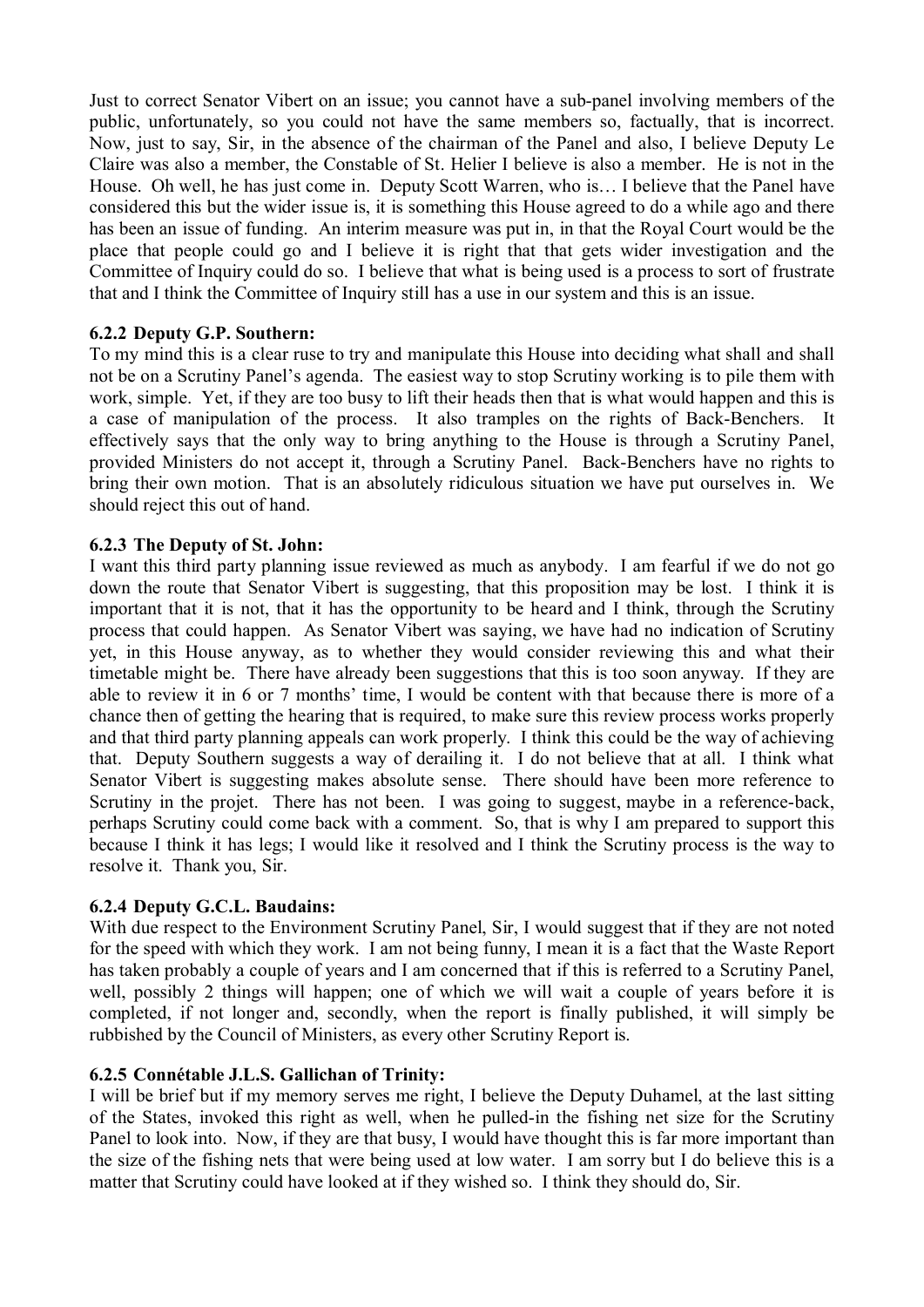## **6.2.6 Senator W. Kinnard:**

I feel very sorry for poor Deputy Celia Scott Warren because she has put an awful lot of work into this and I do believe that what is going on here is something of a ruse to knock this off the agenda for debate. [**Approbation**] I do have to remind Members, and I am on the other side of the fence, officially, as it were, that Scrutiny has, within its power to decide what it wishes to scrutinise and when it wishes to scrutinise it and long may that be the case. We have had very clear indications from the Deputy that the Environment Scrutiny Panel has not wished to look at this particular issue. I think it is regrettable that we have not had members from the Environment Scrutiny Panel here in the debate this morning to comment for themselves on that particular issue. I am glad to see that finally the Connétable of St. Helier has returned to the House and perhaps we may hear from him on this. I would like to say, Sir, that this matter has been going on for a great number of years and I myself have always supported the notion for third party appeals and I am frustrated, even from the other side of the fence, if you like, frustrated that this matter has seemed to have taken so long to be looked at and to really get an idea of whether or not the way in which the process is working, is working as it should be. I wholly support the Deputy and I will be giving her my support in the debate and I will not be supporting the proposition of my colleague, Senator Vibert. Thank you, Sir.

# **6.2.7 Deputy A.J.H. Maclean of St. Helier:**

It would be useful for us all, I think, if we could establish whether or not the Environment Scrutiny Panel would want to receive this to look at. My understanding is that Deputy Scott Warren is on that Environment Panel and that would be indicative to me that they probably do not want to receive it. I think, really, Sir, it is time that we moved on. I am a supporter of this proposition. I think we voted £250,000 to Planning, to carry out a function of third party appeals. I think it is important that we know that we are getting value for money; that it is working. There is some suggestion it is not. I am concerned about that and I think we should support Deputy Scott Warren in this matter. It is clear to me, Sir, that the Environment Scrutiny Panel do not want this and, on that basis, Sir, I think we should move on as quickly as possible. Thank you.

# **6.2.8 Senator J.L. Perchard:**

It is unclear to me that the Environment Scrutiny Panel do not want to do this as there has been no formal comment from anyone on the Panel and I would like to take this opportunity, Sir, if I may, of asking, through the chair, whether the Chairmen's Committee have formally discussed undertaking a review of the third party planning appeals or is it news to all of Scrutiny?

# **Deputy J.A. Martin:**

Sorry, Sir, but apart from the last speaker, everything that I was going to say has been said.

# **6.2.9 Connétable K.A. Le Brun of St. Mary:**

As the chairman is not here and I am on the Environment Scrutiny Panel… it had been discussed and felt that this was not the appropriate way forward. Not having sufficient time to take this because it will not be a short process… it will be a long process to go through, naturally. In reply to the Connétable of Trinity, who said regarding the fishing one that that was going to be a short, sharp, sweet one - which we can do… but certainly, when it goes down, even allowing for Deputy Baudains' comments as well - which I rather disregard with the contempt they deserve - we would not have sufficient time to do a thorough investigation. We have a lot of things on our list. We are still awaiting the transport review to come forward, with bated breath, and we have got a lot of other things on at the present time as well. It was decided the most correct and better way forward was to support Deputy Scott Warren in her proposition, Sir. Thank you.

# **The Deputy of St. John:**

Could I seek clarification from the Constable? Is he saying that they do not want to review it or is he suggesting that there is possibly a timetable, in which case, what would that timetable be?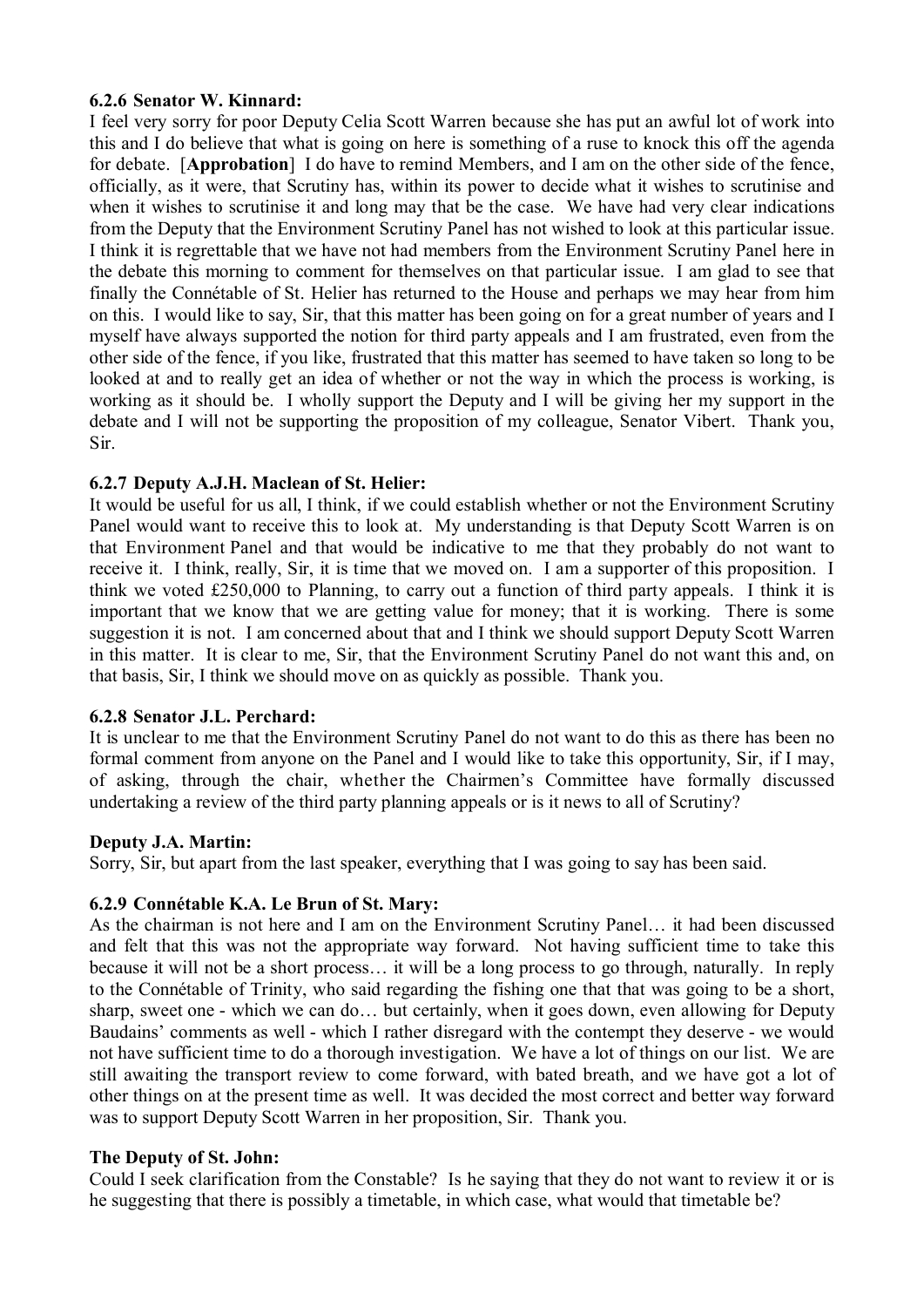# **The Connétable of St. Mary:**

Sorry, it was a question that we did not have the time to do it at this precise time and therefore this was the more opportune way to bring it forward and to bring it back so that there is some concrete conclusion arrived at. This was the best method and means of doing it.

# **6.2.10 Senator T.A. Le Sueur:**

It seems clear to me from the mood of the House that we do need an inquiry of some form into third party planning appeals. It is really a question of whether that is better done by a Committee of Inquiry or a Scrutiny Panel. Now, I have appeared before many Scrutiny Panels which sometimes comprise members of one particular Panel or sometimes a mixture from various Panels or scrutiny. sub-panels can be formed, I believe, from cross-Panels rather than just within the one particular Panel. I make those preparatory remarks, Sir, by suggesting that if a sub-panel were set up, then clearly there are 3 Members of this House who are already willing and anxious to serve on a subpanel because they put their names forward to this Committee of Inquiry and if they are prepared to serve on a Committee of Inquiry, this strikes me as logical, if nothing else, that they would also be prepared to serve on a sub-panel of what could be called an environmental sub-panel, to do exactly the same job which could then be funded in the appropriate way through the Scrutiny process, rather than through this convoluted method of having to fund it through the Planning Department. While I am on my feet, Sir, it was suggested that I could have directed the Scrutiny Panel to fund the Commission of Inquiry out of the Scrutiny budget rather than out of the Planning Minister's budget. I would be happy to do that, Sir, if it were within my power, but I believe that, as a Minister, I have to move money around where needs be within the department and, within the Ministers' budgets, I do not think I have the power to control the Scrutiny budget. If I have got that power, then I shall happily use it. [**Laughter**]

# **6.2.11 Deputy G.W.J. de Faye:**

I have to say I do find this to be the most extraordinary debate we have seen for some time. The combined earning power of this Chamber means that, as we roll through, minute by minute, the cost of the combined salaries is a pretty extraordinary figure and we have probably done more than £20,000 worth, debating a £15,000 worth subject. I have heard, I have to say, some of the most extraordinary pronouncements and shroud-waving going on from various quarters of the Assembly. Of course I understand it is election year and we all want to get in early but some of the comments being made are just simply blatantly incorrect. The Third Party Appeals Law, Sir, is not under threat. We are discussing here a Committee of Inquiry to possibly see how it is working and decide whether we want to do that or not but some Members seem to be under the impression that the Law is under threat. The Law is in place and it is functional and working and we know that because some of the appeals have been heard by the Royal Court. We have also been seeing some extraordinary diversions as to whether or not the Environment Scrutiny Panel does want to deal with this, does not want to deal with this. Why are some of them not here? What have they done? What are the priorities? I have to say, Sir, I do not believe this is a matter for the Environment Scrutiny Panel; they deal with planning. This is a matter to do with how the Royal Court is functioning and, effectively, is much more an analysis of how the judicial process is operating. It has nothing to do with planning at all. It is planning appeals. Appeals are part of the judicial process, so I suggest that, apart from anything else, we are pointing the finger at the wrong Scrutiny Panel and I just find it extraordinary that no States Members have rumbled that up to now. Now, is this a ruse, as Senator Vibert has been accused of making? No, it is not. This is not a ruse at all, Sir. This is a reminder to this Assembly that you cannot have your cake and eat it. This is, yet again, the Assembly pretending that it wishes to have one approach to costs and keeping costs in check but, as soon as an opportunity turns up, spend a bit more money, off we go again. Now, Members, I think, need to remind themselves, they have put their Ministers under some pretty tight shackles in respect of spending but here we are, deciding that we can simply allocate this to either one department or funding from all departments. I have to say to Members this is not an acceptable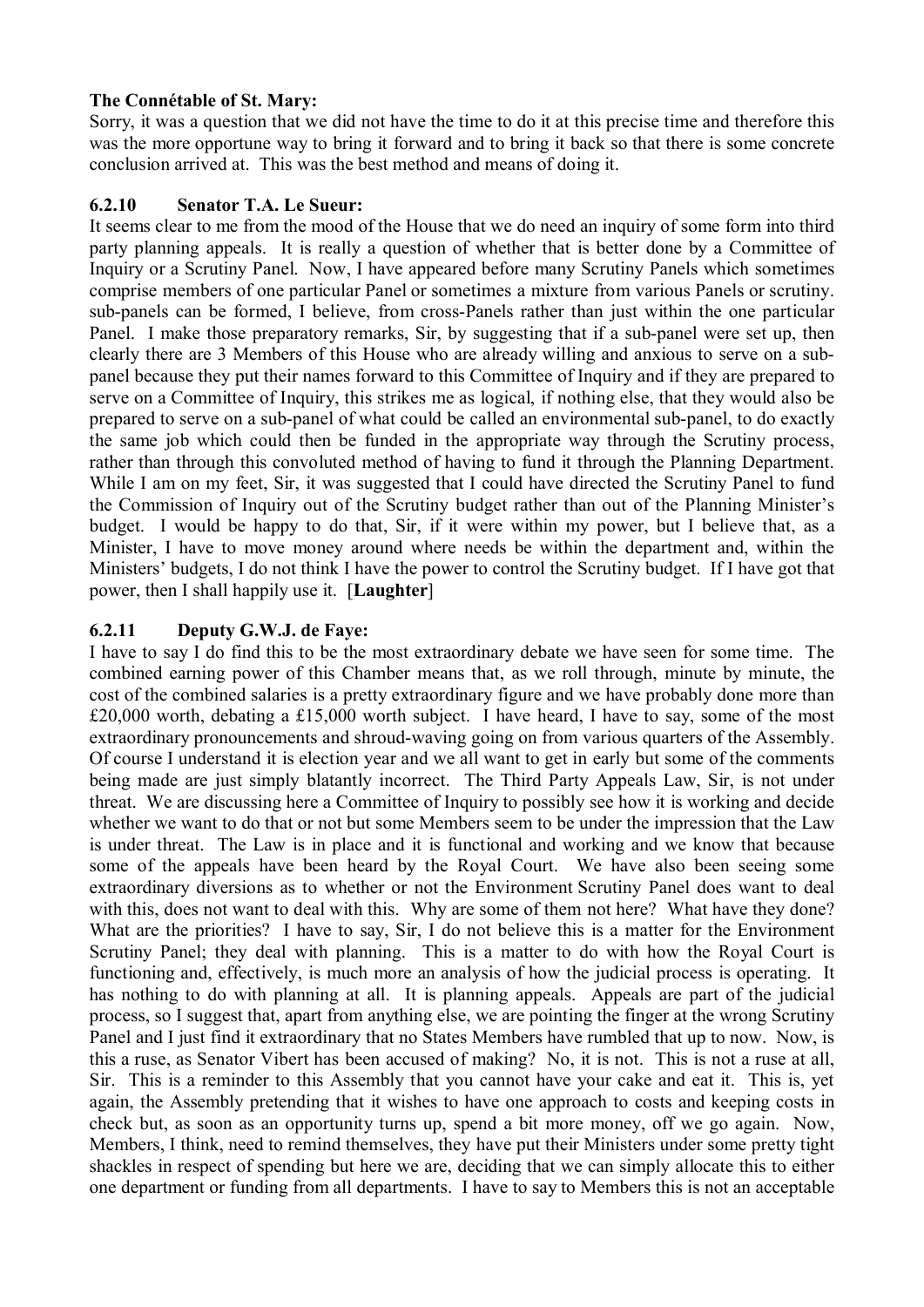and responsible approach. You cannot insist that Ministerial government has to keep tight to budgets and then suddenly impose extra spending on Ministerial government. It is simply unacceptable. Now, this may only be a so-called small amount. That is not the point. It is the point of principle that counts and I have no idea how much this inquiry may cost by the time it is finished. Every time we hold an inquiry, they are notorious for over-spending. So, is this £15,000 or £150,000? I simply do not know. There is no indication. Either way, it is utterly inappropriate for Members to continue to pillory the department on spending and then impose further the spending on departments, in this case, a particularly cash-strapped department; the Planning Department. When, by contrast, we know that Scrutiny have so much money they do not know what to do with it and the history of Scrutiny so far has been regular amounts being paid back into the Treasury because they were not able to spend it over the year. Massive under-spends. Now, if Scrutiny cannot find £15,000 I think they should look to themselves very seriously because they are the motivators of insisting on spending limits for the departments and yet they are wriggling-out of this on the basis they do not know, despite the fact that it is so worthy, apparently, it has to be done at very short notice. I think Ministers are being put under really unreasonable pressure by the Assembly on this matter and many others. Members should really look to themselves today and assess just what level of hypocrisy they are promoting, insisting that spending limits are adhered to and yet, once again, pushing yet another measure through that requires more spending by a system of pre-allocated budgets. This is simply an improper approach. It is quite right that we should refer it back to Scrutiny and Scrutiny should determine which is the appropriate Panel to deal with it. It certainly is not the Environment Panel, in my view, because this is a matter that relates much more closely to legislation and the judiciary than it does to planning. Now, I certainly support the Minister for Education, Sport and Culture.

# **6.2.12 Deputy S. C. Ferguson:**

I would like to correct a fairly common sort of misunderstanding. The Chairmen's Committee coordinates the workings of Scrutiny. It does not dictate topics to Panels and neither should it. The Panels are independent and decide on their own topics. This particular refer-back to Scrutiny, yes, it does appear to be a standard delaying tactic and I do not feel it has got any merit and I urge Members to reject it. Now, referring to Deputy de Faye and Scrutiny's under-spend, yes, it has under-spent. We happen to be fairly frugal in the way we spend money but there is also the point that the Ministers started with a fully-fledged system. They just carried on as a precedent of a Committee but without the Committee, which is also a questionable value. Scrutiny started from a blank piece of paper. But I think the Scrutiny members here have made a point that it is not a question of money. It is a question of time. There has been a terrific amount of new legislation. There have been a terrific amount of policies to be looked at. On top of this we have also been trying to co-operate with the Council of Ministers and have a proper look at the business plan. If this was referred back to Scrutiny then it would not be able to be dealt with this side of the summer, and possibly not then because it would be in the middle of election time. I do not think this is satisfactory because there are people in the community who are being terrorised by developers who are - as Deputy Huet has already said - running rings round the planning department. I think we need to decide on this today. I would urge Members to reject this particular reference to Scrutiny.

## **Senator J.L. Perchard:**

Can I just ask for a point of clarification from the chairman of the Chairmen's Committee, Sir? She did say, I think, just a moment ago that the Chairmen's Committee have not discussed a review of third party planning appeals or having a review undertaken. Can she confirm that the Environment Scrutiny Panel has declined to undertake a review of third party planning appeals and can she produce the minutes of that decision for Members to view?

## **Deputy S.C. Ferguson:**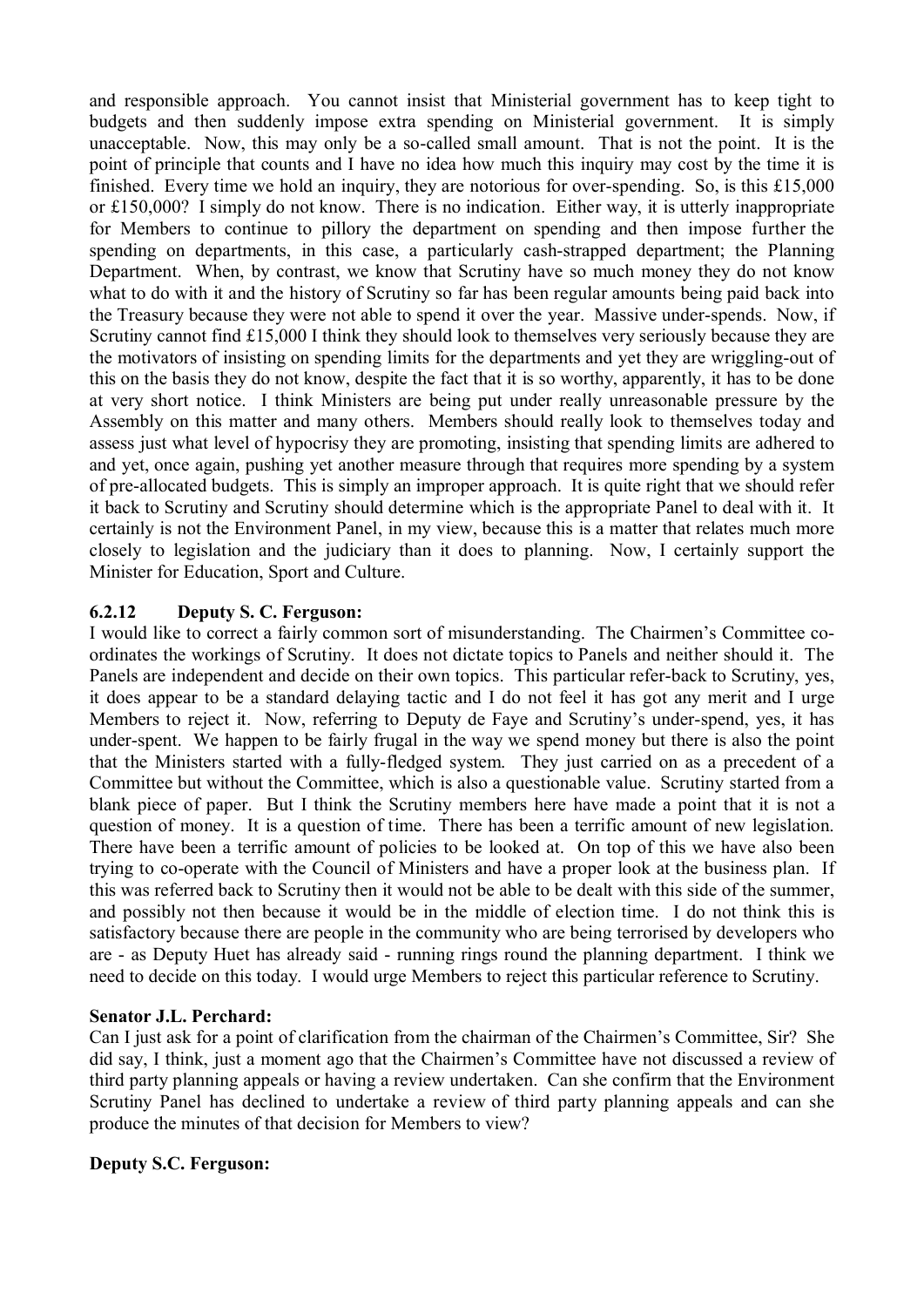No, as I have already said the Chairmen's Committee does not dictate topics to Scrutiny Panels and neither should it. The Senator should remember that from his time within Scrutiny. So this will not have come up at a meeting, and it has not, so I cannot provide that information.

### **6.2.13 Senator P.F. Routier:**

I think this debate takes the biscuit. I do not think we have had such a daft debate for many a year. I am going to support Deputy Scott Warren's desire to have a review of the planning appeals system. She has identified a group of people who are willing to do the job; 3 of them are members of Scrutiny. They have got the time, they are willing to do it and they are able to do it. How they can achieve that is by becoming a sub-panel of Scrutiny. They can achieve that by being a subpanel of Scrutiny. They too with other members…

### **Deputy G.P. Southern:**

A point of order, Sir, if the Minister will give way. Technically a sub-panel cannot co-opt members of the public so the Panel represented there cannot be a sub-panel of Scrutiny.

### **Senator P.F. Routier:**

Before I spoke I made an inquiry of the Greffier to find out if members of the public were able to be co-opted as a member. They could possibly be co-opted on to the committee as I think it says a non-member, does it? They can be co-opted to take part within the process certainly. I think the Greffier might…

### **Connétable D.J. Murphy of Grouville:**

Yes, they can do it on P.A.C. (Public Accounts Committee).

### **Senator S. Syvret:**

During this unprocedural interlude could I just offer the observation that I think the Assembly is once again making a complete spectacle of itself?

#### **Senator M.E. Vibert:**

Thank you for that very useful observation.

#### **The Deputy Bailiff:**

I think the position is that people who are not members of the States cannot be members of the subpanel because the relevant rule refers only to Members.

#### **Senator P.F. Routier:**

Yes, Sir, the note I received from the Deputy Greffier said could possibly co-opt a non-member.

#### **The Deputy Bailiff:**

They would not I think have a vote on the conclusions of the sub-panel.

#### **Senator P.F. Routier:**

No, but they could take part in the process.

#### **The Deputy Bailiff:**

It is a matter for the sub-panel as to how they manage their process.

### **Senator P.F. Routier:**

I am not trying to be obstructive in this at all. I am trying to be helpful to ensure that this does happen because I think the nitty-gritty of it is that we are concerned about who is going to pay for this. I think that is probably what it is all about. There is a way forward for this review to carry out. There was a concern raised I think in an earlier speech about there might be some people wanting to have the protection of a Committee of Inquiry system so that they can give evidence in a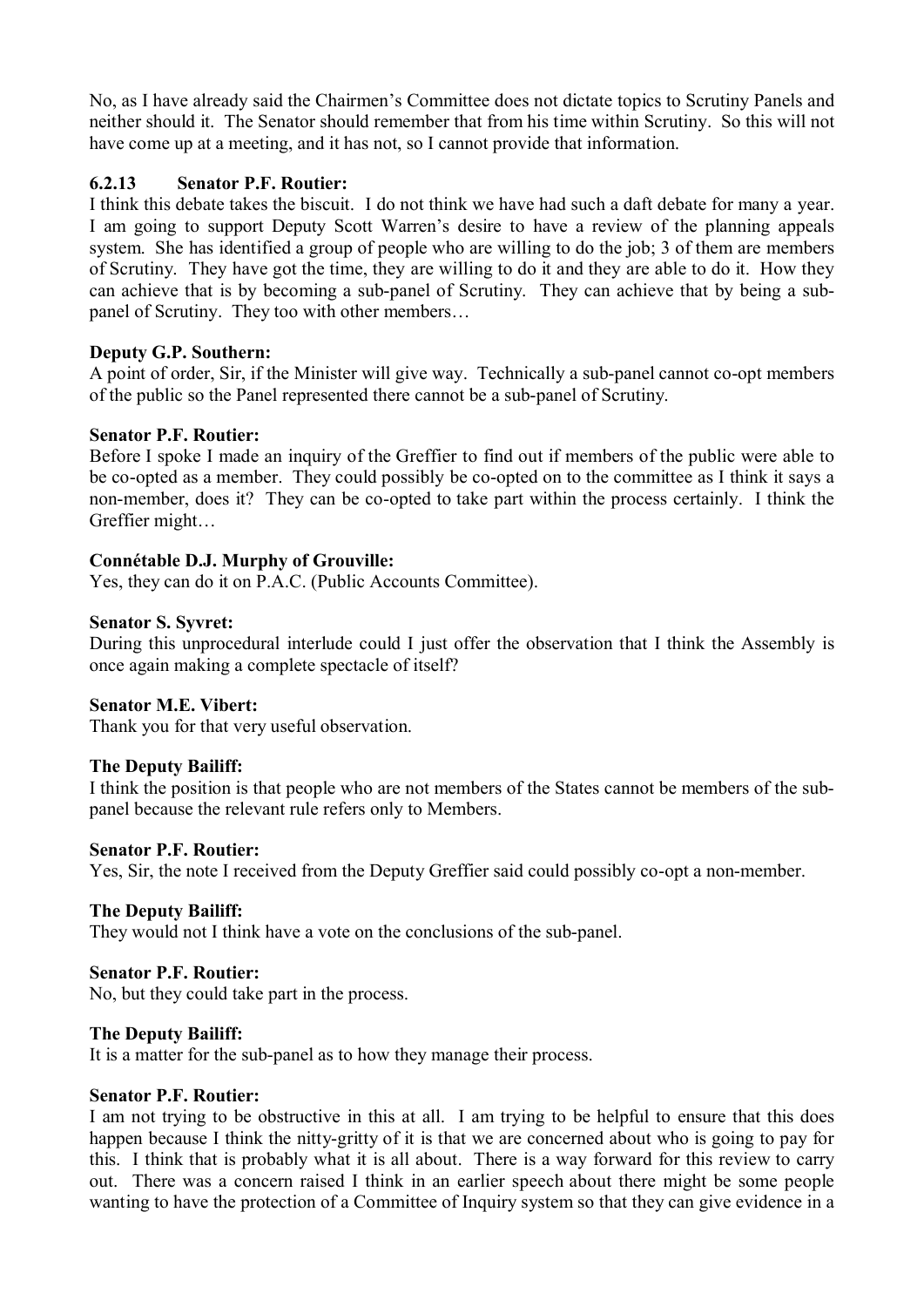confidential manner. A sub-panel can also go in to camera to receive evidence from various people. I do think this is a positive way forward for Deputy Scott Warren to ensure that she can achieve what she wants to achieve. As she has identified there are a group of people who are willing and able to carry out this work. I would suggest that it would be far better to take that route rather than to try and get the money from elsewhere. I will support this proposition as we are, in this part of the debate, on the understanding that I feel that we are able to move forward in finding a way to get this review undertaken.

## **6.2.14 Deputy C.H. Egré of St. Peter:**

I would just like to take this opportunity to remind this Assembly and the Executive that when we are dealing with Scrutiny we are dealing with a group of people who have very little support. You all have your own officers. You all have your own civil servants. In Scrutiny we have a very limited number of officers. When somebody blithely says: "Let us set up a sub-panel" that is fine for States Members but we require that officer support. For example, my own officer dealing with the J.E.B. (Jersey Enterprise Board) which is a very complex review that we are doing has just taken on the task of also dealing with the Bovine Semen Import Review. This is an awful lot of hard work for individual officers. My officer is not unique. So I will just remind people when they go ahead and say: "Throw it at Scrutiny" it is not as simple as they think. **[Approbation]**

## **6.2.15 Deputy J.A. Martin:**

Can I ask for a point of clarification, please? My understanding of this co-opting and sub-panels maybe you could inform me, Sir. The people who put their names forward in the House, there is only one member on the Environment Panel and that is Deputy Scott Warren. My understanding and this is what I want clarified, Sir - is that you cannot co-opt but you must have a member who has direct connection with whichever Panel, so if it is Environment it will be Deputy Scott Warren. My second question would be about the members of the public. If we work to Scrutiny standards could we not need ending up having an advocate - it may not be the one who has put their name forward - as a legal adviser costing thousands more, Sir, than this advocate is being... **[Approbation]** to give free legal advice. I presume that is why the member has put his name down to be on the Committee of Inquiry. So there are 2 points there, Sir. It is about this understanding of Ministers of our Scrutiny process. You cannot co-opt. You have to set up a subpanel but the sub-panel must have at least one member who is directly in contact with the main Panel and they are the only person allowed to speak in this House on that subject. Sub-panel members are not. There is much misunderstanding across this House of what Scrutiny is able to do, so over the lunch - and I am not presuming yet, Sir. It is obviously not for me…

## **The Deputy Bailiff:**

I hope that his debate can be brought to an end before lunch. **[Approbation]**

## **Deputy J.A. Martin:**

I would, Sir, thank you.

## **6.2.16 Deputy C.J. Scott Warren:**

I wanted to clarify a comment which was made and to say that at present no third party planning appeal has gone through the Royal Court process. It has got to the court. Affidavits have got as far as the court but the first lady withdrew her case because of fear of costs. I believe another one there was a time problem of bringing in the provision and acting on it and the people who wanted to lodge an appeal. I have chatted about this with the principal planner yesterday because I was unable to contact the Judicial Greffier and certainly the Master of the Court I have been unable to contact. Nobody has gone through the process and either won or lost a case. Sir, I would also like to say that in my opinion I appreciate we are short of money and £15,000 is a lot of money but, Sir, it is not as much as ongoing £250,000 per annum for an ineffective… if it is ineffective in the Law as is possibly the case now, it is not as much as £250,000.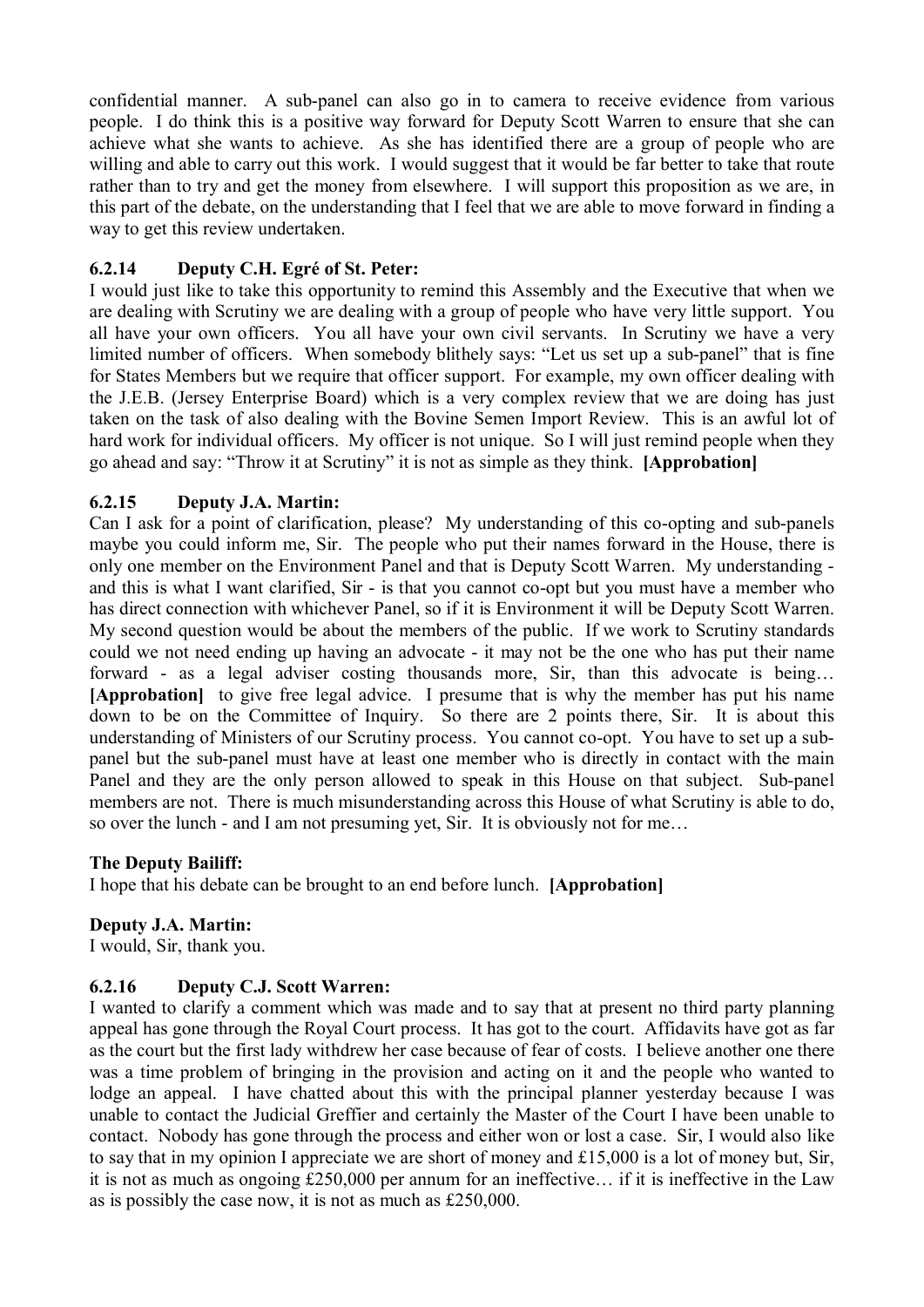## **Senator J.L. Perchard:**

Can I ask the last speaker a point of clarification?

### **The Deputy Bailiff:**

If you must, yes.

### **Senator J.L. Perchard:**

Yes, I feel I must. There is something that we need to clear up. Could she confirm as a member of the Environment Scrutiny Panel whether the Panel has been formally requested to undertake a review of this type and could she produce the necessary minutes?

### **Deputy C.J. Scott Warren:**

This was discussed. I do not know whether it is minuted. It was discussed during a Panel meeting. I think at that stage it was going to be a working party but they knew of the ongoing problems with people possibly being sued. It was made very clear to me - the Environment Panel - that one of the main reasons was the amount of work that that Panel has. There were other reasons at the time they did not want that but the main one I believe is work. I then went and asked the Scrutiny office. I received feedback from the Scrutiny office that, no, there was not another appropriate Panel who would, I presume, have the time and want to do this work.

## **6.2.17 The Connétable of St. Helier:**

As a remaining Scrutiny member from this relevant Panel I think I should say a few words. I think most Members are agreed that if they support this review being carried out, what they really care about is what is - I hesitate to use the words better, simpler, cheaper - the best way of getting this work done. We have members of the public willing to take part. We believe that the mechanism is there for the process to take place. I am not persuaded by Deputy de Faye that the Environment Scrutiny Panel is the wrong Panel. It seems to me that is the right Panel within its remit. It does seem to me that if the States agree with the proposer of this debate within a debate that it should be dealt with by Scrutiny then the Panel that I sit on will need to convene. The chairman is clearly out of the Island at the moment on States business but I would assume the procedure will be that the Panel will meet to discuss whether it can take the matter on. Certainly if that is the view of the States that the Panel ought to be doing it, given that at the last session they agreed to take on a matter to do with low water fishing, they might have trouble saying they do not have time. I certainly support the carrying out of the inquiry into the process. I support the main proposition. But equally if this is referred to Scrutiny I will certainly do my best to provide an input. Clearly I think we need to hear from the proposer of this motion why the States should be opting for a Scrutiny sub-panel review rather than a Committee of Inquiry.

## **6.2.18 Deputy I.J. Gorst:**

Very quickly. We do seem to be dragging it out and I am standing to do exactly that. A Committee of Inquiry is a legitimate part of government. Therefore, we should have no problem with putting this, as the Deputy has proposed, to a Committee of Inquiry. Why do we have to keep scurrying around saying we cannot have a Committee of Inquiry for this or that or the other? We had a Committee of Inquiry in the recent past which is still going for Goose Green. The Deputy has proposed a Committee of Inquiry for this. If Members do not like this proposal they should vote against it in principle not whether it should go to Scrutiny or a Committee of Inquiry, Sir.

## **The Deputy Bailiff:**

Does any other Member wish to speak? I call upon Senator Vibert to reply.

## **6.2.19 Senator M.E. Vibert:**

Can I say I propose this way because I do support the Committee of Inquiry or an inquiry into this issue but I do not support and cannot support the unilateral taking away from Planning and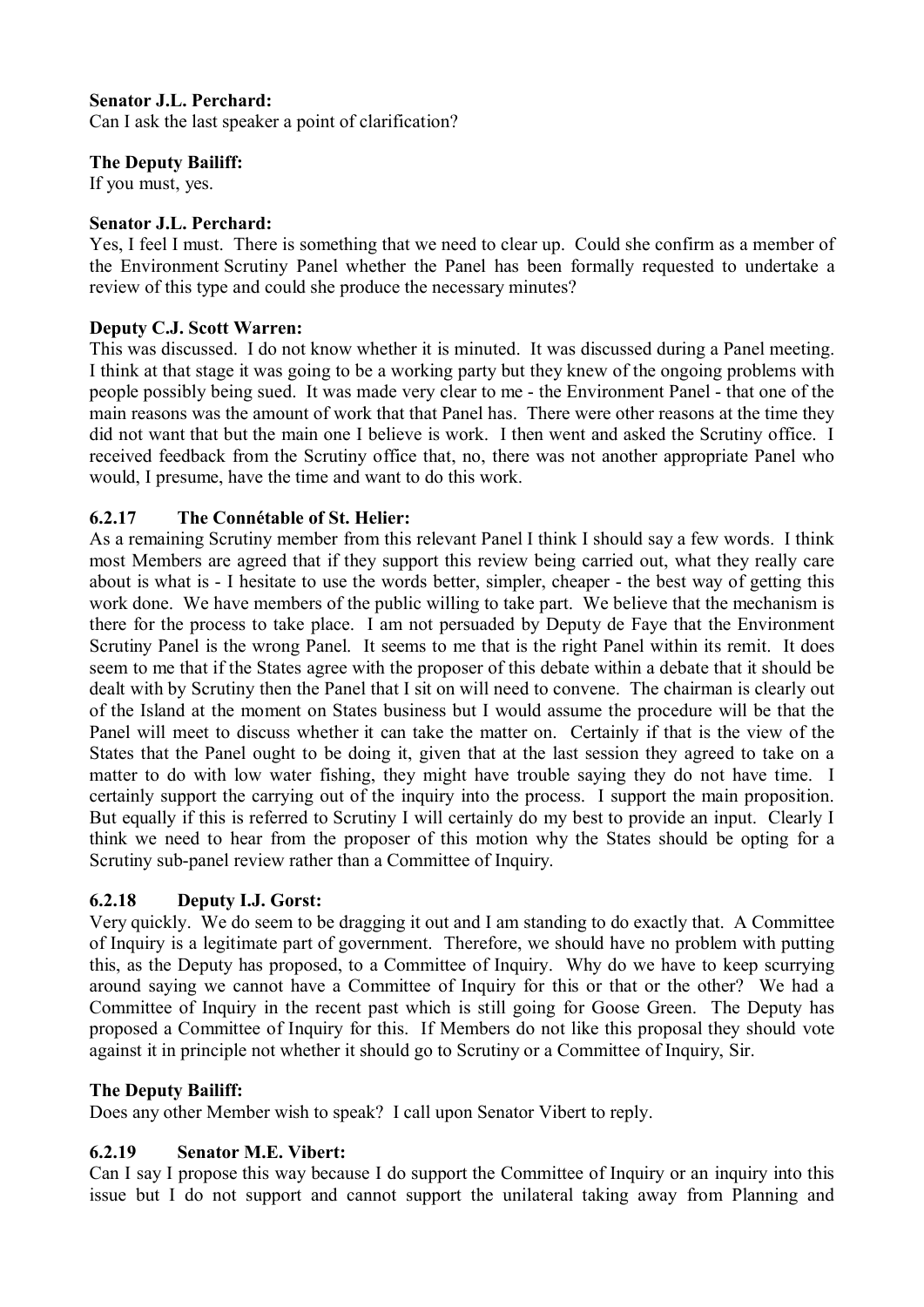Environment of £15,000 from their allocated budget. I think we would have got a lot further and a lot quicker if we had had, as States Members, either comments from the Environment Scrutiny Panel on this proposition or in Deputy Scott Warren's proposition some comment from them about the situation. It is only through this debate that I found out the position of the Environment Scrutiny Panel because we were not given that information. I am sorry, I am critical about that because that information should have been provided. Very quickly, Sir. It seems to me that we have 3 States Members who are willing to undertake this inquiry. My understanding is that although they would not be members of a Panel, you can have non-States Members sitting with the Panel. So we have a way of carrying out this inquiry. Scrutiny have the funds because as a member of P.P.C. (Privileges and Procedures Committee) I can assure you that there is no suggestion that Scrutiny are going to spend all their funds this year, by any stretch of the imagination. So it seems to me a very clear way of getting on with it, keeping within what the government has set out to do, Scrutiny and Executive. I am proposing this as a positive way forward. You have heard from a member of the Environment Scrutiny Panel - the Constable of St. Helier - that they would consider it. I am sure they would come to the sensible decision to appoint those 3 members as the sub-panel to do it. They can buy-in officer time and we can get on with it and get it done and bring this to a close. I make the proposition.

## **Deputy C.J. Scott Warren:**

Can I just clarify because I must clarify something? If you have co-opted members on - because it does run with the working party - firstly, is there a risk of anyone being sued and is it for people coming, freely giving, able to talk without the risk of being sued? I understand the people co-opted do not have a vote, is that correct?

### **The Deputy Bailiff:**

Sorry, it sounds rather like a second speech but the position is that the members of the sub-panel would be the 3 States Members. You cannot have under the rules non-members as members of a sub-panel but there is nothing so far as I am aware to prevent them sitting alongside and being present at all discussions if that is what the sub-panel wants. But they will not be members of the sub-panel and, therefore, cannot vote on the decisions of the sub-panel.

#### **Senator M.E. Vibert:**

Can I ask for the appel, Sir?

#### **The Deputy Bailiff:**

Yes, the appel has been asked for. Very well, the appel is asked for in relation to the proposition of Senator Vibert that this matter be referred under Standing Order 78 so as to request the chairman of the relevant Scrutiny Panel to report back next time on whether the Panel wishes to have the matter referred to them. So it is pour or contre Senator Vibert's proposition. The Greffier will open the voting.

| POUR: 9                   | <b>CONTRE: 32</b>          | <b>ABSTAIN: 0</b> |
|---------------------------|----------------------------|-------------------|
| Senator L. Norman         | Senator S. Syvret          |                   |
| Senator T.A. Le Sueur     | Senator W. Kinnard         |                   |
| Senator P.F. Routier      | Senator B.E. Shenton       |                   |
| Senator M.E. Vibert       | Connétable of St. Ouen     |                   |
| Senator J.L. Perchard     | Connétable of St. Mary     |                   |
| Connétable of Grouville   | Connétable of St. Clement  |                   |
| Deputy P.J.D. Ryan (H)    | Connétable of St. Helier   |                   |
| Deputy G.W.J. de Faye (H) | Connétable of Trinity      |                   |
| Deputy of St. John        | Connétable of St. Lawrence |                   |
|                           | Connétable of St. Brelade  |                   |
|                           | Connétable of St. Saviour  |                   |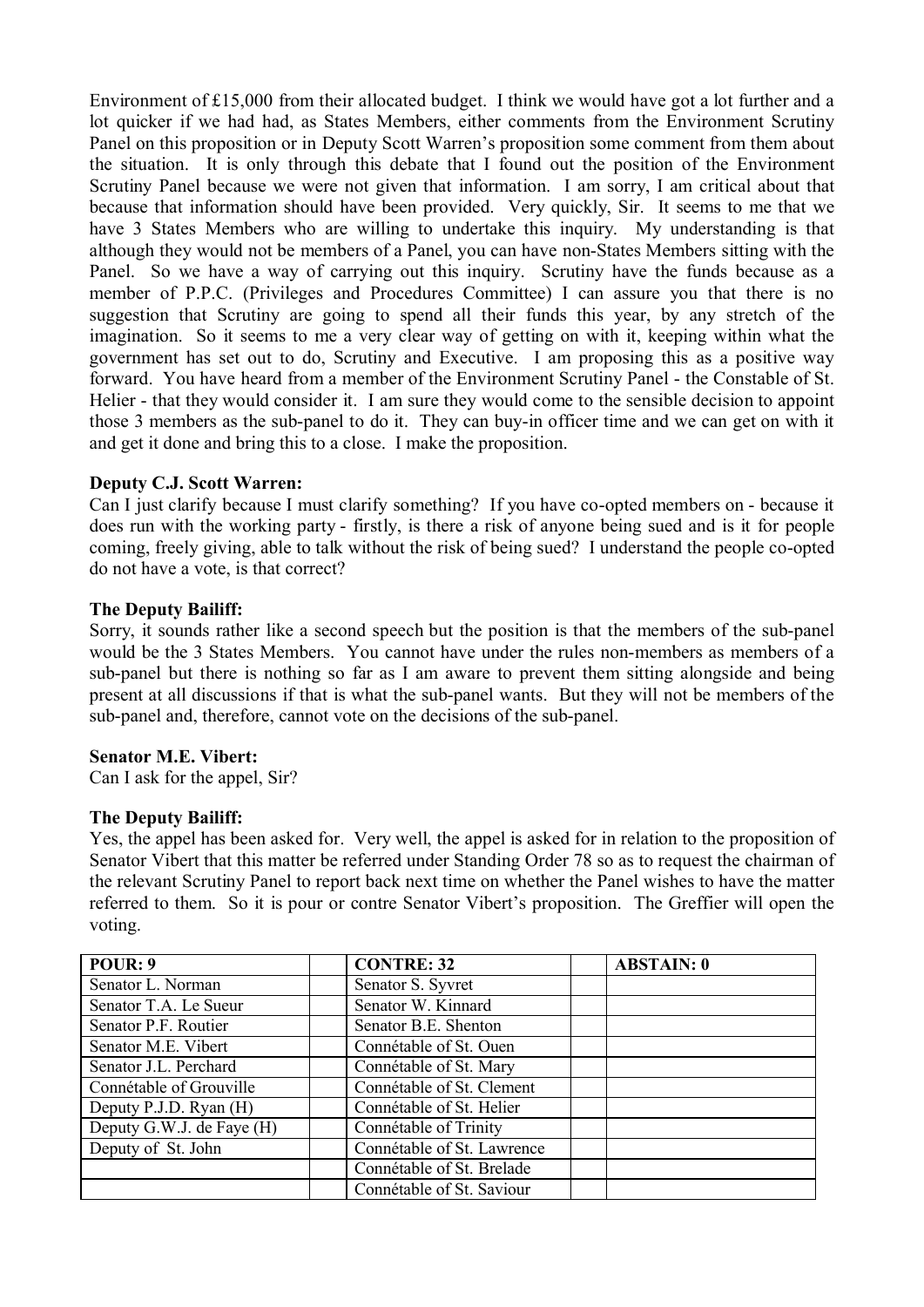| Deputy A. Breckon (S)        |  |
|------------------------------|--|
| Deputy J.J. Huet (H)         |  |
| Deputy of St. Martin         |  |
| Deputy G.C.L. Baudains (C)   |  |
| Deputy C.J. Scott Warren (S) |  |
| Deputy R.G. Le Hérissier (S) |  |
| Deputy J.A. Martin (H)       |  |
| Deputy G.P. Southern (H)     |  |
| Deputy S.C. Ferguson (B)     |  |
| Deputy of Grouville          |  |
| Deputy of St. Peter          |  |
| Deputy J.A. Hilton (H)       |  |
| Deputy J.A.N. Le Fondré (L)  |  |
| Deputy D.W. Mezbourian (L)   |  |
| Deputy of Trinity            |  |
| Deputy S.S.P.A. Power (B)    |  |
| Deputy S. Pitman (H)         |  |
| Deputy A.J.D. Maclean (H)    |  |
| Deputy K.C. Lewis (S)        |  |
| Deputy I.J. Gorst (C)        |  |
| Deputy of St. Mary           |  |
|                              |  |

#### **Senator S. Syvret:**

I will propose the adjournment unless the matter has been pretty much done and dusted and we might move to the vote with a short summing-up.

#### **The Deputy Bailiff:**

Do any Members wish to speak on the main proposition now?

#### **Deputy C.J. Scott Warren:**

I wish to sum-up.

#### **The Deputy Bailiff:**

You will, of course, Deputy, yes, but does any other Member wish to speak?

#### **The Deputy of Trinity:**

Yes, please, Sir.

#### **The Deputy Bailiff:**

Very well, anyone else? There are just 2 speeches. Do Members wish to continue or to adjourn?

#### **Senator S. Syvret:**

For my part, Sir, I would say that we should continue because we will have 2 speeches and if we come back this afternoon then we will have another 8.

#### **The Deputy Bailiff:**

There are 3 speeches, I have seen the Connétable of St. Saviour as well, so it is 3 speeches.

#### **LUNCHEON ADJOURNMENT PROPOSED**

#### **Senator L. Norman:**

I propose the adjournment please, Sir.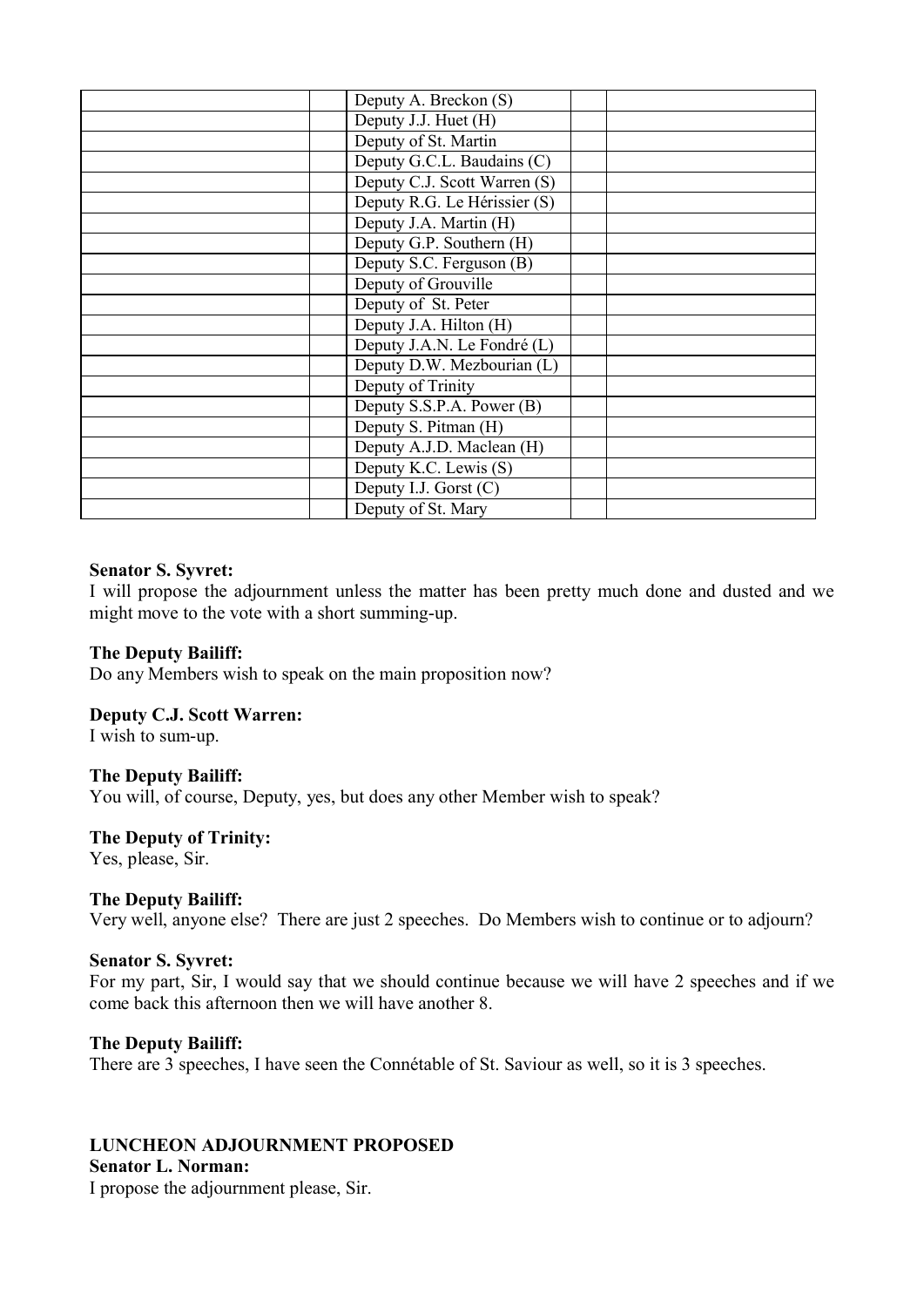#### **LUNCHEON ADJOURNMENT**

### **PUBLIC BUSINESS (resumed…)**

#### **6.3 Connétable P.F.M. Hanning of St. Saviour:**

I hope everybody enjoyed their lunch because they certainly needed the break. This morning's debate I thought was everything that the Jersey public dislikes about the States. We want people to be interested in the States and be involved and I think all we have done is ask people to turn their radios off. We have a simple situation here. We have not been able to resolve it. There seems to be a problem with third party appeals, albeit small in number. Why do we not do something about it? A way to resolve this problem has been proposed. Very few of the Members appear to be against it. They nearly all appear to be in favour of looking at a method of solving the problem. I feel that somewhere this problem has to be examined. Now if the cost falls on one committee - I say a committee that is set up - or a Scrutiny Panel, it may be simplistic but I think to the man in the street they really do not care. Where the cost falls is irrelevant. It is for us as a House to sort that out. Whether the scrutiny comes out of the Scrutiny budget, whether Treasury pay or whether Planning pay, it is only going to be paid for once and if the House wants it to be done then it should be done. We are not proposing money that has not been budgeted because if there is money in the Scrutiny budget for this sort of thing and it is done by a Committee of Inquiry so be it. The public do not care which way we shuffle it. If we need the inquiry let us do it. Let us decide now. The public do not mind how we shuffle the beans. I think we have just got to make sure we do not waste any more time.

### **6.4 The Deputy of Trinity:**

I will be brief. As it said in the comments from the Planning and Environment Department, we do support the proposition. Just a recap. A lot has been mentioned about the public and the right to appeal. Since the new Planning Law that came into effect in the middle of last year, the public have had open access to our public hearings, be it Ministerial or be it the Applications Panel. Objectors in their droves have been coming putting their objections to the Panel and the Minister. I speak for the Panel that we have heard it. When you look at the list of third party appeals I only question that perhaps is it too early because none of the appeals - there have been 7 - have gone through to court. It is a shame really that if this proposition is passed that there is not one application that has gone through the whole course. But be that as it may we support the proposition and, like the previous speaker, it would be nice if the money did not come out of our planning budget as we all know that we are very tight for cash because you want to give a good service and, as we know, applications do take a length of time. If this proposition is passed I think we will be in negotiations with Treasury to see if perhaps it can come out of the Treasury budget. That would be good but if not then we have to meet it.

## **6.5 Deputy S. Power:**

I would like to make 3 points. The first point I would like to say is that in the Planning Department's document regarding the appeal process and the number of people who use the system there are 7 appeals and 5 were withdrawn. I would suggest that this is not a valid sample and it is probably indicative of the fact that the third party appeal process is not working in that not one of them got to the Royal Court. So I suggest we are dealing with a number of issues here this afternoon. One is definitely a financial issue in that the planning appeal process has been enabled as a piece of legislation and it is not working. One of the reasons it appears to be not working is that it does not have any funding. I would also suggest to Members that the fate of the original planning appeal… this morning's debate almost followed the fate of that one in that we were sideswiped into a debate on a proposition which I think was unnecessary. I would also like to think that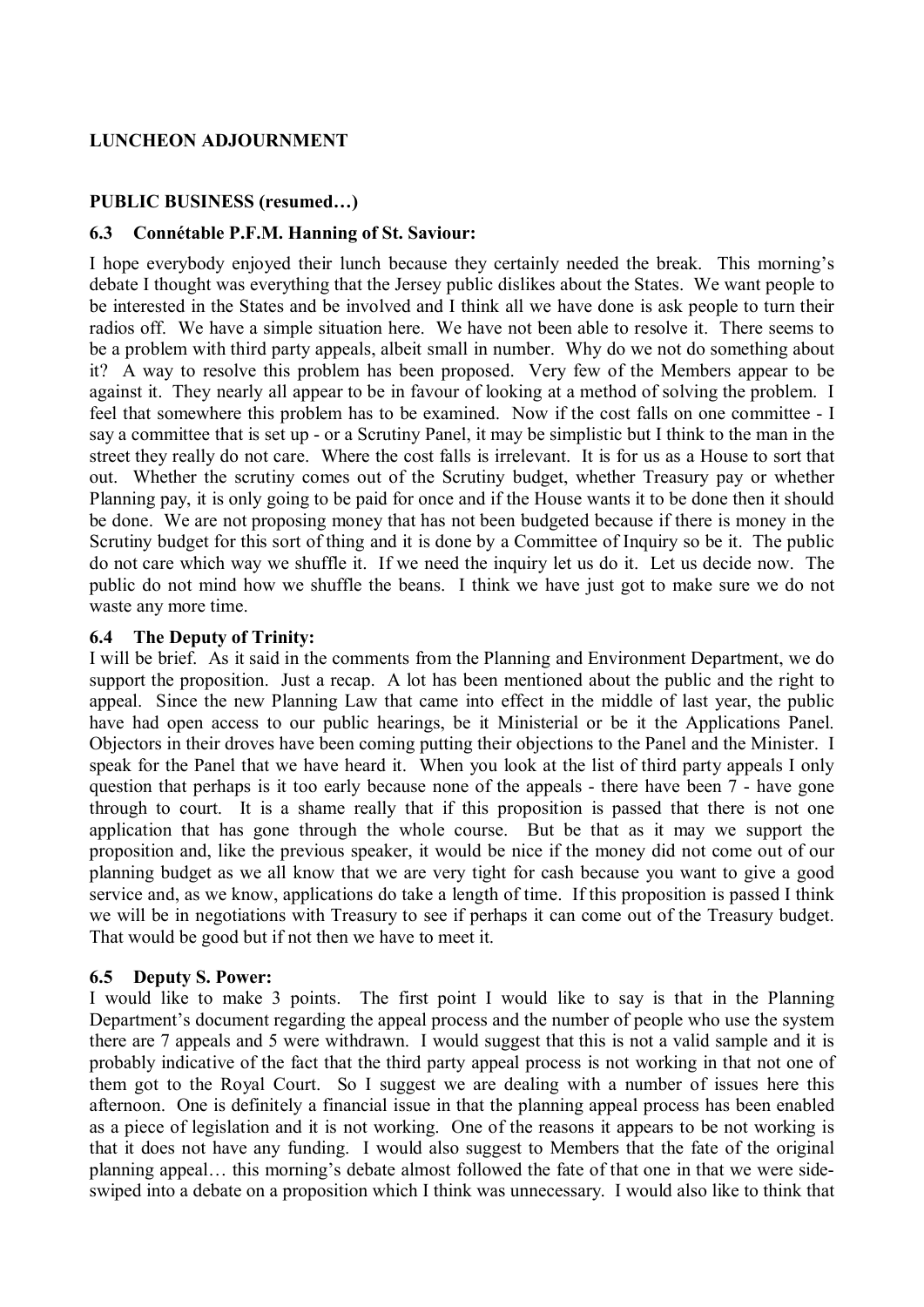if this proposition to support a Committee of Inquiry is successful then one of the things that it may have to look at is whether it is appropriate entirely that a planning appeal process does in fact go to a Royal Court. I would contend that while there is a Planning Applications Panel and there is an appeal to the Minister, third party appeals are largely an appeal against an already granted permission and we do not have a well spelt-out, definitive way of dealing with that. I would also like to suggest that the system that we have at the moment in third party appeals is not well defined. It is not user friendly and the prospect of using the Royal Court would probably scare an awful lot of people off. I also agree with what was said this morning. I do not think this is correct territory for the Environment Panel as it overlaps a lot of judicial and legal work and not so much environment and planning work. So I hope Members realise where we are on this debate and that if there is anyone in the Chamber who can concede that the third party appeal process is working then I think they have missed something. I again praise Deputy Scott Warren for what she has done and for the work she has put into this and I hope today Members will support this proposition.

### **The Deputy Bailiff:**

Does any other Member wish to speak? Very well, I call upon Deputy Scott Warren to reply.

### **6.6 Deputy C.J. Scott Warren:**

I thank all Members who have spoken in this debate. I would like to thank the Greffier and Deputy Greffier of the States, the Director of Planning and the Principal Planner, but also the Minister for Planning and Environment, for help and advice over the last year, and the former Solicitor General for their assistance. Sir, I will not go through every single speech and just quickly touch on a few of what I think are the main things. If anyone feels I have left anything out, please say. Regarding Senator Perchard's concern about the impartiality of the proposed members of the Committee of Inquiry, I think I have to remind all Members we are not debating the merits of third party appeals. The provision is already in the Law. So it is really that these people I propose as members, are there to assure or bring a report of having seen how this provision is operating and functioning. Deputy de Faye has said that he believes cost should act as a deterrent. I do wonder, Sir, if he would think similarly if he wanted to lodge an appeal with only limited financial resources. Several Members have mentioned the little man - or woman I would say - versus applicants and particularly developers; people who can afford to appeal and can afford court costs. The Deputy of Trinity is right that the Law is better and obviously this will also be an aspect within any Committee of Inquiry; the Law is better - much better - than the previous law. However, we do need to know, Sir, why no third party appeal has yet gone right through the Royal Court process. We also, Sir, need to find out the reason that there are so few appeals being lodged to date. We need to get answers, Sir. I have some more notes but I am going to scrap that. I think this has been discussed sufficiently. **[Approbation]** I urge Members to support this Committee of Inquiry and, Sir, I ask for the appel.

#### **The Deputy Bailiff:**

The appel is asked for in relation to the Deputy's proposition. I invite Members to return to their seats. The Greffier will open the voting.

| <b>POUR: 38</b>           | <b>CONTRE: 3</b>          | <b>ABSTAIN: 0</b> |
|---------------------------|---------------------------|-------------------|
| Senator L. Norman         | Senator M.E. Vibert       |                   |
| Senator W. Kinnard        | Senator J.L. Perchard     |                   |
| Senator T.A. Le Sueur     | Deputy G.W.J. de Faye (H) |                   |
| Senator P.F. Routier      |                           |                   |
| Senator B.E. Shenton      |                           |                   |
| Connétable of St. Ouen    |                           |                   |
| Connétable of St. Mary    |                           |                   |
| Connétable of St. Clement |                           |                   |
| Connétable of St. Helier  |                           |                   |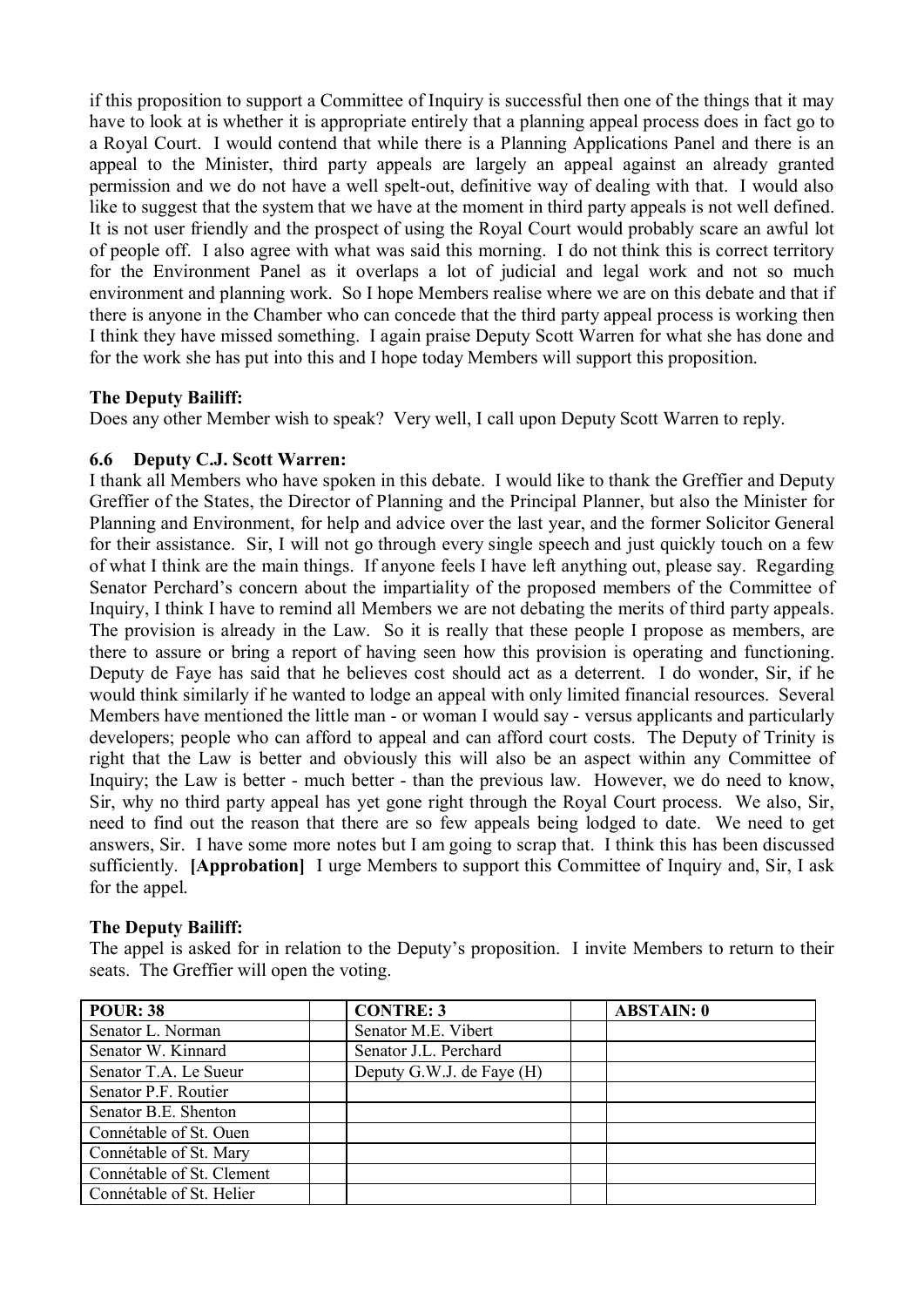| Connétable of Trinity        |  |  |
|------------------------------|--|--|
| Connétable of St. Lawrence   |  |  |
| Connétable of Grouville      |  |  |
| Connétable of St. Brelade    |  |  |
| Connétable of St. John       |  |  |
| Connétable of St. Saviour    |  |  |
| Deputy A. Breckon (S)        |  |  |
| Deputy J.J. Huet (H)         |  |  |
| Deputy of St. Martin         |  |  |
| Deputy G.C.L. Baudains (C)   |  |  |
| Deputy C.J. Scott Warren (S) |  |  |
| Deputy R.G. Le Hérissier (S) |  |  |
| Deputy J.A. Martin (H)       |  |  |
| Deputy G.P. Southern (H)     |  |  |
| Deputy S.C. Ferguson (B)     |  |  |
| Deputy P.J.D. Ryan (H)       |  |  |
| Deputy of Grouville          |  |  |
| Deputy of St. Peter          |  |  |
| Deputy J.A. Hilton (H)       |  |  |
| Deputy J.A.N. Le Fondré (L)  |  |  |
| Deputy D.W. Mezbourian (L)   |  |  |
| Deputy of Trinity            |  |  |
| Deputy S.S.P.A. Power (B)    |  |  |
| Deputy S. Pitman (H)         |  |  |
| Deputy A.J.D. Maclean (H)    |  |  |
| Deputy K.C. Lewis (S)        |  |  |
| Deputy of St. John           |  |  |
| Deputy I.J. Gorst (C)        |  |  |
| Deputy of St. Mary           |  |  |

# **7. Family Nursing and Home Care Debt (P.46/2008)**

## **The Deputy Bailiff:**

Very well, we come next to Projet 46 - "Family Nursing and Home Care Debt" - lodged by the Minister for Treasury and Resources. I will ask the Greffier to read the proposition.

## **The Deputy Greffier of the States:**

The States are asked to decide whether they are of opinion to take responsibility for the pre-1987 P.E.C.R.S. (Public Employees Contributory Retirement Scheme) past service debt currently attributable to Family Nursing and Home Care, such debt having a capitalised value of £3,052,444 as at 31st December 2007, to agree to make payments to P.E.C.R.S. of £7,463 monthly subject to annual indexation until 31st December 2083 or such earlier time as that debt is satisfied, to assume the same obligations in relation to the debt currently attributable to Family Nursing and Home Care as for its own share of the debt under P.190/2005 and to reduce the grant payment to Family Nursing and Home Care by £89,556 per annum subject to annual indexation.

## **7.1 Senator T.A. Le Sueur (The Minister for Treasury and Resources):**

I think all Members here will appreciate the valuable contribution made by the Family Nursing and Home Care services. **[Approbation]** If they have read my report they will have seen that while the States pays just under 80 per cent of their running costs, the other 20 per cent has to be found by contributions, fundraising and other means. A few years ago in 2005 the States restructured its pension fund to eliminate what has been known as the pre 1987 debt. The intention was to pay off that debt in a structured way over 82 years. The Family Nursing and Home Care are members of that pension fund and they enjoy the same rights and entitlements as States employees. But by an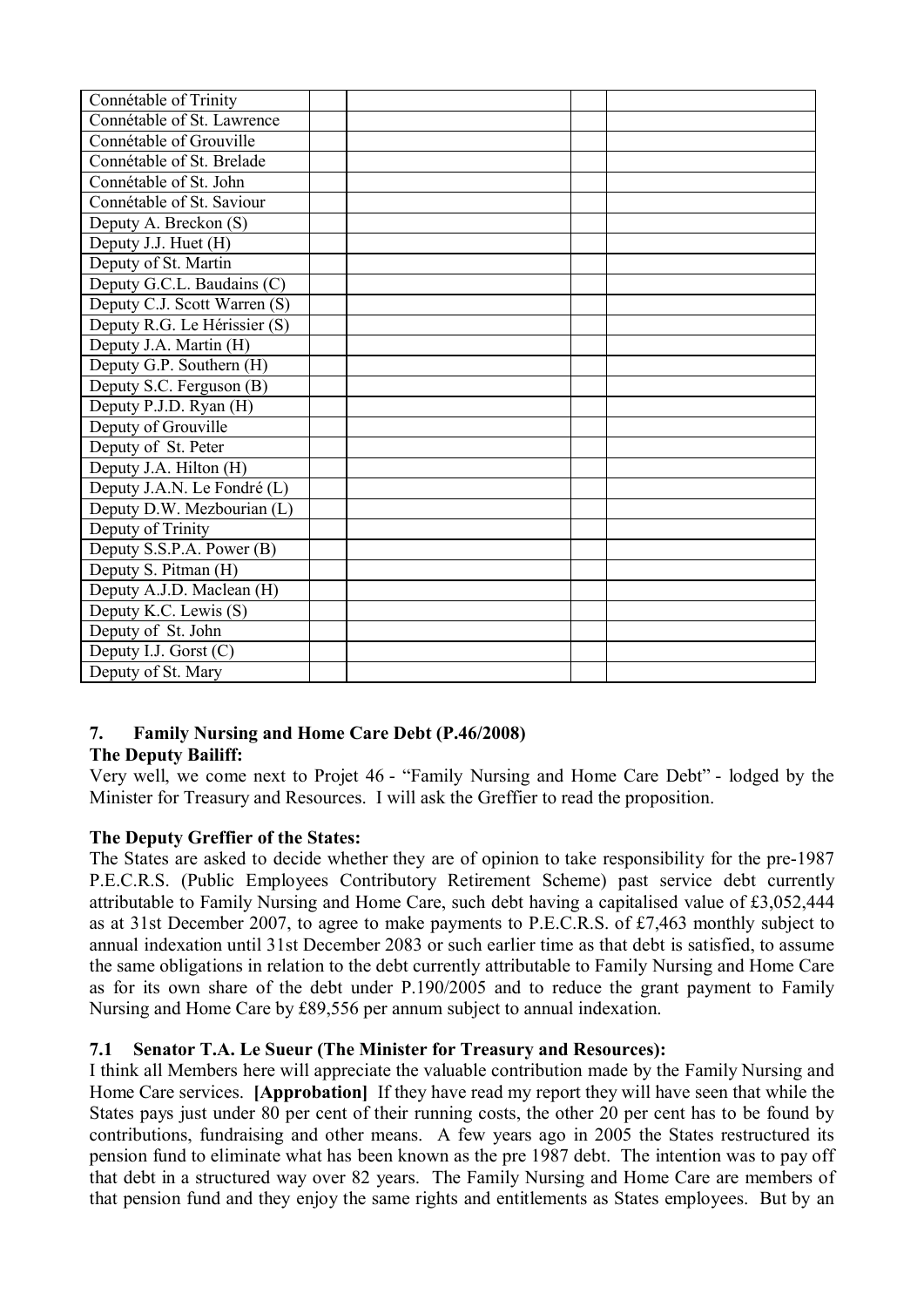accounting quirk it means that Family Nursing now have on their balance sheet a liability of £3 million. It is a liability which would be due over the next 82 years so it is not an immediate liability but nonetheless it is a liability. They appreciate this and they have accepted that. It would be all right except for the fact that this makes the association technically insolvent because their liabilities would exceed their current assets. That is a situation which is very difficult, therefore, for them to go to charitable institutions and ask for funding. So they have suggested, and I have agreed as Minister for Treasury and Resources, and the trustees of the Public Employees Contributory Pension Fund have also agreed, that it would be a simpler solution to restructure this arrangement to move the liability from the balance sheet of Family Nursing and transfer it to that of the States who in fact saddled Family Nursing with this liability in the first place. The effect to Family Nursing is cost-neutral because it means that they still effectively carry on paying year by year but it is done by means of reducing their grants by the same amount as they would be paying otherwise to the pension fund. It is cost-neutral to the States because we simply receive that money and do not have to give Family Nursing the same level of grants. All it means is a transfer between Health and Social Services and the Chief Minister's Department. Without these arrangements Family Nursing will find it difficult to raise money from the charitable sector where they need that money. Without that very valuable support that they receive from charitable trusts and the like they would not be able to continue. So not only is this proposition in their interests, it is also in the States interests because without Family Nursing we would have a far greater burden to carry ourselves. So, Sir, in not only commending the work of Family Nursing, can I also commend to the House this proposition to move the debt from their balance sheet to ours; a transfer which, as Minister for Treasury and Resources, I am pleased to accept as well. So I make the proposition.

### **The Deputy Bailiff:**

Is the proposition seconded? **[Seconded]** Does any Member wish to speak on the proposition? Very well, all those in favour of adopting the proposition, kindly show. Those against? The proposition is adopted.

### **8. Channel Islands Lottery: allocation of a percentage of profits for 2007-2008 (P.47/2008) The Deputy Bailiff:**

We come next to "Channel Islands Lottery: allocation of a percentage of profits for 2007-2008" - Projet 47 - lodged by the Minister for Economic Development. I will ask the Greffier to read the proposition.

#### **The Deputy Greffier of the States:**

The States are asked to decide whether they are of opinion to agree in accordance with the provisions of Regulation 4(5) of the Gambling Channel Islands Lottery (Jersey) Regulations 1975 that all moneys outstanding to the credit of the Channel Islands Lottery (Jersey) Fund which have not already been set aside by the Minister, representing 8 per cent of the total Jersey portion of the profits of the Channel Islands Lottery from 2007 and 2008, should be paid to the Association of Jersey Charities for the benefit of the community and the charitable needs of the Island.

#### **The Deputy Bailiff:**

Do I understand, Deputy, as Assistant Minister you will be acting as rapporteur on this one in the absence of the Minister?

#### **8.1 Deputy A.J.H. Maclean (Assistant Minister for Economic Development - rapporteur):**

Absolutely right, Sir. Sir, this proposition asks Members to agree that the 2007 and 2008 profits from the Jersey portion of the Channel Islands Lottery should be transferred to the Association of Jersey Charities. This is of course for the benefit of the community and the charitable needs of the Island. The Association now represents approximately 248 Jersey charities and undertakes a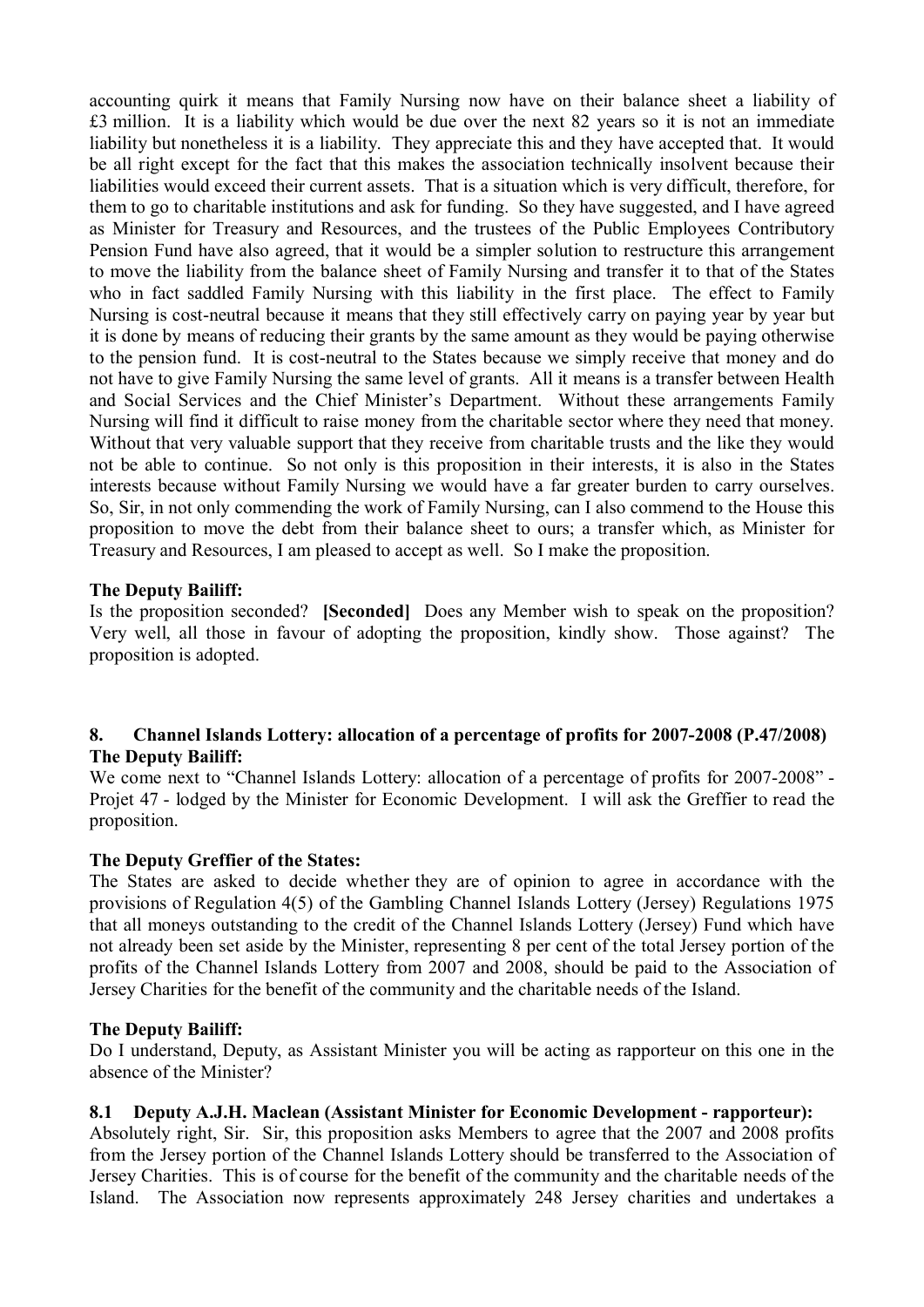valuable function by considering and allocating funding to the most worthy of projects. In doing so the Association continues to fulfil a vital social need. With Members' agreement the 2007 profits which amount to £358,000 would be made available immediately. The 2008 profits would be transferred once the States Treasury has finalised the 2008 year-end accounts. In both 2007 and 2008 it is also intended that 20 per cent of the Jersey profits will be retained. This is with the full agreement of the Association of Jersey Charities and these funds would be transferred to the accumulated fund in order to maintain a contingency for the Association. Sir, I propose the proposition.

### **The Deputy Bailiff:**

Is the proposition seconded? **[Seconded]** Does any Member wish to speak on the proposition?

### **8.1.1 Deputy R.G. Le Hérissier:**

I sometimes wonder why these things come to the States but having come can I ask the rapporteur, Sir, does he have a copy of the criteria by which these funds are dispensed or dispersed by the Association of Jersey Charities?

### **8.1.2 Deputy C.J. Scott Warren:**

I should say that I am the chairman of a local charity but obviously I have no pecuniary interest myself and I am very happy to support this proposition.

### **8.1.3 Deputy G.P. Southern:**

Yes, just a question in passing; £358,000 seems to me that it is rather a lot of effort for little net profit. Why so little? Is this the normal sort of range of figure?

#### **The Deputy Bailiff:**

Does any other Member wish to speak? Very well, I call upon the rapporteur to reply.

#### **8.1.4 Deputy A.J.H. Maclean:**

To answer Deputy Le Hérissier's question, he is absolutely right in some respects. In terms of bringing propositions such as this to the States it is probably not the most appropriate way of dealing with it. In fact we are dealing at 2-year tranches to try and reduce the pain as much as possible. As far as criteria for the Association of Jersey Charities, they do have a set criteria when considering applications for funding from charities, they in fact have to be members of the Association. There are currently about 248 members. The amount of money that any one charity can be awarded in any one year is £20,000. The finer details are then considered by the panel as to the merits, the business plan relating to what the funds are for and so on. If the Deputy would like more detail, Sir, I am sure I can furnish that for him in due course. I thank Deputy Scott Warren for her support. Deputy Southern says why so little. I think £358,000 is quite a good sum of money to be awarding towards good and worthy causes in the Island. I think we should be certainly thankful for that. In fact this year it is an increase on the previous year. It was £325,000 in 2006. We certainly hope that with the possibility of moving to a national lottery in 2009 there is every chance that this sum could significantly grow and indeed the economies of scale will make it far more efficient in terms of operating the lottery. But I certainly feel that we should be very thankful for the funds that we are able to put towards those good causes. Sir, I maintain the proposition and ask for the appel.

#### **The Deputy Bailiff:**

The appel is asked for in relation to projet 47. I invite Members to return to their seats and the Greffier will open the voting.

| <b>POUR: 33</b>                               | CONTRE<br>: 0 | <b>ABSTAIN: 0</b> |
|-----------------------------------------------|---------------|-------------------|
| $T$ .<br>Senator <sup>-</sup><br>W<br>Kinnard |               |                   |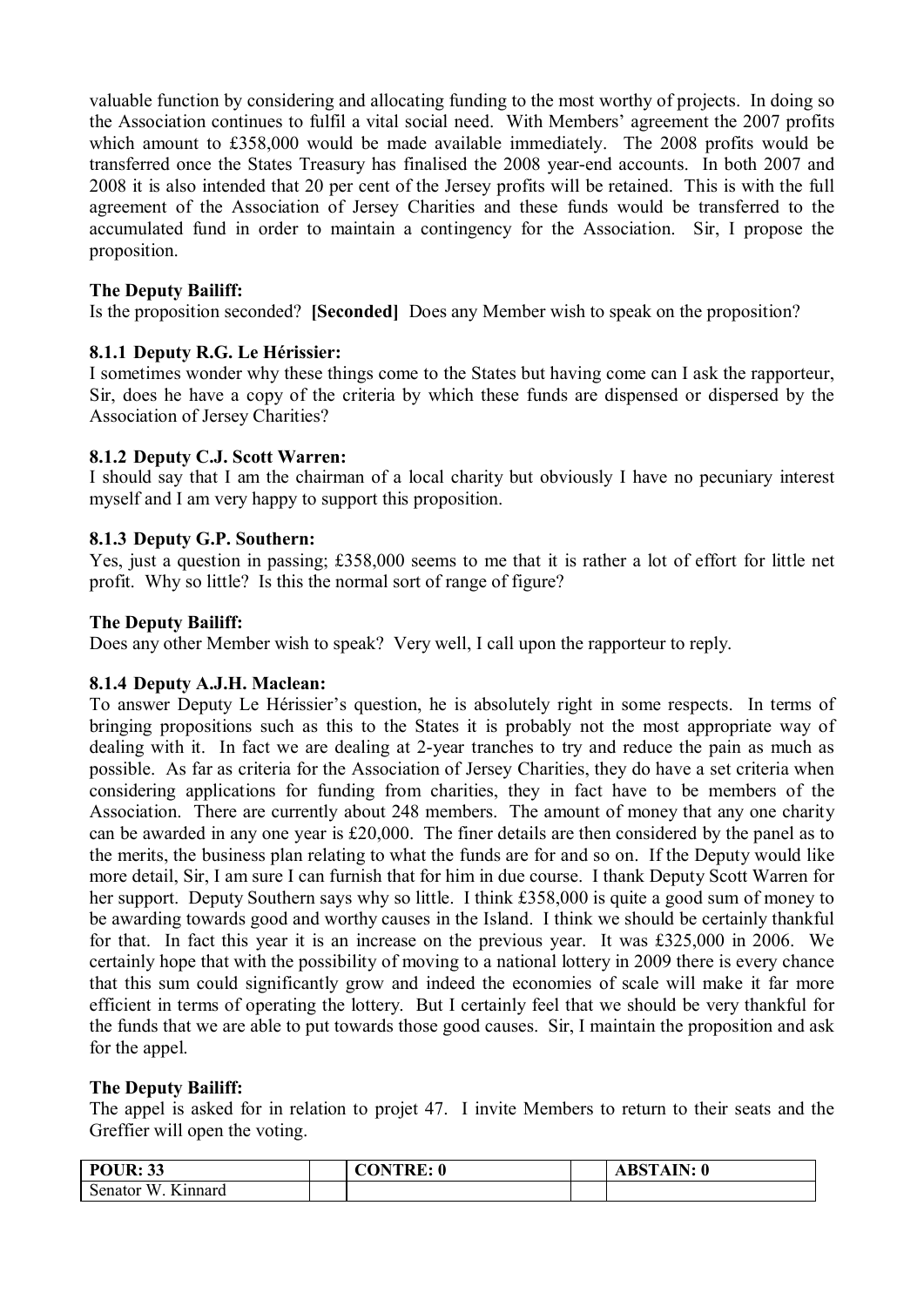| Senator P.F. Routier         |  |  |
|------------------------------|--|--|
| Senator B.E. Shenton         |  |  |
| Senator J.L. Perchard        |  |  |
| Connétable of St. Ouen       |  |  |
| Connétable of St. Mary       |  |  |
| Connétable of St. Clement    |  |  |
| Connétable of St. Lawrence   |  |  |
| Connétable of Grouville      |  |  |
| Connétable of St. Brelade    |  |  |
| Connétable of St. John       |  |  |
| Connétable of St. Saviour    |  |  |
| Deputy A. Breckon (S)        |  |  |
| Deputy J.J. Huet (H)         |  |  |
| Deputy of St. Martin         |  |  |
| Deputy G.C.L. Baudains (C)   |  |  |
| Deputy C.J. Scott Warren (S) |  |  |
| Deputy R.G. Le Hérissier (S) |  |  |
| Deputy J.A. Martin (H)       |  |  |
| Deputy G.P. Southern (H)     |  |  |
| Deputy of Grouville          |  |  |
| Deputy J.A. Hilton (H)       |  |  |
| Deputy G.W.J. de Faye (H)    |  |  |
| Deputy J.A.N. Le Fondré (L)  |  |  |
| Deputy D.W. Mezbourian (L)   |  |  |
| Deputy of Trinity            |  |  |
| Deputy S.S.P.A. Power (B)    |  |  |
| Deputy S. Pitman (H)         |  |  |
| Deputy A.J.D. Maclean (H)    |  |  |
| Deputy K.C. Lewis (S)        |  |  |
| Deputy of St. John           |  |  |
| Deputy I.J. Gorst $(C)$      |  |  |
| Deputy of St. Mary           |  |  |

## **9. Working Party to Review Appropriateness of Departmental Structure (P.49/2008) The Deputy Bailiff:**

We come next to Projet 49 - "Working Party to Review Appropriateness of Departmental Structure 2 - lodged by Deputy Baudains. I will ask the Greffier to read the proposition.

## **The Deputy Greffier of the States:**

The States are asked to decide whether they are of opinion: (a) to agree that a working party should be established to investigate the appropriateness of the internal structure of each department to the States to ascertain whether it is fit for purpose and to report back to the States with its findings within 6 months; and (b) to request the Privileges and Procedures Committee in consultation with the Council of Ministers to bring forward for approval by the States the proposed membership of the working party which should comprise States Members who are Ministers or Assistant Ministers and Members who are not.

## **9.1 Deputy G.C.L. Baudains:**

First of all I think it is incumbent on me to pay credit where credit is due. I would like to thank Deputy Gorst for his input in this matter, Sir, because he and I are making a good start anyway. **[Approbation]** He and I are of similar opinion regarding public service efficiency, Sir, and we have worked together on this issue. However, whether he still agrees with me when I have finished speaking remains to be seen, but we will hope for the best. Sir, first of all I thought given the fact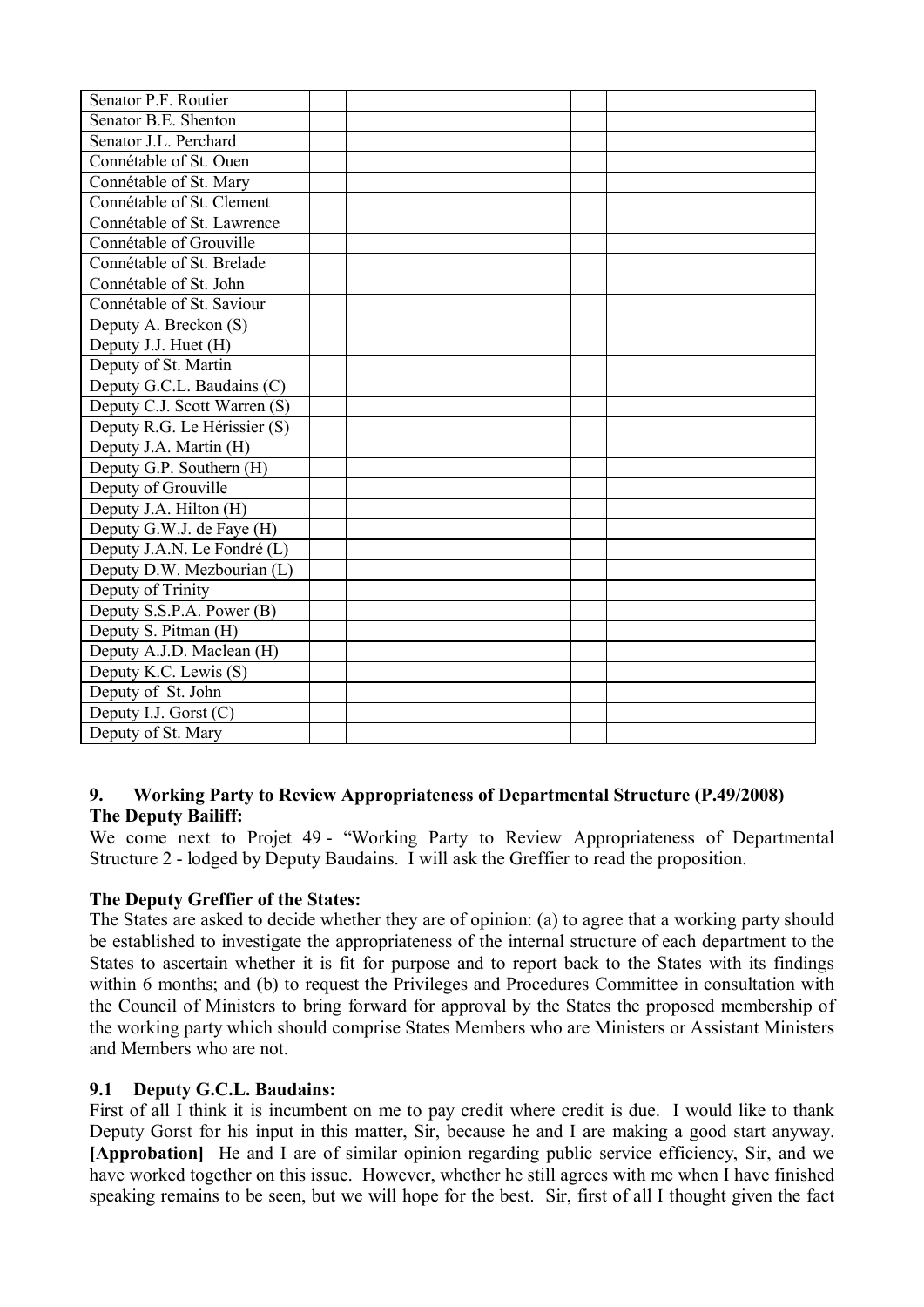that I deferred this at the last sitting I think it probably might be better if I address the comments of the Council of Ministers first. In my view there is no point in going through the rationale and details supporting the proposition if Members are distracted by lingering doubts as to the usefulness of the working party. Well, Sir, what do those comments say? For a start I think it is disappointing to see a negative attitude to something which after all is designed to get better value for taxpayers' money. The first paragraph of the Council of Ministers' comments, Sir, suggest a working party will simply duplicate the work done by the Comptroller and Auditor General. I have to say if that were so I would not be bringing this proposition. Members will recall, as I said at the last sitting, the Chief Minister was concerned about this matter of overlap and persuaded me to defer the proposition so I could have sight of the Comptroller and Auditor General's report. Sadly that examination did not occur. I had a telephone call from the Chief Minister the following day to apologise saying that unfortunately it was not his report to release which was fair enough, Sir, and really not an issue because I was able to advise the Chief Minister that I had a meeting planned with the Comptroller and Auditor General the following Thursday. Sadly life is never easy and that meeting was cancelled so I immediately telephoned Senator Walker asking whether there was any way in which I could have sight of the report. Curiously he advised me he did not have the report which I found somewhat at odds with the previous comments. Now the Deputy Chief Minister invited me over the weekend to defer the proposition yet again until Members had a chance to see the Comptroller and Auditor General's report in order to make sure that this working party was not a duplication of effort. That report is, I believe, due out shortly. But unfortunately such a deferral would mean my proposition would not be debated by 3rd June at the earliest. Then assuming it was adopted P.P.C. would need a couple of weeks to create the working party; early July before work would start. Then we have the summer recess, the elections in October. I really cannot think of a better way, Sir, of ensuring that nothing happens until this time next year if ever. The cynical side of me suggests this may be convenient for some people but unfortunately the public may be less sympathetic. We need simply, Sir, to start now. For that reason I pestered the Comptroller and Auditor General regarding his report so I could assess what overlap, if any, existed. Fortunately we finally made contact yesterday. We had a long conversation. The outcome is, yes, there could be overlap but also there is work that has not been done and is not likely to be done without a working party and perhaps more importantly the fact that a working party of politicians would be able to bring pressure. Pressure, Sir, to ensure that any recommendations either by the Comptroller and Auditor General or by the working party are progressed rather than what usually happens, and we are aware of the situation that has happened in the past where a report is duly filed on a shelf, carefully avoided by those who find the task of implementing its recommendations somewhat too onerous. Just to quickly address the rest of the Council's comments, Sir. Their second paragraph where unfortunately they appear to misunderstand the role of the P.A.C. They are the Public Accounts Committee, Sir, charged with looking at accounts. They are not responsible for the actual structure and accountability; why one person should be the foreman and the next person should be the manager and so forth. Neither are they Scrutiny Panels. We have had a discussion this morning - rather too long in my view - about the possibility of Scrutiny Panels doing certain work but, of course, Scrutiny Panels do not have a pan-public service remit so the issue of the efficient structure effectively ends up falling between several stools. In my view, therefore, Sir, it is quite appropriate that P.P.C. should be the body to nominate members for that working party. Just to conclude on that subject, Sir, the Council goes on to suggest that my proposition has significant financial implications. Well, I have to say this is always a good ploy. I remember Members being told that about the Corporate Management Board, that keeping minutes would involve substantial costs until of course we found that minutes were kept already. Today the suggestion is equally erroneous. Surely we can all recall the angry men - perhaps not as angry as they used to be - and leaders of industry who over the years have offered to tell us what went wrong and where we continue to go wrong. There has been no shortage of that advice, Sir. Therefore, it is not my intention that any such advice which, after all, will not involve hours and hours of work as it might be if they were employed as consultants, it is not my intention to be remunerated. To me it is quite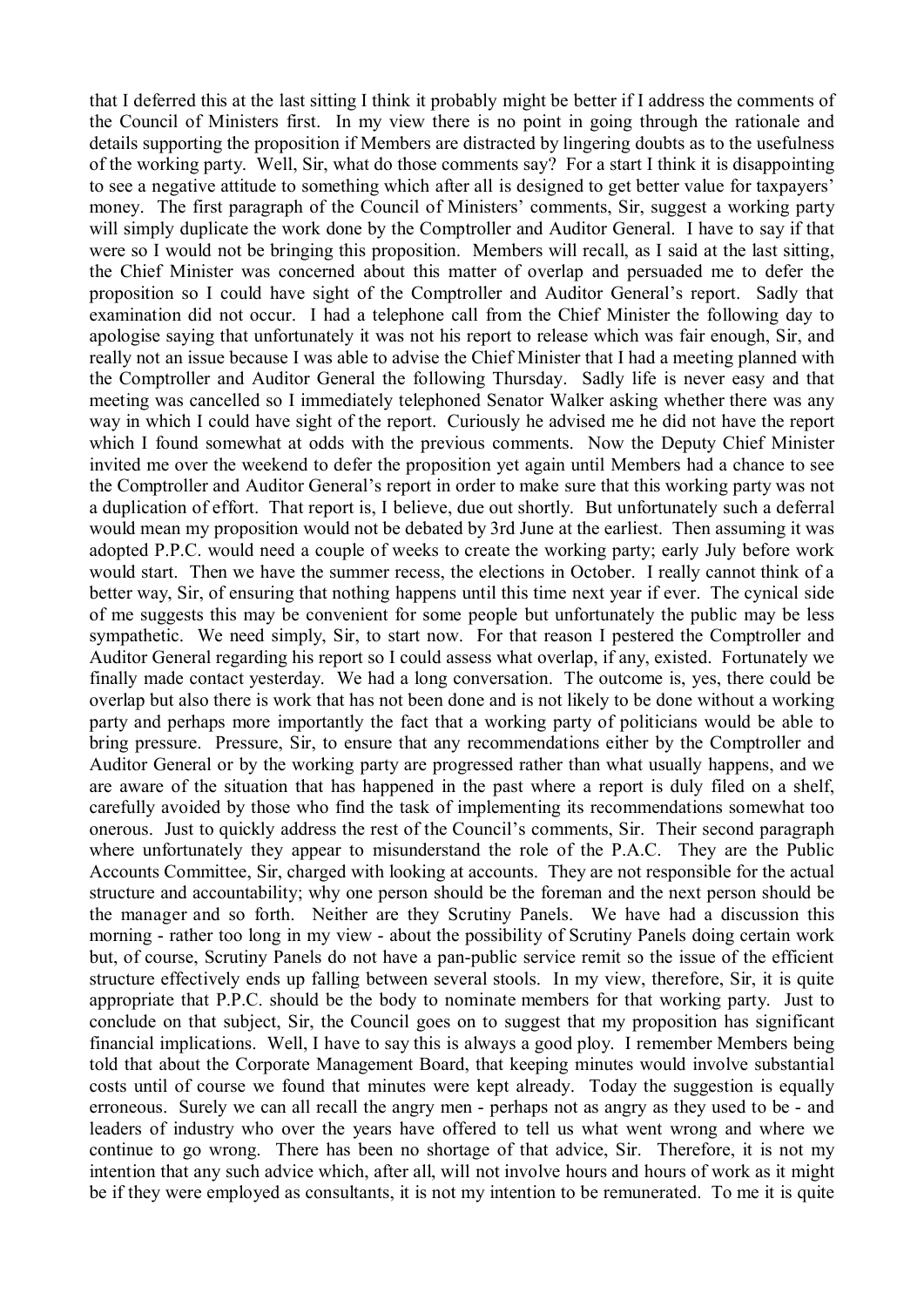simple. If somebody does not feel able to give an hour or 2 of time, we will find somebody who can. The matter of officer support may be a requirement but it will be the only one. Following discussions with the States Greffier, Sir, it was thought this input would be minimal. Frankly the only officer support I envisage will probably come with compiling of the ensuing report. I, therefore, totally refute the substantial extra costs referred to by the Council. So the case for a working party, Sir. I have already referred to the angry man and chiefs of industry and they - right down to the chap in the pub - all believe their Island costs more to run than it should do. Does it? Does it not? We need to know. Of course this Assembly and previous Assemblies have responded. We have had the Fundamental Spending Review. Previously committee presidents got together and tried to cut back on their budgets. I know the Minister for Treasury and Resources in a former guise did sterling work in cutting-back the amount of money that presidents were spending. But unfortunately all the processes we have employed so far are flawed. Flawed, Sir, because putting off capital spending is not a saving. In fact it is more likely to cost extra in years to come. Cutting back on maintenance as the Housing Department fought to do, that is not a saving. Postponing maintenance does not mean you put your coat of paint on next year. It means you have to replace the doors, windows, soffit boards and everything else; no saving whatsoever. This lack of ability to reduce our public expenditure has troubled me for some time, as I know it has other Members as well. We have all tried in our individual ways to scrutinise, to probe, to try to get to the bottom of it but our efforts have been mainly in vain. It is probably one of the things that has frustrated me the most during my time in this Assembly because I see inefficiency. I ask questions, I cajole presidents and now Ministers but nothing really changes. The catalyst came, Sir, when I think it was earlier this year the Chief Minister made a statement, something along the lines of that we should all be infinitely grateful for our Civil Service because it was so marvellous. Well, Sir, statements like that, especially from the head of Human Resources, made me realise that really there was no real will to curb States expenditure at all because frankly who would look for savings in a perfect organisation? You simply would not. I thought the comment at the time was unhelpful but, of course, in hindsight it helped me to understand where we should be looking because this Assembly turns out Laws and Regulations and Orders by the cartload. We are all familiar with the usual statement no manpower financial implications but, of course, if any law is to be properly administered it requires effort to do so. Either people we now employ were doing nothing previously or extra staff are required. We make fine pronouncements with being as efficient as we can. The cost benefit analysis will be carried out - they never are - but the machine turns on relentlessly. If we did not have so many laws and regulations to administer we would not need half the staff but that is another argument. I am reminded of the pyramid analogy. If you have one person doing a job you have 100 per cent efficiency. When you have 10 people doing a job you need a foreman. When you have a 100 people doing a job you need 10 foremen and you need a manager to look after the 10 foremen so you are down to 90 per cent efficiency or less. It is hugely important that one has the most effective structure. Some examples, Sir. I would not know whether a surgeon is operating in the most efficient or effective way but I do know when something mechanical is not being maintained, repaired or constructed properly. I have seen some appalling examples. I have complained previously to presidents of Harbours and Airport about the way the cranes were maintained. The method chosen was the most time-wasting and expensive I could imagine. I advised an alternative but the excuse that I was given, and it was excuse: "This is the way we have always done it" so there is no progress there. When I was on the Public Services Committee - and Deputy Huet will be familiar with this - I asked why a pavement in my Parish was taking so long to construct. I even took the trouble to contact Ronez to find out how long they would take. It transpired our public sector was taking 12 times longer than the private sector. At the following committee meeting I asked officers why that was. I was told that an enormous amount of material had to be moved; 90 tonnes in fact. If that was 90 tonnes then the foundations of that pavement are 14 feet deep. Clearly an operational matter, Sir, but what have they got to do with departmental structure? Ouite a lot because in that last example I asked whether the time sheets were kept; was there a foreman and a manager looking after this work? That was about 8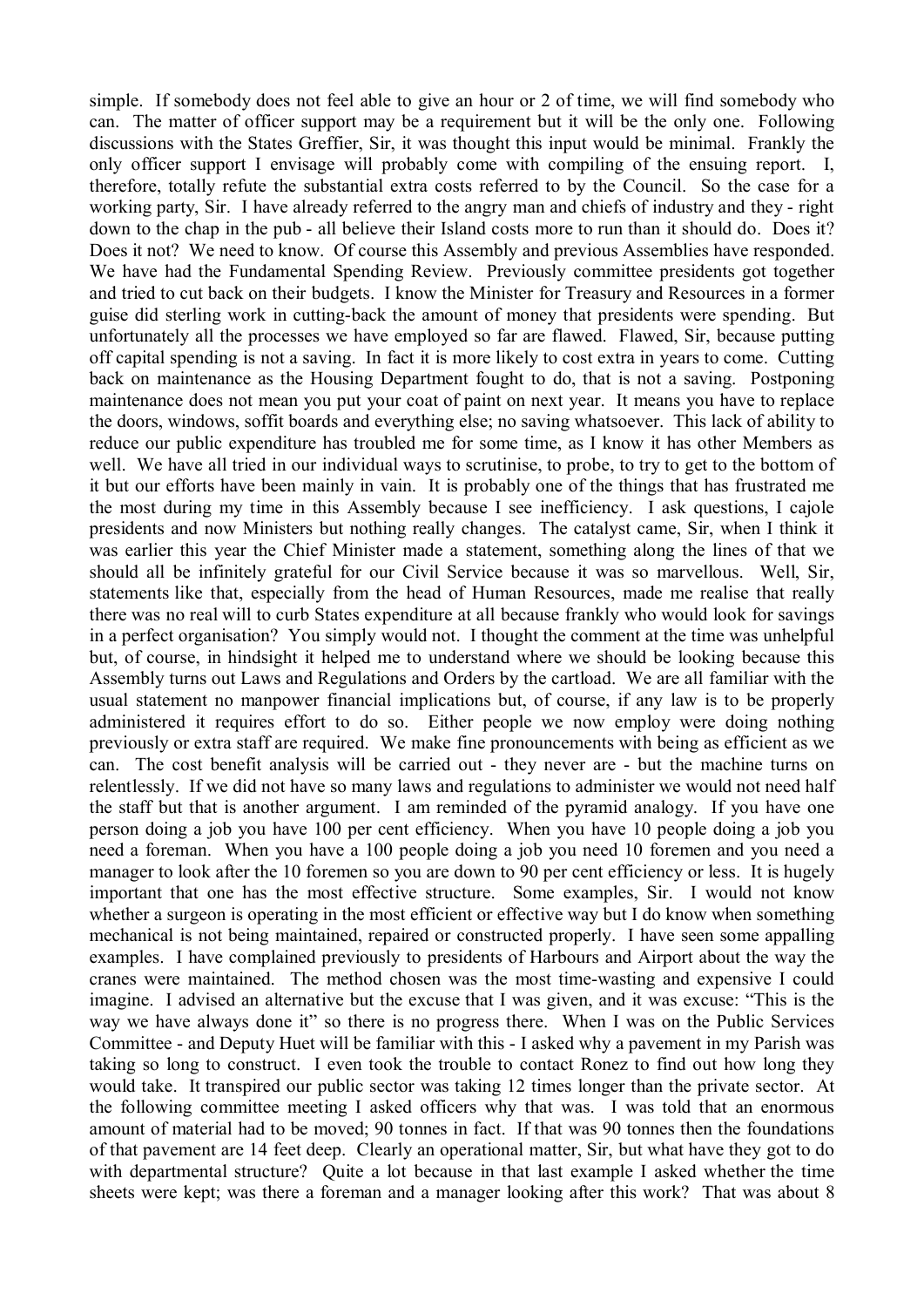years ago and I am still hopeful I will get the answer. Regarding the cranes I mentioned earlier, Sir, where is the accountability? Who is checking the person who made the decision to do the job that particular way and who is the person above him because each and every one of those is responsible for the work going on below them? But somehow in our Civil Service we have hundreds of hard working people all beavering away. Yes, I know among 7,000 there is probably the odd one that does not pull their weight but it must be very frustrating for the majority because there is nothing more frustrating than working hard and achieving little; as some of us know. Efficiency and achievement, Sir, rests upon and - in my view - is reliant upon a proper organisational structure. The chap at the top, the Chief Executive Officer - whoever it may be - and his directors will implement political policy and those directors are not supposed to be wearing overalls. They are supposed to be ensuring the sections beneath them are delivering which is in my view where we have an area that is failing us because I know most, if not all of our Chief Executive Officers work damn hard, putting in hours that frankly the public would not believe. In my committee days I have known several directors putting in similar effort, but when you get further down the ladder there are grey areas where there seems to be a disconnection of responsibility and accountability. Why are the cranes maintained in an inefficient manner? Why do highway repairs and maintenance seem to be an area of non-responsibility? When you see 4 chaps leaning on their shovels for an hour, Sir, we should not blame them; we should blame the foreman or chargehand who allows it. When you see 4 men in a lorry sitting at the top of a slip waiting for the tide to come up, before it goes down again, before they can start work, do not blame them. Who organised their work for the day? I mentioned earlier, we keep churning out regulations and that, try to fool ourselves it does not add to the administrative burden, but of course it does. It exists because we have done the same with our departments as with the Island Plan. When we needed 3,000 homes, instead of starting a new village we have bolted-on to existing developments, overloading an infrastructure already in place that is creaking. So, why should it be any different with departments? We require them to do more and more work but we do not restructure them. Whereas before, a manager might have been keeping an eye on 2 or 3 people and when the section grows he is no longer able to do that. So, what we have... sections have become virtually autonomous. Complete lack of accountability. So, what we have in general terms across the Civil Service in certain areas, are groups of people who apparently are accountable to no-one. You can certainly never get an answer as to who is responsible for doing what. Another example, Sir; when I was on Shadow Scrutiny we reviewed the possibility of Harbours becoming a trust board. Deputy Rondel and myself led the review and I recall our amazement on finding Harbours' management structure had recently been changed. Unfortunately, in our view, not for the better. Before, the structure afforded clear lines of accountability. Essentially, you could follow the guy with a paintbrush in his hand right up to the Chief Executive Officer. That has now gone. In an efficient structure, information needs to be able to flow upwards as well as responsibility that goes downwards; virtually what they had. But it was replaced with a structure where there was sideways responsibility, or none at all depending on how you view sideways connections. Almost like separate companies under a holding company. A structure like that, Sir, is in my view, incompatible with efficient working, especially when all the activities within the department are so interwoven and interconnected. It works, sort of, a bit like rubbing 2 sticks together creates combustion, but I would not recommend it. I said a moment ago that I was not qualified to assess what a surgeon should or should not be doing and of course that is true, but is that surgeon, his support team and the team supplying the infrastructure he requires in order to work; are they all working harmoniously and efficiently? I do not know. It has been suggested by some, there are more layers of management in the hospital than is necessary but where was the analysis? Apparently, I am informed quite recently the department is currently unable to supply an up-to-date management chart, which really adds to my concern. I am sure that if the Chief Minister were with us today he would tell us: "Well, we have done all that. We have had benchmarking." Well, quite so, and as a rough guide that is helpful, but it also misses the point. Whether we perform slightly better than this county or slightly worse than that county is frankly, irrelevant because we do not know how efficient they are. The real comparison is between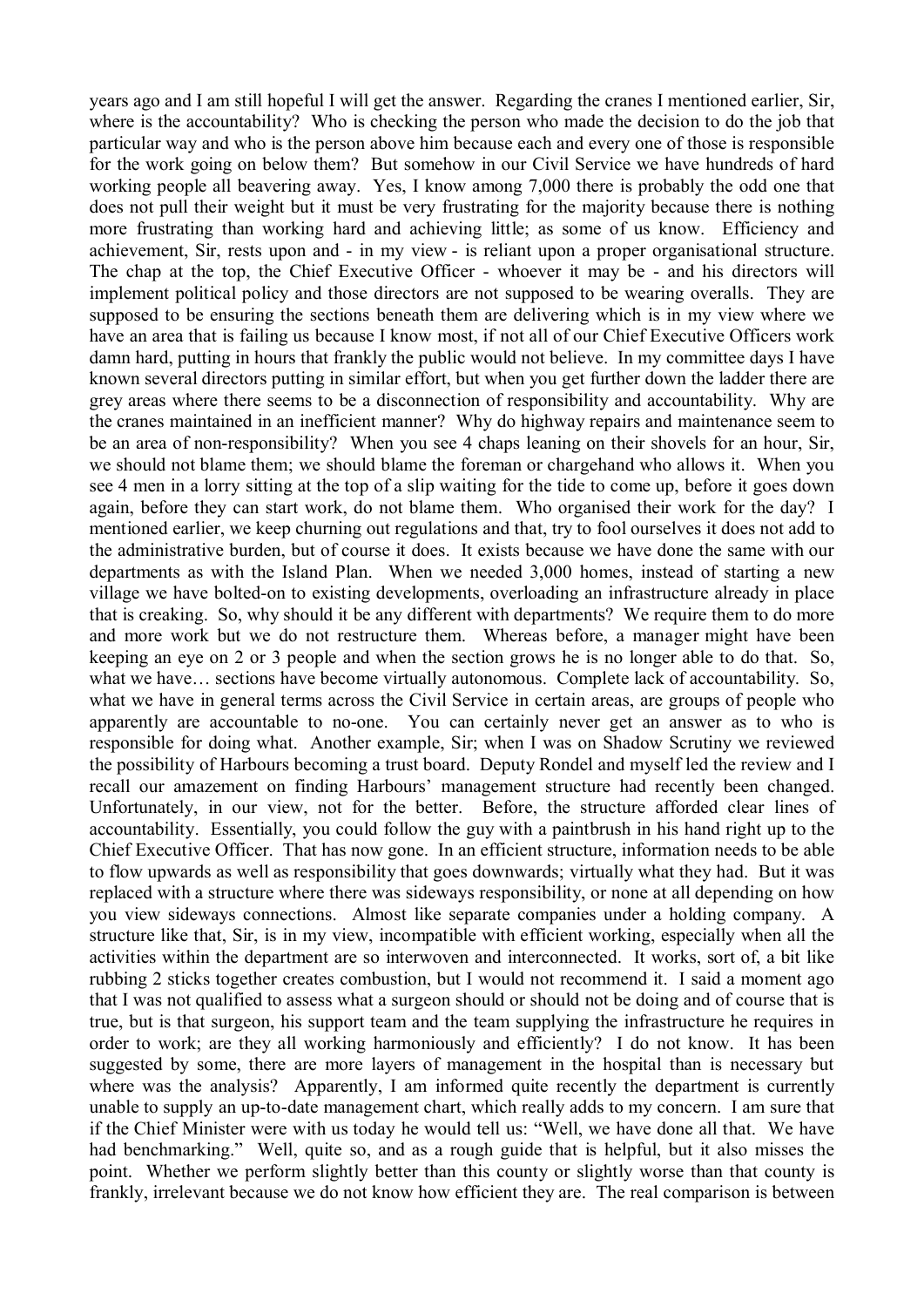our public service and the private sector. If we were achieving as well as or better than the private sector that is great; let us carry on. But if we are not, why not? And if we are not, should we not have greater regard for taxpayers' money? Because I have seen inefficiency and waste which is, frankly, unbelievable. For those who may suspect that we do not really have a problem I will give another example, Sir. A sewage pumping station at Le Bourg must be the most expensive hole in the ground in the world. If somebody had asked me to make the job as expensive as I possibly could, I could never have equalled what the department did. A structural engineer advised me that the concrete is 10 times thicker than is necessary; 10 times. Where was the accountability for that? No, it just happens, the taxpayer picks up the bill and we carry on. I asked the department at the time for an explanation and I was told it was to prevent the whole thing floating in the high water table, which is reasonable. And when I asked why they had not used anchor piles instead, they did not have an answer. That was about 8 years ago as well; I am still waiting for that. But, Sir, we as the States happily continue year after year throwing away taxpayer's money on this sort of incompetence, because it is incompetence and no one is ever held accountable. In the private sector such mistakes would only be made once. But our public service structure almost ensures that no one is ever accountable because unfortunately, we are not competing with anyone; in the unique position of being able to charge what we like. It is therefore surely incumbent upon us to ensure as far as is absolutely possible that we are efficient. But we do not even know whether or not we are because we do not have the information, and we cannot get it because of the way our departments are structured. Some might say it has been designed that way. I am fairly cynical, but not that cynical. I believe we have simply failed to evolve because we are not exposed to the harsh reality of the private sector, where if you are not efficient and structurally sound you go out of business. A firm in the private sector - certainly one of any significance - will have a flow chart enabling them to identify any poor performance, any bottlenecks or indeed any other matter, which is preventing them giving the best service at the lowest price. Larger firms will have a computer system that identifies where particular product or work is at any moment in time. We do not have that. We ask questions and in many cases the answers are not full or satisfactory. I recall a construction job done for the Education Department; the whole building industry was laughing at us at the time. In fact I think I have mentioned before one contractor had a job to tell me; he was crying with laughter. But the point is an engineer will design something so that a feather landing on it will break it. He will then add his safety factor; 100 per cent, 600 per cent, whatever. Somebody who does not know what they are doing will say: "Well, we will make it this big. That will not break." They will deliberately over-engineer on the side of safety. That is not good engineering, that is not good use of taxpayer's money; that is incompetence. But you cannot ever pin anything down; it is always somebody else's responsibility. You can never get to the bottom of it. Why is the person in the job if he cannot do it? Where is the chain of accountability that identifies the problem? Clearly, the mechanisms that exist in the private sector are missing from our public sector and therefore, in my view, our structure is deficient, which is why we need a working party to look at it. Because otherwise the result is underperformance getting rewarded with promotion and the whole sorry saga continues. Extra work: all departments that I am aware of have had extra work. Their work has expanded but they have not been restructured to reflect those new responsibilities. Planning and Public Services were brought under one committee a few years ago - a mistake in my view - but the purpose was to transfer those sections which no longer fitted well, from one department to the other; a structural reorganisation. The exercise might have benefited Public Services, Sir, it certainly does not seem to have advantaged Planning a great deal. Members will recall I was on the Environment Panel that looked into the planning process. Indeed, I was lead member for it and I would congratulate the - sadly he is not here today - Planning Minister for his co-operation. Indeed, he responded immediately whenever an issue was identified rather than waiting until the report was out and argue about it as some other Ministers have done. However, I have to say that since that report, things have gone steadily downhill. To some extent, Sir, I blame the Scrutiny Panel because after a review has been completed it is normal to follow it up and monitor the situation, and to the best of my knowledge that has not been done. In an ideal world one might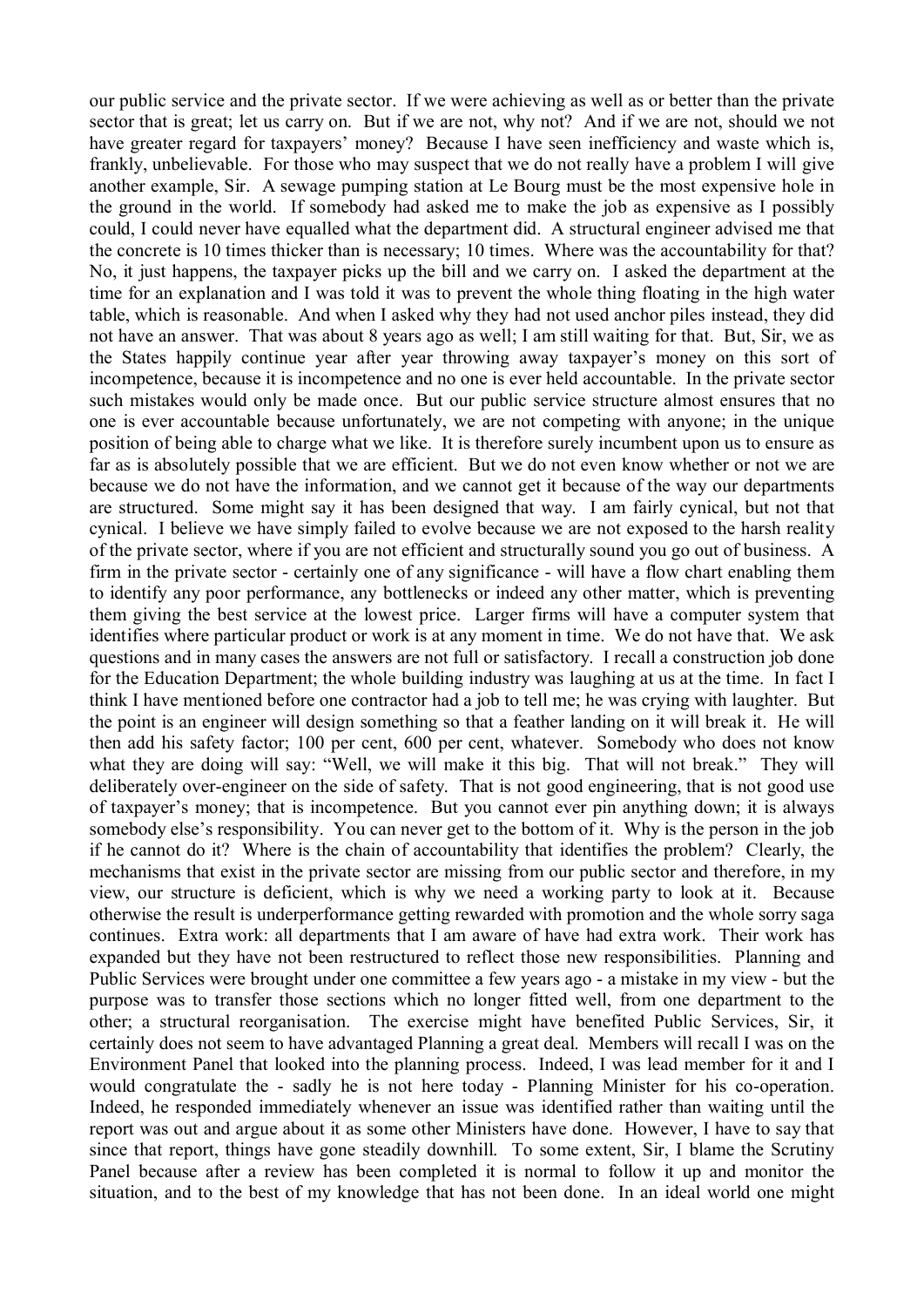expect a Minister to meet with his Chief Executive Officer and in the case of Planning he would say: "I want all new developments to be 4 storeys high and painted green." His officer would then meet with the new directors and say: "Look, chaps, the only houses permitted are 4 storeys and they are painted green." Directors would call a meeting of the chief planning officers and pass the message on. Naturally the Minister would have briefed his Applications Panel likewise and everybody would be singing from the same hymn sheet; if only. You go to one officer and he says: "2 storeys high and painted yellow." You get transferred to another one who says: "Oh, you cannot do that; 3 storeys high and painted brown." Eventually, after a long time you get to the Panel and it is turned down because it is not green, and you say: "But I was told it had to be brown." "I do not know where you heard that one." The Planning Department, Sir - and I know the Minister would agree with me - is currently dysfunctional. No criticism I hasten to add whatsoever of the people working in it - the Deputy beside me laughs; I genuinely mean that - who are all working furiously but the system they are working in is what lets them down. Everybody appears to be working independently. Experienced and qualified people running round in circles in a system that patently does not deliver and does not make for efficient working or job satisfaction for those employees. I asked the Planning Minister about a month ago why he did not have an audit trail for applications so that anybody making a planning application could go to the front desk and immediately discover its progress. They could be told: "Today it is on Officer Blogs' desk. Next week it is going to Historic Buildings; the week after it will be on Smith's desk." It cannot be done. Apparently the Minister would require extra staff to administer it but of course the irony is if you did have such a system, you could identify the problems and you would enhance efficiency and possibly require less staff. But it cannot be done. If for example, one particular officer was spending 3 times longer processing applications than his colleagues, analysis of the problem might reveal that he was constantly being dragged away to do something else. We do not have the mechanisms to identify the problem in the first place. So, despite dramatic shifts in workload right across the Civil Service, we simply keep on doing things the way we always did. I am aware that planning officers are frequently distracted from their work. Developers have told me that sometimes you have to wait weeks for an appointment, sometimes months. If your application is in an officer's tray when he goes on holiday it stays there until he comes back. The Island Plan review is currently 3 years behind schedule and the Minister advises me that some planning applications have been going around the department for 2 to 3 years. If that was in the private sector customers would vote with their feet. Go elsewhere, thereby creating an immediate pressure on the company to change its working practices. But unfortunately our public sector is insulated from such pressures; it does not have to be efficient. Whatever it costs will be borne by the taxpayer, a problem I believe, magnified by recent changes to the way we debate the budget. So, in my view, a comparison between private sector and public sector practices is long overdue and the working party I am asking for would be able to make those comparisons. Because at present we expect officers to review their own departments; that is the only information we get. Of course, the trouble is they are too busy to deal with it and in fact they may not be qualified for that particular exercise anyway. It is also inconceivable that a Chief Executive Officer would go to his Minister and say: "Well, yes, I am sorry, we are spending a couple of million pounds more than we really need but if we do not, we will not get it next year." Or: "Well, we have got a dozen chaps in that section; the truth is now we only need 2 or 3 but of course if we reduce the numbers in the Hay evaluation then my position will change and hey, we are not going to do that." Then of course there is the easy option on being instructed to find savings. Well, the only thing we can do is close down the Accident and Emergency Ward. We will have to stop repairing the roads. You will not be able to drive on them. We will have to stop maintaining the housing stock and put the rents up. Sound familiar? Does anyone notice how options put forward are always designed to be unacceptable? Now, I wonder why that should be. But of course the answer is quite simple; it is people seeking to protect themselves. What is wrong with that? In their position I would do the same. It is the structure that allows it which is at fault. That is why outside consultants are not the answer because we will only end up with the same result we have had time and time again. Previous attempts have failed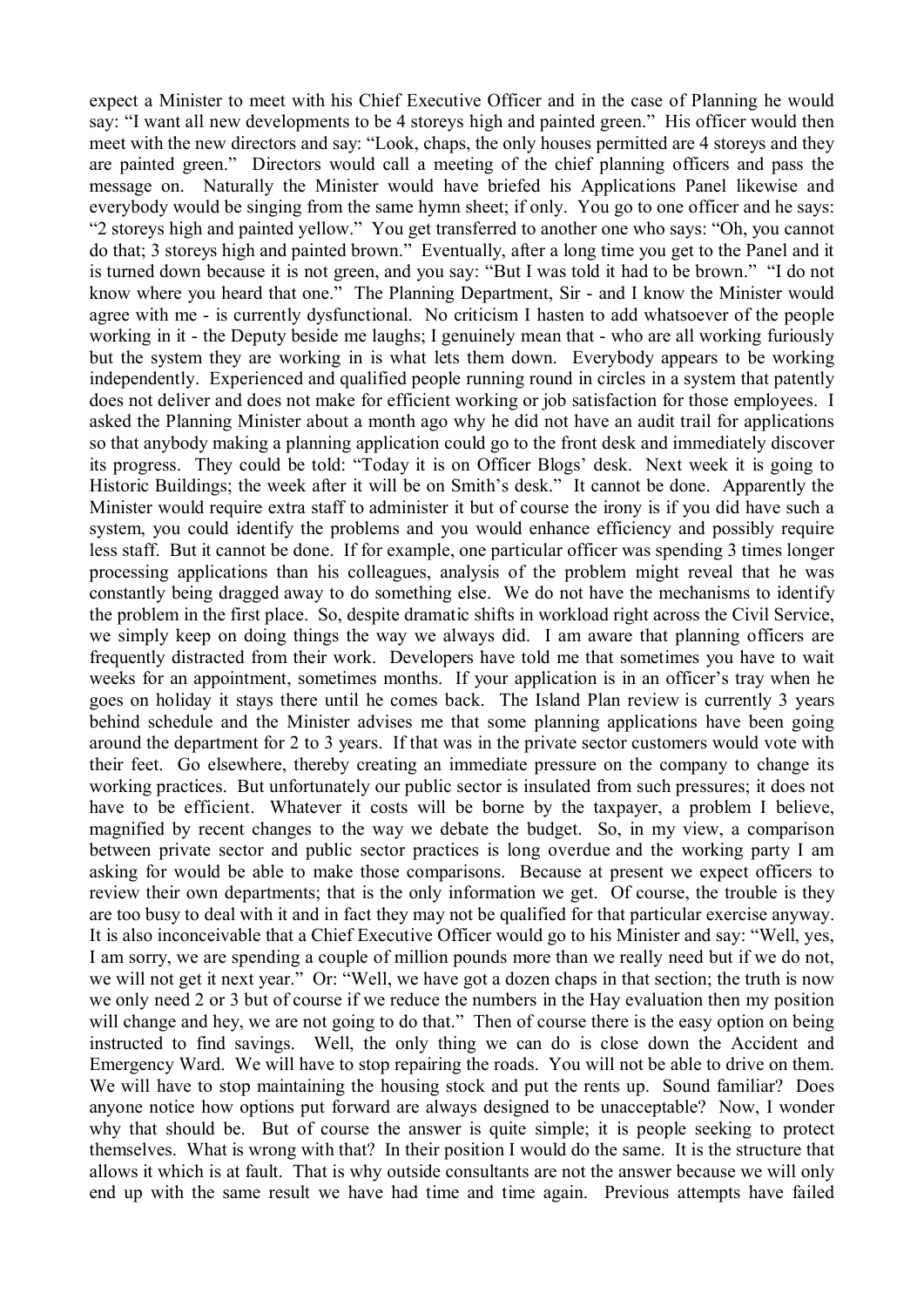because a consultant brought in can only rely on the information that the department itself gives them, and no progress surely, will ever be made that way. I have given a few examples of inefficient or unacceptable working practices and what we need to do is to find out why the system allows that to happen. Why are there disconnections in accountability? Why, when one person is promoted does it take 3 or more employees to fill the vacancy left behind? Why are people in positions of responsibility without sufficient knowledge of the work going on beneath them to be able to hold those people beneath them to account? Just another quick example, Sir; Health and Social Services. First, a person promoted to a position but lacking certain qualifications. Results; another person with the relevant qualifications is appointed to link that first person with the section in question. Then a third person appointed to co-ordinate the first 2; you could not make it up. But where is the responsibility for this fiasco, this waste of taxpayers' money? Who authorised this nonsense? As I said, Sir, nobody ever seems to be accountable. Perhaps it will be Senator Shenton in the future, we are not sure. So, seriously, we really do have to get to the bottom of how these things are allowed to happen and while we do not even have the tools in place to identify the problem, things can only get worse and more expensive. What we need in fact is a scrutiny of departmental structure, for without an effective structure, output can surely never be efficient. So, one has to ask: "Who can actually do this?" Well, we had a long argument this morning about who could look into third-party appeals; I hope we do not spend as long as that on this one. But my opinion is, Sir, politicians, only they - and they will need to be determined - can get to grips with this. A review by people able - I hate this phrase - to hit the ground running by virtue of their knowledge of how departments work and those people, Sir, are us, particularly those with previous committee experience because they will probably best understand how departments function. As my report implies and I have said when I started, I would hope the private sector would assist a working party with advice when required. Because let us face it, enough industrialists have sought to advise us in the past so I would expect they would only be too willing to continue that advice. As I said, after all it is not a Committee of Inquiry that would require huge amounts of their time. So, to make it absolutely clear, Sir, there is no funding for consultants. The timing, Sir, is in my view also opportune, given the Comptroller and Auditor General's current work on departmental spending and process. The Comptroller and Auditor General is independent and not a member of the P.A.C. as some have inferred but of course they do work together. So, Sir, in contrast to the Council of Ministers' comments where they infer that there would be an overlap and duplication, in actual fact the inclusion of a member of the P.A.C. in the working party - and it so happens that the chairman of the P.A.C. sits on P.P.C. - the inclusion of such a person on the working party would enable co-operation with the Comptroller and Auditor General's work cutting out unnecessary overlap. In fact I see the 2 pieces of work going hand-in-hand and not duplicating but, instead, complimenting each other. As regards composition of the working party, Sir, I have deliberately stated the working party should contain members from both the Executive and Non-Executive, simply in order to allay any suspicion of partisanship. Clearly, there needs to be a balance regarding numbers. Too few and the work will be onerous; too many and it becomes cumbersome. So, if any Members have a particular view on the most appropriate number I am sure P.P.C will be guided by that. My own view is probably something around 4 members would be most suitable. I will make the proposition, Sir, and answer any questions to the best of my ability.

#### **The Deputy Bailiff:**

Is the proposition seconded? **[Seconded]**

#### **9.1.1 Senator T.A. Le Sueur:**

I have been in the States for more years now than I care to think about, and I have learned to become quite tolerant over the years but I must say that the speech I have heard in the last half hour seems to be the epitome of a negative approach to all aspects of the States organisation. That, I think is sad because contrary to what Deputy Baudains said in his opening remarks a while ago, the Council of Ministers makes it quite clear in its final paragraph of its comments that it does have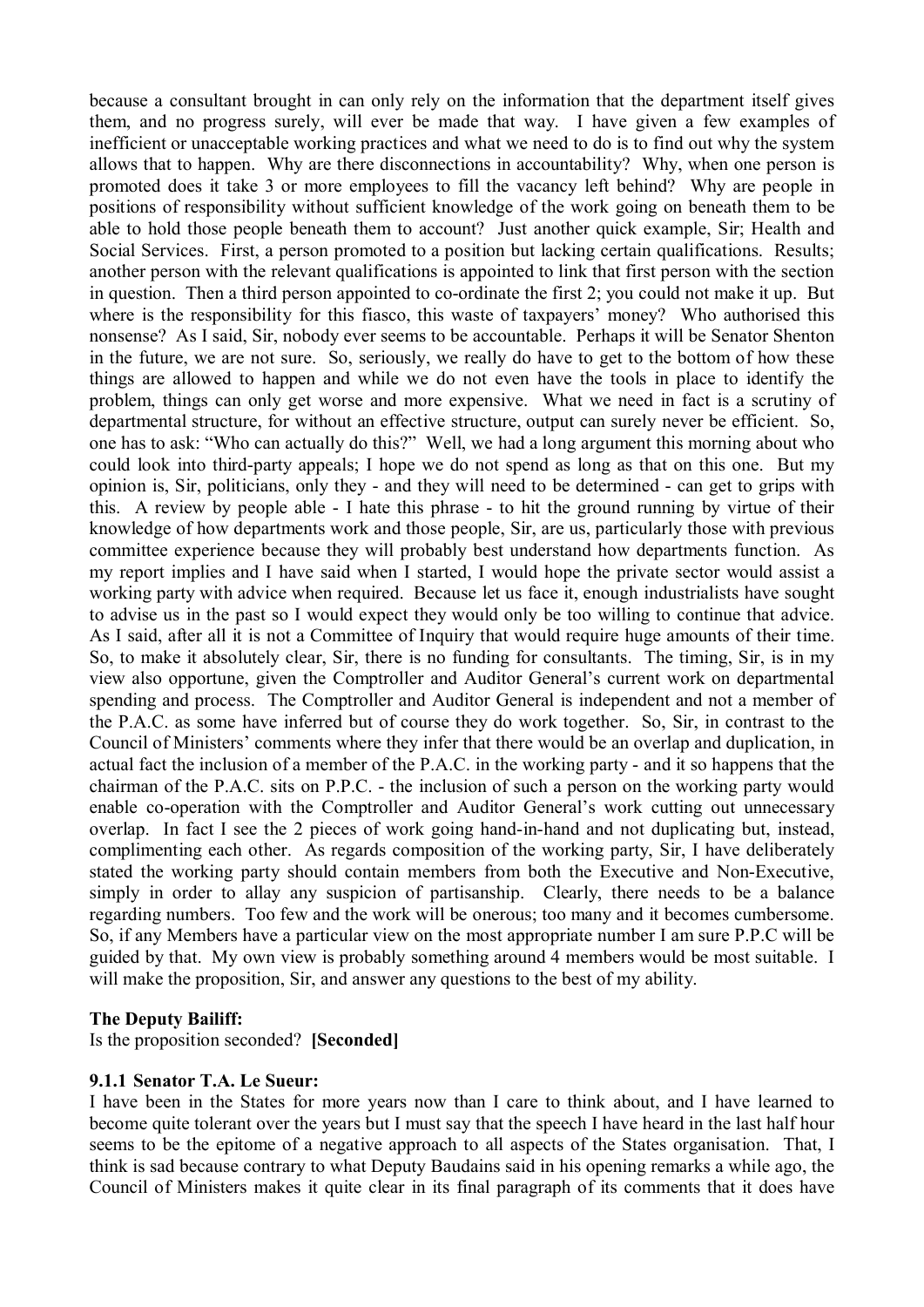sympathy with the intention behind the proposition to ensure the highest obtainable efficiency of the States. But that I suspect is about as far as I go in following the arguments, such as they were, of Deputy Baudains. Indeed I was quite surprised to hear from him, of all people, the suggestion of setting up another working party. I thought he felt that the States have had working parties coming out of his ears over the last few years. But of course this one will be different because it will not be composed of experts with knowledge in their particular field. It will be composed of States Members who may have particular abilities here or there but no particular training or arrangements in any of the areas which the Deputy suggests need looking at. He wants States Members to compare life in the public sector with life in the private sector and I wonder just how many States Members have had detailed experience of working at a senior level in the private sector to be able to make those sort of comparisons. But I think more worryingly, the Deputy seems to ignore what is already in existence. What is in existence at the moment is a body called the Public Accounts Committee and the Deputy seems to think that the Public Accounts Committee is not responsible for accountability within the States. Well, that is his view and I daresay the chairman of P.A.C. might have a slightly different view and I will let her explain that in due course if she so wishes. But I dug out my copy of Standing Orders to see what the Public Accounts Committee's terms of reference were and I see that they say: "To receive reports from the Comptroller and Auditor General on the result of investigations into the economy, efficiency and effectiveness of resources of States bodies. To assess whether extravagance and waste are being eradicated and sound practices applied throughout the administration of the States." Now, that strikes me as being very similar to the terms of reference which the Deputy is suggesting for this working party. So, I come back to the comments that the Council made: "We are about to receive later this week a report from the Comptroller and Auditor General who is an impartial expert who has looked in some depth over many months at the activities of the States, and I daresay that his comments will be welcomed and awaited by many Members." I think on the basis of that report and in working with the Public Accounts Committee, we can already achieve what the Deputy is setting out to do in his proposition. In his proposition it suggests that the Privileges and Procedures Committee is the body to bring forward and co-ordinate this. With all due respect to that committee, I suggest that they may feel they are not the most appropriate body to look into this and particularly when one hears the terms of reference of the Public Accounts Committee, there seems to be a more natural fit elsewhere. I imagine that the meeting yesterday afternoon with Deputy Baudains and the Comptroller and Auditor General must have been very fruitful for both sides and I am sure that the Comptroller and Auditor General will welcome the myriads of suggestions which the Deputy put forward. But I think for the Deputy to suggest this will take, to use his words: "An hour or 2 to sort out" is maybe stretching the bounds of credibility or ability a little bit far. But no doubt, as I expect he would want to be one of the members of that working party, he will be able to show just how efficiently he can work. So, I must say that this proposition like the curate's egg has certain good bits to it but I do think… and I am disappointed that the Deputy did not heed the advice given to him to wait until the Comptroller and Auditor General has come out with his comments and to see just how much further we could go. Finally, Sir, as the Deputy Chief Minister in the absence of the Chief Minister, can I say how much I appreciate the hard work and the dedication of all States employees. I think to have the sort of comments we have heard; praising them in one hand and condemning their practices with the other hand does not make for good staff morale, does not make people work efficiently and, in fact, is counter to the very aims which the Deputy is trying to achieve. So, on behalf of the States organisation I would like to just say a word of thanks to our hard-working staff. [**Approbation**] But in conclusion, Sir, while this has the smatterings of a bright idea, I do not think it has been properly thought out and I urge members to reject it.

#### **9.1.2 Deputy J.J. Huet:**

I find it quite remarkable how 2 people - and I am sitting opposite Senator Le Sueur - can hear 2 different things from a speech because I obviously did not hear what he heard from that speech. I heard something which I found quite remarkable but we will go over it. I believe that I heard from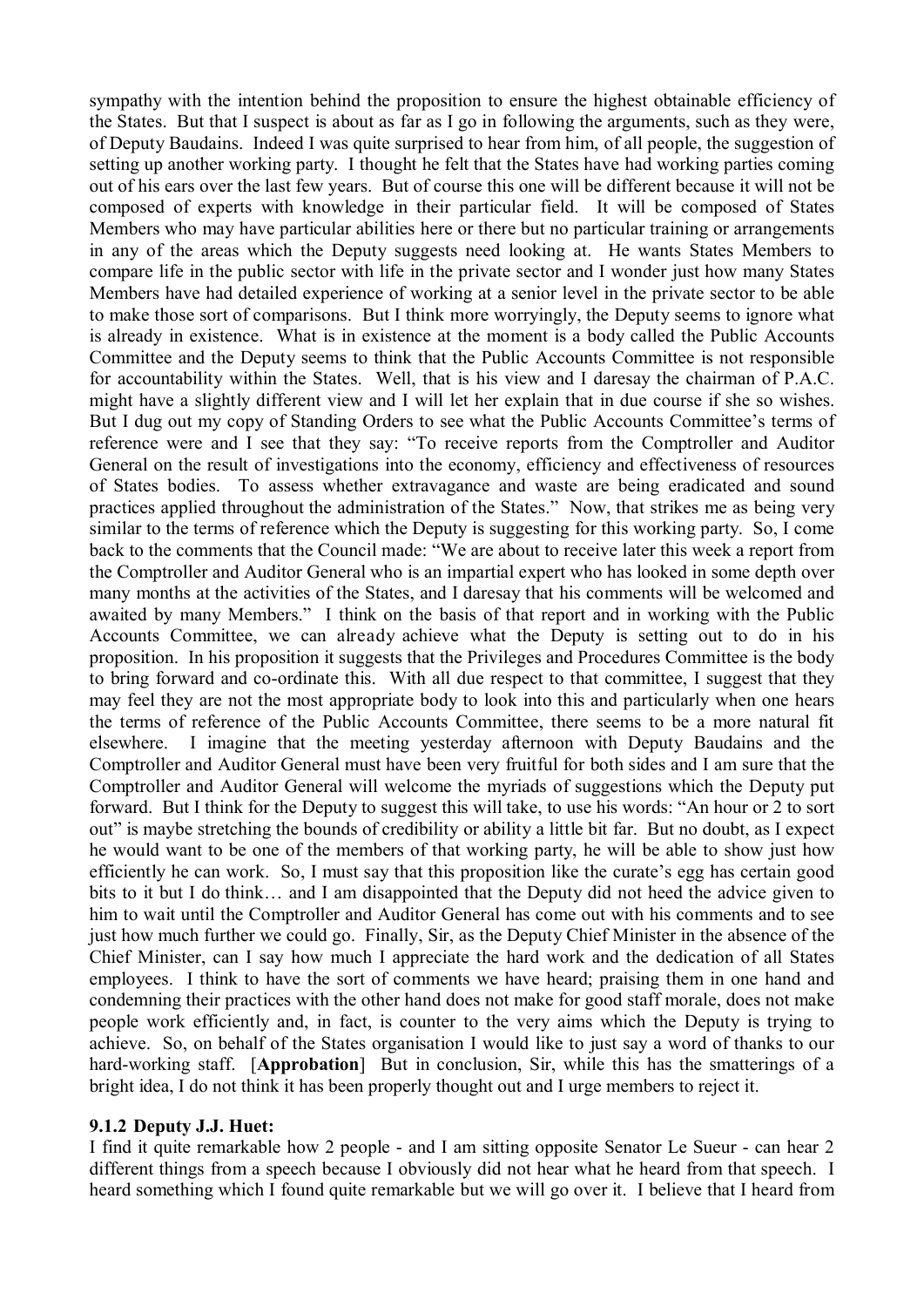Deputy Baudains praising our workers and I have never had any doubt that he has always praised our workers, the same as I have for Public Services or Technical Services. They are the hardest workers that you can possibly have. But it is like he just stood there and said that he wondered how many people in this Chamber had had senior experience in the private world. Well, I am sure I cannot… I have no idea what everybody has done in the private world but I do know that I used to be an Internal Auditor for my bank; the only one. I also ran their consortium loans and loans and deposits of many millions of dollars. So, I find that quite amazing to say, and I happen to know that the Deputy of Grouville is in a similar position and Deputy Ferguson is in a similar position, Sir. Unless of course he… dare I say so? No, I better not; that would be sexist. I was going to say maybe he is only talking about men [**Laughter**] but never mind. What I was going to say is, Sir, coming from the banking world, I would say who makes the money in this Island? Who makes the money? Who keeps this Island running really with the taxes and everything else, and employment and their staff and everything? It is the banks. Now, that is the world I come from. They are lean and mean. Every year or maybe… no it was not every year, but every so often you would get bank inspectors. Now, I have to say every year we got outsiders - auditors; well, that is a joke because we knew that we could tell them anything and could get away with it. You could wind them up with figures, tell them this and say it was this, and did they understand about that? In the end you would leave the poor man completely and utterly bemused and you would get a good audit. [**Laughter**] But I tell you what, try that on a Canadian bank inspector and that is a different kettle of fish. Those were the boys that knew the job because they had been from the bank. They came from the bank. They knew exactly what you told the outside auditors but do not think you are going to get away with that with them because you were not. That is the only time you began to think: "Whoa!" You never knew they were turning up; they used to be there on the door and you would think: "Oh, my giddy aunt. Right, what is wrong in my department?" But they came in and they used to be quite brutal but I never knew anybody that ever got the sack from that brutalness. You might have been re-employed differently and done different jobs or switched over or departments merged together or whatever, but nobody got thrown out. So, to wind people up, to say that you have this fear because if somebody is going to come in this time and method and, you know, you might lose it. That is utter rubbish; you are not going to lose your job. You can never find enough people; we know that in Jersey. There is very little unemployment. We cannot afford to get rid of anybody, whether it be from the private sector or the public sector. So, that is not a concern and to wind people up saying: "Oh, no, you must not have this because, you know, you could lose your job" that is utter rubbish. Nobody would lose their job. I would not anticipate it. I thought the speech by Deputy Baudains was very telling. I praise him because he was not running anybody down in any way. I thought he was applauding how our Public Services work and I agree with him. That is why I am very disappointed in Senator Le Sueur saying that he is making apologies. As I say, maybe I did not have a hearing aid in or he did not have a hearing aid in because we obviously did not hear the same speech. But, Sir, I would obviously say that I will be backing Deputy Baudains because I think what he said is perfectly correct. I am taking it from the private banking as how we used to run it and it is still proven. It is still running extremely successful and I hope that most people will look at it the same way. Thank you very much, Sir.

#### **9.1.3 Senator J.L. Perchard:**

I am a little bit disappointed with the speech made by Deputy Baudains. I did like the proposition when I read it, and the report, but I obviously got the wrong end of the stick. I thought Deputy Baudains was talking about Ministerial department structure and I thought: "Yes, he is absolutely right. We do need to revisit the 10 Ministerial structures." For example, Sir, perhaps it is time to consider that our land, sea and air transport sectors could be amalgamated into one industry. [**Members: Oh**] It is possible. Perhaps we should be looking at the possibility of winding up the Housing Ministry as we know it, amalgamating the benefits sides with Social Security and the property side with Property Holdings. These are areas we could look at. Perhaps we might look at separating the culture part of Education, Sport and Culture and putting that where it should be with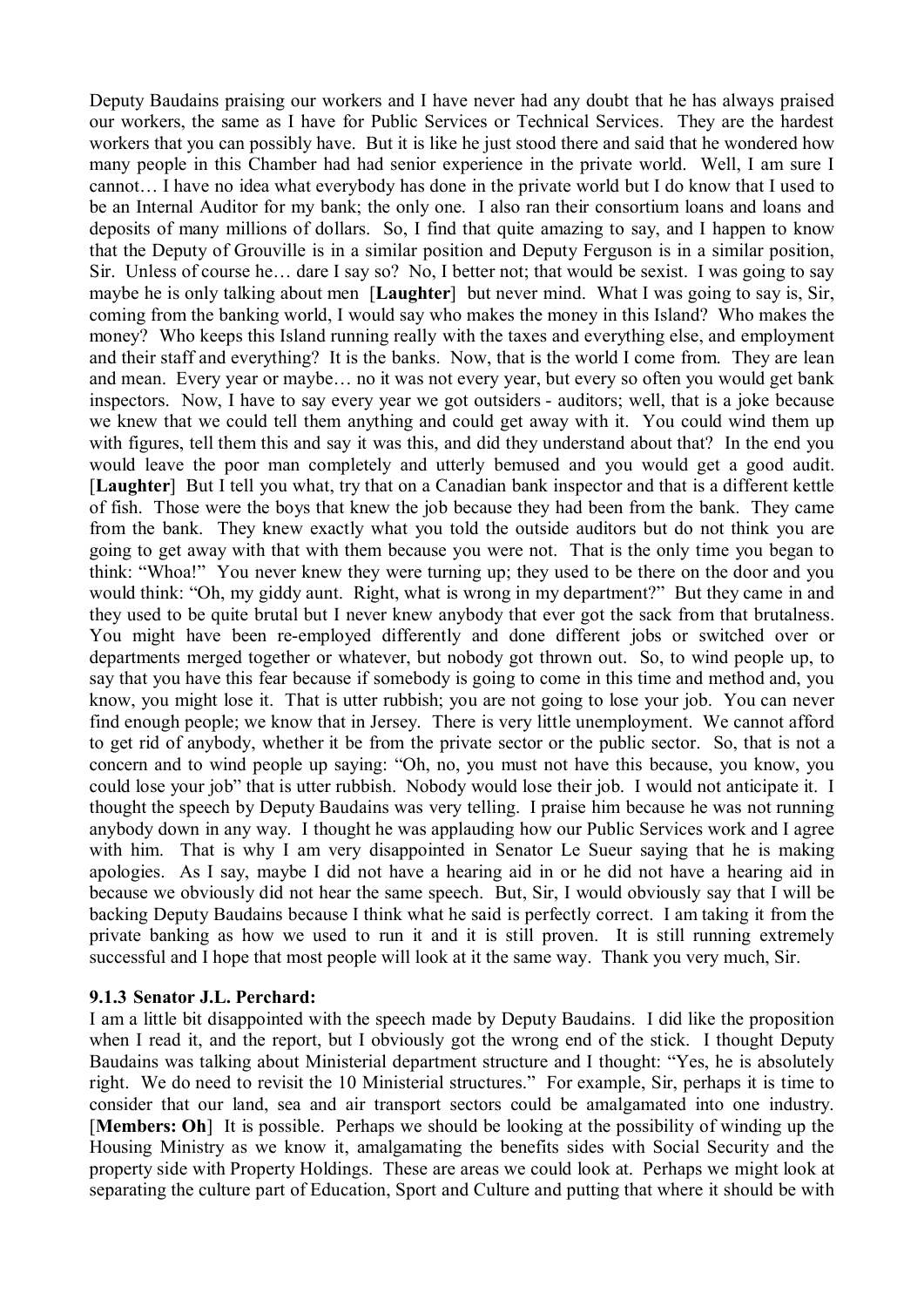Economic Development. Perhaps that is what we should be doing. It looks as though Economic Development are playing an increasingly important role in cultural development on the Island. So, these are some structural areas that we may want to revisit. It is not the fact that we have been into Ministerial government for 2 years and we have 10 Ministries, that they are absolutely right. They may not be right. Perhaps, and importantly, we may want to consider setting up a very important Ministry for children and families. It is a huge area, believe me. It has been an area that I think we have perhaps neglected historically. It would be an incredibly powerful and responsible portfolio for somebody and for a department to take seriously the demands of children and families. The 10 Ministry restructures we have at the moment do need revisiting, without a doubt. But the Deputy's proposition - as I say it is evidently me that has missed the plot - he seems to be requesting that we go into the existing departments and look at the managerial structure of that department. I thought when I read this report and proposition that we were going to look at the Ministerial structures themselves and thereby… I know there is not a terms of reference as such; if the Deputy can give me some assurance that he does not intend to confine his visits to the departmental structures, only to the management within that department, and that we could look at the Ministries' responsibilities themselves, I may well support this proposition. But I would need some assurance that it is not just ploughing into Education for example, and saying: "Oh, you have got too many people managing this area" because with the greatest respect to us here, I am not sure that we are qualified to notice and make such a recommendation. The structure of our Ministries, yes. I think it is appropriate that we visit that and I would say if the Deputy is prepared to concede that, I might yet support his proposition.

#### **9.1.4 Deputy G.W.J. de Faye:**

I wish I had thought of this, Sir; batting on a sticky Deputy's wicket in election year. [**Members: Oh!** What a great move to bring out the de Faye report; the report that will streamline all the departments, create new efficiencies and drive the taxpayers' buck even harder than before. This has got win-win written all over it and I already sense the excitement among Members of the Assembly. Senator Perchard's enthusiasm knows no bounds. I sense the new Minister for Children already in naissance [**Laughter**] but… to use the appropriate French. I even go as far as to suggest that there may well be a Ministry for structural reform in the offing. But what worries me, is this in fact going to be the new hobby horse to replace constitutional reform? If we cannot reform the States Assembly, let us go round and reform all the States Departments. This is I think in many ways a piece of over-optimism. In particular, the financial and manpower implications, which I have to say is a great work of fiction. It is anticipated that professional experts - people who make their living by earning large consultancy wages - who assist the working party will do so on a *pro bono* basis and members of the working party will be able to undertake the work without officer support. It is only this morning I was hearing how much officer support is required by Scrutiny. I know the Deputy of St. Peter will back me up strongly on that particular aspect. We go further into the interesting and unknown; if the working party decides at a later date that some officer support is required, I would anticipate that could be provided through secondment of existing officers, as this work would represent a useful training opportunity. I do really have to advise the Deputy from St. Clement that departments, particularly when we approach the end of a 3-year States session are under very extreme pressure to get strategies completed that this Assembly charged them to deal with. Frankly, the idea that in the middle of this extremely fraught process, officers can be seconded to this particular process on the basis it is some sort of training experience is starting to move into the realms of fantasy. It is also absolutely crucial to realise that the secondment of any officer, whether it is on training processes or not, constitutes a financial cost. There is a financial implication. So, I very much regret to inform the Deputy that while he is clearly hopeful that there will be no additional financial, manpower resource implications, there is an enormous potential for quite a considerable amount of manpower and financial implications to come out of this particular proposal. Now, I am not against - by any stretch of the imagination structural reform. In fact I took part in the structural reform of the former Environment and Public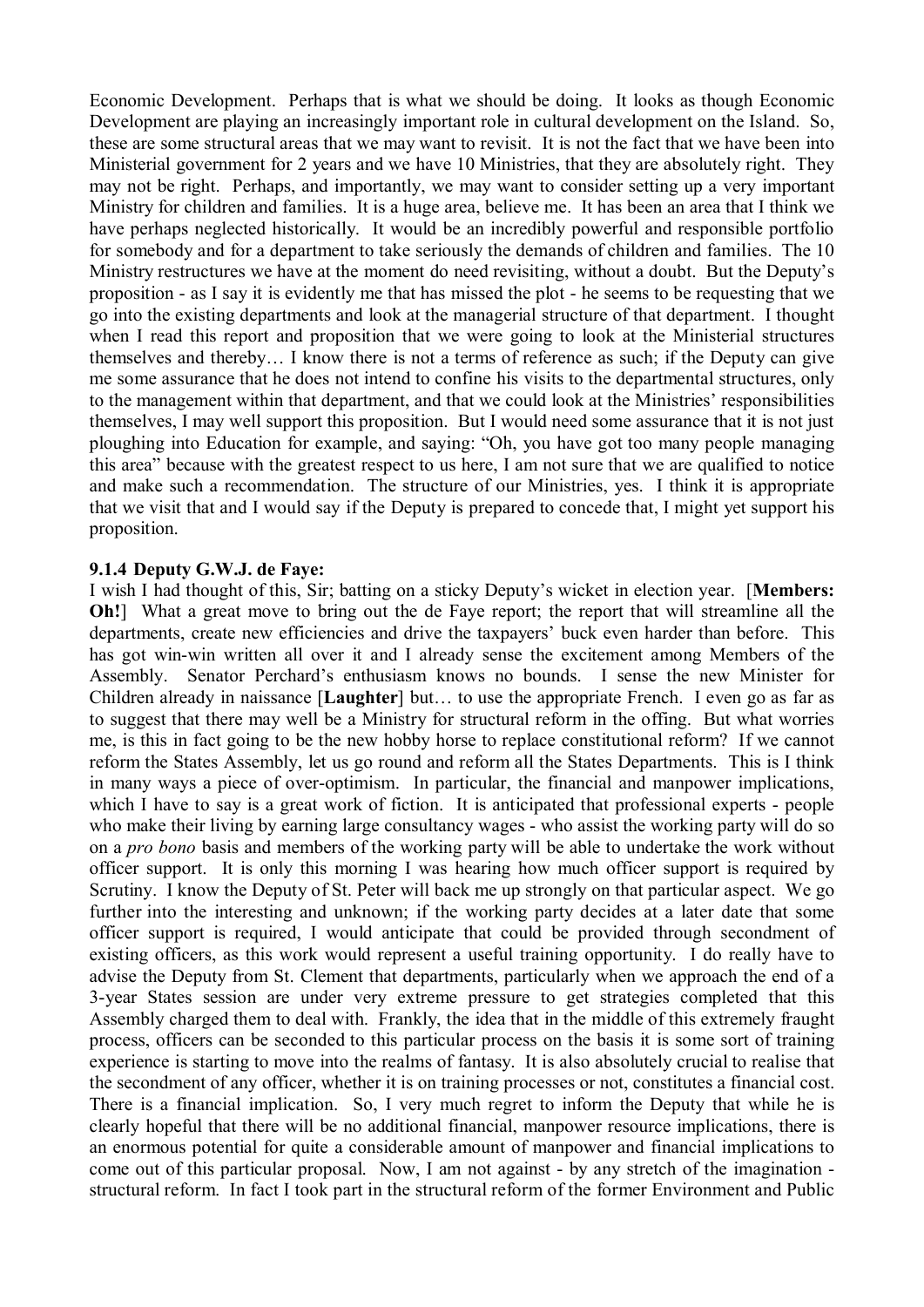Services Committee, which resulted in the setup that we have now. But I do think there is a time and a place and I do not think the time and place is between now and the elections. I think this is a matter that does warrant consideration; not under duress, not to be completed to a restricted timetable, but in fact this probably comes well within the province of a new Assembly and this is the sort of work that has certain validity. It needs to be properly budgeted, it needs to be set up to understand how it will work. Is it going to go department by department or across the whole board all at once? I believe it should be a matter for the new Assembly, to be dealt with in 2009 and/or later. There is nothing intrinsically wrong in principle with Deputy Baudains' proposition but I think it fails dramatically in terms of a real lack of understanding of the manpower and financial implications contained within it, which I think are quite significant, and indeed, I do not really see this as a project for this particular States to undertake in the current state of affairs. This is something that has worth but it should be for a new Assembly to consider in a year's time.

### **9.1.5 Deputy S.C. Ferguson:**

My withers are slightly wrung on this. You know, I agree with Deputy Baudains but I do have reservations. I think Members will know - certainly the Minister and Assistant Minister of Health and Social Services and a number of other people - of my listing of the organisation structure of Health and Social Services. It is my understanding that the Chief Officer says that my version is totally out of date. Sadly, I have not seen the updated one. But as my work at Health shows, we do have an old-fashioned structure. It is highly hierarchical and is totally out of date really. Most organisations have flat structures and are far less constrained by formal protocols. The work that is being undertaken by the Comptroller and Auditor General is perhaps at a higher level than that envisaged by the Deputy and, as he made clear, he considers it entirely essential that the work does not overlap. You know, it would be quite foolish of us and as a member of the P.A.C. I feel that very strongly. I think we really ought to consider the implications of the Comptroller and Auditor General's report first. [**Approbation**] Quite honestly, as Senator Le Sueur has stated, the Public Accounts Committee has a very wide remit with regard to waste, extravagance and value for money and my vice-chairman and I are very happy grubbing round all over the place to find out what is going on where and asking for information. I am very concerned about the cost of this because I think it is a much larger job than the proposition implies. In fact, I think it is probably a case of back to first principles and considering best practice in terms of modern thinking and common sense. I do have a few ideas in this context, particularly with regards to management structure, systems and so on. I have even got some ideas as to how to improve the flow in the Customer Service Centre to cut the deficit, which will make the Minister for Treasury and Resources happy. In fact, proper organisation of systems would not only improve efficiency but it would improve morale immensely. You know, when I was a banking supervisor I never had to go round and see Deputy Huet. I am sorry; that would have been fun. But we always used to look at the sickness levels and staff turnover. These were always an extremely good indicator of the efficiency of running the organisation. I think there are pockets within the States where perhaps morale is not quite as good as it should be. So, as I see it a review like this should be looked at from the staff point of view, positively and we should not be looking to use it as a big stick. As for Senator Perchard's comments, surely the aim is less government, less of the nanny state, not more. With respect, the next thing he will be suggesting will be Ministers for women, pensioners and probably dogs and cats and maybe the odd cow. The House may or may not pass this proposition but one way or another though, the structure will be reviewed whether by P.A.C. or by Deputy Baudains' working group, depending on what the House decides. As I say, I do have ideas on this and I have in fact been boning-up on my management structures, just-in-time manufacturing and I have got some ever such good ideas for Health. So, we shall see. I leave it to the House.

#### **9.1.6 Deputy P.N. Troy:**

I do think this is an interesting proposition because one could look not just at the departmental structures, but the way in which the departments operate and even some of the bodies that we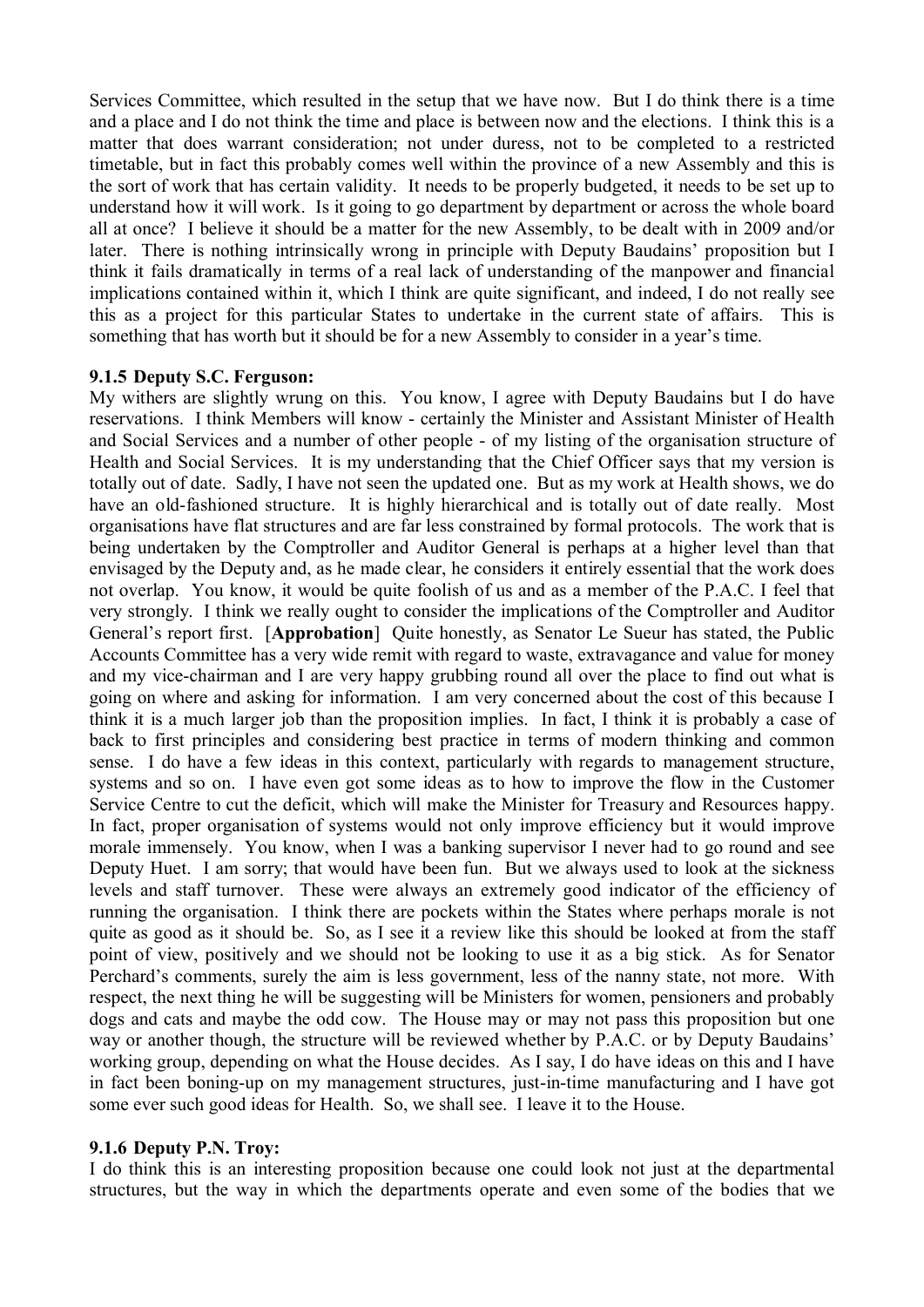advance money to and how they spend our money. Because we hand money over to them and then they start complaining that they need more money. Why do they need more money? It is because they have expanded their services. So, they start with one brief and then they start expanding their services and then they say: "We need more and more money." The States of course is always under pressure to expand its own services to the public as well and maybe there should come a time when we step back and look at how far we are going to go with this. Are we going to move outwards and onwards like the expanding universe? Or are we going to say at some point: "We do need to take a concentrated look at what is going on and the way in which we are going to provide services in the future." So, I do not have any objection to this. I think it might have some merits because we do need to be thinking about the way this Government is going to operate in the future. I certainly would be interested in being involved in this if it were approved today. I would certainly put my name forward to work on this, but I do not know how Members feel about this; we will find out shortly. But I think there are many merits to reviewing the structure of the States and if this is not approved today, as Senator Le Sueur said: "There is much about the sentiment of this that is very good." Deputy Baudains is raising a very valid point; that we do need to look at our structure, that we do need to look at the way we deliver services and we do need to look at the future manner in which we will deliver services.

### **9.1.7 Deputy C.J. Scott Warren:**

I also can support this proposition in principle. I also agree with a comment - this time - of Senator Perchard about looking at the restructuring of the departments that we will have had for 3 years within the Ministerial system of government. So, as has been said, I also think there would be costs without doubt and I believe it is a major task that is being sought in this proposition. As has been said, I do not believe either that this can be achieved quickly. I think it would need to run on into next year. So, I can support this but I would want to know that it was going to be linked-up with the work that has already been done and it seems to me that there will have to be resources found before it could go ahead. Thank you, Sir.

#### **The Deputy Bailiff:**

Does any other Member wish to speak? Very well, I call upon Deputy Baudains to reply.

#### **9.1.8 Deputy G.C.L. Baudains:**

Well, I thank Members for their contributions with one or 2 exceptions. [**Laughter**] Of course I am disappointed with the Minister for Treasury and Resource's comments, if I heard him correctly. I thought it was rather patronising to suggest that Members would not have the experience in the private sector to do this sort of work. I mean, how many Members would be involved in the working party; 4, 5 or 6? Is he seriously suggesting there are not 4, 5, or 6 Members in this Assembly who have experience of the private sector? I think not. Also, he tends to confuse the work of the Public Accounts Committee with work to be done by the working party. There is a difference. I am afraid a couple of the comments he made were, I thought, in bad taste: "Taking an hour or 2 to sort out" and such things were not extremely helpful. Obviously, I appreciate the comments made by Deputy Huet. She and I worked together on committees in the past and are well aware of the way things function. Of course she was quite right indeed to pull up the Minister for Treasury and Resources for his comments where he suggested as far as - I hope I am not attributing the wrong phrases to him - where I think he suggested that I was criticising the Civil Service. I thought I had gone to great pains to point out what a marvellous workforce we have and that it was the structure that they are working in, which was letting them and us down. But maybe he did not hear me. Of course Deputy Huet gave us examples of how audit works without causing loss of jobs so there is no fear that somebody is going to walk into a department and say: "Right, we need 100 less staff in this department. You can all look for another job." I mean, it simply will not happen. Senator Perchard apologised for getting the wrong end of the stick again [**Laughter**] by assuming I was proposing restructuring Ministries. Well, I have to say that my proposition does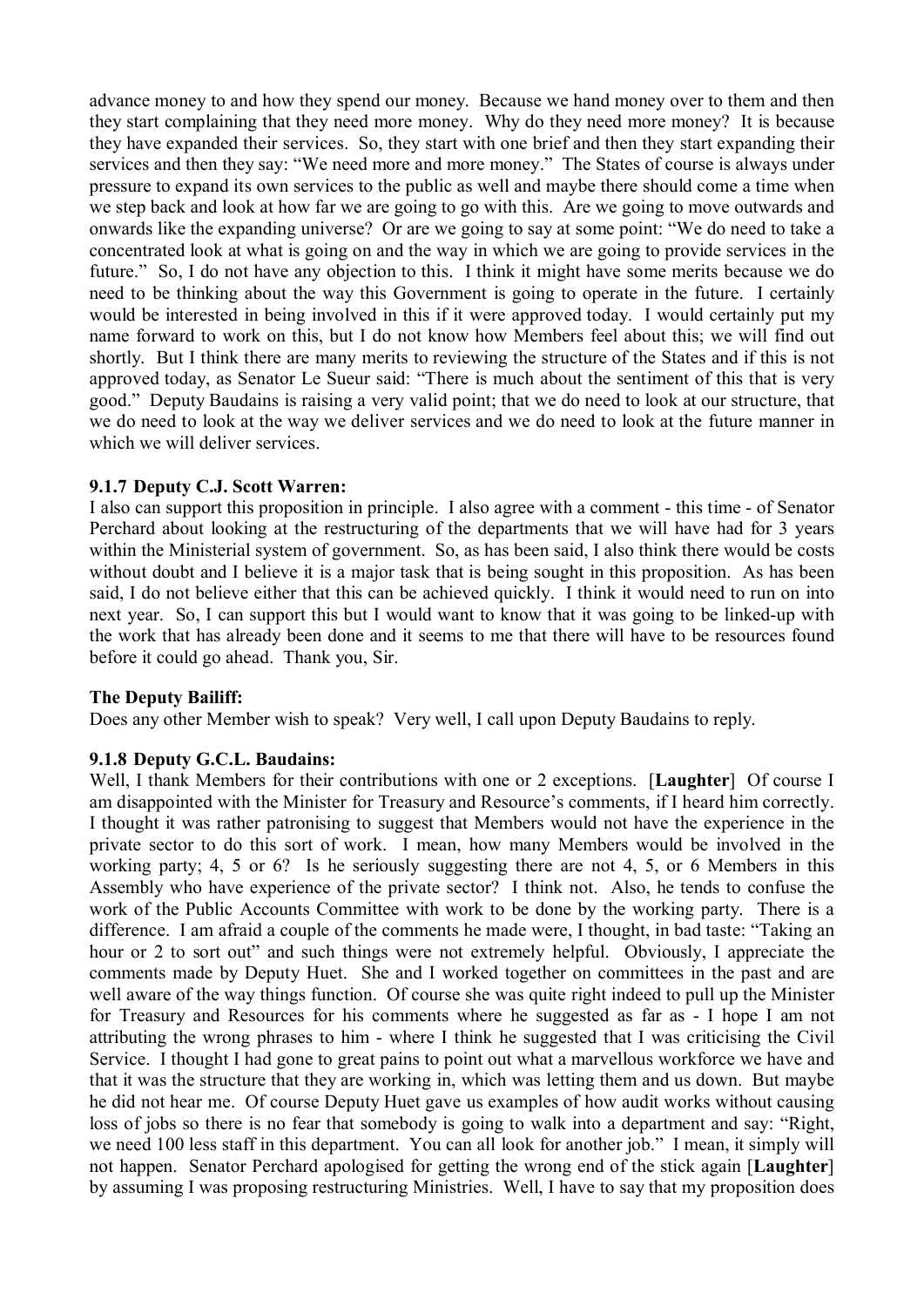state departmental structure. But I can offer him some comfort in that there is absolutely no reason why a working party looking at departmental structure would not also address Ministerial structure if it is linked and unsatisfactory. However, I would say that the work is not designed to reorganise Ministries without looking at departments. We are not talking about moving half of Social Security to Social Services and three-quarters of this Ministry to five-eighths of that one. We are not talking about anything like that. But as I said, there is no reason at all why, when looking into the management structure of the departments, reflection could not be made of what is higher up yet. Deputy de Faye was the usual interesting speech of a win-win situation and election year and all that sort of thing. I rather thought he was going to offer his services for the working party just to make sure of his own position at the next election. Unfortunately, he then toed the party line and started raising all sorts of spurious arguments about financial implications and that. He is not opposed to structural reform. Well, that is good so presumably he will be voting for the proposition. Deputy Ferguson; I thank her for the comments that we have… she suggested we have an out-of-date structure, highly hierarchical. She suggested we should look at the Comptroller and Auditor General's report first. Well, unfortunately I did not have time with all the telephone calls that have been coming into me recently to call her back yesterday as I was supposed to, in which case I would have told her I was not… I think I mentioned in my opening speech, I was not able to meet with the Comptroller and Auditor General but I had a long conversation with him on the telephone and I suggested to him that if he considered there was a considerable overlap between his work and the work of the working party, then clearly, I would not go ahead with the proposition. There is no point in people duplicating work. From our conversation it was clear to me there is work to be done and with proper organisation of the working party there would not be an overlap. Deputy Troy, I thank for his comments. He did suggest the proposition has many merits and we need to look at our structure again because while it may or may not be appropriate now, will it be appropriate in the future? The way I look at it, Sir, is here we have an opportunity to unravel the mysteries that do lurk in some departments. Areas that seem to silently perpetuate inefficiency and waste and again I make the point; this is no reflection upon the work done by our Civil Servants themselves. I am - and I cannot stress this too strongly - talking about the structure in which they work. An opportunity to compliment the work being done by the Comptroller and Auditor General, not to duplicate it as has been suggested. Because it is quite simple really; a member - as I said in my opening speech - of the Public Accounts Committee on the working party would ensure there was no overlap. So, basically we have nothing to lose but much to gain. To address again the comments made by Deputy de Faye and the Minister for Treasury and Resources regarding expense, I really… it is on the verge of being scurrilous because the most this exercise would cost is a few hours of officers' time assisting with a report. To suggest it is going to cost thousands of pounds and you cannot find officers and you just second them from here, there and everywhere. I did my homework; I did check with the Greffier as to what would be the likely need and the likely availability of staff. There will be some requirement for officer support but I do not want people to run away with the idea it is going to be like a Scrutiny Panel, which will have officers in attendance every time there is a meeting or every time the working party is doing something. It does not need a committee-type trotting along behind them. Of course, let us reflect this few hours of officer time? Peanuts compared with the possible millions that could be saved if our departments ever did run anything like the private sector. Now, again, I realise you cannot run a government the same as the private sector but there is no reason why the management structure should not be similar. All I can say is maybe some Members - and clearly, one or 2 are from what I have heard today - are dissatisfied with the present situation; rising costs and no real understanding of why those costs are so high. Well, I am not and I never have been. No one can address this problem alone, Sir. I am reminded that the Council of Ministers talked very tough 2½ years ago about how they were going to address this and get to the bottom of restrictive working practices and all that sort of thing, but it has not happened. Indeed, Sir, it has been rumoured that one or 2 Ministers have no intention of co-operating with the Comptroller and Auditor General's findings. Well, Sir, I find that sad. Political short-termism. It may be that a change of culture is going to be required in the future and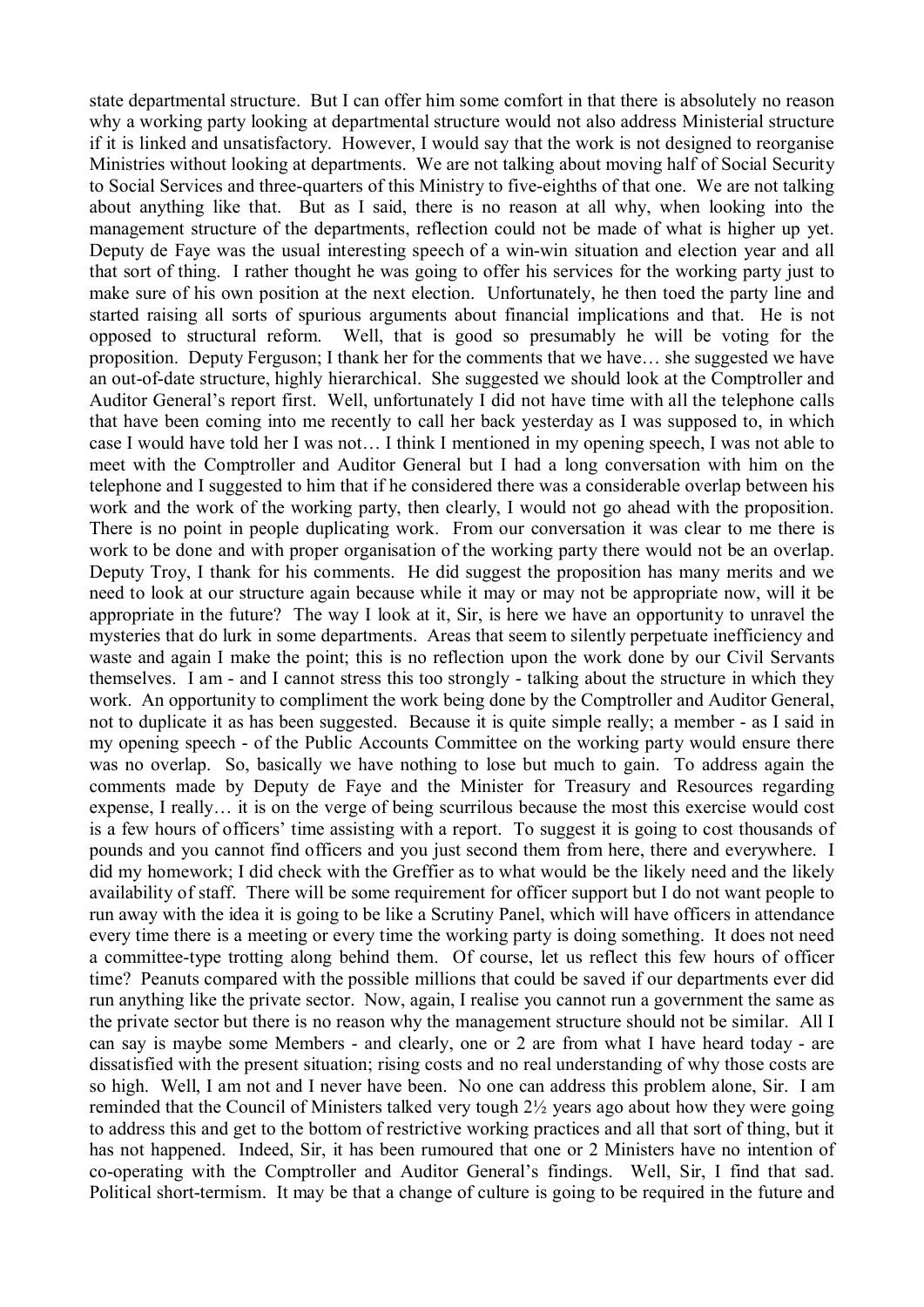it may be difficult to embrace, but let us at least find out what it is we need to do because otherwise things will only continue and get worse. I would not like to lose this opportunity to demonstrate we are serious about keeping costs down instead of taking the easy option of raising taxes. I know it has been... I think it was Deputy Ferguson who suggested: "Well, perhaps we could put this off a little while and wait for the Comptroller and Auditor General's report." Well, I do not know exactly what is in the Comptroller and Auditor General's report but I do know I have investigated with him the areas that were of potential overlap in order to ensure that they do not happen. Other matters; he does his work, we do our work, no problem. They compliment each other. But to put it off; what would happen? If we deferred this as I said - again in my opening speech - if we deferred this until the next meeting that means it is not going to happen this year. If you wait until the new Assembly what is it going to be this time next year before Members get around to this sort of thing? Of course by then there is some more Members will have retired, new Members will have come in. There will be even fewer Members in this Assembly who have committee experience. Already possibly half the House has never served on a committee and do not know how a department works. As I said, Sir, we have an opportunity here, you know, we need to look into this, we need to find out where there is inefficiency and why, because it cannot be very nice for those Civil Servants who are working so hard and as I said, at times not achieving as much as they might. It must be very frustrating for, if members are quite content with the way things are with continually rising prices and the public always complaining that we are not doing the job properly, well I suppose they can carry on. I only hope they have an explanation for the electorate later this year, Sir. I urge members to adopt the proposition.

#### **Male Speaker:**

The appel please, Sir.

#### **The Deputy Bailiff:**

The appel is asked for, very well. So the appel is asked for in relation to Deputy Baudains' proposition. I invite Members to return to their seats and the Greffier will open the voting.

| <b>POUR: 20</b>              | <b>CONTRE: 21</b>            | <b>ABSTAIN: 0</b> |
|------------------------------|------------------------------|-------------------|
| Senator L. Norman            | Senator W. Kinnard           |                   |
| Senator J.L. Perchard        | Senator T.A. Le Sueur        |                   |
| Connétable of St. Clement    | Senator P.F. Routier         |                   |
| Connétable of St. Brelade    | Senator M.E. Vibert          |                   |
| Connétable of St. John       | Senator P.F.C. Ozouf         |                   |
| Deputy A. Breckon (S)        | Senator B.E. Shenton         |                   |
| Deputy J.J. Huet (H)         | Connétable of St. Ouen       |                   |
| Deputy of St. Martin         | Connétable of St. Mary       |                   |
| Deputy G.C.L. Baudains (C)   | Connétable of Trinity        |                   |
| Deputy P.N. Troy (B)         | Connétable of Grouville      |                   |
| Deputy C.J. Scott Warren (S) | Connétable of St. Saviour    |                   |
| Deputy J.A. Martin (H)       | Deputy R.G. Le Hérissier (S) |                   |
| Deputy G.P. Southern (H)     | Deputy S.C. Ferguson (B)     |                   |
| Deputy of Grouville          | Deputy P.J.D. Ryan (H)       |                   |
| Deputy J.A.N. Le Fondré (L)  | Deputy of St. Peter          |                   |
| Deputy D.W. Mezbourian (L)   | Deputy J.A. Hilton (H)       |                   |
| Deputy A.J.D. Maclean (H)    | Deputy G.W.J. de Faye (H)    |                   |
| Deputy K.C. Lewis (S)        | Deputy of Trinity            |                   |
| Deputy I.J. Gorst (C)        | Deputy S.S.P.A. Power (B)    |                   |
| Deputy of St. Mary           | Deputy S. Pitman (H)         |                   |
|                              | Deputy of St. John           |                   |

#### **10. Draft Legal Deposit (Jersey) Law 2007 (Appointed Day) Act 200- (P.50/2008)**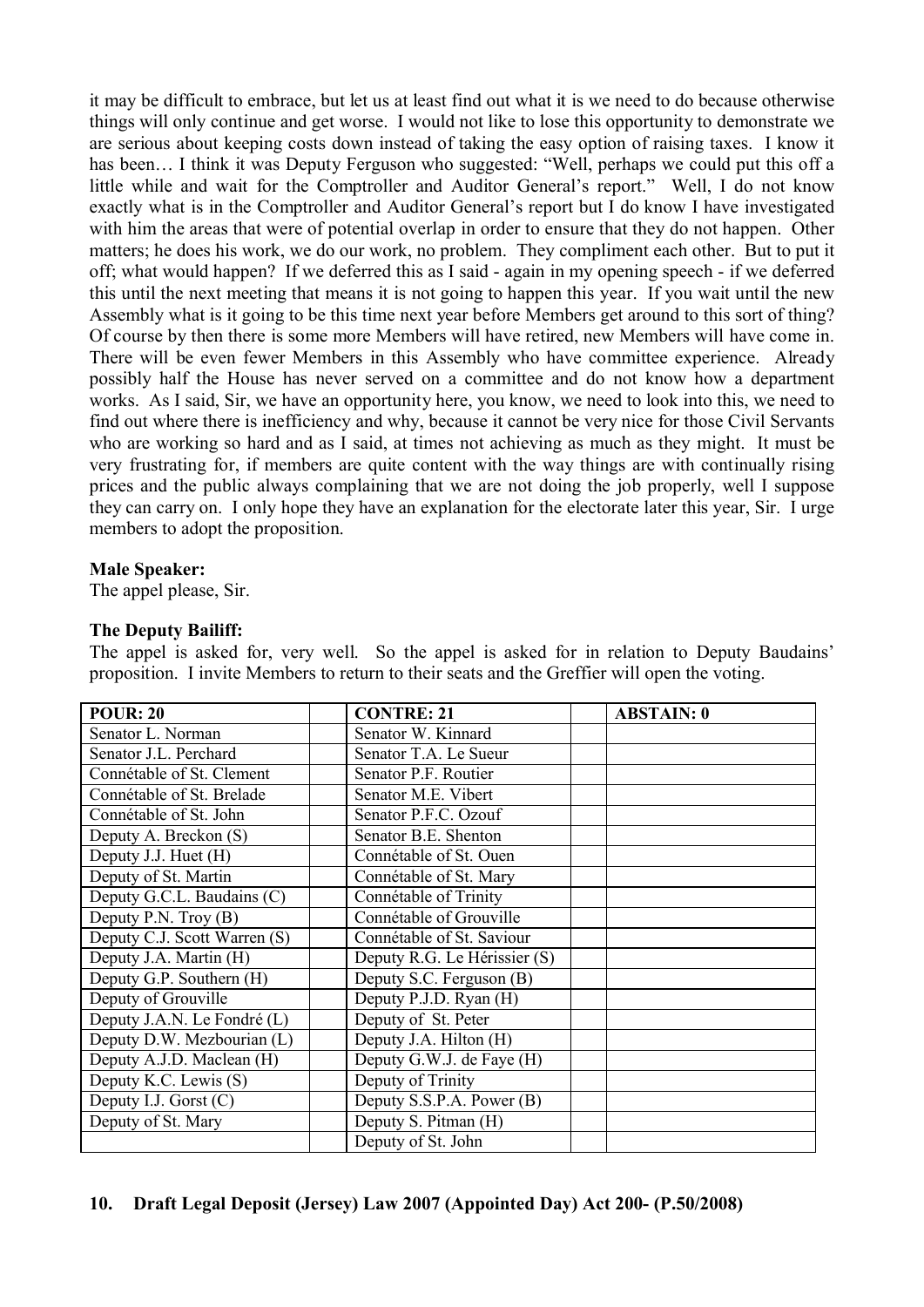# **The Deputy Bailiff:**

Very well, we come next to the Draft Legal Deposit (Jersey) Law 2007 (Appointed Day) Act" - Projet 50 - lodged by the Minister for Education, Sport and Culture and I will ask the Greffier to read the Act.

# **The Deputy Greffier of the States:**

The Draft Legal Deposit (Jersey) Law 2007 (Appointed Day) Act. The States, in pursuance of Article 17.2 of the Legal Deposit (Jersey) Law 2007, have made the following Act.

## **Senator M.E. Vibert:**

May I ask that my Assistant Minister with the responsibility for culture, the Deputy of Grouville, acts as rapporteur for this item and the next item?

## **The Deputy Bailiff:**

Very well, yes.

### **10.1 The Deputy of Grouville (Assistant Minister for Education, Sport and Culture rapporteur):**

This Act is the Legal Deposit Act which will hopefully come into force on 1st June 2008. The Legal Deposit (Jersey) Law was adopted by the States on 26th September 2006 but to remind Members what it is about, the main purpose of this type of legislation is to ensure that copies of all material published in a country are deposited in its National Library. Under this Law, any person who publishes a printed work in Jersey will have to deposit a copy, free of charge, with the Jersey Library. The Law also makes provision for the States to bring in Regulations to modify the extent of the Law and these Regulations are the next item on the agenda. Sir, I move the proposition.

# **The Deputy Bailiff:**

Is the proposition seconded? **[Seconded]** Does any Member wish to speak?

## **10.1.1 Deputy G.W.J. de Faye:**

I would very much appreciate a certain level of clarification from the Assistant Minister. This is because in due course I may be considering the publication of a manifesto **[Laughter]** and I wonder whether manifestos are considered to be publications or not? Similarly, are the regular publication in the Island of news bulletins by a significant raft of our local media with programmes, news bulletins on television and radio, that are entirely of local content to be included in this requirement? In broad terms, I would like to know from the Deputy just how far reaching this is because this may be, for some sections of the Island, quite an onerous requirement.

## **10.1.2 Deputy G.C.L. Baudains:**

I fear that the previous speaker may not have read the next proposition, which outlines a pamphlet containing fewer than 32 pages is not caught by this. Perhaps his manifesto will be more than 32 pages. One word on each page. **[Laughter]** All joking aside, I do have slight concerns about this. I know it is a point of the Act but I seem to recall making the same comments previously. I really have some difficulty with seeing the purpose of cluttering up the library with what in some cases will be quite a lot of rubbish. Obviously, books and things like that... but there is obviously not going to be any filter for this so everything that is not exempt is going to end up piling up in there and somebody is going to have to do all the sorting and somebody is going to have to archive it and store it, there are places going to have to be found. Yes, it is a good idea in some ways, but I am just wondering if this just does not go too far and create needless extra work for people again, which is clearly what we are trying to avoid.

## **10.1.3 Deputy R.G. Le Hérissier:**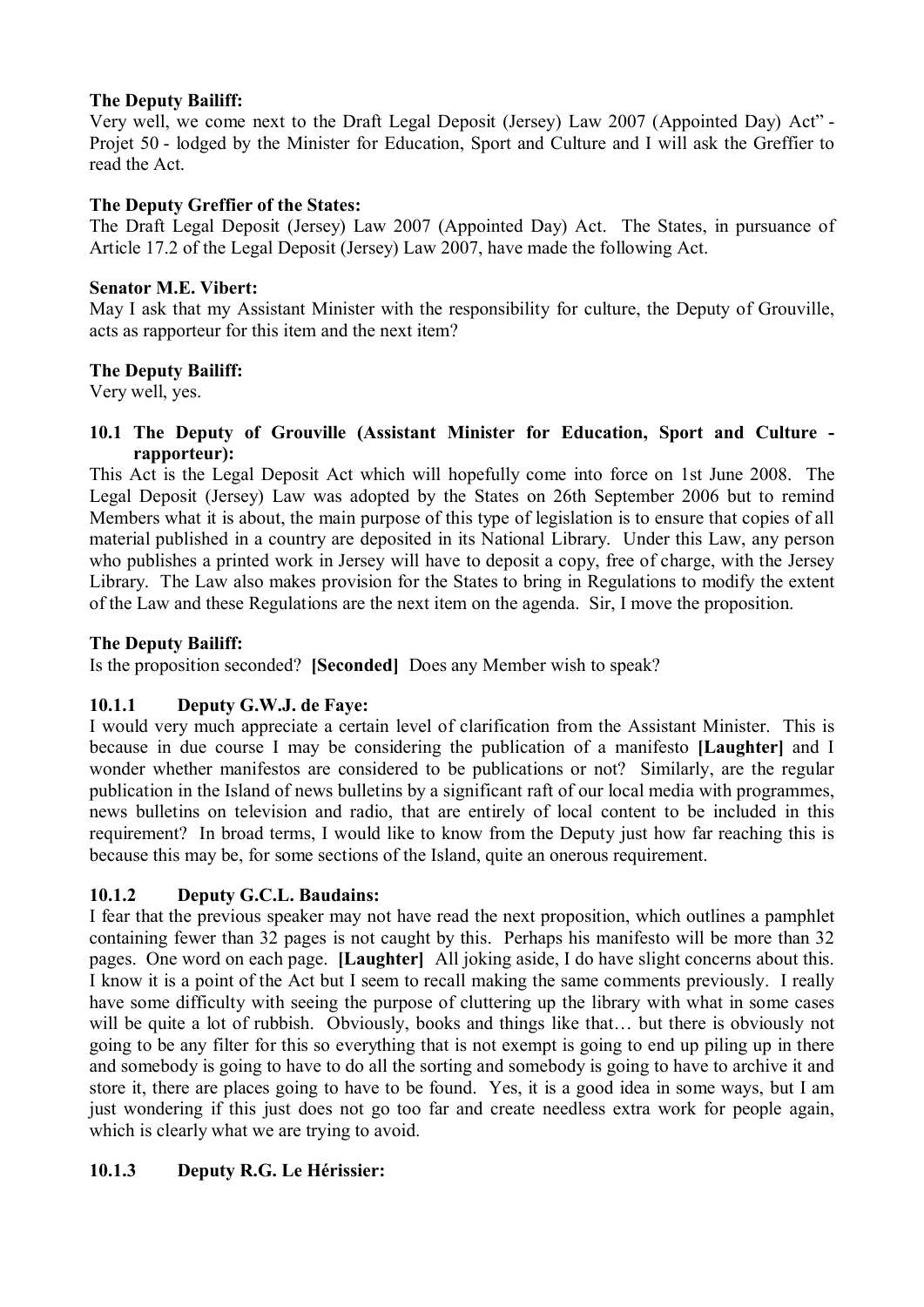Can the rapporteur confirm in fact that there are alarmist suggestions, not grounded in fact, namely it is only books published in Jersey. Books published in the U.K. will be deposited presumably at the British Library.

## **The Deputy Bailiff:**

Does anyone else wish to speak? Very well, I will call on the rapporteur to reply.

# **10.1.4 The Deputy of Grouville:**

I think Deputy de Faye's comments would be best addressed on the next proposition when we are discussing the Regulations. I do not concur with Deputy Baudains' concerns. I think that most civilised countries keep a record of works published in their own jurisdiction and I do not think it is a case of cluttering up the library. These are publications and is not necessarily to be seen as a means of accumulating rubbish. I move the proposition, Sir.

## **The Deputy Bailiff:**

All those in favour of adopting the Act kindly show. Those against. The Act is adopted.

# **11. Draft Legal Deposit (Jersey) Regulations 200- (P.51/2008)**

### **The Deputy Bailiff:**

We come then to the Draft Legal Deposit (Jersey) Regulations - Projet 51 - lodged by the same Minister and I will ask the Greffier to read the citation.

## **The Deputy Greffier of the States:**

The Draft Legal Deposit (Jersey) Regulations. The States, in pursuance of Articles 3.2, 6.2 and 16 of the Legal Deposits (Jersey) Law 2007, have made the following Regulations.

## **11.1 The Deputy of Grouville (Assistant Minister for Education, Sport and Culture rapporteur):**

The Regulations now being presented modify the Legal Deposit Law by extending its applications beyond just printed works and also by defining exceptions to the Law. Do we take the principle and then go on to each Regulation?

## **The Deputy Bailiff:**

Yes, you must propose a principle but clearly you must explain a little bit about what the Regulations are saying in general terms.

## **The Deputy of Grouville:**

I move the principles.

## **The Deputy Bailiff:**

Is the principle seconded? **[Seconded]** Does anyone wish to speak on the principles? Very well, all those in favour of adopting the principles kindly show. Those against. The principles are adopted. Deputy Mezbourian, do you wish this matter to be referred to your Scrutiny Panel?

## **Deputy D.W. Mezbourian of St. Lawrence (Chairman, Education and Home Affairs Scrutiny Panel):**

No thank you Sir.

## **The Deputy Bailiff:**

So how do you wish to propose the Regulations? Do you wish to propose them all together?

## **11.2 The Deputy of Grouville:**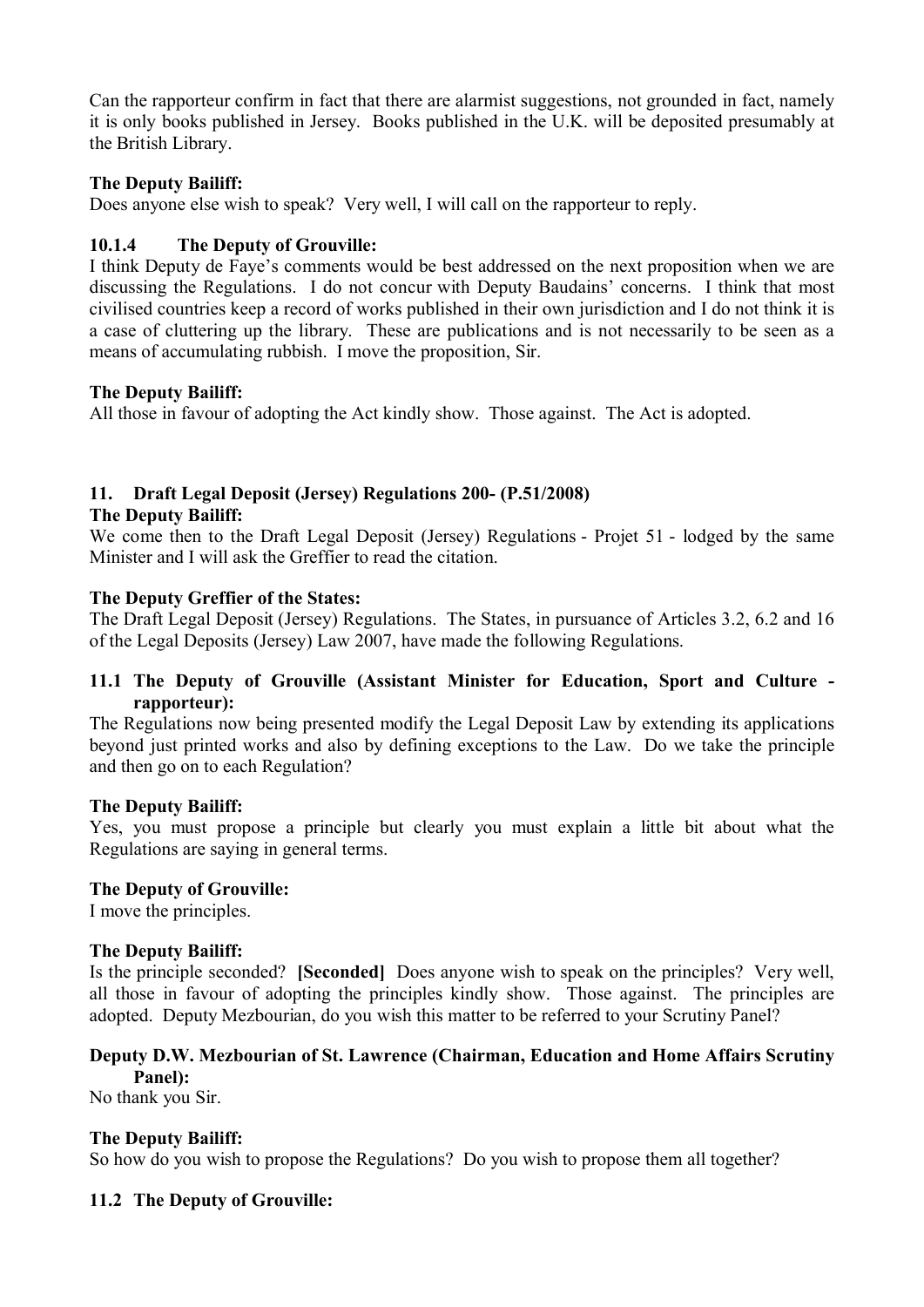Yes please, Sir. Regulation 1 simply defines the term of publishing. Under Regulation 2 the application of the Law is extended to require publishers to deposit any work that is in electronic form, but not if it is only published on the internet. For example, this means that audio cassettes, D.V.D.s (Digital Versatile Discs) and C.D.s (Compact Discs) must be deposited, but not any items that are only available on a website. For example, a work that is only distributed by e-mail is not technically a published work. This Regulation goes on to state that any associated software or instruction manual must also be deposited alongside works in electronic form. Under Regulation 3.1, the application of the Law is modified so that the publishers are exempt from depositing items in any format that are prepared and intended mainly for distribution outside of Jersey. An example of this could be an Amazon-type business set up in Jersey which would not have to deposit items that are imported and then redistributed. Under Regulation 3.2, a range of exempt materials are listed. In summary, these can be described as short, in other words fewer than 32 pages, or limited in time-based type material with little or no information content. For example, flyers, brochures, advertising or marketing materials. The 32 pages is a standard pamphlet size and it is true we might miss some important items, the *Grouville Gazette* being one of them, which is of significant importance and a snapshot of life in our times, but library staff will seek these out unless the editor is trained to deposit them at the library. On balance, it is felt that 32 pages is a good cut-off point and it will provide publishers with a clear guideline to follow. Regulation 4 provides for the Regulations, if approved, to come into force on 1st of June. Sir, I move the Regulations.

## **The Deputy Bailiff:**

Are the Regulations seconded? **[Seconded]**

### **11.2.1 Senator M.E. Vibert:**

I would like to direct Deputy de Faye to exemptions from duty to deposit 3.2.(d). It refers to advertising or marketing material, whether for commercial, political religious or other purposes, whether there is one word on the page or not.

#### **11.2.2 Deputy G.W.J. de Faye:**

I am very grateful to the Minister for that particular direction, but that would seem to merely eliminate television and radio advertising. The question I pose relates to the known fact that broadcasters broadcast factual news bulletins, both on television and radio in the Island. It constitutes a publication in an electronic medium and I would like to be assured either that the reach of this definition is not extending to public broadcasts in the Island, although I do not wish to trouble the Solicitor General this late in the afternoon, but it is certainly my view that all broadcasts of that nature are in fact being published within the Island and, therefore, I want to have an assurance that there have been discussions with the local radio stations and the local television stations because, in effect, we have a catchall here on electronic medium audio recordings, video recordings and consequently, if we take an example of one of our local evening television reports, that is almost - bar the live elements - entirely comprised of pre-recorded video recordings being published on air. It may be that the Minister and his Assistant Minister have decided it is a worthy proposition to require that we have this form of archive provided by our local broadcasters and I would not necessarily be against that concept, but I know from experience that if this requirement is something that is legally enforceable, there is a very significant manpower need …

#### **Senator M.E. Vibert:**

If the Deputy would allow me…

# **Deputy G.W.J. de Faye:**

I would be delighted to have some clarity.

#### **Senator M.E. Vibert:**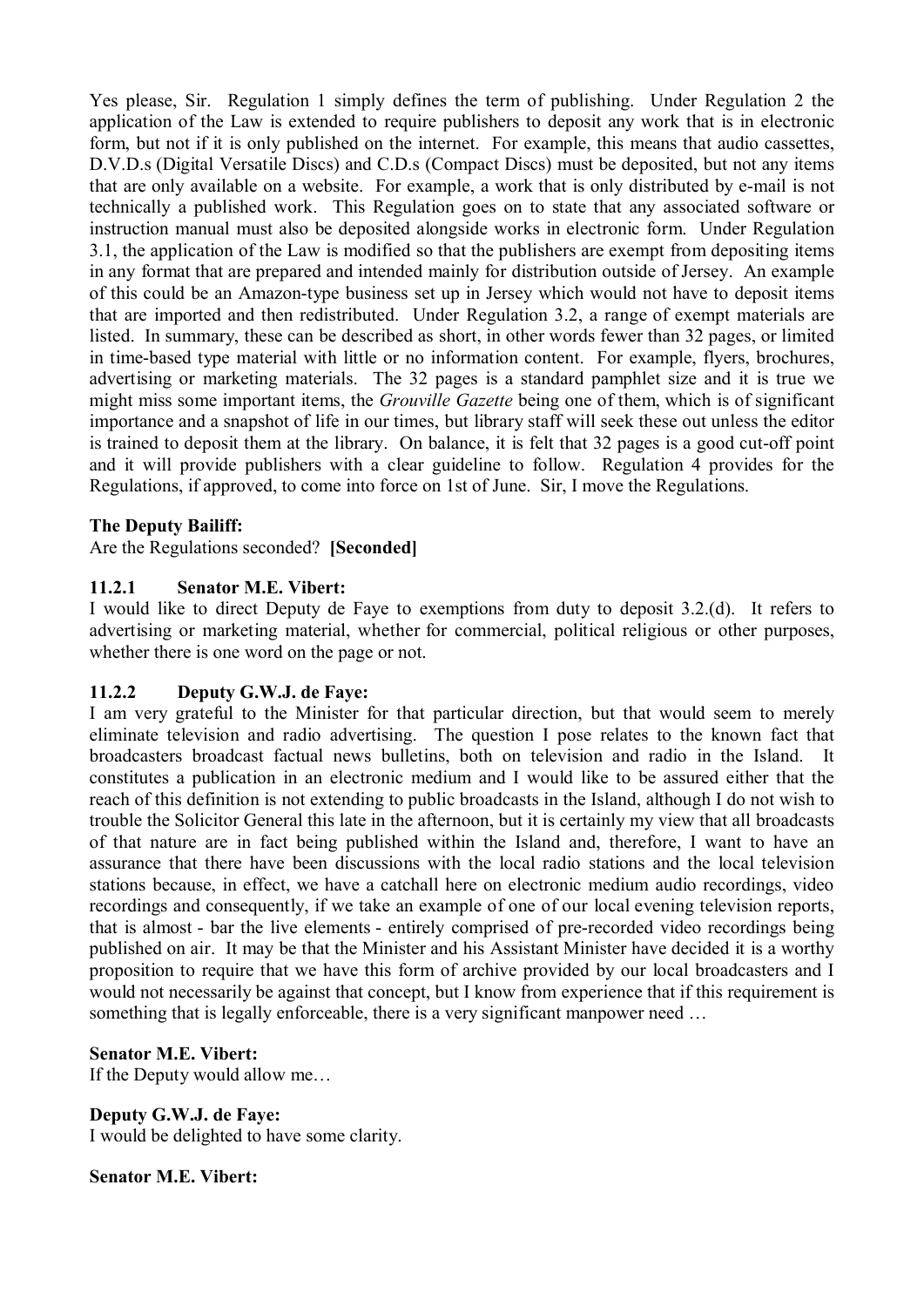I would refer the Deputy to item 2.1: Application of the Law to Works Published in an Electronic Medium. The Law applies to work in an electronic medium that is published unless it is published only on the internet.

# **Deputy G.W.J. de Faye:**

Well, I am afraid that has not helped me, Minister, because radio and television broadcasting is not on the internet and I just wonder whether we are in a position of oversight here and this is an unintended consequence, or whether discussions have taken place without local broadcast media and they are happy to provide such samples of their work on what will obviously be a daily basis under this particular Regulation?

# **11.2.3 Deputy G.C.L. Baudains:**

Picking up on the comments of Deputy de Faye and his catchall phrase, I tend to agree with that because I do feel that this will turn out to have more problems than we presently imagined and many unintended consequences, and possibly a great deal of extra work and frustration for the staff than we may imagine at the moment. It looks very simple, looks very easy. This is just one example I would raise: "The person who publishes in Jersey a work to which the Law applies by virtue of the Regulations will deposit the work with the library [*et cetera*] in the same medium in which it was so published." What would happen if some while ago I published something and I might even do it today, I could still do it today. I could publish something on Amstrad disc, I still have a functioning machine. Now I can leave that with the library and I can leave them instructions on how to access it. How are they going to access it in 20 years' time when there are no more functioning Amstrad machines? They will have something that is completely useless. The medium changes over the years. Music has changed from cylinders, to vinyl to C.D.s and so on and digital tape, whatever: we can put something in an archive and in 20 or 50 years' time not be able to access it because everything is now in a different format and the machines that are able to play that are no longer available. Has any provision been made for that?

## **11.2.4 Deputy P.N. Troy:**

I just would like to say that I think the Deputy might be about one of the only people on the planet that still has a functioning Amstrad. He has got 2. I think he has the last 2 on the planet but they will become collectors' items shortly, Deputy. I would like to raise the point that certainly with some media if you are producing plays and film and so on you have a script and even on television you have a script, so do all of those have to be deposited at the library as well? You have your film script, then you have your film go out into production in film, again the same with television programmes where people have operated off a 50-page script so could we have some information on those sort of issues?

# **11.2.5 Deputy J.A.N. Le Fondré:**

If I can add to the list of queries? It did strike me, Sir and I apologise for not following up with the Assistant Minister earlier, if a report is produced by a private individual or organisation, which sometimes happens, for example, the circulation to States Members, which is more than 32 pages long, is that then called a pamphlet and need to be included in the archive?

## **The Deputy Bailiff:**

Does any other Member wish to speak? Very well, I call upon the Deputy of Grouville to reply.

## **11.2.6 The Deputy of Grouville:**

I think Deputies de Faye, Baudains and possibly Troy were making similar points about the electronic formats. Provision has been made in these Regulations, but it is very much a moving target and the National Library in the U.K. has formed a group to regulate and there is nothing hard and fast regulated yet. They are setting up pilot schemes and groups because the business is changing so much, so quickly, that there are no hard and fast rules on that at the moment. All I can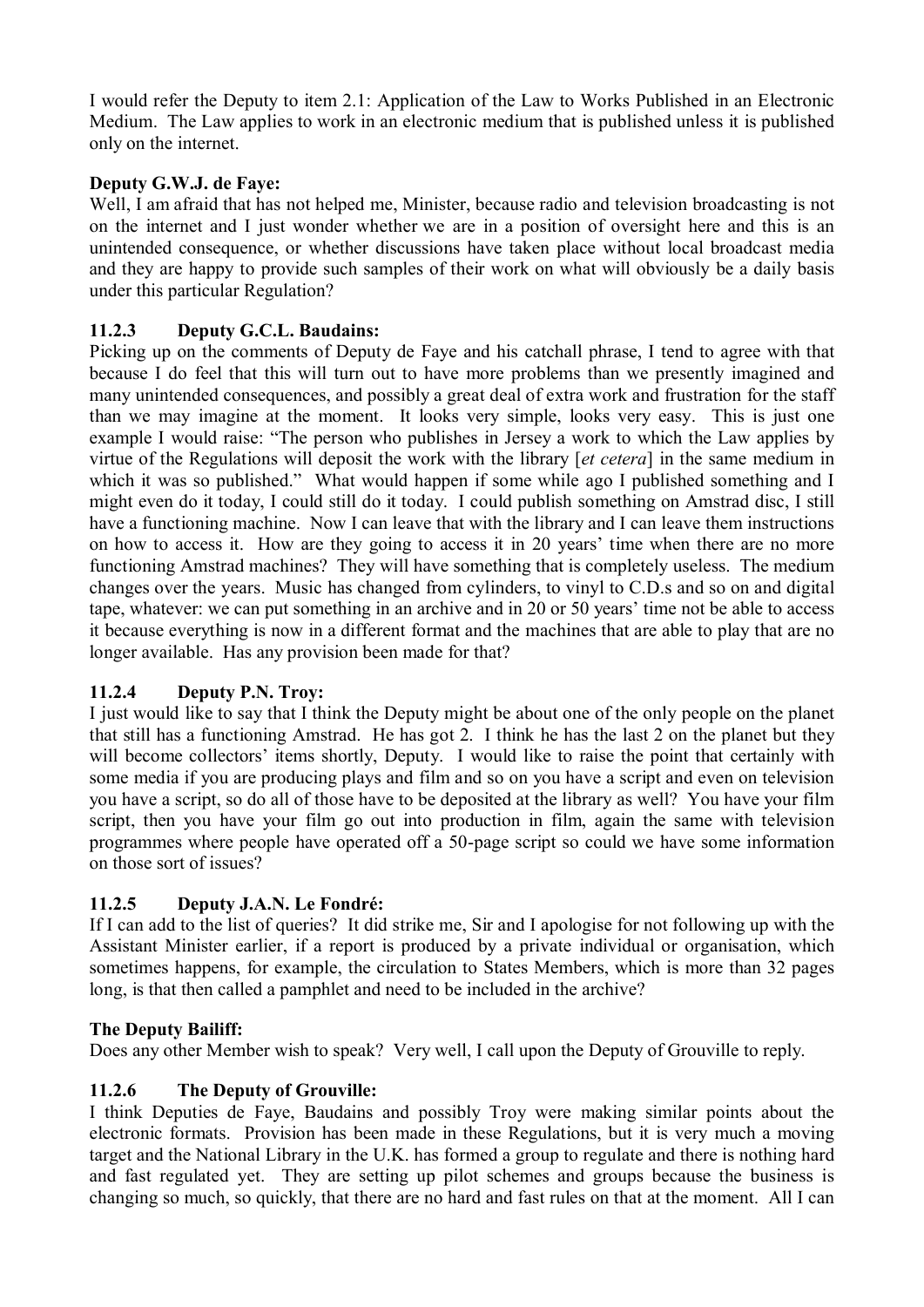say for now is there is provision in the Law. It does mean a published work, and I do not believe that extends to television or broadcast. It is published. If something is published here it means a D.V.D., a C.D., a book and certain items that are published on the internet can be items of interest - *A Snapshot Of Our Time* for example, the Elect 2005 website - the librarians are trained to possibly harvest certain pieces of information that might prove to be of interest for future generations. We have the provision in the Law but, as I say, it is a moving target. There are no hard and fast rules but it does not apply to television or broadcast and there was extensive consultation about this issue and the Regulations and the Law itself, and there were only 2 inquiries which materialised from that, so I do believe the broadcast and television stations are quite happy with this as it stands. I think there was one more question. Deputy Le Fondré asked about internal reports. No, it does not apply to internal documents, instructions and reports that I think he was referring to. I move the Regulations.

## **Deputy J.A.N. Le Fondré:**

Can I seek a further point of clarification if possible? It was not so much internal reports within an organisation, it is reports that, for example, may be presented by an organisation or an individual, for example to States Members. So they are external if you like.

### **The Deputy of Grouville:**

If it is a States report, it has to be deposited at the library if it runs to more than 32 pages. If anyone is unsure, there is a website set up and the library staff can be telephoned, but it would most certainly apply to States documents that are not internal documents.

#### **Deputy G.W.J. de Faye:**

I am very grateful to the Deputy and I understand her views about the moving feast, how she described the Regulations, but we do have an impasse here. The Deputy says she believes that local broadcasting does not constitute publishing and I believe that it does and I wonder if the Solicitor General might be able to give us a little bit of guidance in this area.

#### **The Deputy Bailiff:**

Solicitor General, are you able to help on this?

## **Mr. T.J. Le Cocq Q.C., H.M. Solicitor General:**

No Sir, I am afraid that I am not able to assist on the precise point at the moment. I have been doing some quick looking as to the meaning of publish and it simply is to prepare for publication to the public, which is not a particularly helpful definition. As to the extent of the term, I would require just a little bit more notice in order to assist the States in that.

# **Deputy G.W.J. de Faye:**

I am grateful, Sir.

## **The Deputy Bailiff:**

Very well, all those in favour of adopting the Regulations kindly show. Those against.

**Deputy P.N. Troy:** Can we have the appel, Sir? Sorry.

## **The Deputy Bailiff:**

The appel is asked for in relation to Regulations 1 to 4. I invite Members to return to their seats and the Greffier will open the voting.

## **Deputy C.J. Scott Warren:**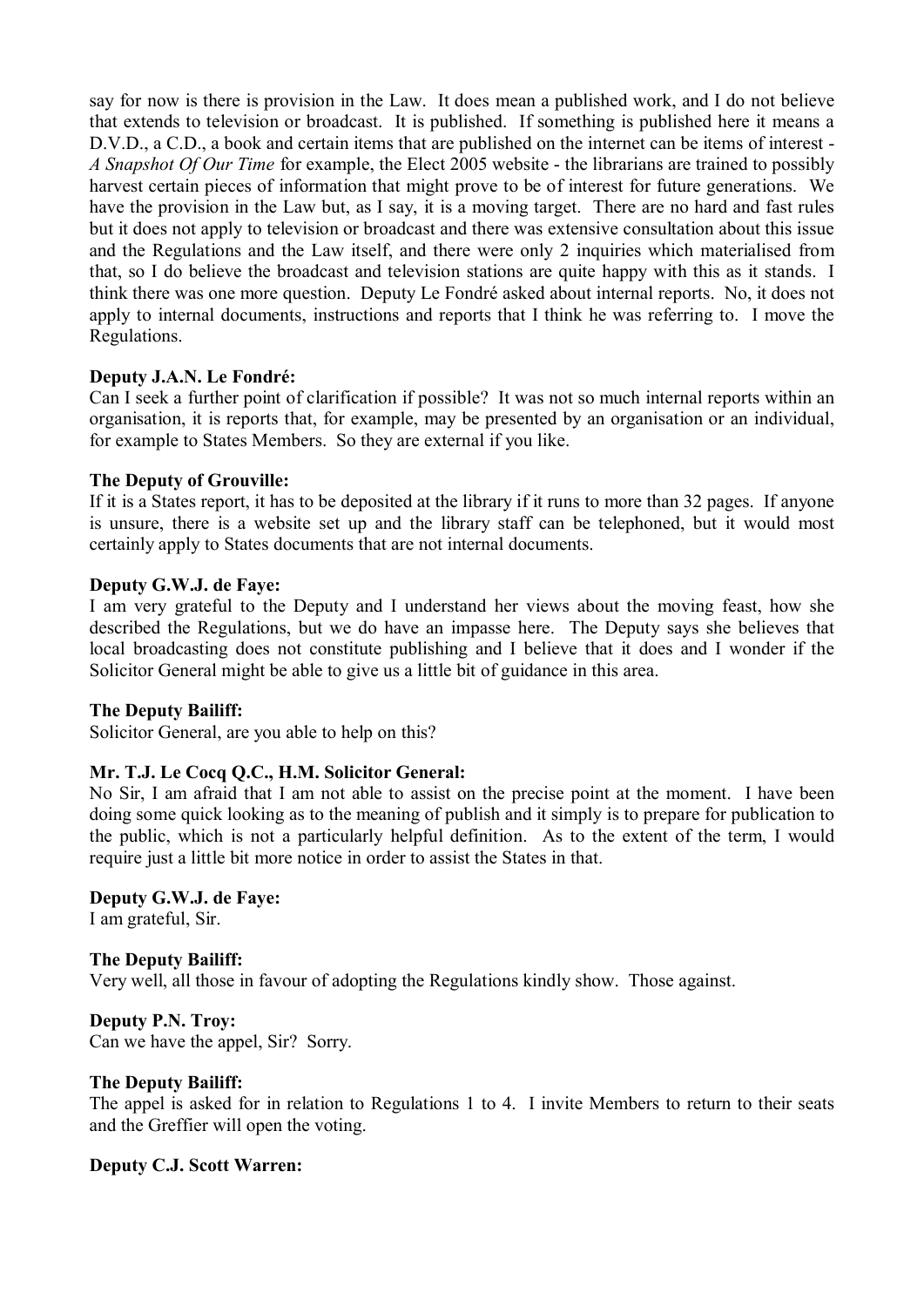Can I ask, will we get clarification, either at the next sitting if not this one, regarding the issues of local television publication or broadcast? Will that be brought back to the States?

#### **The Deputy Bailiff:**

I am sure the Solicitor General will circulate the results of his research when he has done it. The Greffier has opened the voting for or against the Regulations 1 to 4.

| <b>POUR: 24</b>              | <b>CONTRE: 16</b>           | <b>ABSTAIN: 0</b> |
|------------------------------|-----------------------------|-------------------|
| Senator L. Norman            | Senator B.E. Shenton        |                   |
| Senator W. Kinnard           | Connétable of St. Ouen      |                   |
| Senator T.A. Le Sueur        | Connétable of Trinity       |                   |
| Senator P.F. Routier         | Connétable of St. Lawrence  |                   |
| Senator M.E. Vibert          | Connétable of St. Brelade   |                   |
| Senator P.F.C. Ozouf         | Connétable of St. John      |                   |
| Senator J.L. Perchard        | Connétable of St. Saviour   |                   |
| Connétable of St. Mary       | Deputy of St. Martin        |                   |
| Connétable of St. Clement    | Deputy G.C.L. Baudains (C)  |                   |
| Connétable of Grouville      | Deputy P.N. Troy (B)        |                   |
| Deputy A. Breckon (S)        | Deputy of St. Peter         |                   |
| Deputy J.J. Huet (H)         | Deputy G.W.J. de Faye (H)   |                   |
| Deputy C.J. Scott Warren (S) | Deputy J.A.N. Le Fondré (L) |                   |
| Deputy R.G. Le Hérissier (S) | Deputy D.W. Mezbourian (L)  |                   |
| Deputy J.A. Martin (H)       | Deputy I.J. Gorst $(C)$     |                   |
| Deputy S.C. Ferguson (B)     | Deputy of St. Mary          |                   |
| Deputy P.J.D. Ryan (H)       |                             |                   |
| Deputy of Grouville          |                             |                   |
| Deputy J.A. Hilton (H)       |                             |                   |
| Deputy of Trinity            |                             |                   |
| Deputy S.S.P.A. Power (B)    |                             |                   |
| Deputy S. Pitman (H)         |                             |                   |
| Deputy A.J.D. Maclean (H)    |                             |                   |
| Deputy of St. John           |                             |                   |

#### **The Deputy Bailiff:**

Do you propose the Regulations in Third Reading, rapporteur?

# **The Deputy of Grouville:**

Yes, Sir.

## **The Deputy Bailiff:**

Seconded? **[Seconded]** Does any Member wish to speak in Third Reading? All those in favour of adopting the Regulations in Third Reading kindly show. Those against. The Regulations are adopted in Third Reading.

## **12. Draft Civil Aviation (Jersey) Law 200- (P.53/2008)**

### **The Deputy Bailiff:**

The final matter of public business then is the Draft Civil Aviation (Jersey) Law - Projet 53 lodged by the Council of Ministers. I will ask the Greffier to read the citation.

#### **The Deputy Greffier of the States:**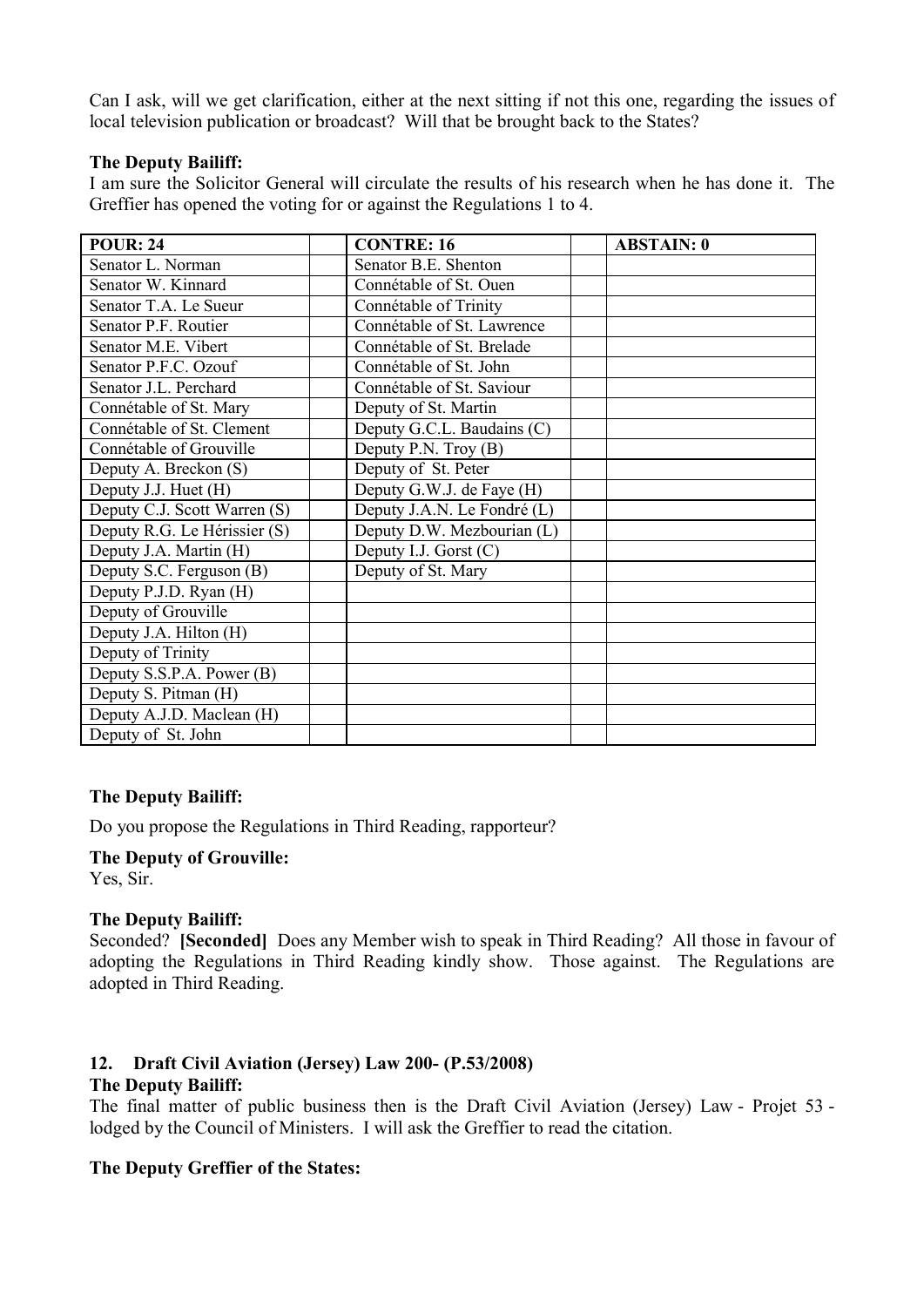Draft Civil Aviation (Jersey) Law. A Law to provide for the safety of civil aviation in Jersey, to establish the office of Director of Civil Aviation, to charge the Director with functions in respect of the safety of civil aviation in Jersey and its air space and for related matters.

#### **12.1 Senator T.A. Le Sueur (The Deputy Chief Minister):**

Members may recall that we began debating this a couple of months ago when it was brought as a proposition by the Home Affairs Minister. Concerns were expressed at that time that the Home Affairs Department was not the appropriate department to regulate aviation matters. Taking that on board, effectively the same Law is now lodged in the name of the Council of Ministers and it would be the Chief Minister's Department that has responsibility for international matters generally who would have responsibility for these matters. There was also concern expressed at the time of the last debate that this Law was being rushed through without sufficient explanation of the underlying requirements. Indeed, the Education and Home Affairs Scrutiny Panel asked, among other things, for the justification of the implications of not proceeding. Since that debate there has been a full briefing to all States Members at which any questions could have been dealt with. Many Members attended that meeting and I hope that they found it helpful. For those who were unable to attend, can I just remind the House generally why we need this legislation? Safety standards are of paramount importance to travellers and indeed standards have been in place for many years now. These standards are set internationally and are regularly reviewed. The next review is to take place in February of next year but I have to remind Members that we are regarded as part of the United Kingdom in respect of these Regulations. Clearly, flying is becoming more commonplace these days and we need to be able to show that our standards in Jersey are fit standards to comply with standards worldwide. I need hardly point out the difficulties that Jersey would face were this House not to be judged satisfactory in meeting those requirements. I am sure that none of us would like to face the prospect of an airport unable to operate or unable to operate with the full range of aircraft we might need to use the airport. So the very important question is raised, why the urgency if the next audit is not due until February 2009, and the answer lies in the fact that it is the United Kingdom that is being audited rather than ourselves. In respect of aviation matters, U.K. authorities have responsibility not just for Great Britain, but also for the Crown Dependencies and the overseas territories. Accordingly, what is important is their timetable and we have to work within that timetable. That timetable requires them, the United Kingdom authorities, to commit to the I.C.A.O. (International Civil Aviation Organisation) by 20th May this year. The U.K. authorities need confirmation from us that Jersey has a regulatory framework in place and that is why this proposition comes before the House today and today is effectively the last date on which we can deliver this and still comply with our obligations to the U.K. Let us be under no illusions about this, if Jersey is not compliant then Britain as a whole would not be compliant, and I need hardly point out to Members that the British Government is hardly likely to welcome that sort of label, indeed they would take steps unilaterally to impose legislation upon us and that, to me, poses a major constitutional issue which I would want to avoid at any cost. So when this draft Law was first presented, the relevant Scrutiny Panel commented that there had not been a clear enough explanation of what would happen if the Law was not introduced, and I hope that the presentation that the Members had in the Société last month helped to clarify Members' thinking and they were left in no doubt as to what would happen. For those who were not there, I have hopefully explained that. There are some who may think this is a sledge hammer to crack a walnut where we are having to apply the same standards in Jersey as you would to international airports. I have to say that we are part of an international flying organisation and we have to abide by the international rules and expectations. Pilots themselves flying aircraft expect us to comply with those standards and have the same standards worldwide. You cannot have one country operating one set of rules and another country operating a different set. That goes right back to the original Chicago Convention of 1944 when it was said that the governments have agreed on certain principles and arrangements in order that international civil aviation may be developed in a safe and orderly manner. There are now nearly 200 countries that have signed-up to that convention. As a matter of practicality, to comply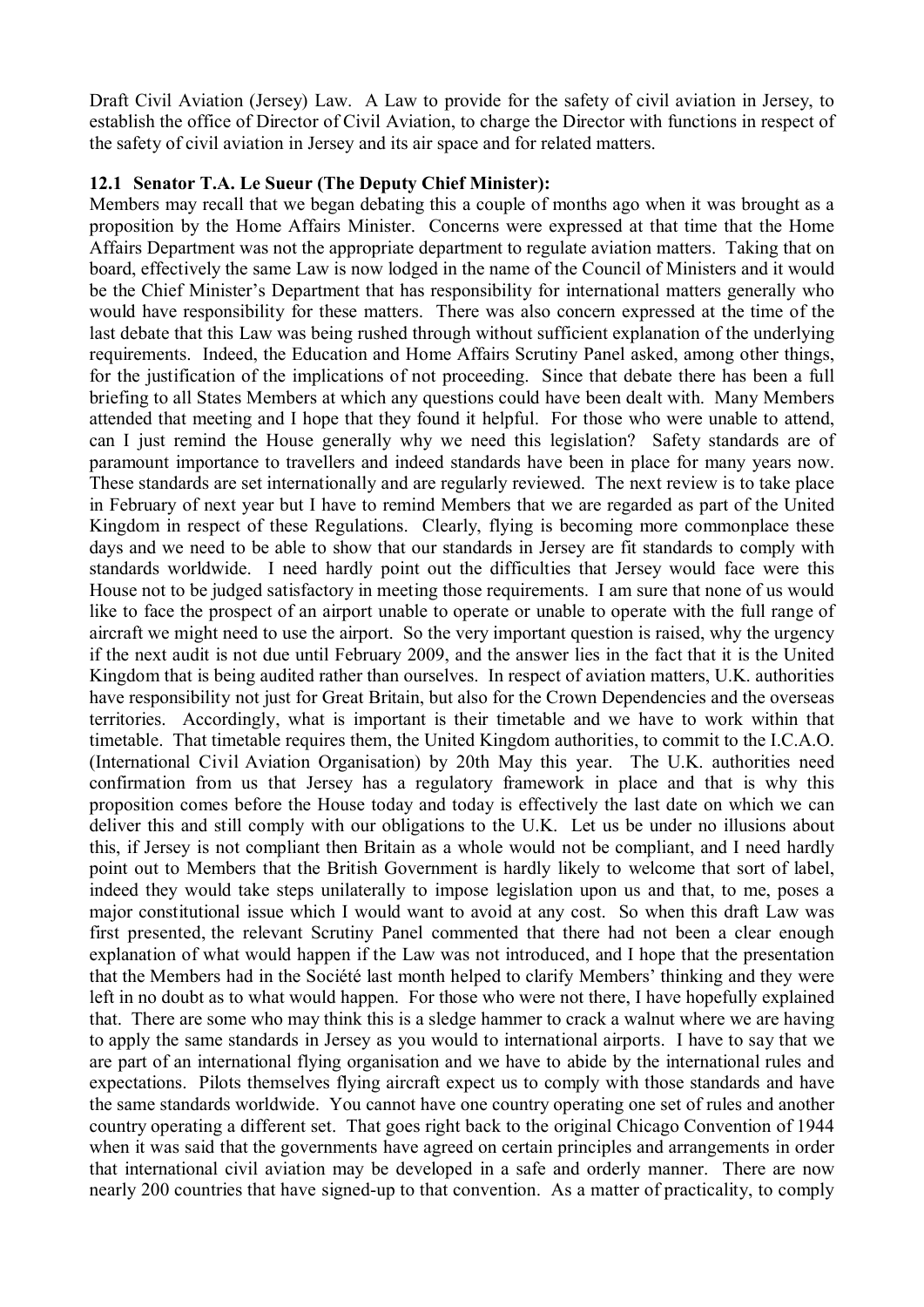with the obligations of that convention, there are a number of rules and protocols which are collectively known S.A.R.P.s, a horrible acronym which stands for Standards and Recommended Practices. Those S.A.R.P.s apply across all countries that are signatories. So Jersey is a party to the convention by virtue of being part of the U.K. for these purposes and we have to demonstrate that we comply with the relevant S.A.R.P.s. First and paramount among those is the means to demonstrate that we have in place a regulator, but more importantly, a regulator who is different from the service provider. The service provider is the Minister for Economic Affairs through the vehicle of the airport authority. Consequently, the regulator has to be separate from the Minister for Economic Affairs. So we do have a regulatory presence, but our problem is that he is not separated from the service provider and the way in which we have to address that problem is to approve a Law which allows an independent regulator to be set up, reporting to the Chief Minister because it is the Chief Minister's Department which has responsibility for international matters. Now some could argue that even reporting to the Chief Minister does not give you complete independence in that, at the end of the day, the regulator is still answerable to the States and that is undoubtedly true. The fact is that there are various levels of independence and setting this level of independence is sufficient to enable us to comply without obligations under the relevant S.A.R.P. So I think, Sir, that probably brings me around in a circle, that we have to have Regulations to appoint an independent regulator if we are going to comply with our international obligations, if Britain is comply with its international obligations. So, Sir, I understand the concerns that have been expressed to me by some Members that this is all being rushed through very much at the last minute. I have to say I have a certain sympathy with those views. I am not happy that it comes to this House at the last minute, but I am even more unhappy at the thought of the consequences of not adopting this legislation. It is, in any event I am sure, by any standards, a realistic and responsible thing to do to have an independent regulator and, therefore, from the point of view of the principle of this Law, I think it is imperative all Members sign up to that. I have had discussions during the last day or so with the Chairman of the Scrutiny Panels committee because I think they too have some concern that this process is not entirely satisfactory, but we are, as the saying goes, where we are, and we are faced with the situation that we have a deadline of having to have a law passed, at least in principle even if not registered with the Privy Council, in order that we can sign up to this memorandum which I have in my pocket and which I shared with the Chairman of the Scrutiny Panels. We have to be able to sign that document before 20th May. Time is, accordingly, of the essence in this proposition and I, this day, propose the principles behind the Regulations.

#### **The Deputy Bailiff:**

Seconded? **[Seconded]** Does any Member wish to speak on the principles?

#### **12.1.1 Deputy P.J.D. Ryan of St. Helier:**

There is a trend in the course of business coming to this Assembly that when there is a particular problem or something that is controversial or is seen to be difficult in some way, that it gets withdrawn from the particular Minister who is presenting it to the Assembly and is referred to the Chief Minister or the Council of Ministers; and so it is with this particular proposal. So it was with another review that I am currently carrying out, that is the importation of bull semen. So it was in another particular case, although not exactly the same I admit but in something called the Draft N.P.O., the Non Profit Organisations Law. They get pulled and given to the Chief Minister. In some ways that is not surprising, that the Chief Minister would want to put something into intensive care and look after it himself in the Council of Ministers. That is not surprising and I would put it to Members that if they were the Chief Minister they may well want to do the same thing. Certainly I might, but it should also not be surprising to the Council of Ministers that when that happens Scrutiny will also want to look at this controversial subject and when that happens we need to be in a position, as Scrutiny, to have the time to look at those issues and to examine them in the kind of detail that both the public and Members of this Assembly would expect and to be able to report in a timely manner, having looked at all of the issues carefully on both sides. So, let me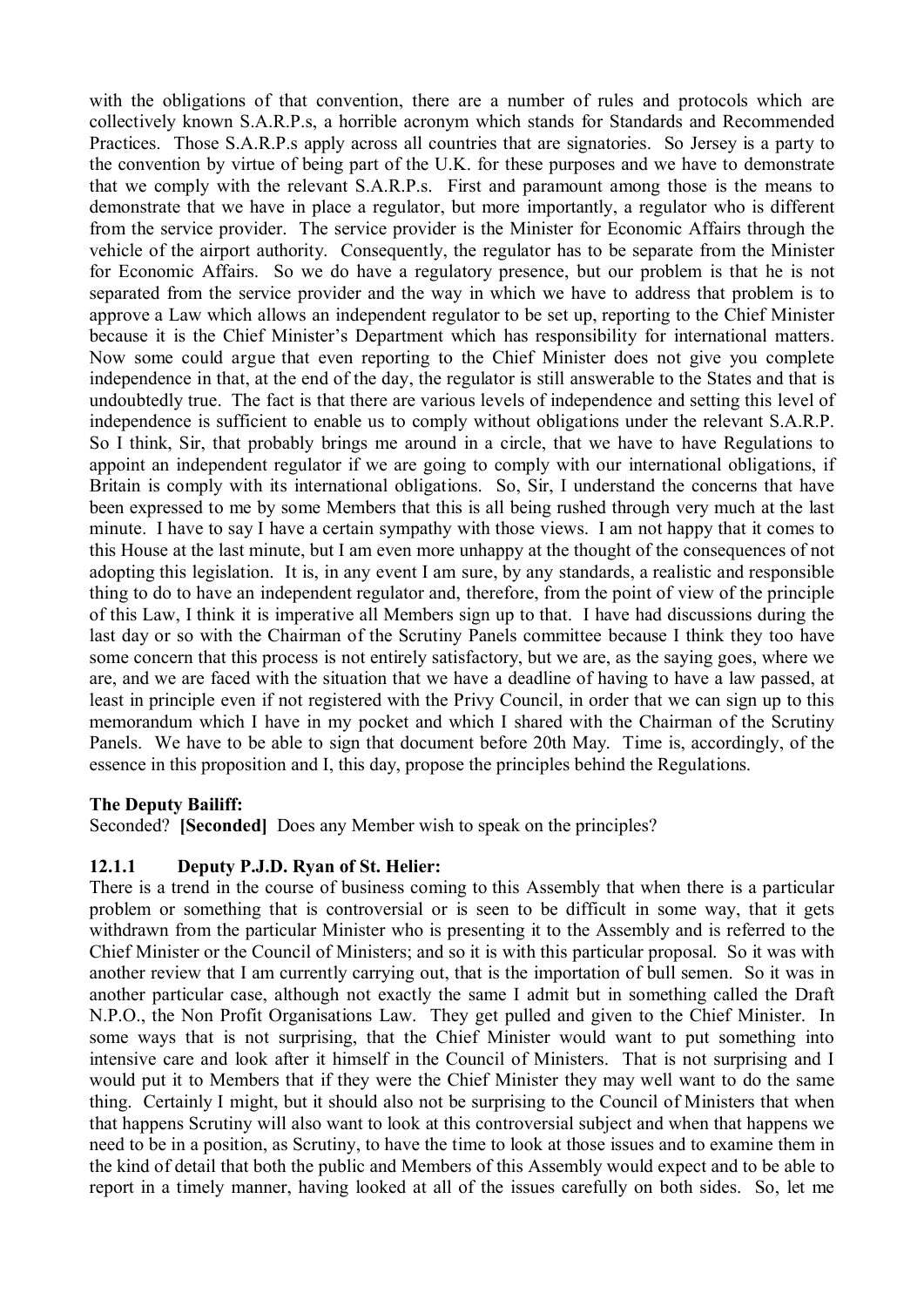come full circle to this particular proposition in front of us today. When it first came under the Chief Minister's control, and as Corporate Services - and as I have already explained, we are coming under more and more pressure in Corporate Services as these things are referred to the Chief Minister because they then come under Corporate Services' remit - and when we first looked at it we thought there are some unanswered questions here, there are some areas of blankness, there are some areas which do not sound right, they do not ring true, we need to look at this. It is only really once we started to look into the circumstances behind it and whence we have seen even today a Memorandum of Understanding that needs signing off before 20th May, one week's time, that it has become absolutely clear to us that precipitating the kind of constitutional crisis that appears to be on the cards, were we to pull it in for scrutiny, really would not be in the Island's best interests at all. Let me say that if it were not to be in the Island's best interests, then similarly the circumnavigation of the true and proper scrutiny process that should take place on this is also not in the Island's best interests at all either. For that reason, Sir, although my Panel does not and will not cause that kind of constitutional crisis in this instance, we have no choice, we have to ratify this Law, we must pass it, it must go through. I repeat again, we have no choice. I cannot emphasise that enough. I shall be voting for it but what I think I should say to the Assembly is that we do need to sit down, not this side of the summer recess and maybe not even after the summer recess, and even if it is not my particular Panel in the life of this Panel, but because of what will be election time after the summer recess, I think it is important that my Panel or its successor looks at how we can get into a situation with these crucial laws and things, particularly those with constitutional implications. We really, really cannot go on in this way. I have given the Assembly 3 bad examples of how we leave it until the last minute to make decisions on something that really should be looked at in a much more timely way. I would say to you, Sir, that we really do need to look at how we operate business, whether it is good government and whether we can continue to live with this kind of timetable for these highly important pieces of legislation. Sir, it cannot go on. We must look at it and take some action which will avoid this in the future.

# **12.1.2 The Deputy of St. Peter:**

I stand to talk after my chairman as vice-chairman. I would go one step further and say this is not good government by any stretch. I would also wish to point out that although there was a review done by the Deputy of Trinity, it was not a full review, it was just a glance so it cannot be termed as a scrutiny review. We have not done a scrutiny review on this particular exercise and I regard this as a very important exercise, as I know the Minister for Treasury and Resources does as well. We have not been able to test the consequences of this particular legislation. We have not been able to test the consequences of what the Department of Trade and Industry are doing in the U.K. as far as Jersey is concerned. We have not been able to test the consequences of hiring or employing a Director of Civil Aviation when we have not even got the Civil Aviation Law in place. So I put this as a mark of dissent. We need to have a look at how this has happened and we need to have a look at it as quickly as we possibly can. How can we have a situation where we come with a gun placed to our heads within 7 days of having to sign up a document that I saw about 35 minutes ago? I think that is terrible government and it says a lot about what goes on in this Chamber. To the Executive, this must not happen again. To Scrutiny, we must look at this and make sure it does not happen again.

# **12.1.3 Deputy G.C.L. Baudains:**

As far as I am concerned, I cannot see any alternative other than that the problem ventilated in the previous debate in large measure remains. Would the Director be able to close the airport? Well if he cannot then he is impotent, there is no point in having him if he cannot, but that means he is above government. The costs, the fees, in my view remain incompatible with the work involved. A part-time job, £104,000.00 a year, cannot be bad. I simply do not believe the Minister when he says the airport would be shut if we do not do this. I mean, what is so different now than has been for the last 50 years? It has got nothing to do with safety. Have we been operating unsafely for the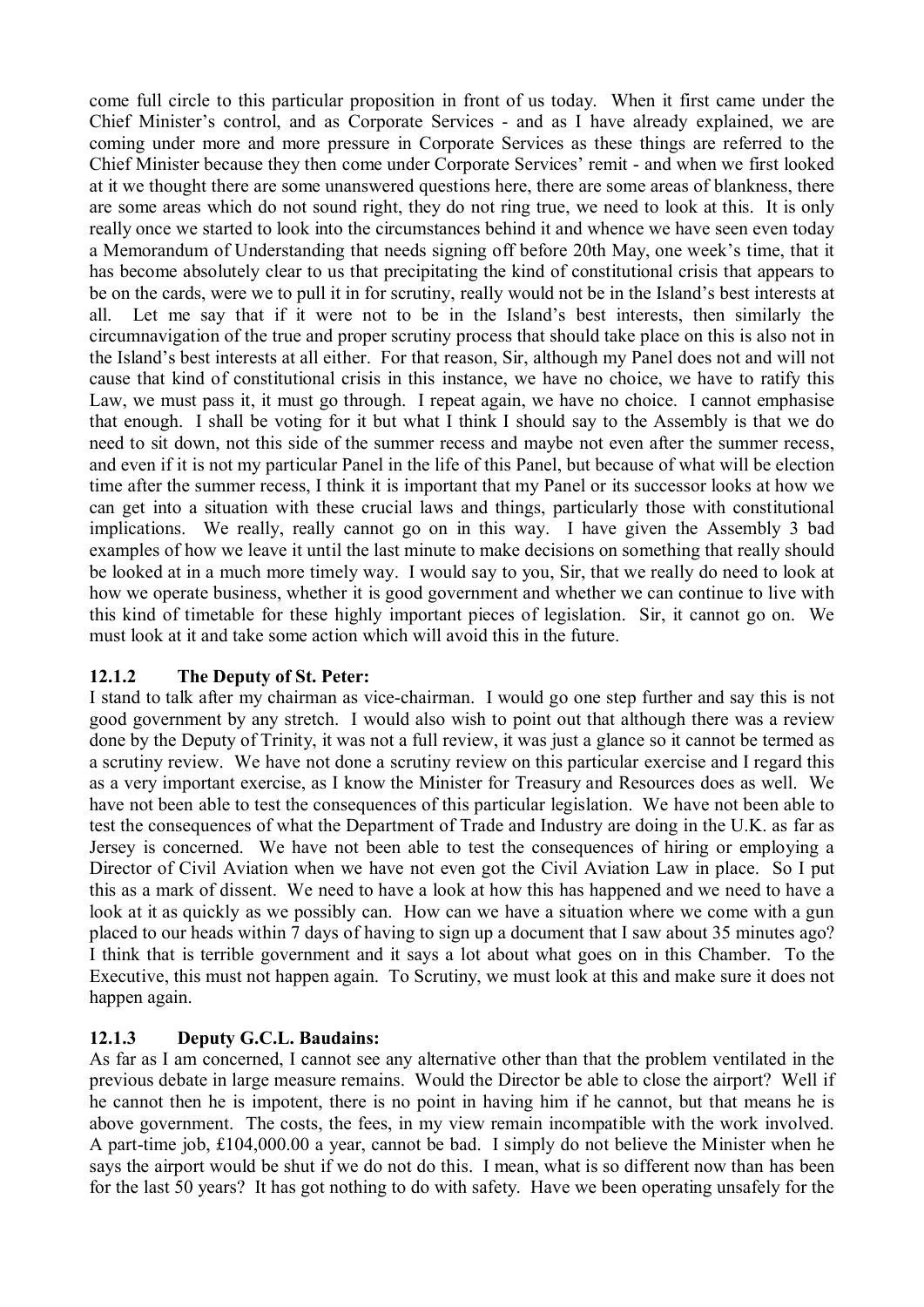last 50 years? I do not think so and not according to people who are in a position to know about these things. For argument's sake, the Chairman of the Aircraft Owners and Pilots Association. This brings back to me the memory of the Les Pas debate when Members were misled in order to persuade them to adopt the proposition. Seriously misled. This proposition does not increase safety, indeed I believe there is reason to believe that there could be negative repercussions if in fact we do adopt it. For argument's sake, why can we not continue to follow the advice of the C.A.A. (Civil Aviation Authority)? Jersey currently receives millions of pounds for traffic flying through the Channel Islands Control Zone. If we adopt this proposition, will those payments continue or will the French decide perhaps that they prefer to control the traffic flying through the control zone themselves? As a couple of other Members have said, why has this been rushed? Is it because Ministers have been tardy or was it because somebody wants to get it through and was hoping nobody would look too closely at it? I am not satisfied and indeed we are told that Scrutiny has not had time to investigate, to make sure that all options have been explored. I am not at all content that they have and I will not be supporting this.

### **12.1.4 Deputy S.C. Ferguson:**

I was party to the discussions with the Chairman of the Corporate Services Scrutiny Panel and I support Deputy Ryan's comments, whether they are regarding the allocation of responsibilities in relation to controversial topics or whether it is in relation to the way this proposition has been brought to the House. As the Deputy has said, it makes the job of Scrutiny much more difficult, in fact I would go so far as to say it makes it almost impossible. I am particularly at a loss to understand why it has taken so long to come to the States when the original audit requirements, which include a safety audit, were revised in 2002. We are now in a complete mad rush to set these arrangements up when competent aviation authorities must have known about it in 2002. Now we have a rushed Law and an even more rushed appointment of a temporary Director of Aviation. It really is not good enough. What is more, the report to the proposition, as Deputy Baudains alluded, is extremely sparse as to the wider implications of this law with regard to control of the Channel Islands zone and airspace generally. For instance, why did the U.K. and French authorities sign a Memorandum of Understanding regarding the C.I. Zone in 2000? Whose air space is it anyway? It would have been a great deal more helpful if the report had provided more of the background information. I have read some of the 1947 and 1970 and 1980 States and Committee records on this and the one thing over the years has been the concern that the U.K. authorities and the C.A.A. should have regard to the interests of the Island and consult with them. If this is still the case, would the Minister kindly confirm this and say when the consultation took place? Perhaps this is something for the review. If we look at the proposed set up, if you refer to the I.C.A.O. requirements, which I have a copy of here, the structure proposed is that for a sovereign state which has signed the convention. So what exactly are the proposed arrangements that we have got with the C.A.A. and what are their implications? To sum-up, I consider, as do other Members, that the way this proposition has been brought to the House is disgraceful. The report is extremely thin and an insult to Members' intelligence. Unfortunately, I do understand that due to the way this has been brought to the House there are constitutional implications. I cannot support a course of action which would lead, apparently, to the possible interference in our affairs by the U.K. Government. However, as Deputy Ryan has said, it is essential that we should examine the background to the way this proposition has come to the House and I would want to look at the historical background. How our relationship with the U.K., the Board of Trade and later the C.A.A. has developed since 1947. Then, obviously, we need to look at the details of why the audit requirements were set up in 2002. It is now 2008. What on earth went on in between? I will support the proposition but very much on the basis that there must be a review of the way it has been brought to the House and, on a broader basis, the historical background as well as including the comments by the Home Affairs Scrutiny Panel. As I say, I am just so infuriated by the way this has come to the House, but in view of the circumstances I will support it, Sir.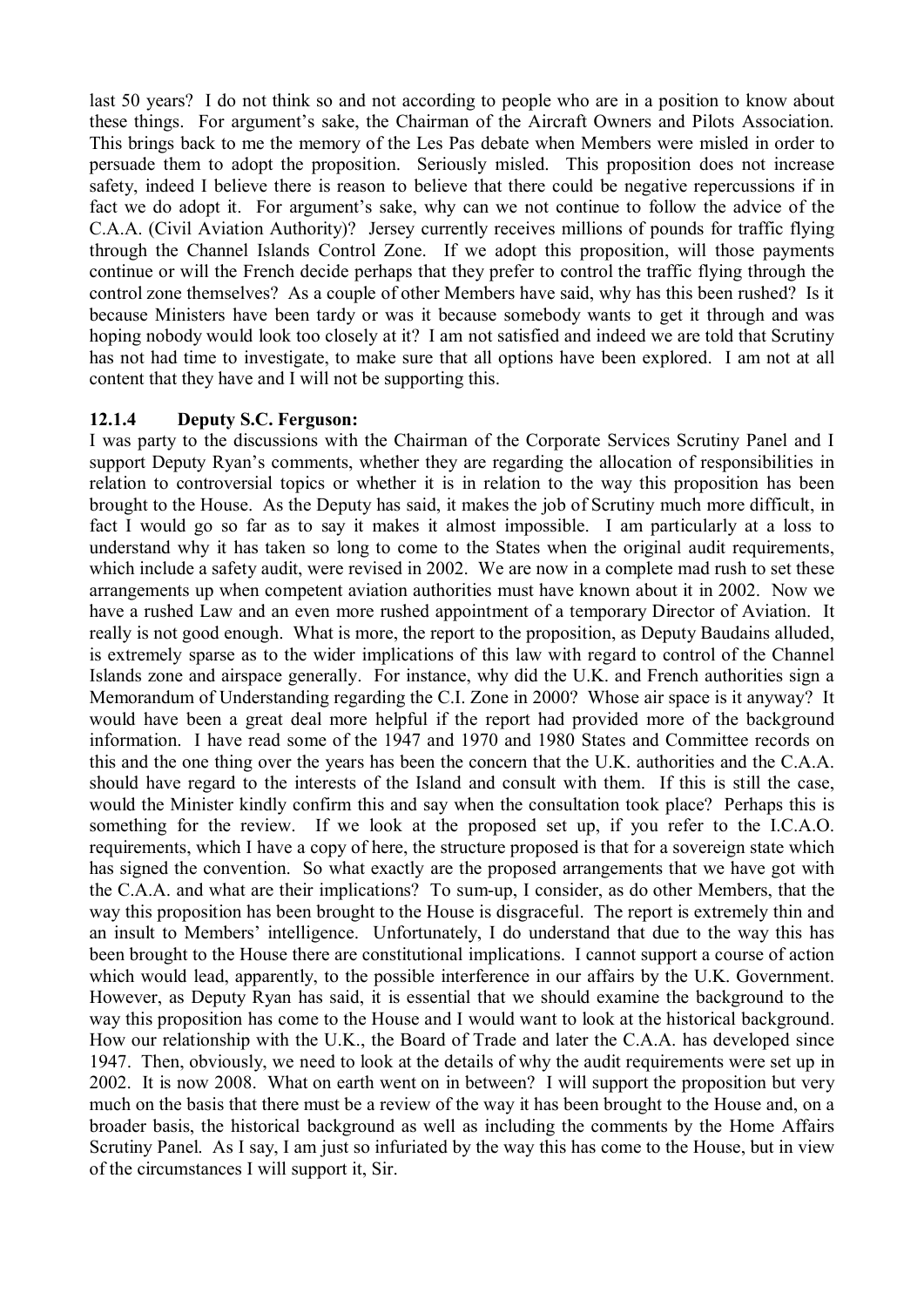# **12.1.5 Deputy F.J. Hill of St. Martin:**

You could almost say it is the same old horse but a different jockey. It is unfortunate the first jockey is not in the Chamber. I will echo what has been said about the tardiness in which this particular proposition has come to the house. I first raised he issue on 20th November last year through question time when I asked what was the financial cost and the answer given on that day by the Minister for Home Affairs was it was not known. Yet, 2 months later the report on the proposition came to the House, again with no figure shown. That was P.18. If one looks at P.53, again no figures are shown. Thanks to the Education and Home Affairs Scrutiny Panel - and I am sure Deputy Mezbourian will speak in a minute on this - they raised the issue about the cost. We know this is going to cost £109,000. I say we know that because it came as a source of an oral question I asked at the end of January and I was given the figures. Where is that money coming from because the report says it is coming from the airport. Will that be additional to the passengers or was that money there already but just being transferred over? It would be a help if we got the answer to that. Also, if one looks very carefully at P.18 and P.53, one will see on P.18 it says: "No additional manpower implications for the States result in this Law." However, if one looks at P.53, one will see: "There are no additional manpower implications resulting from this Law." So, we are going to get 2 people possibly, appearing from nowhere. We are going to have a part-time Director and we must, therefore, have an assistant to the part-time Director and that is going to be part-time as well. What arrangements are there in hand should either one of these go sick or indeed both go sick at the same time or indeed go on holiday at the same time? What cover is there and where will that cost come from or where will that manpower come from to cover that holiday or sickness? Also, could I be told and the House be informed why it was not possible to have this duty shared with Guernsey? We are looking all the time to increase our involvement with the other islands and I would have thought there was a possibility here where we could have shared this responsibility. No doubt someone will tell me, but I would like to know.

## **12.1.6 Deputy D.W. Mezbourian:**

I have to say that I share the concerns voiced by the previous speakers. Tardy I think is the word that has been used and I would concur with that. I have here a copy of *Hansard* from the original debate on 12th March, Sir, and in that a number of questions were posed and it seems to me we did not receive the answers during that debate, yet the Chief Minister could have supplied them in the report accompanying P.53. The only differences I see between P.18 and P.53 are 2 differences. One being that the Director of Civil Aviation will be responsible to the Chief Minister. Previously it was to be to the Home Affairs Minister. Under financial and manpower implications, the second paragraph of P.18 states that: "The financial cost of the office, including staff costs, will be met by payments from Jersey Airport of a licence fee." P.53 makes no reference to staff costs under financial costs and I ask the Treasury Minister to explain the reason for those words being excluded from P.53. A point that I made during the debate on 12th March was that I could see no reference to these costs in any departmental business plan. Because the debate was cut short, the rapporteur at the time had no opportunity to respond and therefore I ask the rapporteur today to do just that. To explain why there is no reference to this in any department business plan. This morning we spent a considerable amount of time discussing the scrutiny process and the fact that Scrutiny should be doing more. This is a clear case, unfortunately, of Scrutiny wanting to be able to conduct a review of this but because of the constraints that we find ourselves under at the moment, having already begun our work programme for the year, we are not able to conduct a review of what is a very serious and important piece of legislation. For that reason, I will be abstaining from voting on this particular issue, nevertheless I hope that my comments have been noted and answers will be provided.

## **12.1.7 Deputy R.G. Le Hérissier:**

This is just to reaffirm what some people have said. It is one of these strange paradoxes that we for ever keep saying how autonomous we are becoming and yet as soon as we are told by the U.K.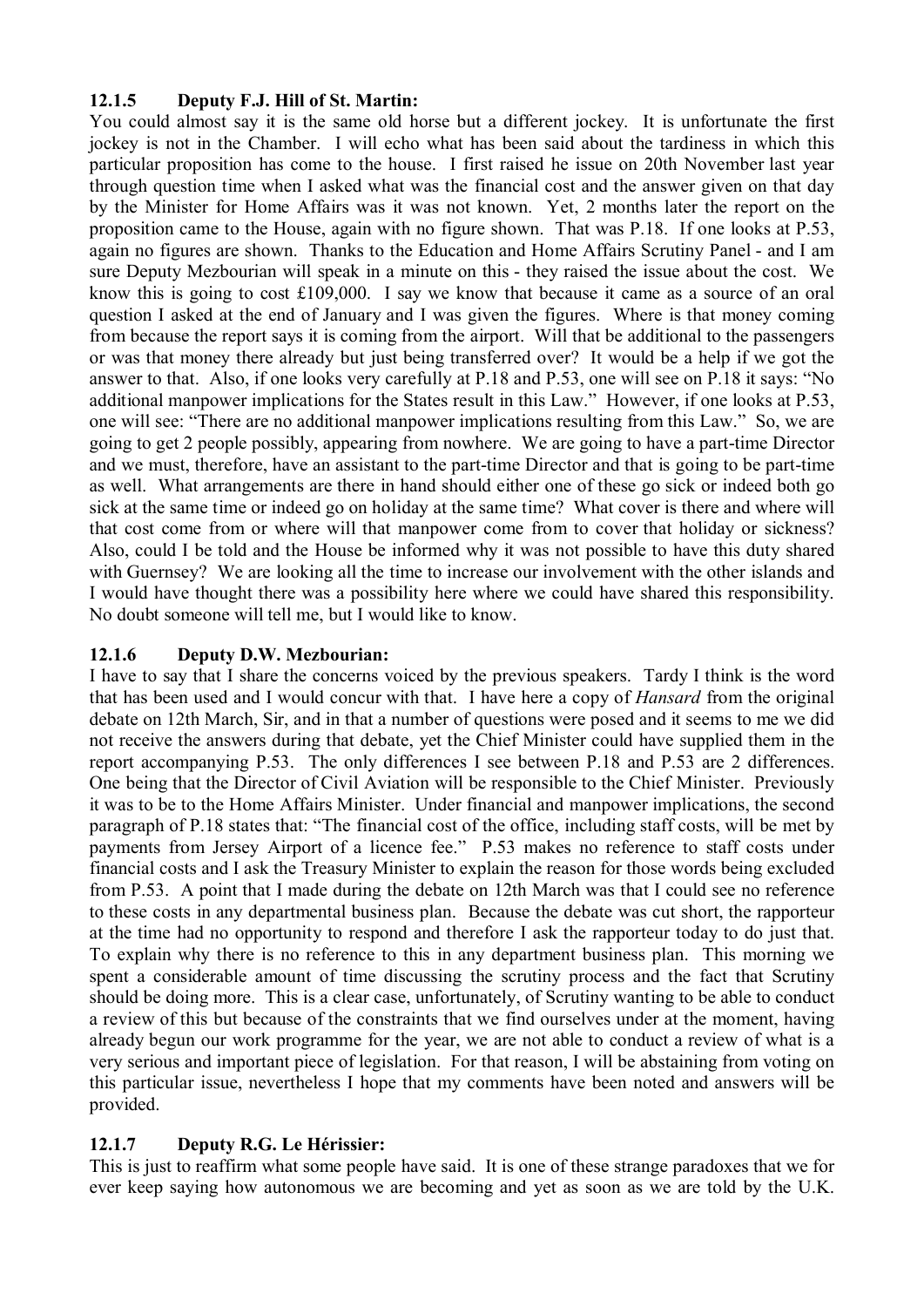Government to jump, we jump. I strikes me autonomy should imply discretion but yet, Sir, there quite clearly is no discretion. It will no doubt be brought back by the rapporteur to the fact that we signed an agreement or a convention - the Chicago Convention - in 1944 I think, which does boggle the mind a little but nevertheless somebody apparently signed it on our behalf. That, to me, is the nub of the problem, that we are apparently signing-up to these international agreements, we are not often aware of what we are signing-up to and then some kind of day of judgment comes when all of a sudden, as it has been said, a gun is put to our head. I would ask the Acting Chief Minister whether he would agree that now is the time to have a proper inquiry into the whole issue of how we sign up to treaties, to conventions and how we involve this Assembly itself in that process because we are aware, Sir, that this is an enormously grey area that in some part we are blessed with discretion, in other parts we are denied discretion and so forth. It would be worth looking into that. The other point I would make to him, Sir, building on Deputy Ferguson's point, is whether he would acknowledge that there might be a need for an inquiry. Heaven forbid not to rake over the coals of history too much, but an inquiry to see what lesson we can learn. I know there were people like… and I see he is getting ready to make sure that justice will indeed be done on this occasion but he may not make it - I know that the rapporteur on the last occasion felt bruised that he was not able to put his arguments forward but in a sense that was not the point, the point was the timing because people, like Deputy Lewis, had very plausible arguments. The whole point, Sir, was the timing and they may have been the most impressive of arguments but if they were presented in such a way as to give us no discretion and to really box us in then sadly it would not lead to anything terribly constructive. I think there was talk in the day that we would go to Scrutiny, but it appears… and I am afraid the Acting Chief Minister almost performed an act similar to Neville Chamberlain, rather unfortunately, when he pulled his paper out of his jacket and said: "There will be signing in our time, because the signing has to be performed by the 20th", if I may parody that phrase. I think that is very, very naughty. I think to put that kind of pistol to the head of Members and say: "If I do not sign this and I just happen to be walking around with it in my inside pocket, if I do not sign this by May 20th, we are all in trouble." I am sure he will acknowledge that that was a very naughty thing to do and hopefully seek the forgiveness of the House.

## **Deputy K.C. Lewis:**

A point of clarification. When Deputy Le Hérissier is talking of Deputy Lewis, I think he means the Deputy of St. John.

#### **The Deputy Bailiff:**

You are absolutely right.

#### **12.1.8 The Deputy of St. John:**

This feels a bit like Groundhog Day. I think Members, or certainly Deputy Le Hérissier was referring to my experience in this place in March. I felt a bit like I had been handed a pup, Sir. Why do I say that? Well, I think Members generally do not like things sprung of them like that, Sir, and I can understand the resistance that we were about to face during that debate. I can fully understand and accept as to why it got deferred. Members have a right though to have their say and I am glad they are saying some of the things they are saying today because I think they need to have a review of process here. One of the things that Members have spoken about today in particular is: "Why has it taken so long?" We knew about this in 2000. We were told to do something about it in 2003, yet nothing happened and I would like to know why and I would like some kind of investigation as to why so we are not faced with what we are faced with today. Members do not like being given such short notice about things. I can understand that and that whole argument has been well-rehearsed today. There have also been accusations of cronyism as well and I think this House should do everything we can to avoid that sort of accusation. It is a serious accusation, Sir, and it was fine that we have transferred somebody from one post to another, Sir, and that has been accepted by the Appointments Commission but I do not think we should do that sort of thing, Sir. I think it should be far more transparent than that. These jobs should be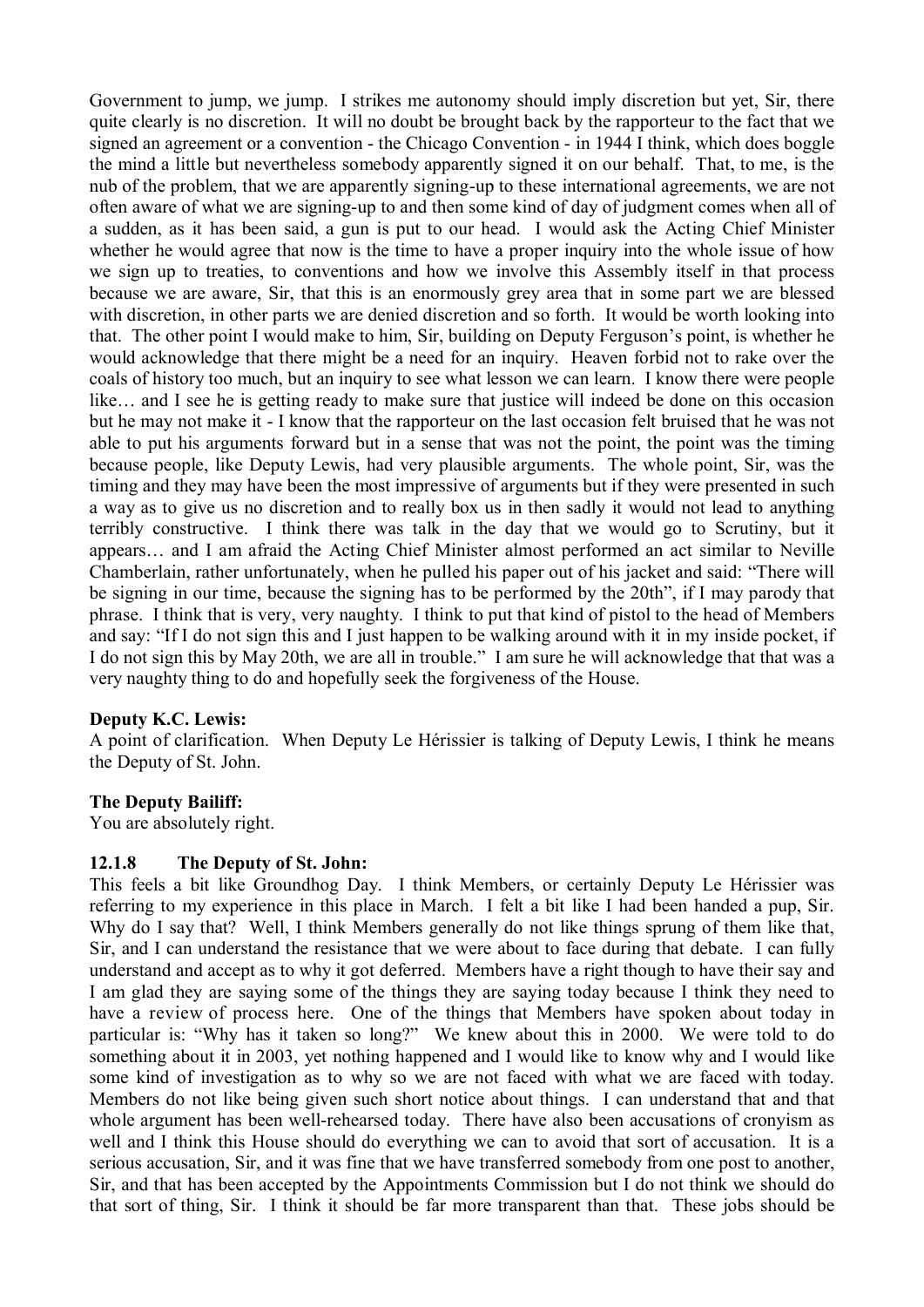advertised and we should have a proper appointments process so we cannot be accused at any time of that kind of cronyism and I think that was a bear pit that we opened for ourselves and fell into. So why was it not given to the Chief Minister's Department in the first place? Well, indeed this was the suggestion for some time. It was not my Minister who was looking for additional responsibilities and work but rather that she agreed to have this responsibility within the Home Affairs Ministry. The question of why the Chief Minister's Department was not the intended recipient should be answered by the Deputy Chief Minister today. It was not my Minister or, I understand, the Minister for Economic Development who rejected this option in the first place. The conspiracy theory of course might be: "Well, this is a difficult one; let us give it to Home Affairs." Maybe that is not the case but it sure felt like that to me at the time. I think, Sir, serious consideration should be given to maybe a Minister or an Assistant Minister other than the Chief Minister or, if he or she is a busy person in that role, maybe consideration should be given to a Minister responsible for International Affairs other then the Chief Minister or an Assistant Minister. I think some kind of review should be enacted and maybe that considered. The issue of negotiation with Guernsey has come up and I answered this at the session we had at the Museum but one thing that has perplexed me, Sir, for some time is that no discussions have happened with Guernsey since 2003. When I contacted them myself, they had no contact with us about this issue since 2003 when they left a meeting with us and the D.T.I. (Department of Trade and Industry) at that moment in time. I think, Sir, with all the talk there has been about liaising and co-operating with Guernsey, for that to have drifted for 5 years, I think is totally unacceptable and I would also like to know why that happened as well. I rang them and it was a complete surprise to them that we had not had more of a discussion about it sooner. Now, I am sure there is fault on both sides there but I would like that looked into as well. Sir, I make no apology for perhaps criticising this process. I make it in the hope that lessons will learned so that, in the future, this Assembly does not waste time on this type of debate and that we have a better informed discussion from the very beginning. I make decisions, Sir, based on the facts before me in this House. I do not pursue a populous agenda, so although tempting and seductive this may be to some Members, I would urge Members not to vote against this for all the reasons that the Deputy Chief Minister has suggested because if we do not the Island will suffer, safety standards will suffer, it will unnecessarily aggravate the U.K. Government and why do that? Sir, there is one point through that I would like the Solicitor General to clarify, which the Deputy Chief Minister alluded to at the beginning of this, which is a bit of scaremongering. He suggested that if we do not do this, the U.K. Government will do it for us. Now, I may be wrong, Sir, but my understanding is that the U.K. Government cannot legislate for us. Yes, they can make life difficult for us but they cannot legislate for us and I wonder if I could ask for clarification of the Solicitor General of that fact before I finish, Sir.

#### **The Solicitor General:**

The Deputy asks what is a highly complex legal question and to give an answer any measure of justice would require rather more than the couple of minutes that might be available. The view that certainly I take - and I believe that the Attorney takes - is that by long convention at the very lowest, the U.K. does not legislate for us and, at its highest, that is a rule of law but it not something that we would choose, I think, with wisdom to have dealt with by the courts at any stage unless it is absolutely necessary that we do so. I do not think I can offer clarification further than that without going into quite some detail from a legal point of view and I hope that that is sufficient for the Deputy's purposes.

#### **The Deputy of St. John:**

Thank you, Sir. Sorry to put you on the spot there, Solicitor General, but you answered that most eloquently. In closing, Sir, I would urge Members to vote for this. It is a given and we understand that, Senator. If we do not, it is the Island's people that will suffer because it may compromise the operation of the airport, it will embarrass us with the U.K. Government and I would urge Members to vote for it. But I think the Executive should be held to account on this one, it should be looked at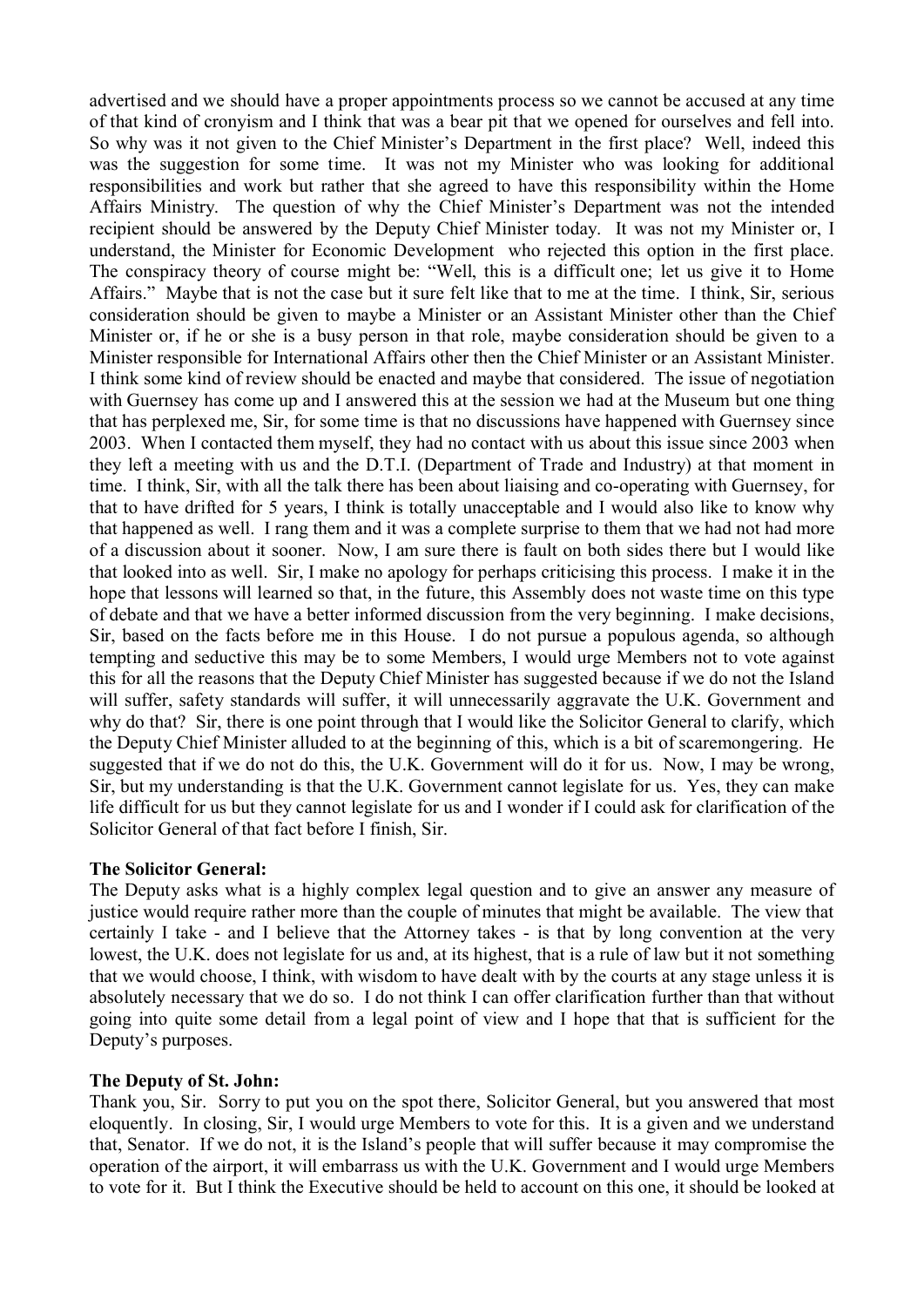more closely, the process is not good enough and it should be reviewed so that we do not face this embarrassing situation again as a parliament and also face the possibility of embarrassing ourselves with the U.K. Government. Thank you, Sir.

### **The Deputy Bailiff:**

Does any other Member wish to speak? Very well, I call upon the Minister to reply.

### **12.1.9 Senator T.A. Le Sueur:**

I feel as if I have had my knuckles rapped over this one and quite rightly too. I share the views of the Scrutiny Panel Chairman that this has not been a good example of how to promote legislation and we have got to do better. It gives me no pleasure to stand here and propose this today in the sort of rush that we have to. I am doing it because I see I have no alternative but to do so. So if I take some of the comments made by individual speakers, I can certainly endorse the views I think of several speakers that, at the very least, we ought to look at our processes and to ensure that this sort of activity does not re-occur. I have said in a different context in discussing the Annual Business Plan of the States that in September we would debate and agree the legislation programme for the coming year and if that process is done in a proper fashion, we should be aware by the previous September at least of what is coming up in the following year. In this particular case - as some speakers have said - the issue has been live for probably something like 5 years now, so it should not have come as a surprise and it should not have come to this House at the last minute. I cannot say at the moment why that has happened and it may well be that we also have some sort of inquiry to see why that is because, as the Deputy of St. Peter says, this is not for Government because Scrutiny have a duty to do and I do not like feeling that I have in any way impeded Scrutiny in doing that duty. A couple of comments. I think the Deputy of St. Peter and Deputy Le Hérissier accused me of pulling this, rather like a rabbit out of a hat, from my wallet. The fact is that I only picked up this Memorandum of Understanding at lunchtime when I asked the Chief Minister's Department what would be the implications of us not doing this today and I was told that there is this memorandum which the U.K. effectively has to have in order that they can give a corresponding undertaking on their behalf. So I felt it was important to share the content of this - at least with the Chairman of the Scrutiny Panel as I have not had a chance to share it with States Members - to at least make them aware, as I was, of the importance of this debate. Deputy Baudains questions the powers of the airport regulation costs. I will go on to talk about costs in a moment. I do not think in the remotest way I can compare this debate with that on Les Pas but he feels so inclined to do so and I just do not follow his train of thought. He asked whether it would mean the airport closing. I do not think it would mean the airport closing. I think it would mean having a different regime. If I jump briefly to the comments of the Deputy of St. John when he asks if the U.K. could legislate for us, in my opening speech, I chose my words carefully and I said that this could raise constitutional issues. It is slightly different but what I was getting at is that if we do not have a regulator in place, then the U.K. almost certainly will impose a regulator on us in the same way as they have imposed a regulator on certain of the overseas territories. Now, to me, it is a very dangerous line. If they can impose a regulator in one area, what else can they impose in other areas? That is why I simply referred to it as constitutional issues and not specifically about legislation but, clearly, legislation could be an even greater and worse option which I would certainly not contemplate. As to the C.A.A., the C.A.A. has had a working relation with the airport authorities for many years now. The C.A.A. can advise the airport authorities and the C.A.A. could advise the regulator but they cannot impose their will on either the Minister for Economic Development or the regulator and that situation will continue, if need be, but the Civil Aviation Authority, in this respect, has no formal jurisdiction over the Island. As far as the consultation is concerned, both at the U.K./Jersey and the Jersey/Guernsey levels, I think they have been going on for some time in the background and I think perhaps in one of those moods of optimism that something will turn up tomorrow and we can find a better way of doing it, whether that be sharing a regulator with Guernsey or finding a different way of achieving the objectives. It is only when the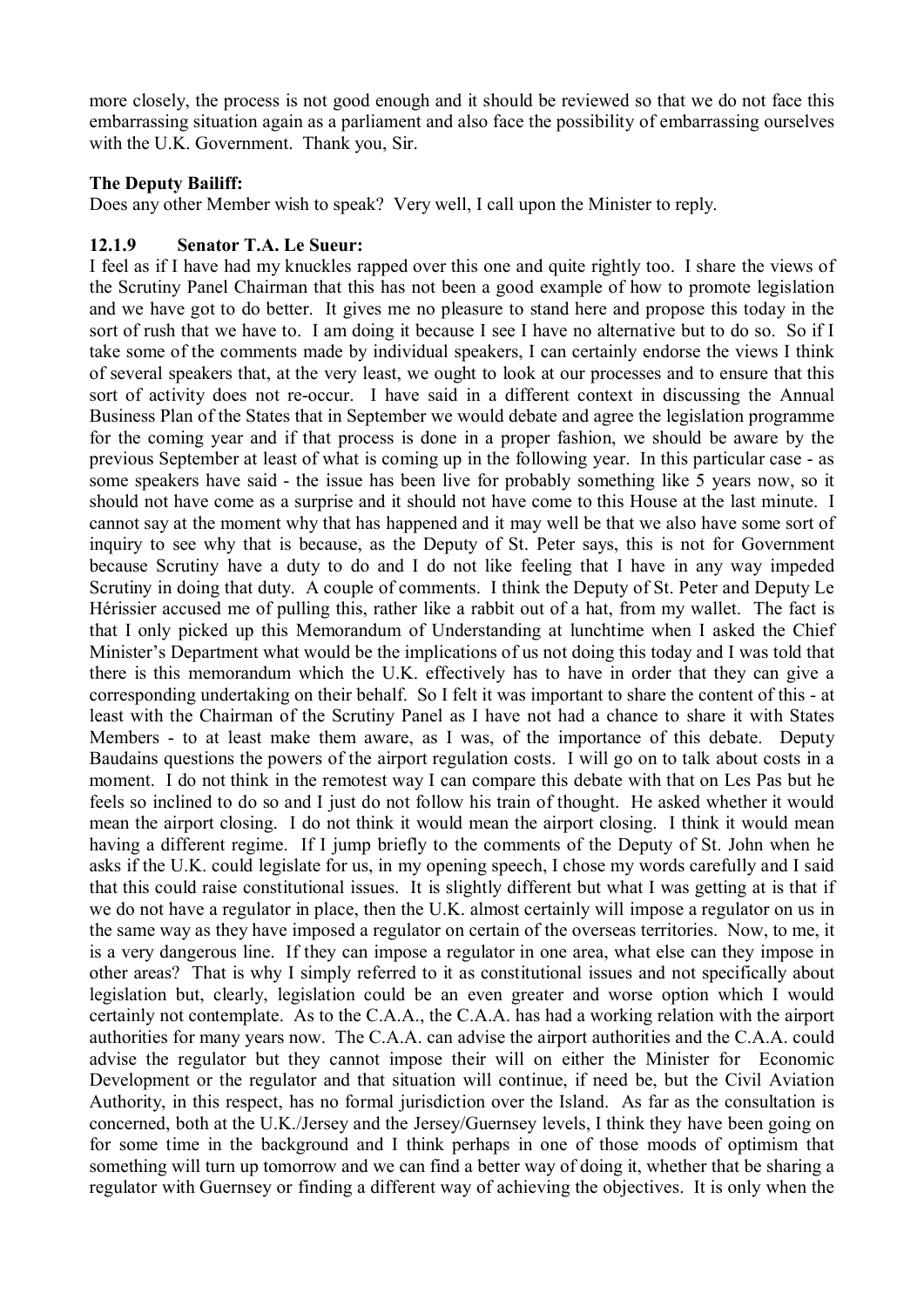penny suddenly drops that none of these are going to work and we had better do something that we have this Law come to us today or, in fact, come to us on 1st April, some 6 weeks ago. Deputy Ferguson, like Deputy Ryan, thinks we should look at the background and review our procedures and I am fully supportive of that. The Deputy of St. Martin says that really we are looking at the same horse with a different jockey. Yes, we are, and as to the costs of £109,000, I think the cost is relatively clear, if obscure. The costs are currently covered by the airport authorities because they have responsibility for regulation. When responsibility for regulation is transferred to the regulator, the airport will no longer incur that cost but they will incur a fee which will be charged by the regulator, which will no doubt be of a similar amount and the sum we are talking about is something in excess of £109,000, so it is really shuffling it from one pocket to the other. The airport still incurs the cost and, no doubt, in the same way as it has in the past, may well recover that cost by way of landing dues or any other revenues but the point is it is not an increase in costs; it is merely transferring the way it is dealt with. As to the manpower implications, there has been no intention, as far as I am aware, to change the manpower implications. Manpower reporting is a peculiar operation because the manpower of trading departments at one time was excluded from the ordinary manpower returns. But I cannot, other than that, give any indication of the manpower implications, but there is no change in the situation, as far as I am aware, since the previous report and proposition was lodged. Why can we not share the regulator with Guernsey? Yes, I share that frustration. I wish we could too. At the moment, the Guernsey regulator is a full-time appointment and is unable to devote time to this particular activity. I would still like to think that in a year or 2's time, when maybe matters have settled down, both in Guernsey and in Jersey and with a different regime in Guernsey possibly, that we might re-open those discussions because, to me, it is a sound and sensible way of doing things more efficiently and making sure we have common standards and a common approach. To Deputy Mezbourian, the Chairman of the Education and Home Affairs Scrutiny Panel that originally looked into this and felt that her questions were still not answered and could we not improve on the report, I think, in an ideal world, yes, we could and should have done. The fact is that we knew that this Law had to be debated by today in order to meet the time deadline and, therefore, we had to lodge no later than the end of March and that, sadly, did not give us time to re-write a fuller report. Again, there is a message there that we can learn from in reviewing procedures and looking to the future, but I would reassure her that there are no sinister implications in the financial and manpower controls apart from a weird change in the wording which eludes me. As to reference to manpower in the Departmental Business Plan, I am not sure which Departmental Business Plan it would have been in but, clearly, a regulator was in the Airport Business Plan in the past as an employee of the airport. He will no longer, no doubt, feature in that manpower report but will feature now - if this Law is passed - in the manpower report of the Chief Minister's Department and it is not an increase in headcount obviously. Deputy Le Hérissier asks whether we have a paradox here and are we or are we not autonomous? I would hasten to point out that Jersey did not sign the Chicago Convention in 1944. It would have been quite difficult physically to be able to do that and, indeed, the U.K. signed the Convention and it has been extended on our behalf by the U.K. to us but I think he, like other speakers, wants to see what lessons we can learn from this activity. I am sure we can. The Deputy of St. John who was a former rapporteur, felt that maybe Home Affairs should never have been given this task in the first place. Well, I think the difficulty is that with this sort of regulator, is there an ideal Minister or should you have something totally independent like a J.C.R.A. (Jersey Competition Regulatory Authority)? Do you want an organisation of the size of the J.C.R.A. to handle this operation? Possibly not. So we are always going to be looking for a compromise and where does one compromise? At the end of the day, the Chief Minister's Department, because of its responsibility for international matters, may be the place to do it but I agree that it need not necessarily be the Chief Minister personally who has responsibility, and maybe it should be the Assistant Minister with responsibility for international affairs. That, to me, is the least of the worries at this stage. To me, the important point is to ensure that this legislation is on the statute book in order that we can tick the box as far as the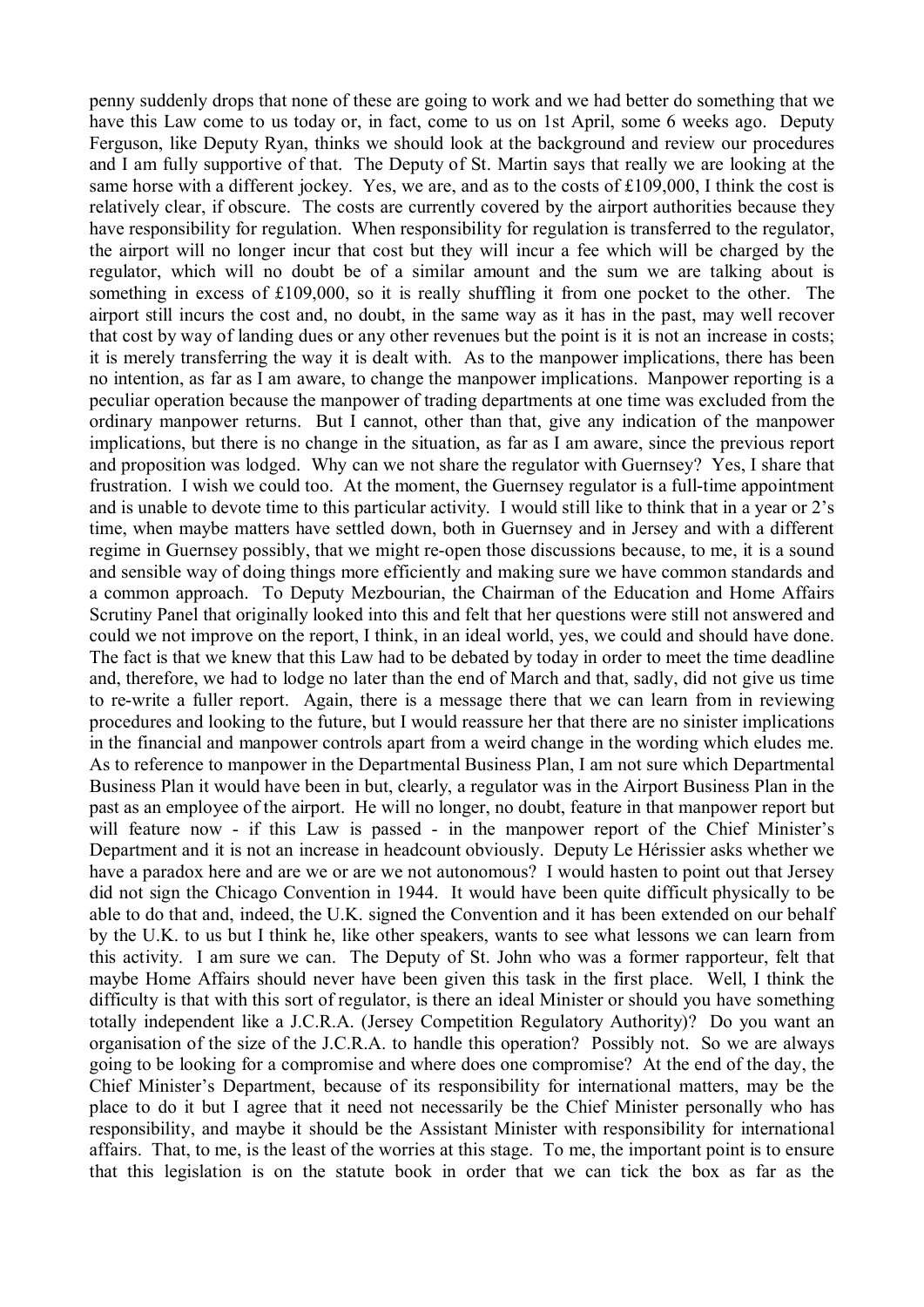Memorandum of Understanding of the U.K. is concerned and I therefore maintain the principles and ask for the appel.

#### **The Deputy Bailiff:**

Very well, I invite Members to return to the Chamber.

#### **The Deputy of St. Martin:**

Just one question I did ask and maybe I missed the answer from the Minister but I did ask what happened, as these are on a part-time basis, when people are either sick or go on holiday. What cover is there and who will be covering?

#### **Senator T.A. Le Sueur:**

The Deputy is quite right, and I did not answer that one. I missed that one. The short answer is I do not know. We would not expect both to go off sick, but were that to happen, we would have to buy in expertise either from Guernsey or the U.K. or elsewhere as short-term cover, should it be required.

#### **The Deputy Bailiff:**

Very well, so the matter before the Assembly is the principles of the draft law and the Greffier will open the voting.

| <b>POUR: 30</b>              | <b>CONTRE: 4</b>             | <b>ABSTAIN: 2</b>          |
|------------------------------|------------------------------|----------------------------|
| Senator L. Norman            | Deputy of St. Martin         | Deputy D.W. Mezbourian (L) |
| Senator T.A. Le Sueur        | Deputy G.C.L. Baudains (C)   | Deputy of St. Mary         |
| Senator P.F. Routier         | Deputy R.G. Le Hérissier (S) |                            |
| Senator P.F.C. Ozouf         | Deputy S. Pitman (H)         |                            |
| Connétable of St. Ouen       |                              |                            |
| Connétable of St. Mary       |                              |                            |
| Connétable of St. Clement    |                              |                            |
| Connétable of Trinity        |                              |                            |
| Connétable of St. Lawrence   |                              |                            |
| Connétable of Grouville      |                              |                            |
| Connétable of St. Brelade    |                              |                            |
| Connétable of St. John       |                              |                            |
| Connétable of St. Saviour    |                              |                            |
| Deputy A. Breckon (S)        |                              |                            |
| Deputy P.N. Troy $(B)$       |                              |                            |
| Deputy C.J. Scott Warren (S) |                              |                            |
| Deputy J.A. Martin (H)       |                              |                            |
| Deputy S.C. Ferguson (B)     |                              |                            |
| Deputy P.J.D. Ryan (H)       |                              |                            |
| Deputy of Grouville          |                              |                            |
| Deputy of St. Peter          |                              |                            |
| Deputy J.A. Hilton (H)       |                              |                            |
| Deputy G.W.J. de Faye (H)    |                              |                            |
| Deputy J.A.N. Le Fondré (L)  |                              |                            |
| Deputy of Trinity            |                              |                            |
| Deputy S.S.P.A. Power (B)    |                              |                            |
| Deputy A.J.D. Maclean (H)    |                              |                            |
| Deputy K.C. Lewis (S)        |                              |                            |
| Deputy of St. John           |                              |                            |
| Deputy I.J. Gorst $(C)$      |                              |                            |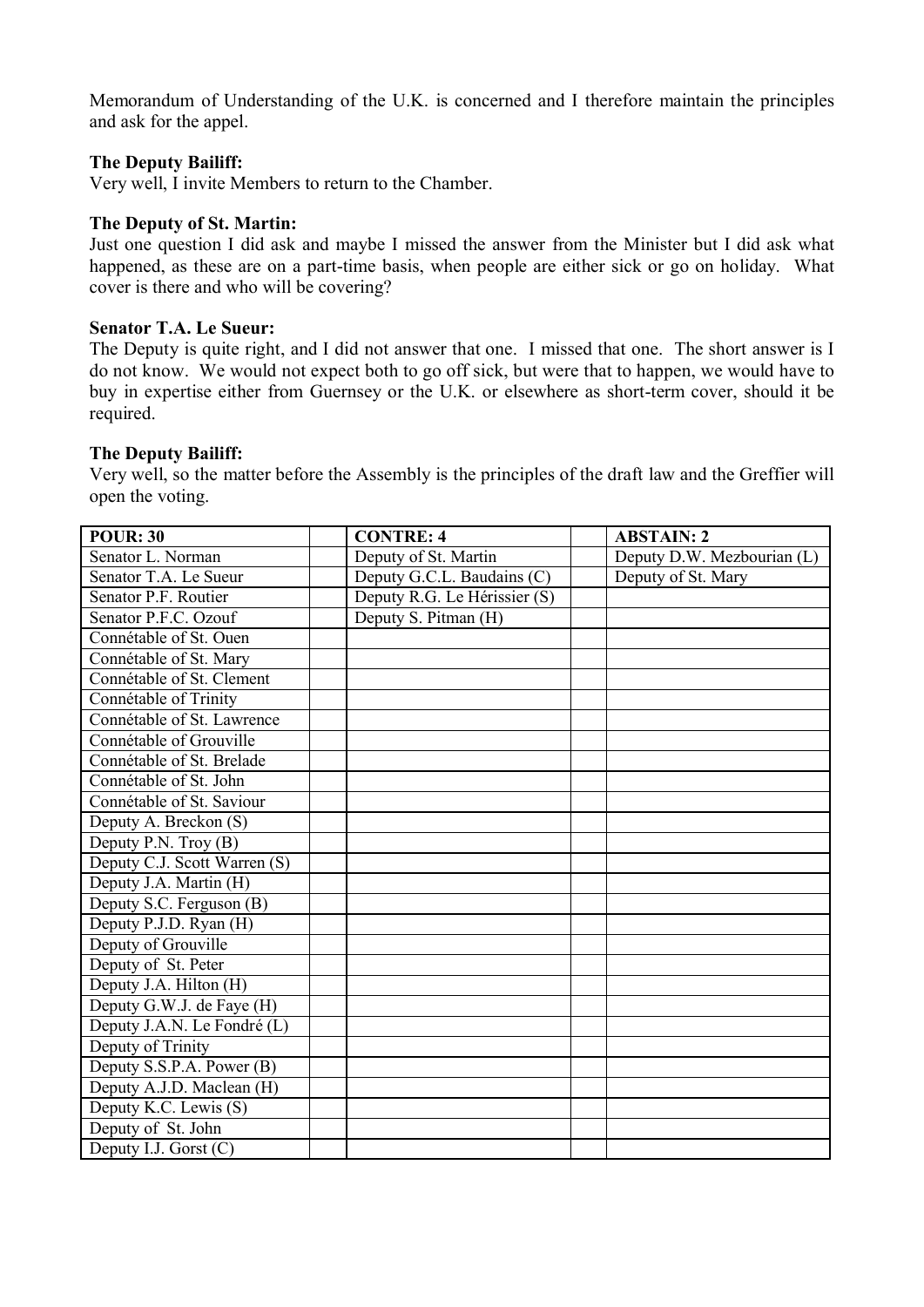# **The Deputy Bailiff:**

I think I know the answer to this one, Deputy Ryan, but do you wish this matter to be referred to your Scrutiny Panel? **[Laughter]**

# **Deputy P.J.D. Ryan (Chairman, Corporate Services Scrutiny Panel):**

No, thank you, Sir.

## **The Deputy Bailiff:**

Very well. How do you wish to propose the Article?

## **12.2 Senator T.A. Le Sueur:**

The tension is gripping. Although I intended to propose them *en bloc*, I think, given the nature of this Law, I will propose them in parts and begin with parts 1 and 2; part 1 simply dealing with the interpretation and part 2 deals with the appointment and functions of a Director of Civil Aviation who would be appointed by the Chief Minister after consulting the Employment Board and given sufficient resources to carry out his duties and, in Article 9, to place annual reports before the States setting out what he has been doing. Article 10 requires him to have the requirements of the Chicago Convention met and to provide advice to the Chief Minister on any international matters relating to civil aviation. I propose parts 1 and 2.

## **The Deputy Bailiff:**

Very well. Are those Articles seconded? Does any Member wish to speak on Articles 1 to 11?

## **12.2.1 Deputy D.W. Mezbourian:**

Very briefly, I would like the rapporteur to explain in Article 2 how a corporation sole can report to a Minister.

## **12.2.2 Deputy R.G. Le Hérissier:**

Part 2, 3(1); could the rapporteur explain whether indeed the Chief Minister will be required to seek the views of the States Employment Board or whether this is optional.

## **The Deputy Bailiff:**

Does any other Member wish to speak? Very well, I call upon the Deputy Chief Minister to reply.

## **Senator T.A. Le Sueur:**

I am just checking the Article Deputy Le Hérissier was questioning.

#### **The Deputy Bailiff:**

Which Article was that, Deputy Le Hérissier?

## **Deputy R.G. Le Hérissier:**

Part 2, 3(1).

## **12.2.3 Senator T.A. Le Sueur:**

I would interpret that - although I am not a legal interpreter - as saying that the Minister has to seek the advice of the States Employment Board, and having received that advice, he may then appoint the person to hold the office of Director. I do not think it is optional as to us receiving the advice; I think it is optional as to the appointment but mandatory to receive the advice. As to Deputy Mezbourian's question of how does a corporation sole report to the Minister, I would remind her that Ministers themselves are corporations sole and we have a knack of being able to report to another Minister by talking to one another, so if that sounds facetious, I am sorry, but that was how one would normally report a corporation sole to a Minister, so I maintain 1 and 2.

## **The Deputy Bailiff:**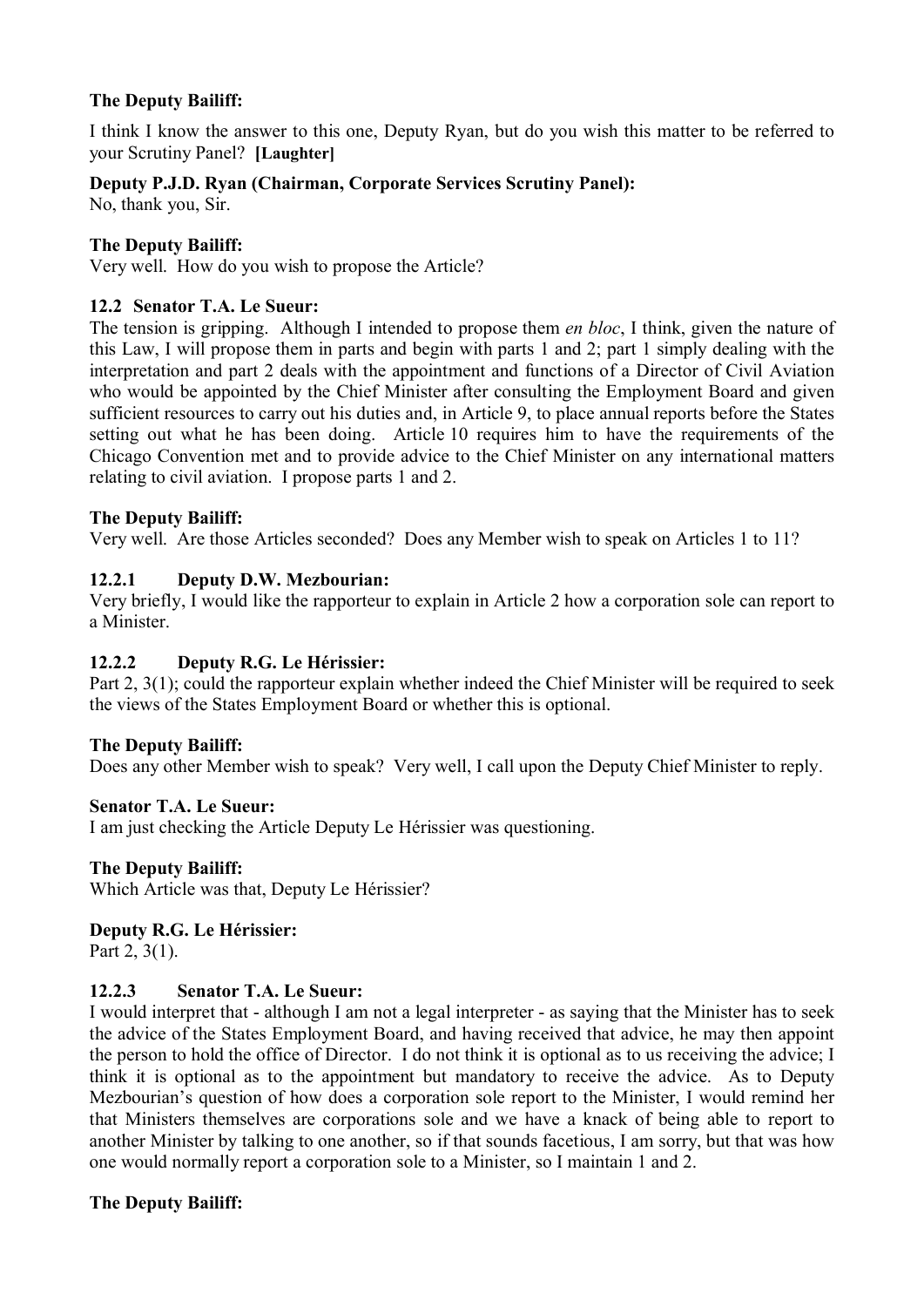Very well. All those in favour of adopting Articles 1 to 11, kindly show. Those against? Those Articles are adopted.

### **12.3 Senator T.A. Le Sueur:**

Part 3, which is Articles 12 to 18, relates to the licensing of aerodromes. The first set of these, Articles 12 to 16, identify the licences required, how it may be granted and what fee might be charged. Article 16 allows for appeals, Article 17 allows for the Minister to issue directions for the aerodrome licensee and Article 18 deals with people who give false information. I propose part 3, the licensing of aerodromes.

### **The Deputy Bailiff:**

Are they seconded? **[Seconded]** Does any Member wish to speak on any of Articles 12 to 18?

## **12.3.1 Deputy R.G. Le Hérissier:**

What is the length of time for which the aerodrome licence is granted?

#### **The Deputy Bailiff:**

Does any other Member wish to speak? Deputy Chief Minister?

### **12.3.2 Senator T.A. Le Sueur:**

I believe that the Law is silent on the matter and it would therefore be up to the Director to specify Article 13(3)(a). The Director should specify in an aerodrome licence or a renewal of licence the term which it is to have effect, so I think at the time of granting the licence, he will say: "This licence is for one year" or for 3 years or whatever as the case may be. I maintain part 3.

#### **The Deputy Bailiff:**

Very well. All those in favour of adopting Articles 12 to 18, part 3, please show. Those against? Those Articles are adopted.

#### **12.4 Senator T.A. Le Sueur:**

I think I can move parts 4 and 5 safely together. Part 4 deals with negation orders, part 5 deals with miscellaneous provisions and the schedule attached to Article 23 also at the same time. I would propose parts 4 and 5 and the schedule.

#### **The Deputy Bailiff:**

Seconded? **[Seconded]** Does any Member wish to speak on any of the remaining Articles or the schedule?

## **12.4.1 The Connétable of St. Saviour:**

Just one query relating to 19(3). Part W and part S relates to aircraft flying over Jersey and the controls thereof. Could the Minister tell us whether there is a height restriction on that above which he cannot control?

## **12.4.2 Deputy R.G. Le Hérissier:**

Is it implied in part 4 that all aircraft operating in and out of the airfield are to be subject to all relevant E.U. regulations, for example, airworthiness as regards to codes for aeroplanes?

## **The Deputy Bailiff:**

Does any other Member wish to speak? Yes, Deputy Minister.

## **12.4.3 Senator T.A. Le Sueur:**

As to the controls and the height thereof, the question raised by the Constable of St. Saviour, I would refer him - if he has a good atlas - to page 12. The definition of the Channel Island Control Zone means collectively - and I shall not give all the details - a box around the Islands and halfway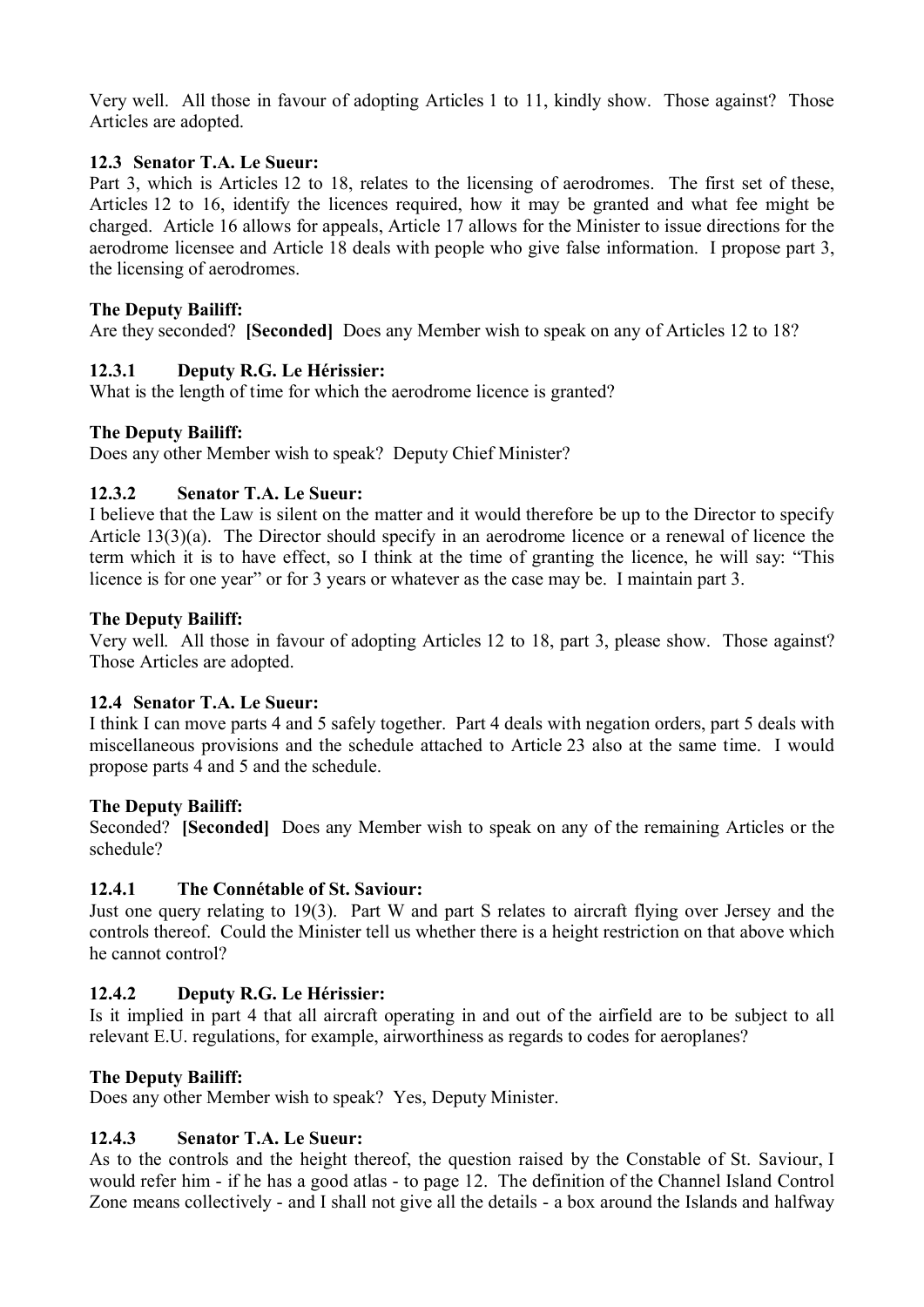up to England and halfway across to France at differing height levels. Flight level 195, as far as I understand, means 19,500 feet, flight level 55 means 5,500 feet and flight level 35 is 3,500 feet but there is a person who has more flying experience than I have to the left of the Constable and, if I am wrong, no doubt, he will correct me. **[Laughter]**

#### **The Deputy of St. Peter:**

I thank the Minister for bowing to my experience and can confirm that it is up to flight level 195.

### **Senator T.A. Le Sueur:**

As to Deputy Le Hérissier's question about the aircraft airworthiness and so on, that I think it outside the scope of this Law. I think there would be nothing to stop the aircraft being permanently parked on the airport, or possibly even taking-off, but I do not know if other restrictions would prohibit it not from flying but certainly from carrying passengers. That would be under a different legislation, so I maintain parts 4 and 5 and the schedule.

### **The Deputy Bailiff:**

Very well. All those I favour of adopting parts 4 and 5 and the schedule, kindly show. Those against? Those are adopted. Do you propose the Bill in Third Reading?

### **12.4 Senator T.A. Le Sueur:**

I do, Sir, and I do with the closing comment that we have a knack of passing this Law and then forgetting about what we have spoken about earlier in the afternoon and I will confirm to the Chairman of the Scrutiny Panel, who is not here at the moment, that we should not forget about this but we should in fact go ahead with that review if they are going to benefit from this afternoon's salutary experience and, with that, Sir, I propose the Bill in Third Reading.

### **The Deputy Bailiff:**

Seconded in Third Reading? **[Seconded]** Does any Member wish to speak in Third Reading? Very well. All those in favour of adopting the Bill in Third Reading, kindly show. Those against? The Bill is adopted in Third Reading. So that concludes Public Business, so we come to Arrangements of Public Business for future occasions.

## **ARRANGEMENT OF PUBLIC BUSINESS FOR FUTURE MEETINGS**

### **13. Connétable D.F. Gray of St. Clement (Chairman, Privileges and Procedures Committee):**

While I am standing, Sir, I would like, on behalf of P.P.C. to ask for the approval of the Assembly to moving P.65 Draft Public Elections (Amendment No. 3) (Jersey) Law 200- which is listed for 17th June to 3rd June. The reason being that, if the House approves that particular projet, in order to get it through the Privy Council and also in time to be in operation for the elections this year, we need to debate it as early as possible, Sir.

#### **The Deputy Bailiff:**

Will it have been lodged long enough though? I think the position from Members, if I can clarify it, is that there is a minimum 6-week lodging period for that legislation and the States may reduce a minimum lodging period if they are of the opinion that the proposition relates to a matter of such urgency and importance that it would be prejudicial to Jersey to delay its debate. Is that what you are asking the Chairman? I think it is, is it?

#### **The Connétable of St. Clement:**

Yes, Sir.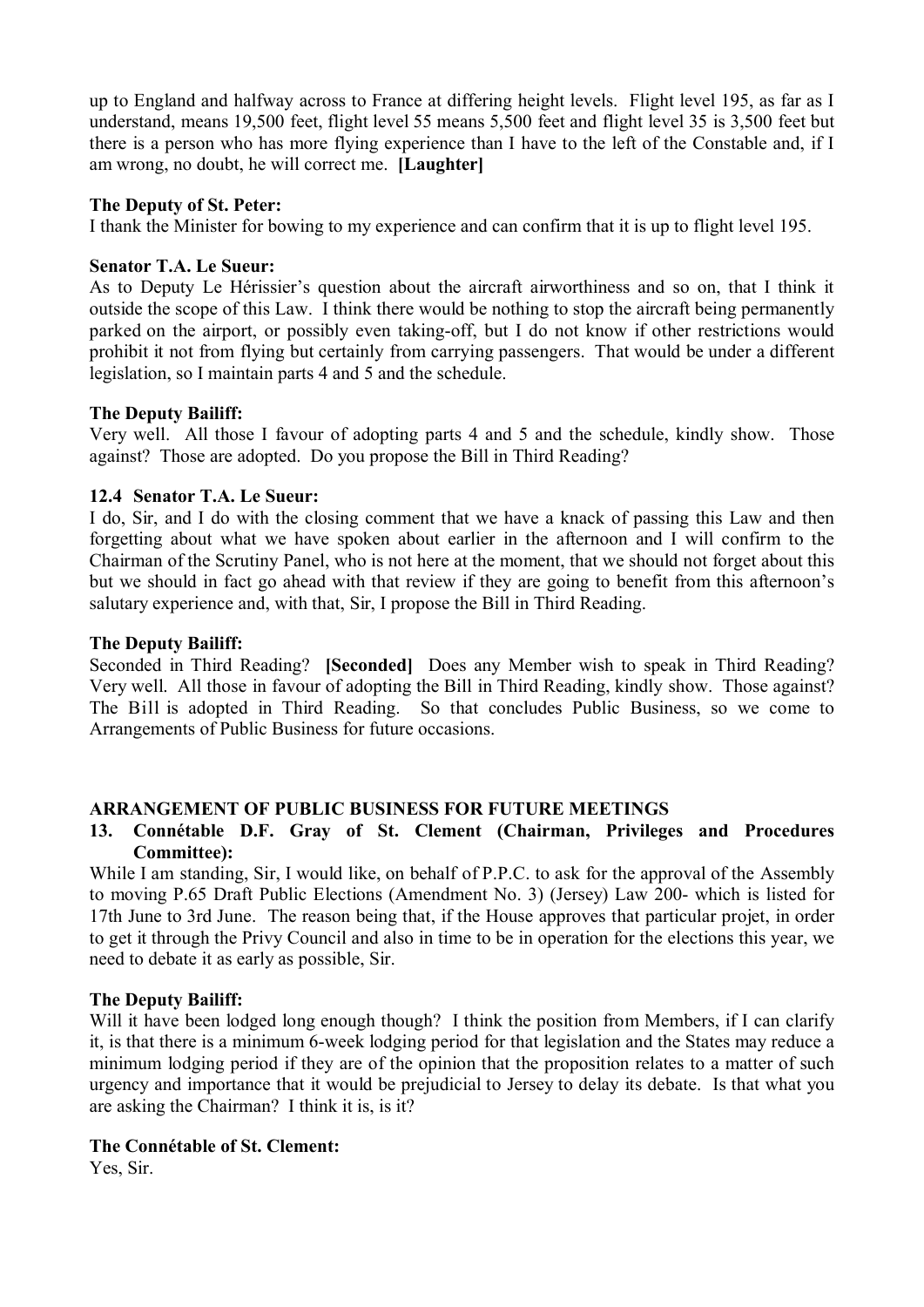## **13.1 Deputy G.P. Southern:**

If I may, it was lodged on the 17th. I am considering amendments to it. I thought I had a few days to get those amendments in. It appears now that I do not, if we do move it.

# **13.2 Senator T.A. Le Sueur:**

I think, Sir, we should not regard too lightly this requirement to lodge for 6 weeks when it is a matter of legislation and that, as the Law says, we can shorten that period if it is seen to be of substantial importance for the benefit of the Island. The Chairman of P.P.C. at the moment has made no case that I am aware of that this would be significantly prejudicial to the Island if it were not debated until 17th June as compared with 3rd June and if that case cannot be made, then I, for one, could not support shortening the period.

# **13.3 Deputy G.W.J. de Faye:**

It would be helpful certainly to me, Sir - and I think other Members of the States Assembly do not have that particular projet in front of us - given that we are being told this is a matter of great urgency to the Island of Jersey, if we could have some indication of the content of the projet.

# **The Deputy Bailiff:**

Very well. Chairman of P.P.C., can you just explain what it is about and why you say that it is of such urgency and importance?

# **13.4 The Connétable of St. Clement:**

There are problems with the closing of registers for the Constables' and the Senators' elections because, being on separate days, there would be 2 registers. That would help but, more importantly, I think it regulates the postal voting so that people can take their vote, if they have not used it, into the polling station and use it. That is an exception. We have not been able to do that before. It will be up to the Autorisé to accept the vote but he will be authorised by law. There are problems also with the collection of sick votes which are not completely covered by the Law, although they are accepted and this allows sick votes to be collected. I think that is most of the items. To get them through the Privy Council and in force for the elections in the autumn of this year, it is necessary to debate it as quickly as possible.

## **13.5 Deputy G.P. Southern:**

I really do object to having this: "Hurry up and put on a Bill" which is not vital to the interests of the Island. It would be useful but not vital and, in particular, trampling over and backdating his rights to bring amendments in an appropriate timescale that are well-focussed.

## **13.6 Deputy P.N. Troy:**

I seem to remember it is quite an extensive document with possibly 7 or 8 recommendations contained within it, but I think it is something that needs some time to look at before we debate it and for Members to make amendments, Sir, if they do wish to, it does leave it very tight if we would only have until probably the end of this month to lodge an amendment. So I would say to the House that maybe this should not be taken until the 17th.

## **13.7 Deputy I.J. Gorst:**

As the Chairman of P.P.C. has just, I think, eloquently outlined, this legislation is vital for the good running and good order of the new election process that we have approved to enable both Senators and Connétables to be elected on the same day and, without that, there will be a considerable difficulty on behalf of candidates and that election process with regard to registers. That will put both Connétables and Parish Halls under considerable pressure and that needs to be sorted out, Sir. What we are asking for is that it is brought forward. There is still a small window, in my understanding, in order for Members to bring amendments to it. I leave it obviously in the hands of Members but it is crucial to the good order and running of the elections for Senator and for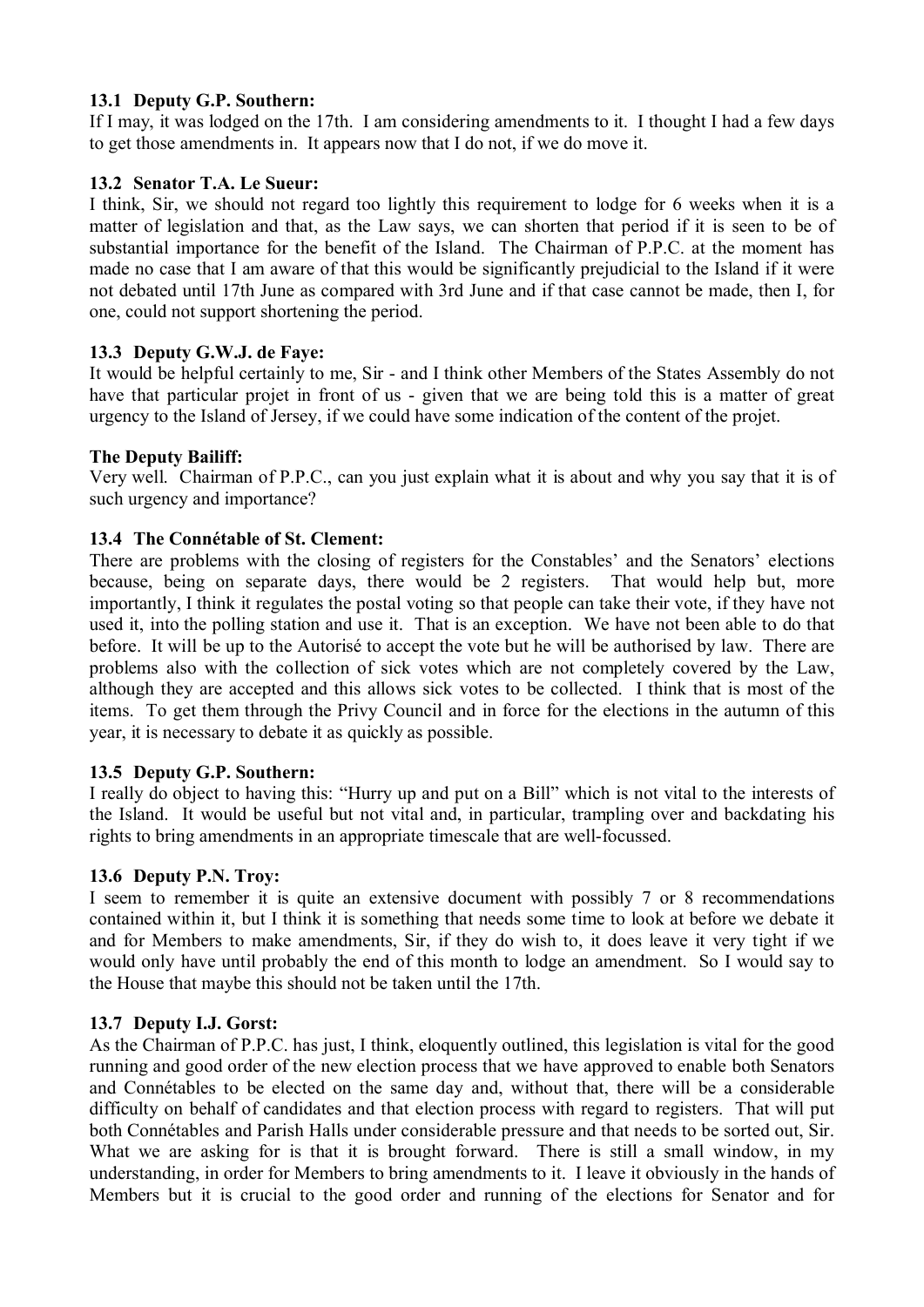Connétable and we are asking this, Sir, so that it can go to Privy Council in good time and be approved and be in place. Thank you.

#### **13.8 Deputy J.A. Hilton of St. Helier:**

Could I just ask the Connétable, did this proposition include the regulation of election expenses?

#### **The Connétable of St. Clement:**

No, Sir.

#### **The Deputy Bailiff:**

Very well, so it is a matter for the Assembly. I am going to put it to the Assembly then. The proposition is to move P.65 from 17th June and bring it forward to 3rd June, so if you support P.P.C., it is pour and if you oppose it, is contre and the appel is called for, so the Greffier will open the voting.

| <b>POUR: 22</b>              | <b>CONTRE: 12</b>            | <b>ABSTAIN: 0</b> |
|------------------------------|------------------------------|-------------------|
| Senator L. Norman            | Senator T.A. Le Sueur        |                   |
| Connétable of St. Mary       | Senator P.F. Routier         |                   |
| Connétable of St. Clement    | Deputy A. Breckon (S)        |                   |
| Connétable of Trinity        | Deputy of St. Martin         |                   |
| Connétable of St. Lawrence   | Deputy P.N. Troy (B)         |                   |
| Connétable of Grouville      | Deputy R.G. Le Hérissier (S) |                   |
| Connétable of St. Brelade    | Deputy J.A. Martin (H)       |                   |
| Connétable of St. John       | Deputy G.P. Southern (H)     |                   |
| Connétable of St. Saviour    | Deputy S.C. Ferguson (B)     |                   |
| Deputy J.J. Huet (H)         | Deputy G.W.J. de Faye (H)    |                   |
| Deputy G.C.L. Baudains (C)   | Deputy S. Pitman (H)         |                   |
| Deputy C.J. Scott Warren (S) | Deputy K.C. Lewis (S)        |                   |
| Deputy P.J.D. Ryan (H)       |                              |                   |
| Deputy of Grouville          |                              |                   |
| Deputy of St. Peter          |                              |                   |
| Deputy J.A. Hilton (H)       |                              |                   |
| Deputy J.A.N. Le Fondré (L)  |                              |                   |
| Deputy D.W. Mezbourian (L)   |                              |                   |
| Deputy of Trinity            |                              |                   |
| Deputy A.J.D. Maclean (H)    |                              |                   |
| Deputy I.J. Gorst $(C)$      |                              |                   |
| Deputy of St. Mary           |                              |                   |

#### **Deputy P.N. Troy:**

Can I just clarify then when amendments to this would have to be put in?

#### **The Deputy Bailiff:**

Amendments must be 2 weeks before and I am not sure of the exact date that would be, Greffier, but 2 weeks. They have to be lodged for 2 weeks. I am advised by the Greffier the 20th would be the final date for lodging amendments.

### **Deputy P.J.D. Ryan:**

Does the Assembly have the authority to waive that lodging period for any late amendments?

#### **The Deputy Bailiff:**